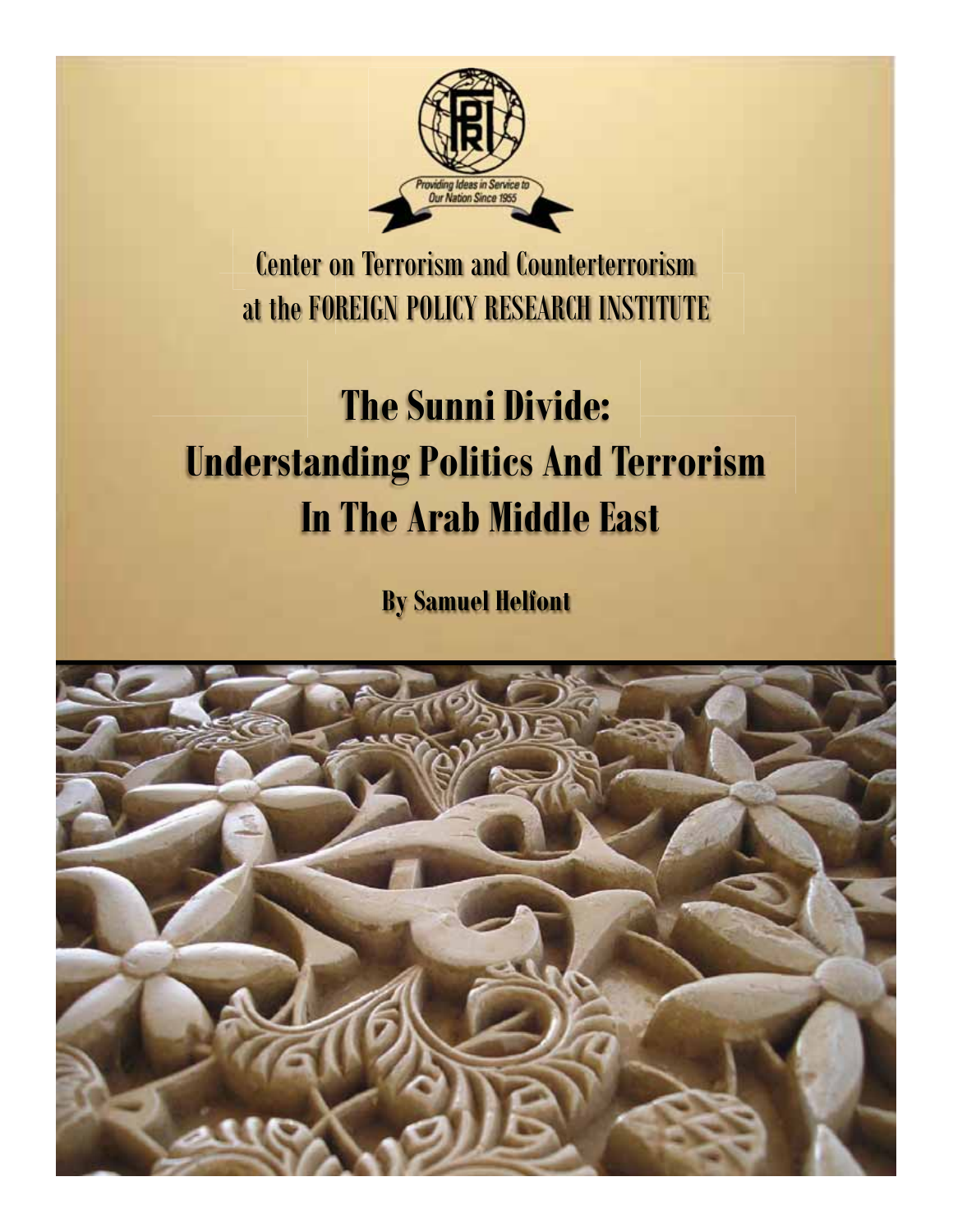## **THE SUNNI DIVIDE: UNDERSTANDING POLITICS AND TERRORISM IN THEARAB MIDDLE EAST**

By Samuel Helfont

**November 2009**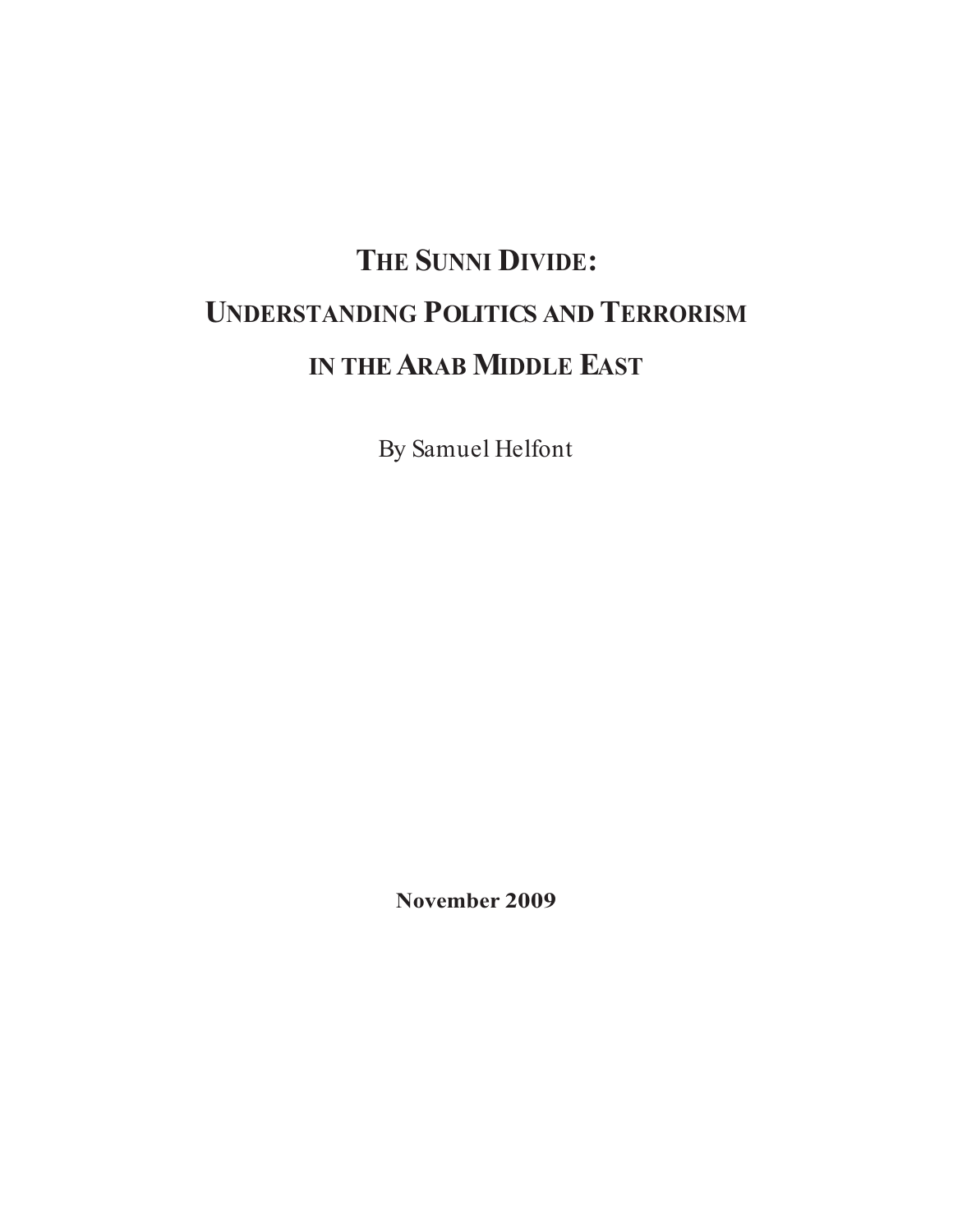#### *About FPRI*

Founded in 1955, the Foreign Policy Research Institute is a  $501(c)(3)$  nonprofit organization devoted to bringing the insights of scholarship to bear on the development of policies that advance U.S. national interests. We add perspective to events by fitting them into the larger historical and cultural context of international politics.

#### *About FPRI's Center on Terrorism and Counterterrorism*

The Center's mission is to study the goals, tactics, and strategies of terrorism and develop responses to it, using: advanced technology, scenarios and storyboarding, and simulation and modeling. The focus of the Center's research is on terrorists, their strategies and tactics, and their objectives, resources, and capabilities for creating multilateral unconstrained disruption. The Center makes projections on future terrorist actions and develops improved systems for protecting our nation's vital institutions and interests.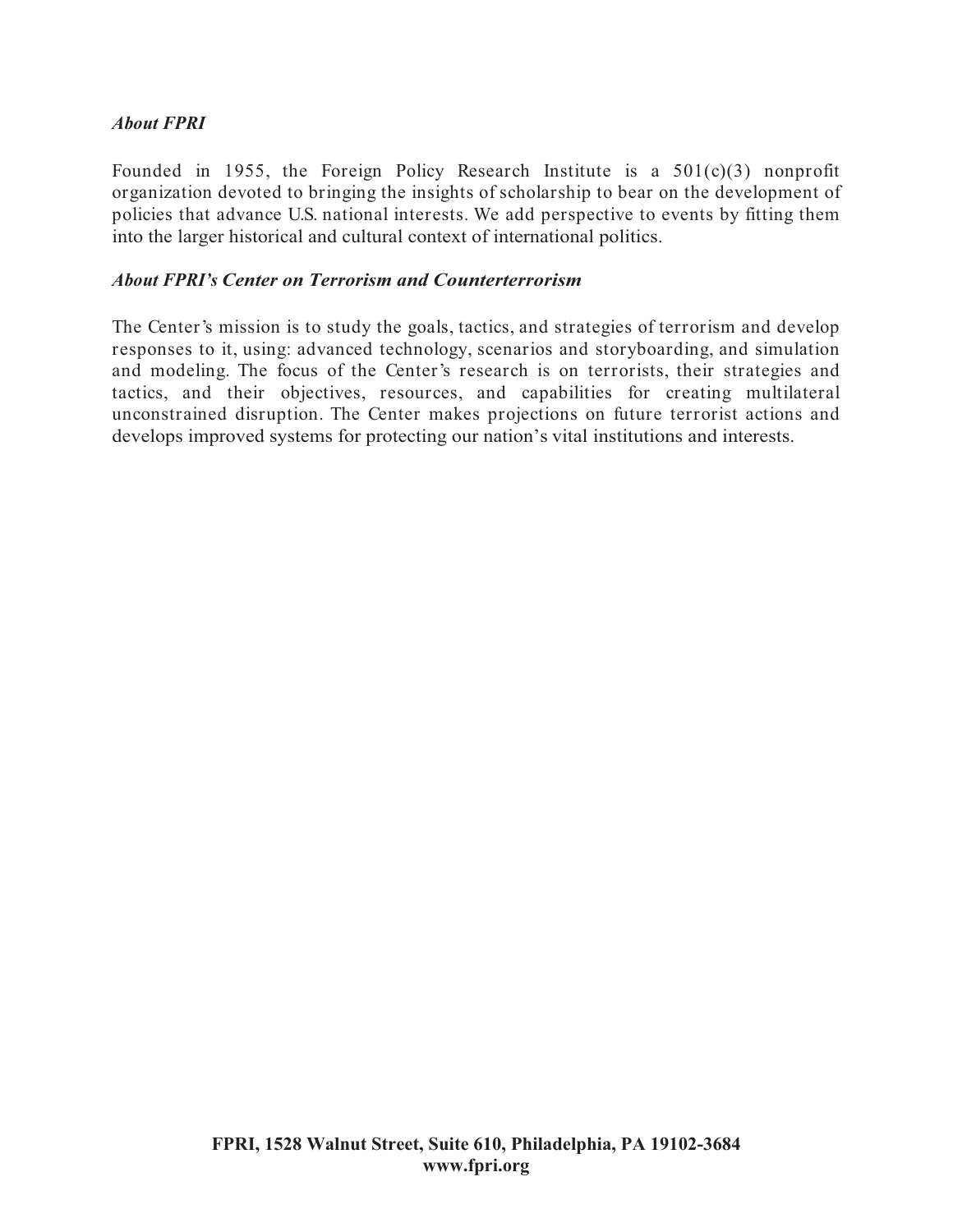### **Table of Contents**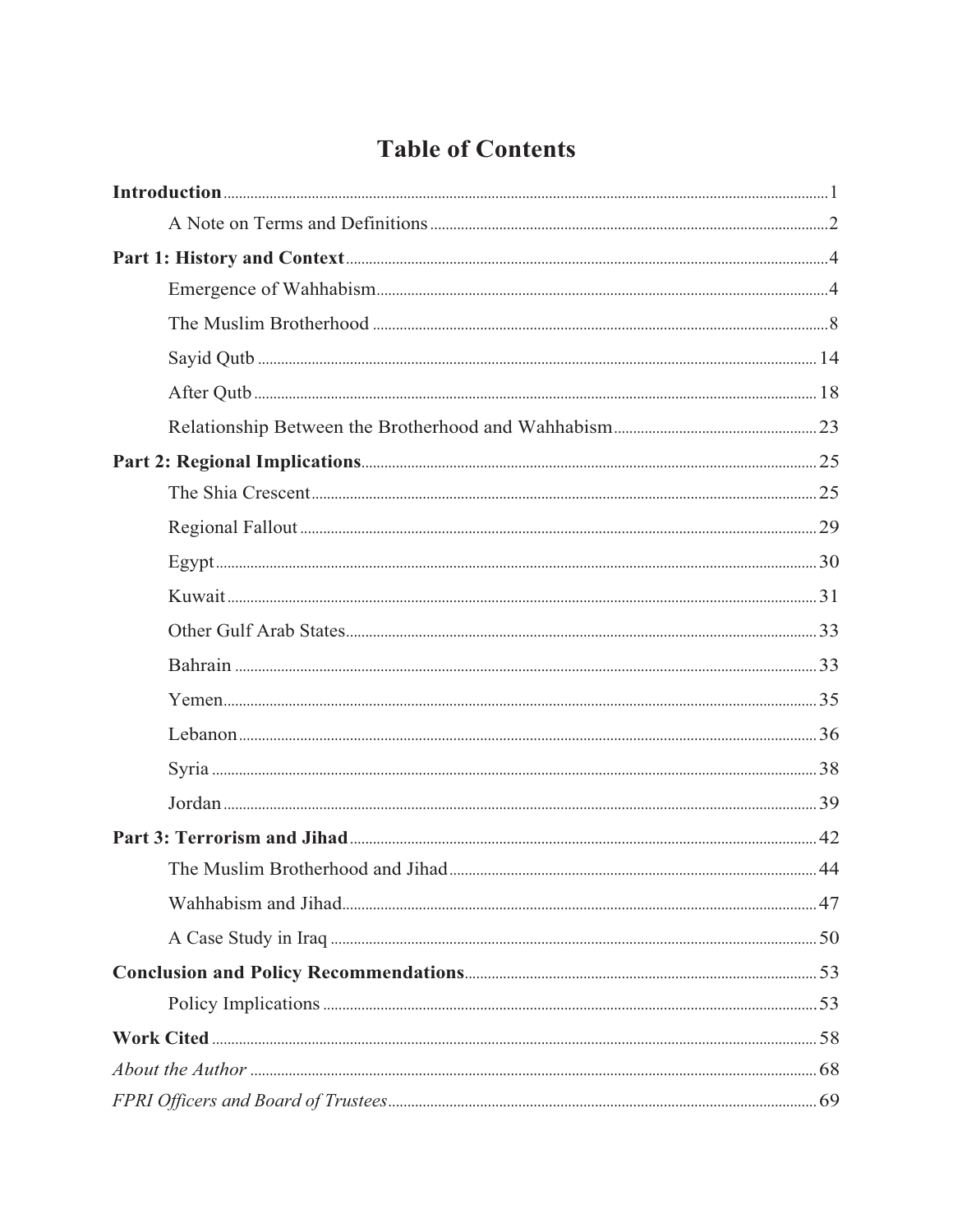#### **Introduction**

Following the U.S. invasion of Iraq in 2003, a bloody conflict broke out between Iraq's Sunnis and Shias. This conflict has led some observers to see the entire region through the prism of the age-old Sunni-Shia struggle. However, dividing the Middle East along sectarian lines is not an accurate way to assess the loyalties or predict the actions of various regional actors. For example, in 2006 Israel went to war with Hezbollah in Lebanon and in 2008-2009 with Hamas in Gaza. In both of these conflicts, Shias from Hezbollah and Iran sided with Sunni Islamists from Hamas and other Muslim Brotherhood associated organizations. On the other side of the regional divide were Sunni Arab Nationalists, traditional Sunni monarchies, and Sunni Islamists with Wahhabist tendencies. These groupings are generally indicative of the political order in the Middle East. So a divide exists in regional politics, but it is not between Sunnis and Shias. While it is clear that the Shias fall on one side of the political divide and that they are generally opposed by the Sunni Arab nationalists and Sunni Arab monarchists, the sectarian divisions become blurred when considering Sunni Islamists. Divisions within Sunni Islamism run deep and are extremely important, both to the regional balance of power and to the United States' efforts to combat terrorism, for example. In fact, the division that will shape the future of Arab politics is not between Sunnis and Shias but among various understandings of Sunni Islamism.

Two distinct forms of Sunni Islamism exist in the Arab Middle East, each with a separate history and world view. In reality these forms of Islamism are not even the same type of movement. One is a theological movement with its origins in pre-modern Arabia. The other is a modern political ideology with roots in the cosmopolitan cities of 20<sup>th</sup> century Egypt. Although some overlap exists between these movements (just as there are in any two ideologies), they remain distinct. The first movement is Wahhabism and follows the theological teachings of the 18th century reformer, Muhammad ibn abd al-Wahhab. The second movement is the Muslim Brotherhood, a political organization that emerged in 20<sup>th</sup> century Egypt. Each of these movements originated in largely unrelated ways. Their historic missions have been completely different, as are their goals and means for achieving them. One of the primary aims of this monograph is to disentangle the positions of these two groups so that policymakers can better understand the strategic balance and potential threats in the Middle East. Such differentiation is important because scholars and policymakers have often confused Wahhabism and the Muslim Brotherhood. For some, "Islamism" is viewed as a monolithic movement with the only variation being the level of extremism or moderation that an individual or organization professes. In fact, terms such as "extremist" and "moderate" are completely inadequate in distinguishing between Islamists.

Sunni Islamism has eluded correct understanding for a number of reasons. Often Wahhabists are not formally organized and thus very difficult to study. Some scholars have completely overlooked them. In Jordan for instance, many researchers consider Islamism synonymous with the Muslim Brotherhood, despite the fact that Wahhabists make up an increasing number of Islamists in Jordan and consider their ideology to be diametrically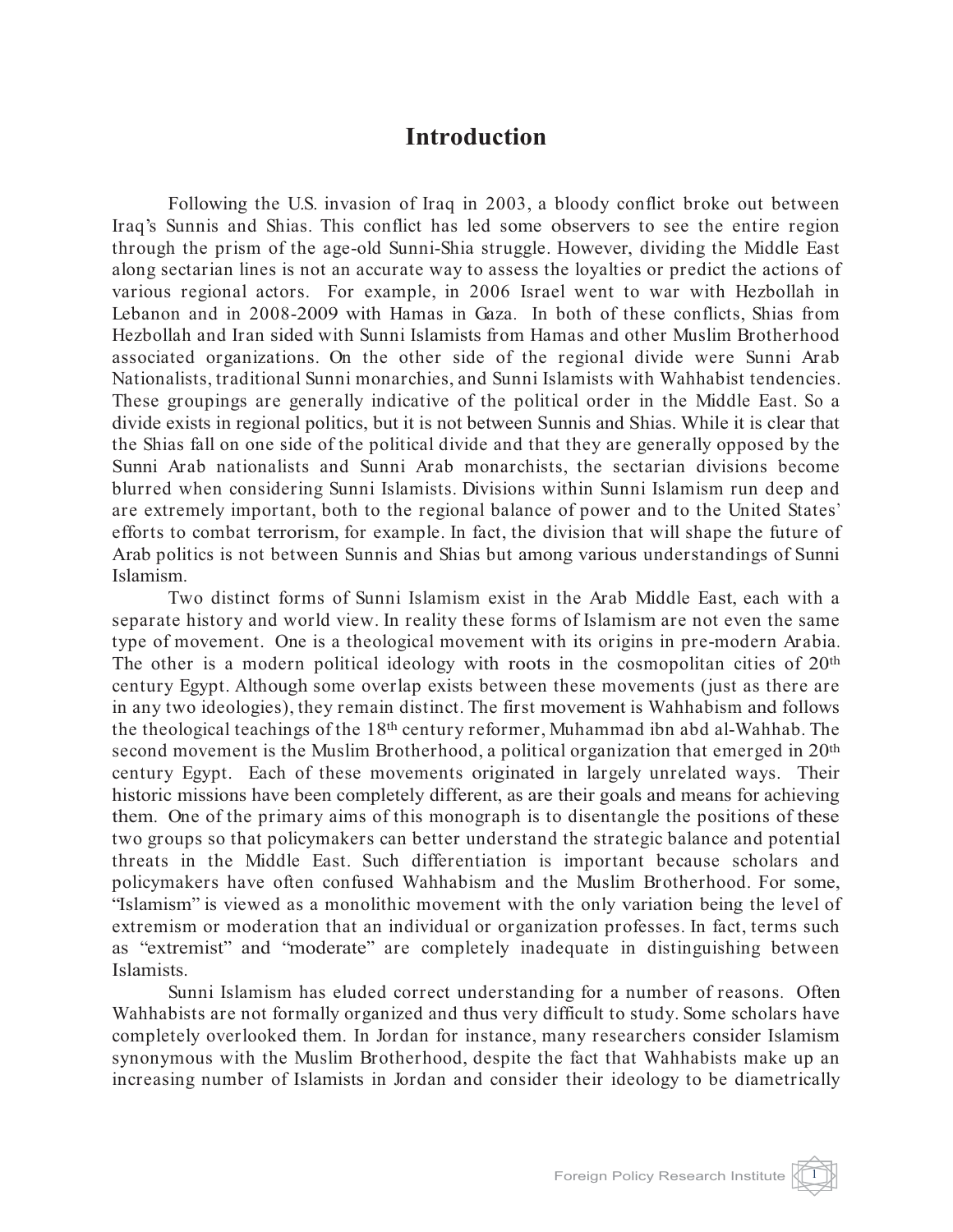opposed to the Muslim Brotherhood.1 In other instances, westerners simply fail to distinguish between differing groups of Muslims.

#### *A Note on Terms and Definitions*

Poorly defined terms plague the study of Islamism. A closer look at a few terms will highlight the problem and provide necessary clarity for the study that follows. Among the most problematic terms is Salafist Islam. A *salaf* in Arabic is an early ancestor and often refers to someone from the founding generation of Islam. Salafist Islam, therefore, attempts to return to the Islam practiced by Muhammad, his companions, and the first generation of Muslims. It disregards the centuries of innovation and development that took place in the middle ages and early modern period. The problem, of course, is determining how Islam was practiced in the first generations and understanding why. For example, since the first generation of Islam, Islamic law permitted a Muslim man to marry as many as four wives. At the time, this was considered a significant advancement for women since no restrictions existed previously on the number of wives a man could take. In its historical context this law advanced women's rights. The problem for Salafism is whether to abide by the exact terms of the law, or appeal to its essence which was beneficial for women. Literalist and essentialist interpretations are both compatible with Salafist Islam. In contemporary Arabic, Salafism normally refers to strict literalists, but the first Muslims to popularize the term were late 19th century reformers who wanted to get away from strict literalism. Today modernist reformers who attempt to live according to the spirit of early Islamic law, and literalists who reject any innovation not spelled out in the canonical texts, both claim to be Salafists. Therefore, Salafists range from liberal-progressives to conservative-reactionaries.

Tensions within Salafism not only divide Islamists but also confuse researchers. For example, some scholars lump a modernist such as the 19th century reformer, Jamal al-din al-Afghani, together with strict literalists like the late 20th century Mufti of Saudi Arabia, Abd al-Aziz ibn Abd Allah ibn Baaz. In reality, these men have almost nothing in common and yet each considers himself to be a Salafist. And although al-Afghani's and ibn Baaz's definitions of Salafism are mutually exclusive, some researchers have actually linked them when no such connection exists.

Further complicating the situation, other terms used to describe the literalist Salafism of ibn Baaz are equally problematic. In the West, his brand of Salafism is often referred to as Wahhabism, but Muslims to whom westerners refer as Wahhabists would never use the term to describe themselves. In fact, enemies of Wahhabists first used the term to discredit Wahhabists and link them to the teachings of one man, Muhammad ibn abd al-Wahhab. The Wahhabists prefer to call themselves Salafists because it implies that they are following not a single man but the example of the Prophet Muhammad and his companions.

Because of this history, some scholars have shied away from the term Wahhabism and have preferred to use Salafism in its place. The problem, of course, is that viewing Salafism and Wahhabism as equivalent terms creates confusion when groups like the

<sup>1</sup> See: Quintan Wiktorowicz, "The Salafi Movement in Jordan," *International Journal of Middle East Studies*, vol. 32, no. 2 (May 2000).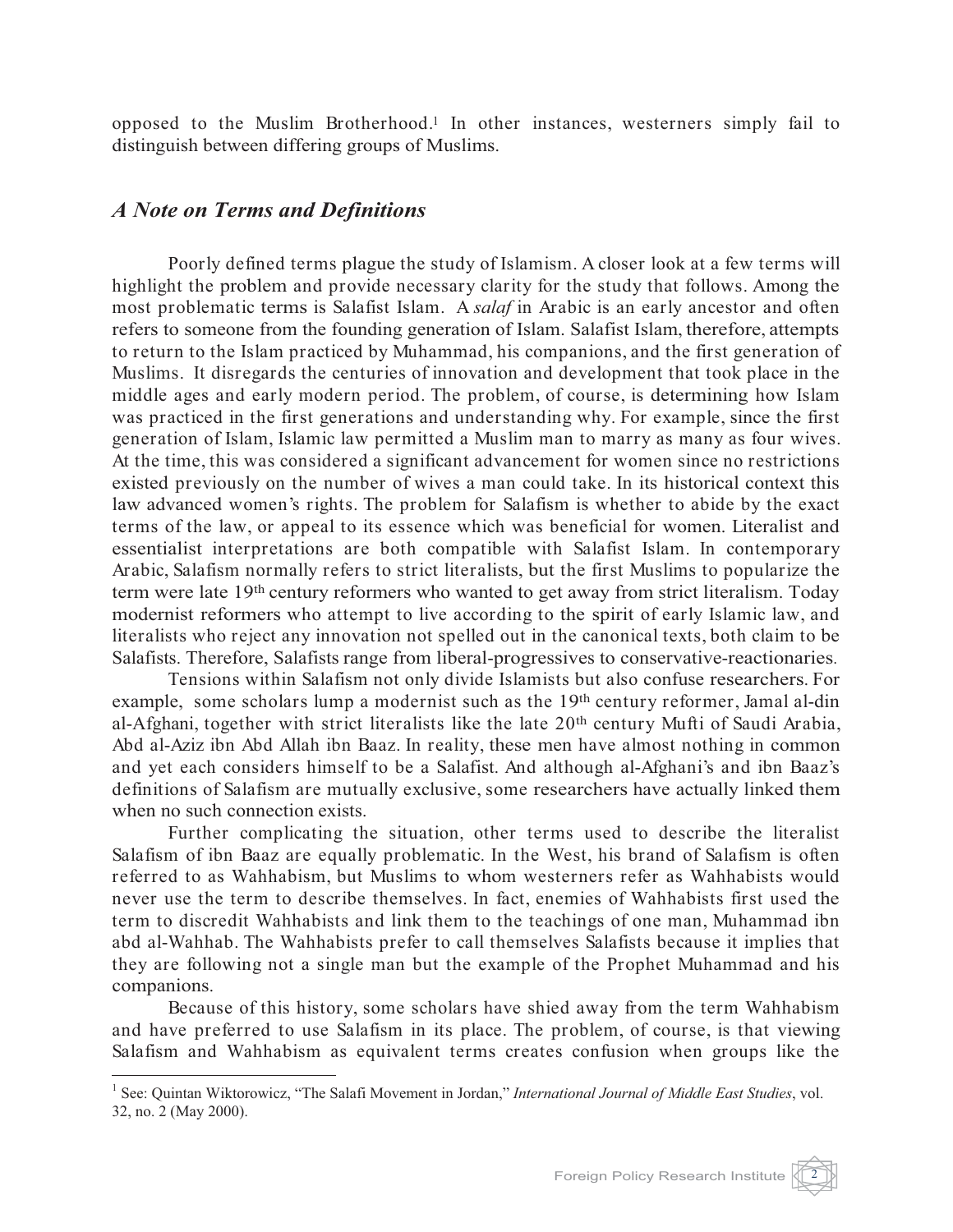Muslim Brotherhood, which rejects Wahhabism, calls itself Salafist. The lack of adequate terminology has led some to believe, incorrectly, that the Brotherhood is Wahhabist. To avoid confusion, I will therefore refer to the followers of Muhammad ibn abd al-Wahhab as Wahhabists and refrain, as much as possible, from using the term Salafist.

Other problematic terms have led researchers and policymakers astray. "Islamic state" or "Islamic law" mean very little by themselves. Different groups use these ideas in different ways. As I hope to show, while Wahhabists and the Muslim Brotherhood both use these, and other similar terms, their definitions vary and sometimes are even mutually exclusive.

To understand properly the language of the Muslim Brotherhood and the Wahhabists, each group's history and ideology needs to be examined. Part One of this monograph, therefore, is an in-depth discussion of each groups' ideology, considered within its proper historical context. From this perspective, important differences between the Muslim Brotherhood and the Wahhabists become clear. Part Two considers the influence of these groups on the balance of power in the Middle East. Finally, Part Three builds on the differences between the Brotherhood and the Wahhabists so as to better understand the threat of terrorism from each group.

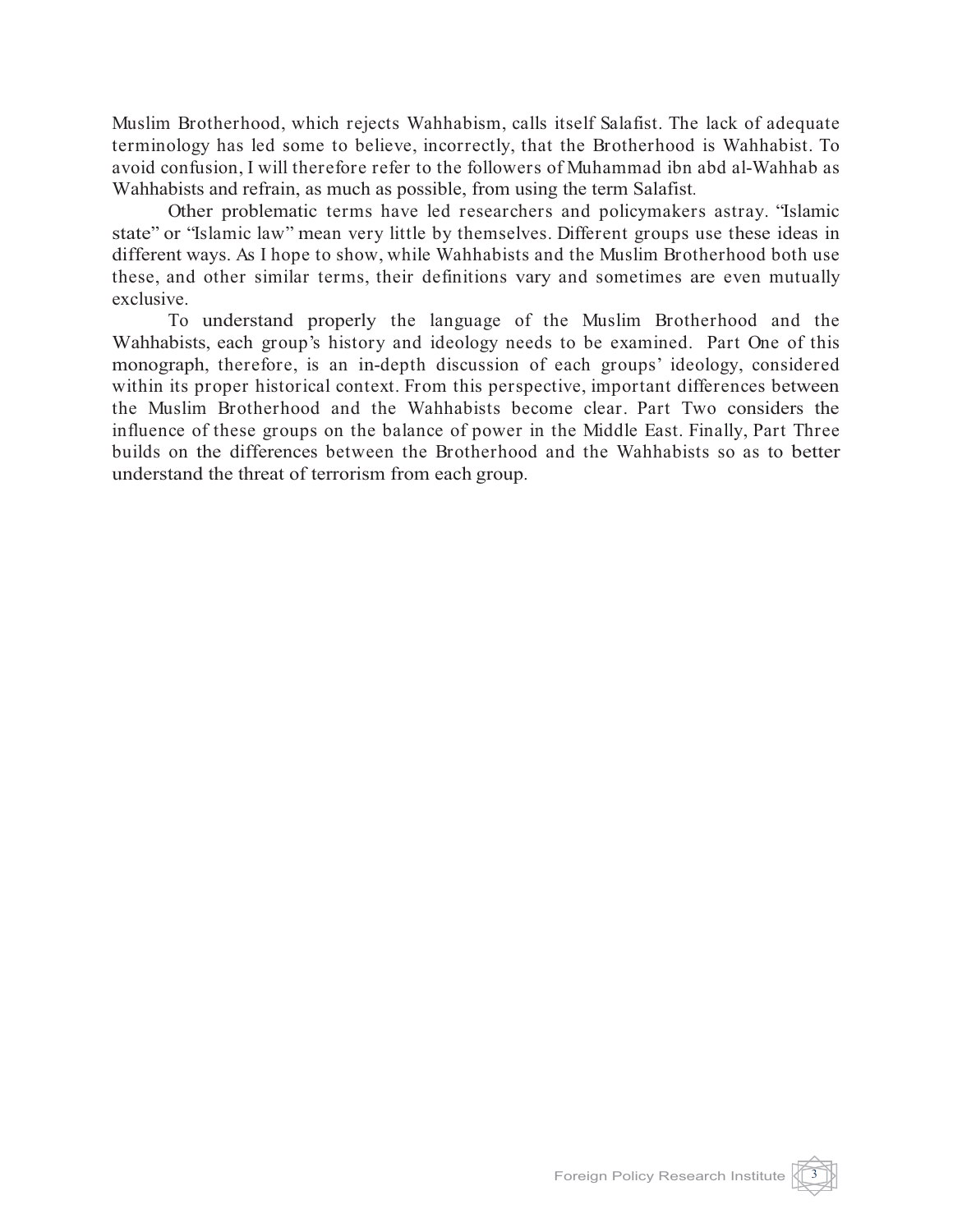#### **Part 1: History and Context**

#### *Emergence of Wahhabism*

In the 18<sup>th</sup> century, the central Arabian region known as Najd was sparsely populated. Severe climate and terrain along with a lack of resources kept the territory geographically isolated.2 As such those living in Najd did not have to come to terms with the global trends, which by this time were having an increasing effect on other more cosmopolitan Muslims regions, especially those within the Ottoman Empire.

Muhammad ibn abd al-Wahhab was born in this isolated region at the start of the 18th century. His father, abd al-Wahhab ibn Sulayman al-Musharraf, was the chief jurist in the settlement of al-Uyayna. Because of his father's position, Muhammad ibn abd al-Wahhab received a traditional religious education and was later able to further his studies by traveling to several centers of religious learning outside Najd, including an extended period in Medina3 where he received his formative religious schooling.4 His teacher, Muhammad Hayya al-Sindi, belonged to a broader school of Islamic thinkers who studied and taught in Medina at that time. Through al-Sindi, abd al-Wahhab can be linked to other "revivalist" movements within 18th century Islam. Though these other movements used different methods and came to different conclusions than abd al-Wahhab, they all attempted to purify and revitalize Islam. What is important for our purposes is that these reform movements, Wahhabism included, were pre-modern. They carried the banner of reform but they wanted to reform not on modern but traditionally Islamic terms.5 In other words, these reformers did not attempt to adapt Islam to another system of thought, politics, or culture to meet the demands of a changing world. They were trying to reform Islam in accordance with Islamic theology, seeking to make Islam more Islamic, not more modern.

However, abd al-Wahhab's education was not limited to Medina. During the 1730s he also traveled and studied in Basra (now in southern Iraq). Indeed, some scholars have even proposed that his now famous mantra—that improper innovations had entered and corrupted Islam—was in part due to his interactions with the Shii population of Basra.6 It was there that abd al-Wahhab wrote his first and most important book, *Kitab al-Tawhid*

<sup>2</sup> Kemal H. Karpat, *The Politicization of Islam: Reconstruction Identity, State, Faith, and Community in the Late* 

 $^3$  David Commins, *The Wahhabi Mission and Saudi Arabia* (London, New York: I. B. Tauris, 2006), p. 11.<br><sup>4</sup> Natana Delong-Bas, *Wahhabi Islam: From Revival and Reform to Global Jihad* (Oxford, New York: Oxford

University Press, 2004), p. 94,

<sup>5</sup> John Voll, "Muhammad Hayya al-Sindi and Muhammad ibn 'Abd al-Wahhab: An Analysis of and Intellectual Group in Eighteenth-Century Madina," *Bulletin of the School of Oriental and African Studies*, vol. 38, no. 1 (1975):<br>pp. 32-38.

Commins, pp.  $11-12$ .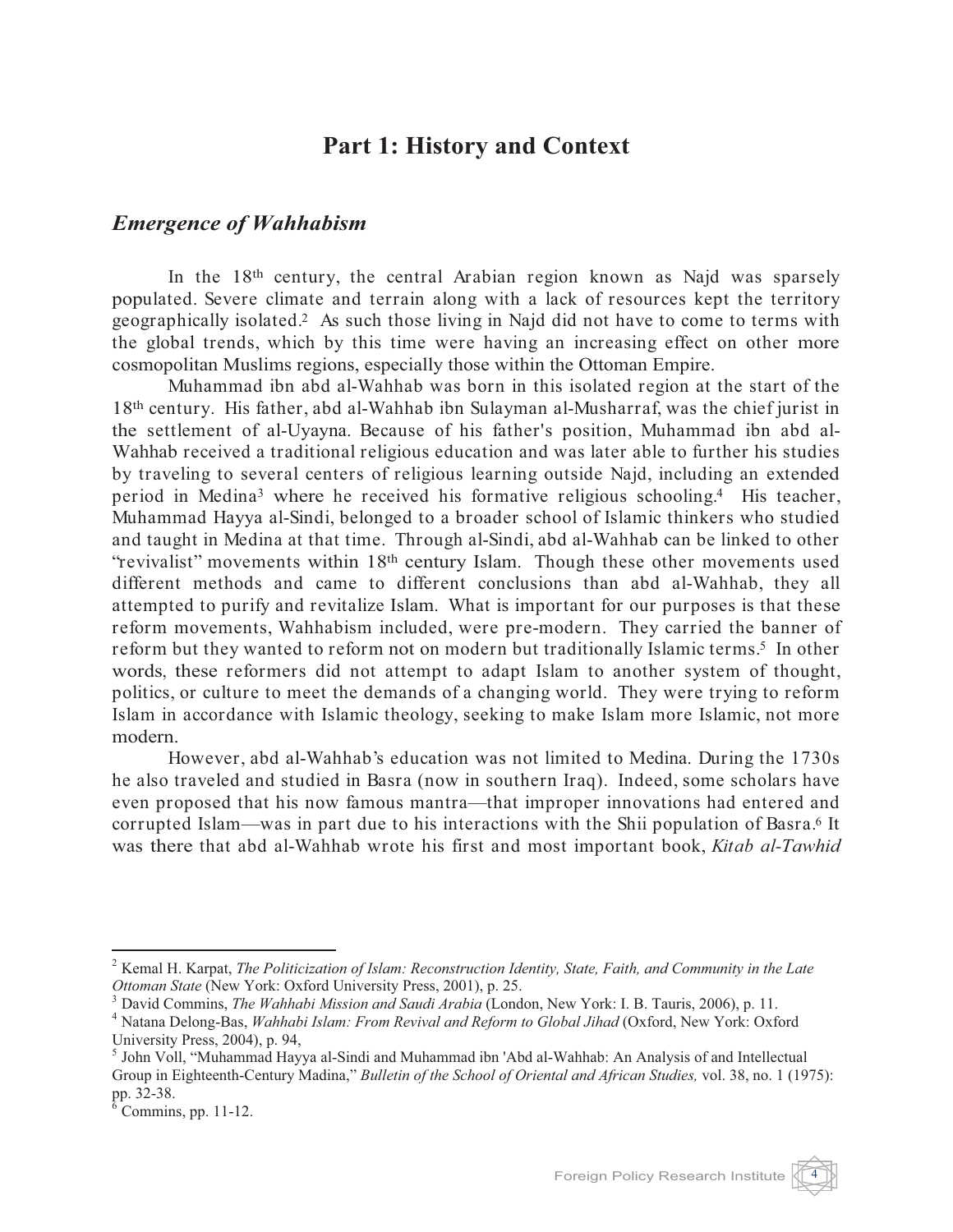(The Book of God's Unity).7 As the title implies, the unity of God, or *tawhid*, was the most important element of abd al-Wahhab's beliefs.8

Based on *tawhid*, abd al-Wahhab formed a radical new theology. He argued that Muslims had fallen into a state of religious ignorance.<sup>9</sup> He focused on one of the Prophet Muhammad's predictions which had foretold a time when Islam would become a "stranger." The prophet had foretold that his followers would eventually fall away and practice idolatry, just as their forbearers had done in pre-Islamic Arabia. Abd al-Wahhab believed that the Prophet's prediction had come to fruition.<sup>10</sup>

His assessment of contemporary Islam stemmed directly from his understanding of *tawhid*. At the time, most Muslims believed that simply stating the Islamic profession of faith — "there is no God but God, and Muhammad is his Prophet" — was enough to fulfill the requirement of *tawhid* and thus distinguish a Muslim from an unbeliever. Abd al-Wahhab rejected this understanding emphatically. Instead he insisted that verbal affirmation of belief be accompanied by action. Any action that contradicted the essence of "no God but God" could put one outside the bounds of Islam.

Abd al-Wahhab believed that when taken literally, "no God but God" implied that reverence for anything other than God was a form of idolatry. He considered any veneration of tombs, holy men, saints, or other objects thought to bring good luck to be a violation of *tawhid*. Because these practices were widespread in the Islamic world he labeled the overwhelming majority of Muslims as infidels.<sup>11</sup>

Abd al-Wahhab began preaching his ideas in Basra, but the Shii population there rejected his judgment that they were infidels. Eventually he returned to the central Arabian settlements of his youth. He made a number of alliances with local emirs but his preaching and activities remained controversial. He destroyed the tomb of one of the Prophet Muhammad's companions, and he had a woman stoned for adultery. Following these actions, he was again exiled. 12

In 1744-45 he allied himself to a central Arabian emir, Muhammad ibn Saud. Abd al-Wahhab convinced Saud that he could profit greatly through religiously sanctioned conquest if he abided by abd al-Wahhab's teachings. Saud agreed and the two men formed an alliance that would transform the Arabian Peninsula. Secure under Saud's protection, abd al-Wahhab soon built a devoted following and people from around the region began to seek out the teaching of the famous Sheikh al-Wahhab.<sup>13</sup>

Saud took advantage of his new religious legitimacy and embarked on expanding his domain. He followed abd al-Wahhab's teaching on *tawhid* and ruled that many of his subjects and those whom he conquered were not true Muslims. Saud gave them the opportunity to embrace Islam, but if they refused, he could legitimately wage jihad against them. Prisoners had the option of submitting to Islam by conversion, agreeing to pay a poll

 $7$  English translations of this book are abundant online. See for example: www.islamicweb.com/beliefs/creed/abdulwahab

<sup>&</sup>lt;sup>8</sup> Commins, pp. 11-12.<br><sup>9</sup> Esther Peskes and W. Ende, "Wahhabiyya," in *Encyclopedia of Islam*, eds. P.Bearman, C. E. Bosworth, E. van Donzel, W. P. Heinrichs, Th. Bianquis (Leiden: Brill Online, 2006), XI: 39b.<br><sup>10</sup> Commins, p. 16.<br><sup>11</sup> *Encyclopedia of Islam*, 2006 ed., s.v. "Wahhabiyya."<br><sup>12</sup> Commins, pp. 17-18.<br><sup>13</sup> James Wynbrandt, *A Brief History o*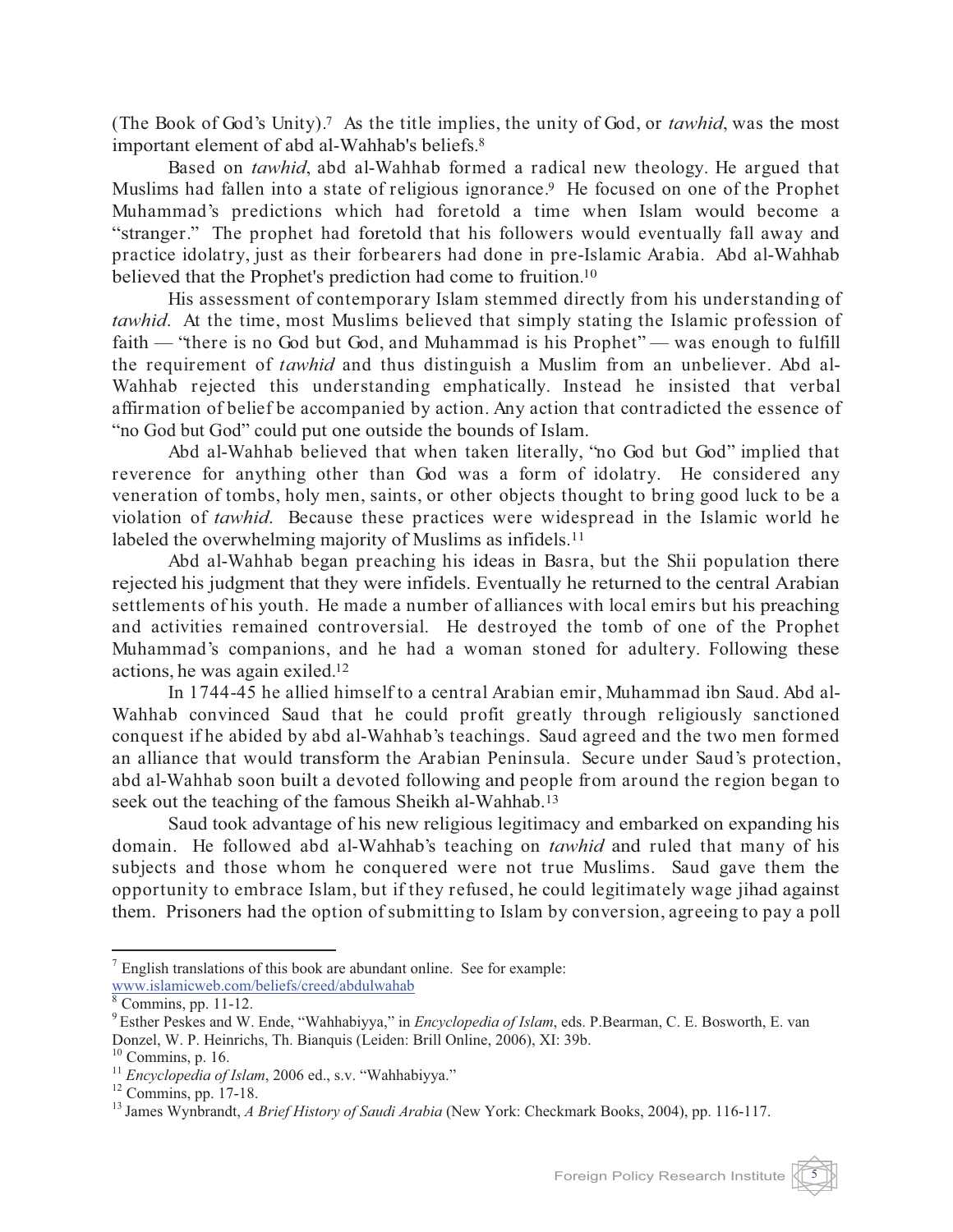tax, or death. As one historian of the period has pointed out, this practice added insult to injury for Muslims, who after having been captured and humiliated, were then treated as unbelievers.14

Saud's raids began in 1746 with the attack of neighboring settlements such as Riyadh. He moved from settlement to settlement, enforcing his rule and the Wahhabist doctrine along the way.15 As the Saudi state expanded, abd al-Wahhab's reputation grew. He began to use the title al-Sheikh and was considered the foremost religious authority in Najd.16 By his death in 1792, abd al-Wahhab's ideology had taken root in the lands of the Saudi state. His son, abd Allah inherited his position as supreme religious leader and his entire family would come to be known as the House of the Sheikh.<sup>17</sup>

The Wahhabist doctrine can perhaps best be understood through its encounter with the Ottoman Empire in the late 18th and early 19th centuries. The Ottomans at the time ruled a vast empire which stretched throughout heterogeneous societies in southeastern Europe, southwestern Asia, and northern Africa. To govern effectively, the empire relied on flexibility and tolerance toward different Islamic sects and even other religions.18 The expanding Wahhabist-Saudi state on the other hand abhorred such tolerance for what it considered to be heretical Sufi practices such as the veneration of holy men and tombs. These differing interpretations of Islam led to a number of skirmishes on the Ottoman-Saudi frontier in the Hijaz and in southern Iraq. Notably the Wahhabists raided the Shii holy city of Karbala in Iraq. The Wahhabist interpretation of Islam regarded Shiism as an abomination. The Shii veneration of Ali and his decedents was exactly the type of post-Quranic innovations that abd al-Wahhab had denounced. Tellingly, when the Wahhabi raiders entered the holy city, they slaughtered its citizens and destroyed the Shii holy sites.<sup>19</sup>

Even more revealing of Wahhabism were conflicts in the first decade of the 19th century with the Ottomans in the holy cities of Mecca and Medina. <sup>20</sup> The Wahhabists made drastic changes, many of which were intended to expose the faults of Ottoman Islam. Wahhabists criticized orthodox Ottoman theology and Sufi practices and faulted the Ottomans for failing to implement even the more lenient interpretations of Islamic law. As one historian explains, "The status of the holy city [Mecca] made its inhabitants feel superior to all other Muslims and led them to excuse a certain lewdness of behavior. Whole blocks of Mecca had belonged to prostitutes, who even paid a tax on their occupation. Homosexuality was widespread. Alcohol was sold almost at the gate of the Kaaba and drunkenness was not uncommon."21

Upon their conquest of Mecca, the Wahhabist clerics sent a message to Istanbul and outlined the changes they planned to implement in the holy cities and during the annual



<sup>&</sup>lt;sup>14</sup> Commins, p. 25.<br><sup>15</sup> This process is perhaps best illustrated by: Michael Cook, "The Expansion of the First Saudi State: The Case of Washm," in *The Islamic World from Classical to Modern Times: Essays in Honor of Bernard Lewis*, ed. C.E. Bosworth (Princeton, NJ: Darwin Press, 1989).<br><sup>16</sup> *Encyclopedia of Islam*, 2006 ed., s.v. "Wahhabiyya."<br><sup>17</sup> Commins, p. 29.<br><sup>18</sup> See: Donald Quataert, *The Ottoman Empire, 1700-1922* (Cambridge: Cambridge University Pres

<sup>95, 174.&</sup>lt;br><sup>19</sup> Wynbrandt, pp. 134-135.

<sup>&</sup>lt;sup>20</sup> Encyclopedia of Islam, 2006 ed., s.v. "Wahhabiyya." 21 Wynbrandt, p. 136.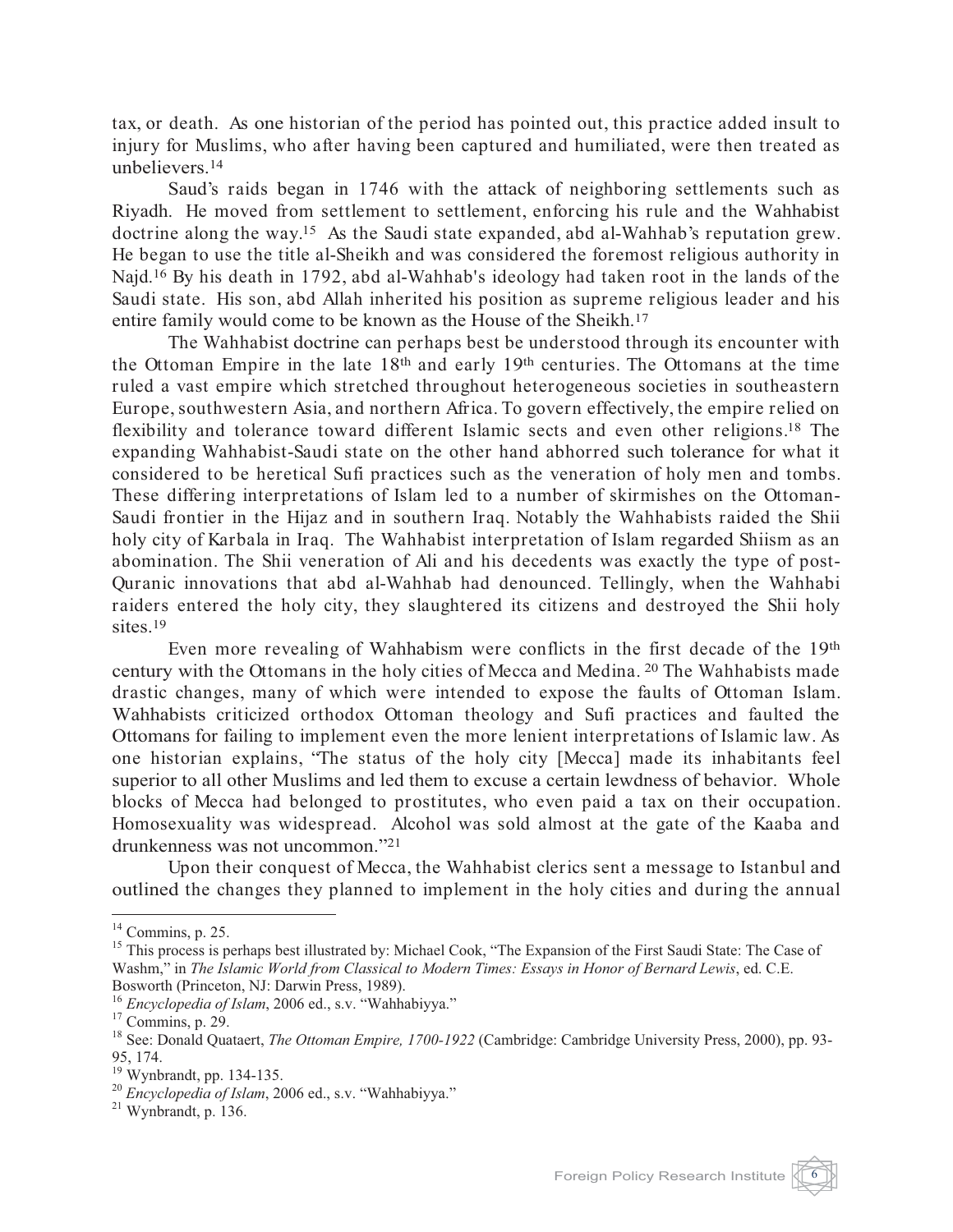pilgrimage. They vowed to abolish unlawful taxes, prohibit the smoking of tobacco, and destroy domes and shrines. They would mandate the distribution of abd al-Wahhab's writings among the Islamic scholars and dictate that prayers be performed according to their specifications. This included interfering, if need be, in the practices and rituals of other orthodox schools of Islamic law. They also intended to ban a number of traditions such as honoring the descendents of the Prophet Muhammad and the reading of certain hadiths before the Friday prayer. Sufism would be tolerated only as long as it adhered to Wahhabist interpretations of the Sharia, and a number of books, which the Wahhabist felt were harmful, would be banned.22

Wahhabist reforms proceeded in two directions. First, they began to crack down on clearly un-Islamic practices that the Ottomans overlooked. Second, they enforced their own version of Islam. For the Wahhabists, both of these policies were seen as simply enforcing Islamic law and were, therefore, one in the same.

In most of the Muslim world Wahhabist reforms involved two distinct issues, however. For example, concerning the first type of reform—enforcing Islamic law—the Wahhabists ended non-Islamic taxes, prostitution, consumption of alcohol, and price gouging, with which the merchants of Mecca and Medina exploited pilgrims during the annual pilgrimage. Had the Wahhabists been satisfied with these reforms, no matter how unpopular they were in the Hejaz and with the Ottoman leadership, they probably would not have spurred outrage within the Islamic world.23 But the Wahhabists went a step further. They also enforced their own literalist interpretation of Islamic rituals and prayers. Unlike the four widely accepted schools of Sunni Islamic law, which despite disagreement granted legitimacy to each other, Wahhabists refused to practice such tolerance. In fact, Wahhabist interference in the rituals and methodology of other schools was unprecedented in Islamic history. Wahhabists added to the tension by plundering tombs, razing shrines, and destroying domes dedicated to the Prophet Muhammad and his companions.24 These religious sites held great significance for many Muslims, and their destruction came as a shock to the Islamic world. In addition, the Wahhabists required that all pilgrims to the holy cities follow their doctrine. This practice, in effect, halted the annual pilgrimage and eventually the Wahhabists even banned pilgrimage caravans coming from Syria and Egypt.25

While these reforms left most of the Islamic world indignant, Wahhabists remained defiant. As David Commins, the author of *The Wahhabi Mission and Saudi Arabia*, puts it, the Wahhabists viewed their struggle with the Ottomans in terms of distinguishing between "belief and unbelief, between monotheism and idolatry, between those who love God and his messenger and those who hate God and his messenger."<sup>26</sup> The Wahhabists felt they were in the same position that the Prophet had been in over a thousand years earlier. They were fighting according to orders that God had given them in the Quran. The enemies they fought were the enemies of God.

<sup>&</sup>lt;sup>22</sup> *Encyclopedia of Islam*, 2006 ed., s.v. "Wahhabiyya."<br><sup>23</sup> Commins, p. 31.<br><sup>24</sup> Ibid. <sup>25</sup> Ibid. <sup>25</sup> Ibid., 36.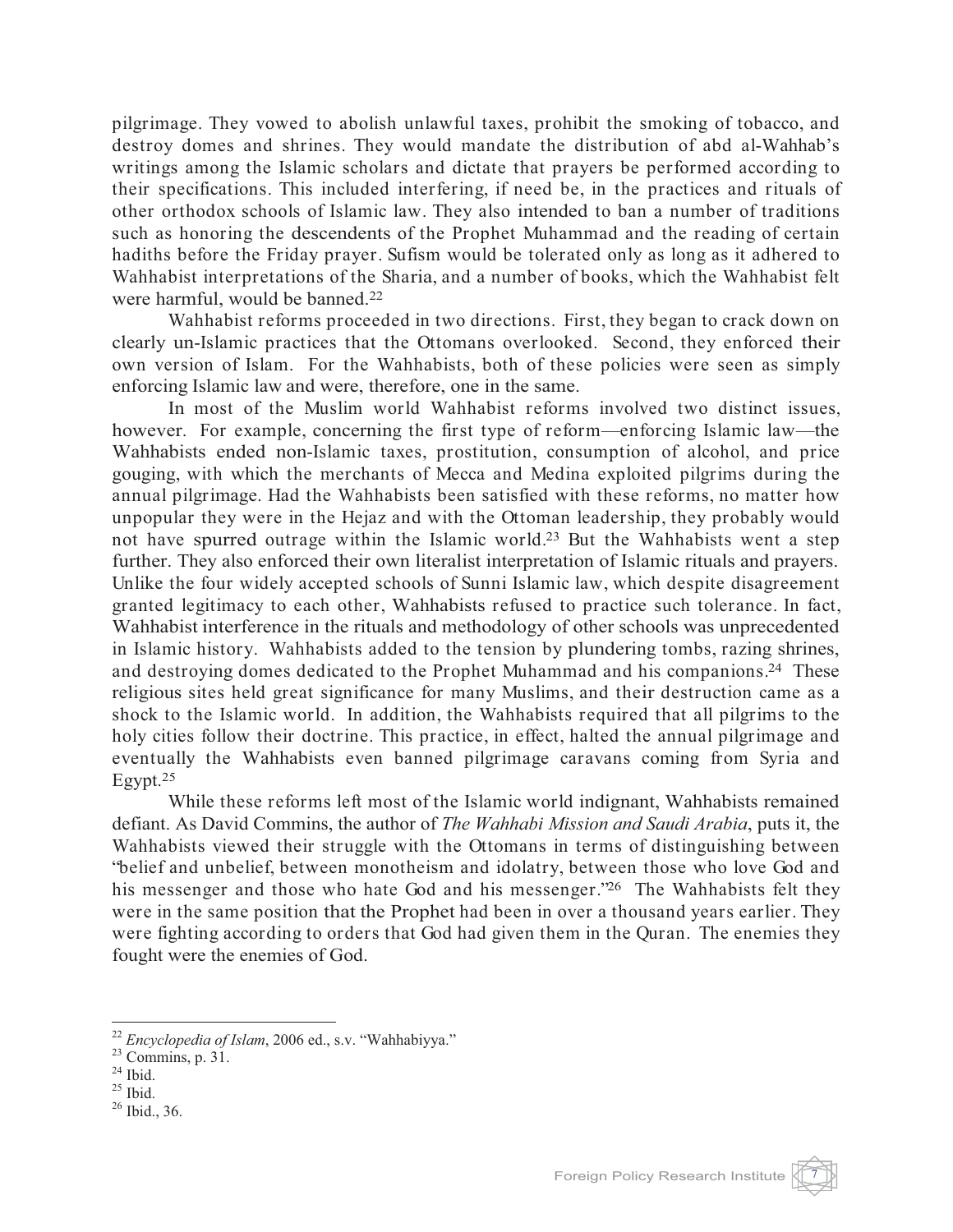For present purposes, it is also important to understand that this was not a conflict over Islam as a political identity. The Ottomans and their subjects in the Hejaz believed they were Muslims ruling in the name of Islam and in accordance with Islamic law. The Wahhabists' critique was theological. This would be in stark contrast to the political critiques the Muslims Brotherhood would later make against 20th century Arab regimes.

The Ottomans, of course, were not willing to accept Wahhabist rule over the holy cities. As early as 1807, they sent a dispatch to the governor of Egypt, Muhammad Ali, ordering him to destroy the Wahhabist threat.27 In 1818 after several years of on-and-off fighting, the Ottoman forces destroyed the last of the Saudi-Wahhabist forces, thus putting an end to the First Saudi State.28

This, however, did not end the Saudi-Wahhabist alliance. In 1824 Turki ibn Abdullah reestablished Saudi rule over Riyadh. The Second Saudi State was again the result of Wahhabist Islam combined with Saudi political rule and once more it confronted the Ottomans and Egyptians. Despite some initial successes, the Second State fell in 1891. The surviving Saudis received sanctuary in Kuwait, and by 1902 they had regrouped and retaken Riyadh, forming the Third Saudi State.29 During the 1920s Wahhabist raiders again came into conflict with their southern Iraqi neighbors, now ruled by the British Empire. This time however, the Saudi ruler, abd al-Aziz chose peace and stability over jihad. He confronted the raiders and forcefully transformed Wahhabism from an expansionist movement that required continual jihad against what it considered to be its infidel neighbors into a "a conservative social, political, theological, and religious da'wa (call)" that is used for "justifying the institution that upholds loyalty to the royal Saudi family and the King's absolute power."30 Wahhabists remained puritanical and literalist in their understanding of Islam, but they left issues of war and politics to the Saudi royal family, who they considered to be legitimate Islamic rulers.

For the remainder of the 20<sup>th</sup> century, Wahhabists functioned as the religious establishment within the Saudi state. Although different elements within Wahhabism would reignite political and jihadist impulses, mainstream Wahhabists continued to view the Saudi king as a legitimate even if flawed Islamic ruler who had sole responsibility for implementing political and military policies.31

#### *The Muslim Brotherhood*

The second stream of Sunni Islamism under consideration is the Muslim Brotherhood. Unlike abd al-Wahhab, who developed his call to Islam in pre-modern conditions, the Muslim Brotherhood emerged in early 20th century Egypt, a vibrant cosmopolitan society under British occupation. Modern political ideologies, such as

<sup>&</sup>lt;sup>27</sup> Elizabeth Sirriyeh, "Wahhabis, Unbelievers and the Problems of Exlusivism," *British Society for Middle Eastern Studies*, vol. 16, no. 2 (1989): p. 123.

<sup>&</sup>lt;sup>28</sup> Ibid., 37.<br><sup>29</sup> Wynbrandt, pp. 301-302.<br><sup>30</sup> Ahmad Moussalli, *Wahhabism, Salafism and Islamism: Who Is The Enemy?* (Beirut, London, Washington: Conflict Forum, 2009), pp. 7-8.

Conflict Forum, 2009), pp. 7-8. <sup>31</sup> See: Quintan Wiktorowicz, "Anatomy of a Salafi Movement," *Studies in Conflict and Terrorism*, vol. 29, no. 3 (May 2006), pp. 216-222.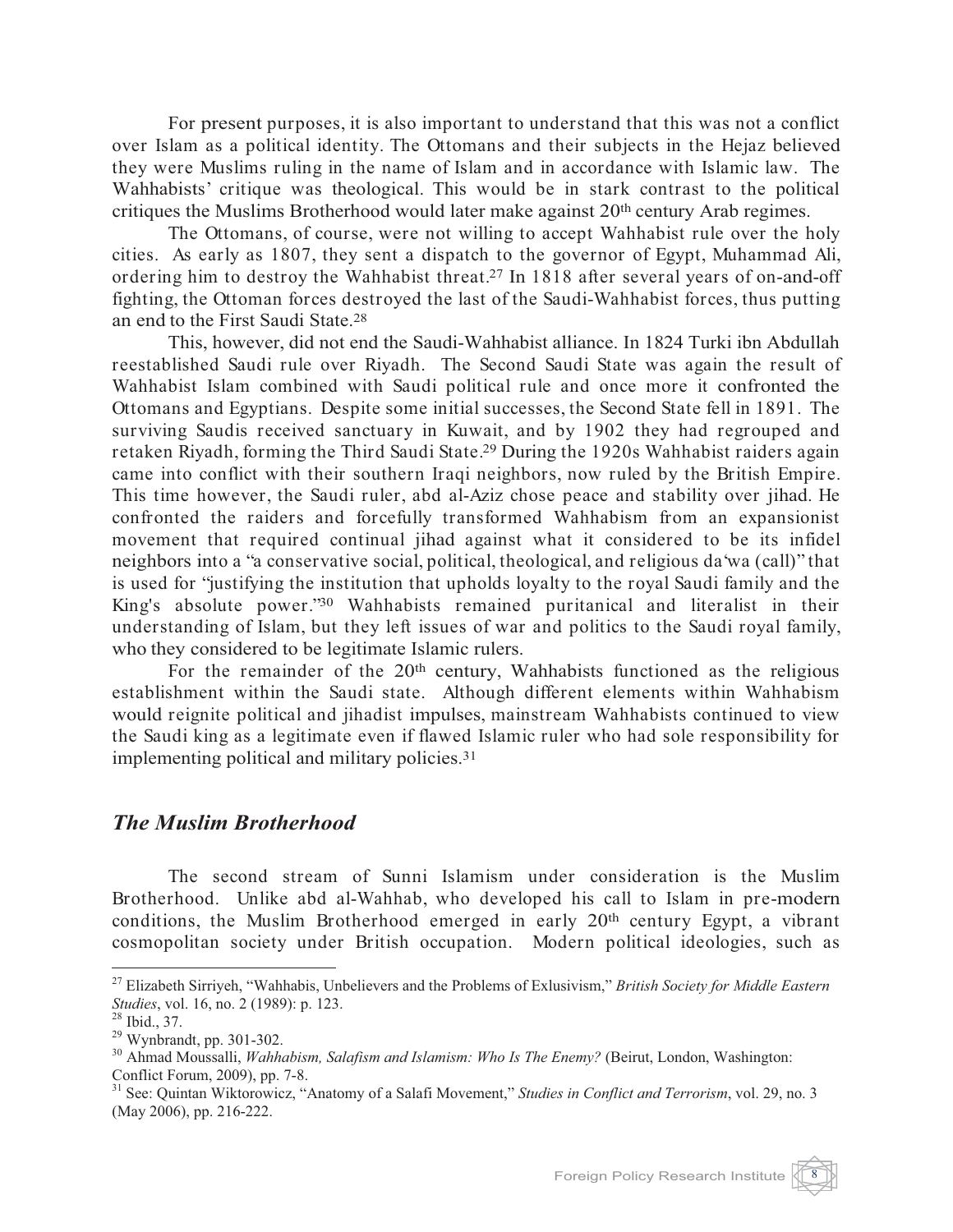nationalism, liberalism, and socialism where competing for the hearts and minds of the Egyptian population, and Egyptians argued passionately over whether they should identify primarily as Arabs, Egyptians, or something else all together. Under these circumstances, Islam emerged as a rival to other political ideologies.

The father of political Islam in Egypt was the 19<sup>th</sup> century reformer Jamal al-din al-Afghani.32 Al-Afghani was born in Iran in the 1830s and died in Turkey in 1897. He traveled widely throughout the Middle East, the Indian subcontinent, and Europe and was exposed to a range of Western ideas on politics, science, and philosophy. While living in France he even debated prominent European intellectuals such as Ernest Renan.33 These interactions greatly influenced al-Afghani, and while he was always a fierce critic of European imperialism, in different stages of his life he espoused various political identities.34 While in Egypt near the end of the 19<sup>th</sup> century, he became famous for his contributions to the idea of a Pan-Islamic identity.

Al-Afghani's Pan-Islamism was heavily influenced by Western thinkers like François Guizot, whose ideas about civilization and 19th century Europe were translated in 1877 into Arabic. According to Guizot, civilizations advanced by progressing on two fronts, namely, social development and individual empowerment through new ideas and related innovations. Al-Afghani absorbed these ideas and applied them to a new understanding of Islam.35 Therefore, as Albert Hourani, a prominent Arab historian, has argued, for al-Afghani, "the center of attention is no longer Islam as a religion it is rather Islam as a civilization."36 This separates al-Afghani from previous Islamic thinkers. He did not simply want to serve God. He intended to develop a modern Islamic political identity that could compete with Western civilization.

Clearly, this understanding of Islam comes from a historical context vastly different from the isolated Arabian desert of abd al-Wahhab a century earlier. The result was also vastly different. While abd al-Wahhab built his call to Islam exclusively on Islam's canonical texts, al-Afghani and others like him fused Islam with contemporary Western thought. And while both abd al-Wahhab and al-Afghani based their theories on Islam, they dealt with two completely separate subjects. Abd al-Wahhab's call to Islam was devoted to theological issues such as the oneness of God. Al-Afghani on the other hand was concerned with political identity and had little interest in theology. In fact, al-Afghani was born a Shia, and some even question whether he was religious at all.<sup>37</sup> In many ways al-Afghani's Pan-



<sup>&</sup>lt;sup>32</sup> For three very different views of al-Afghanis biography, see: Albert Hourani, *Arab Thought in a Liberal Age* (London, Oxford, New York: Oxford University Press, 1970); Elie Kedourie, *Afghani and Abduh: An Essay on Religious Unbelief and Political Activism in Modern Islam* (London: Frank Cass and Co. LTD, 1966); and Nikki Keddie, *Sayyid Jamal Ad-Din 'Al-Afghani': A Political Biography* (Berkeley, Los Angles, London: University of California Press, 1972).

<sup>33</sup> A translation of this exchange can be found in: Nikki Keddie, *An Islamic Response to Imperialism: Political and Religious Writings of Sayyid Jamal al-Din 'al-Afghani'* (Berkeley, Los Angles, London: University of California Press, 1968).

<sup>&</sup>lt;sup>34</sup>For example in addition to Pan-Islamism, while he was in India he called for nationalism based on shared language. See: Nikki Keddie, "Pan-Islam as Proto-Nationalism," *The Journal of Modern History*, vol. 41, no.1 (Mar. 1969): pp. 17-28.<br><sup>35</sup> Hourani, pp. 114-115.<br><sup>36</sup> Ibid., p. 114.<br><sup>37</sup> See Kedourie.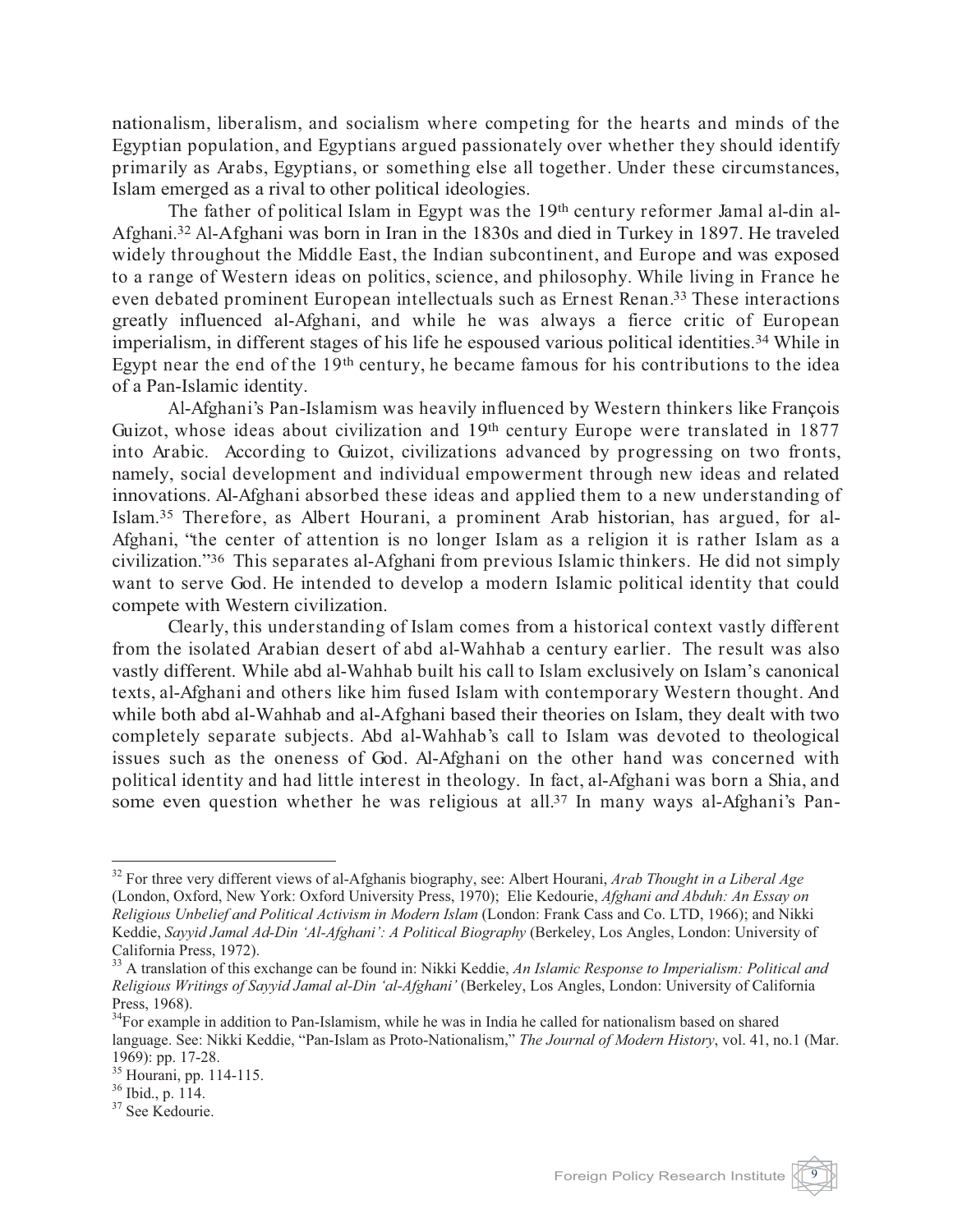Islamism was very similar to nationalism. He was concerned with cultivating a shared history and a shared culture.

While al-Afghani's ideas are often at odds with the more conservative views of the Muslim Brotherhood, his idea of Islam as a political identity lies at the heart of the Brotherhood's ideology. Indeed, through two of al-Afghani's disciples, Muhammad Abduh and Rashid Rida, a clear tie exists between his thought and that of the founder of the Muslim Brotherhood, Hassan al-Banna. What makes this connection particularly important is that the reform al-Banna promised, like al-Afghani and unlike abd al-Wahhab, was not theological but rather political.

Hasan al-Banna was born in 1906 in a small Egyptian town ninety miles outside Cairo. His father was an imam and a teacher at the local mosque. The elder al-Banna had studied at al-Azhar and authored several works on the hadith. Hassan received a traditional upbringing and was heavily influenced by his father and his religious teachers.38 While in primary school, al-Banna continued on a religious path, joining and eventually leading several extracurricular Islamic societies.39

Like abd al-Wahhab, al-Banna was a Hanbali, but he was also a devout Sufi and would remain a believer in the Sufi way throughout his life.40 This is an important distinction between al-Banna and abd al-Wahhab. While al-Banna was a devoted Muslim, he was not a puritan. He was open to the popular practices of Sufism, which are not found in the traditional Islamic sources. Abd al-Wahhab on the other hand abhorred Sufism as a dangerous innovation that polluted true Islam.

In addition to his religious convictions, nationalist sentiments emerging in Egypt heavily affected al-Banna during his youth. He willingly joined nationalist strikes and demonstrations that engulfed Egypt in 1919, and in a telling quote declared, "Despite my preoccupation with Sufism and worship, I believed that duty to country is an inescapable obligation – a holy war (jihad)."41 As this declaration shows, al-Banna was concerned with both Islam (describing the conflict as a jihad), and nationalism (his duty to country) and for him the two were inextricably intertwined. To defend Egypt was to defend Islam and vice versa. Other Egyptians at the time may have been devout Muslims and/ or Egyptian nationalists, but these two sentiments were not necessarily related.

Although al-Banna came from a traditional family and had received a religious upbringing, he was from a new generation. Unlike his father who studied at al-Azhar, the time-honored establishment of Sunni learning, al-Banna pursued higher education at a secular teacher's college, Dar al-Ulum, in Cairo.

Cairo in the 1920s was defined by political turmoil and a search for identity. The idea of a modern, secular Egypt had considerable appeal on university campuses. For a traditional Muslim like al-Banna, these trends were shocking.42 Al-Banna felt Egypt had gone astray and he decided that positive action was required to put the nation back on



<sup>&</sup>lt;sup>38</sup> Brinyar Lia, *The Society of the Muslim Brothers in Egypt* (Reading: Ithaca Press, 1998), p. 25.<br><sup>39</sup> Richard Mitchell, *The Society of Muslim Brothers* (Oxford: Oxford University Press, 1993) pp. 2-4.<br><sup>40</sup> Mitchell,

London, Paris: Mouton and Co., 1964), p. 144. <sup>42</sup> Mitchell, p. 5.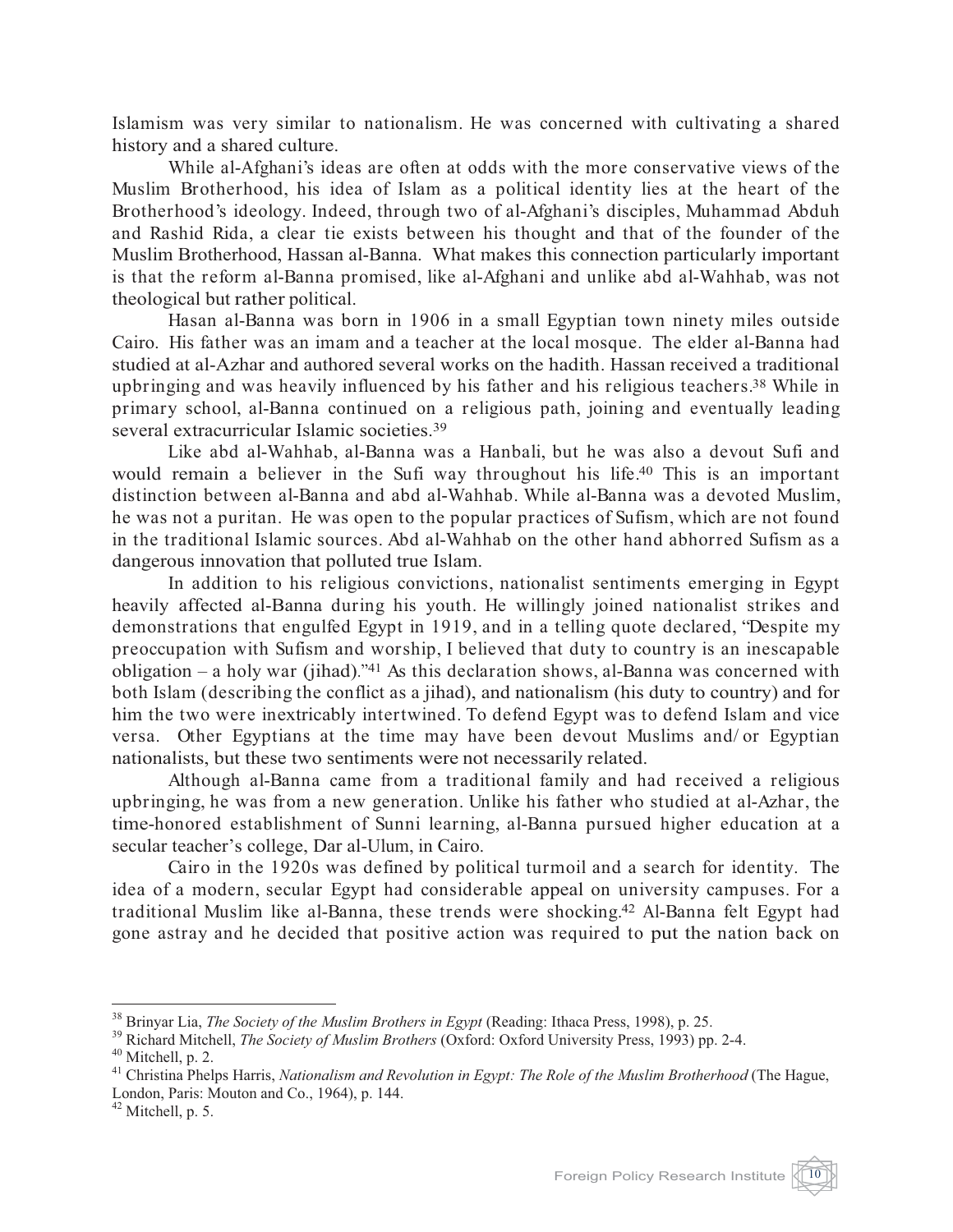track.43 He made a covenant with God to reverse these trends through acts of kindness and "fight[ing] the *jihad* for truth and general reform"44

Soon after graduation, al-Banna received his first teaching assignment in the Suez Canal Zone town of Ismailiyya. There he founded the Muslim Brotherhood for the "service of the fatherland, the religion, and the nation."45 As this quote demonstrates, although al-Banna had pledged to rid Egypt of foreign influences, he had already internalized such as nationalism. Islam, in its ideal state, makes no separation between nations, only between believers and unbelievers.

In this sense, the emergence of the Brotherhood was part of larger political trends in Egypt. Like al-Banna, many Egyptians felt that the westernizing policies of the 1920s had failed and that Egypt should orient itself more towards the East. For the Muslim Brothers this meant returning to Islam and protecting Muslims from the West's attempt to destroy their religion and subjugate its followers.46

The Brotherhood's primary goal was the establishment of an Islamic state and the reinstitution of the caliphate. However, these were not theological positions. The Muslim Brothers were not calling for the implementation of a certain theological understanding of Islam. Like other ideological movements of the time, the Brotherhood offered a solution to Egypt's political, economic, and social problems, but in place of nationalism, liberalism, or socialism they offered Islam as a political system and identity.

Moreover, as opposed to the theological arguments of Wahhabism, the Muslim Brothers during this period concentrated on anti-Imperialist rhetoric and activities. The British presence in Egypt was extremely unpopular and al-Banna used anti-British sentiments in the Brotherhood's propaganda. By doing so, the Brothers were able to form alliances with other ideological movements such as territorial nationalists, pan-Arabists, and pan-Islamists, all of whom were vehemently anti-British.47 Additionally the Brotherhood embraced other modern and not necessarily Islamic ideas. For instance, al-Banna accepted the idea of constitutional rule and political parties.<sup>48</sup>

In fact, Wahhabist critics of the Brotherhood often point to al-Banna's modern origins, and his mixing of Islam with Western political philosophies to demonstrate that the Muslim Brotherhood is not a purely Islamic movement. They argue that similar to the Muslims who abd al-Wahhab had denounced, the Muslim Brothers had allowed various non-Islamic elements to contaminate Islam. For example, a recent Wahhabist tract argues that the Muslim Brotherhood is largely a reaction to the West. It asserts that the formation of Brotherhood, like other modern Islamic movements, "was in direct response to the great changes and upheavals taking [place] in Europe and elsewhere, as well as the colonial activities of the French, British, and others [.…] It produced individuals who devised ideologies and methodologies with such conceptions, thoughts and imaginations of the mind that arose in direct response to the social political and economic occurrences of the

 $\frac{47}{48}$  Harris, pp. 161-165.

<sup>&</sup>lt;sup>43</sup> Harris, p. 147.<br><sup>44</sup> Ibid.<br><sup>45</sup> Mitchell, p. 8.<br><sup>46</sup> Israel Gershoni and James Jankowski, *Redefining the Egyptian Nation, 1930-1945* (Cambridge: Cambridge<br>University Press, 1995), pp. 38-48.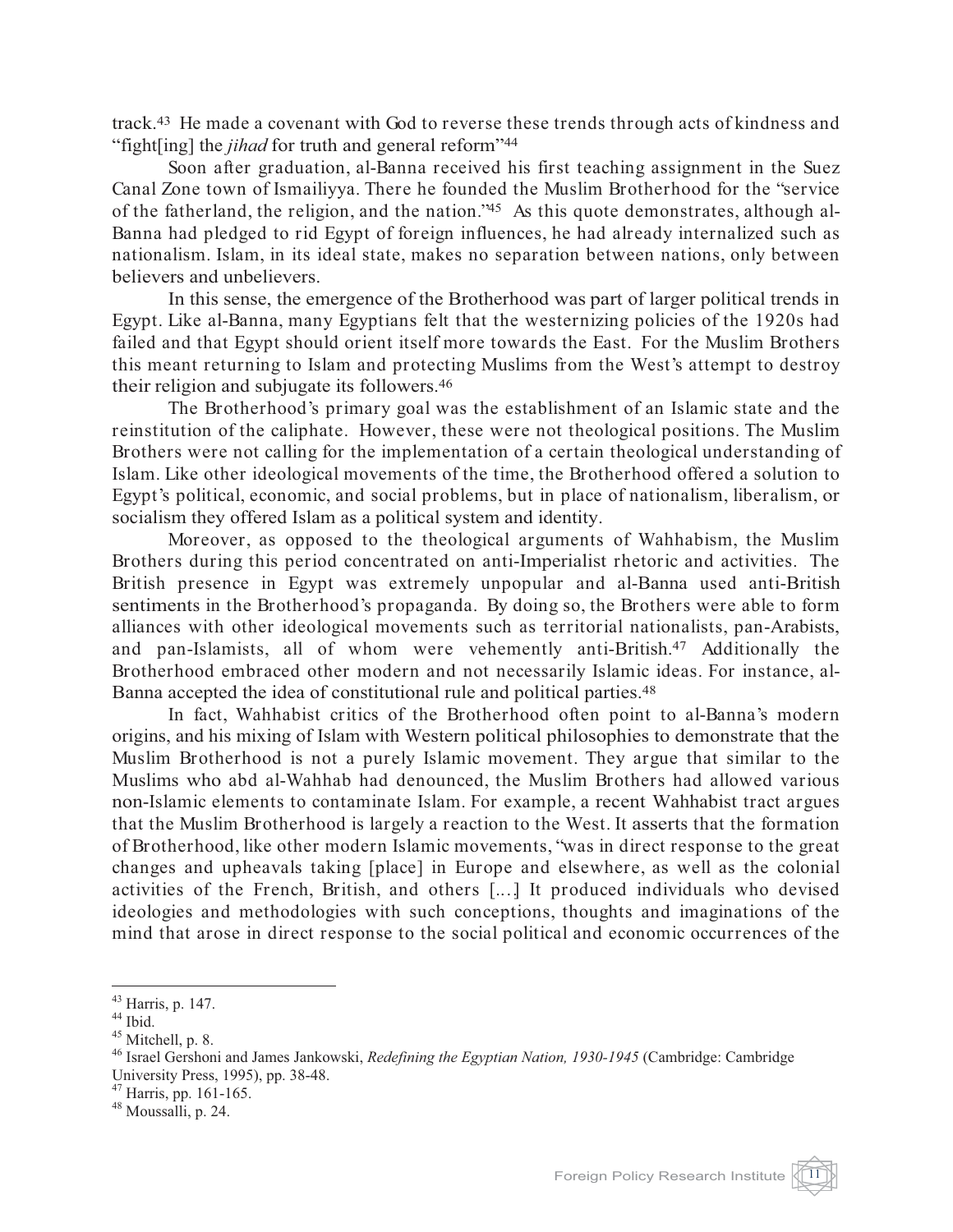time."49 The tract's authors then compared the Brotherhood's origins to that of abd al-Wahhab who taught "prior to the main thrust of the western Industrial revolution and Colonial activities […] and thus his da'wah [call to Islam] was non-reactionary, and was an internal da'wah that was reformative in the proper sense of the word. Thus, his methodology in da'wah was identical to Alah's Messenger […] in starting point, priority, objective, method and focus."50

While Western academics may not accept the Wahhabist narrative whole-heartedly, they often espouse a similar understanding of the Brotherhood's ideology. For example, Anna Seleny, from the Fletcher School at Tufts University argues, "Islam is a religion; Islamism [by which she means the ideology of groups such as the Brotherhood] is not."51 This does not mean, however, that al-Banna and the Muslim Brothers were not devout Muslims. In fact, their deeply held beliefs led them to Islamism as a political ideology. The difference between the Brotherhood and the Wahhabists is not the extent of their belief in Islam, but rather the focus of their reforms. The Brotherhood espoused political reform based on a strongly held, though theologically tolerant belief in Islam. They made their arguments on Islamic grounds and in the guise of traditional Islamic tracts, but their goals were political.

By 1937, the Brotherhood began to spread outside Egypt,<sup>52</sup> but its message remained the same. It fostered an Islamic political identity based on the implementation of Islamic law and the formation of an Islamic state. In contrast to the Wahhabists, however, as the Brotherhood expanded, it embraced a wide range of divergent Islamic practices. These "genuine" forms of Islam, as the Brotherhood considered them, varied considerably and included Sufi orders whose practices the Wahhabists deplored.53 From this point forward the Muslim Brotherhood would transform into an international organization with branches throughout the Middle East. Each branch had, and continues to have, at least an informal relationship with the Egyptians, who remained the center of the organization. However, branches in differing countries have varying levels of allegiance to the Egyptian leadership. Some groups claim to be completely independent and others profess complete loyalty.

Throughout the 1930s and 1940s, Hassan al-Banna kept the Egyptian branch of the Brotherhood tightly under his control. His flexibility toward various nationalist and Islamist identities was key. He also held very pragmatic views in other areas. At times the Brotherhood supported King Faruq and other government officials.<sup>54</sup> They also cooperated with the liberal-nationalist Wafd party. In one national election, al-Banna even ran for office but withdrew from the race in exchange for the implementation of several Islamic laws.55

<sup>&</sup>lt;sup>49</sup> "Historical Development of Methodologies al-Ikhwan al-Muslimin and Their Effect and Influence upon Contemporary Salafi Dawah: Part 1," Salafi Publications (March 2003): p. 6-7, www.salafipulications.com

<sup>&</sup>lt;sup>50</sup> Ibid., 10.<br><sup>51</sup> Anna Seleny, "Tradition, Modernity, and Democracy: The Many Promises of Islam," *Perspectives on Politics*, vol. 4, no. 3 (September 2006): p. 483.

<sup>&</sup>lt;sup>52</sup> Harris, pp. 158-60.<br><sup>53</sup> Itzchak Weismann, "The Politics of Popular Religion: Sufis, Salafis, and the Muslim Brothers in 20<sup>th</sup>-Century Hamah," *International Journal of Middle East Studies*, vol.37, no.1 (February 2005): p. 51.<br><sup>54</sup> Mitchell, p. 16.<br><sup>55</sup> Ibid., p. 27.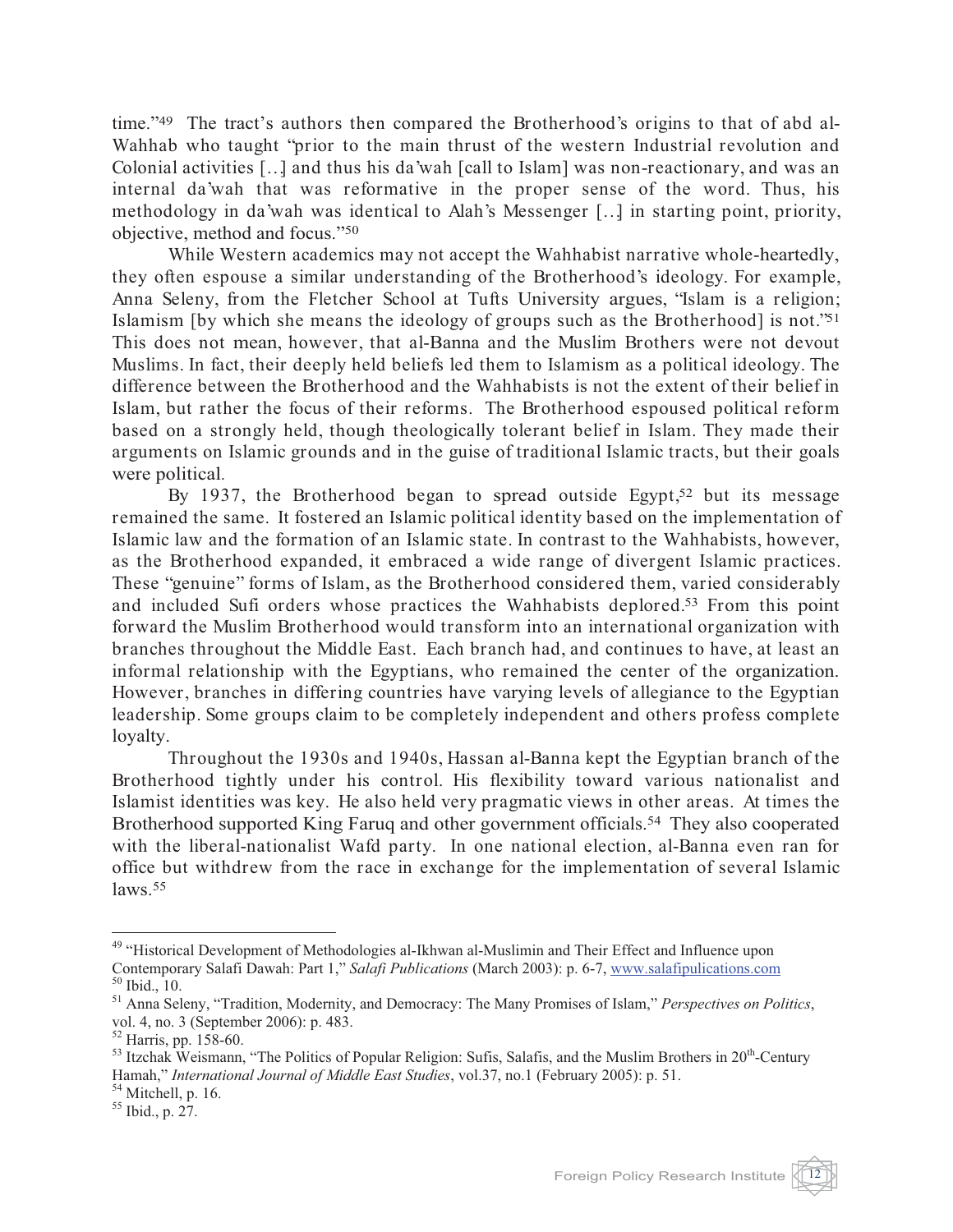The period from 1936 to 1949 was one of expansion and growing influence for the Muslim Brotherhood. It was also a time of political upheaval and suppression. With the beginning of World War II, the British maintained an even larger presence in Egypt and were unwilling to tolerate nationalist, anti-imperialist activity. At the same time the Muslim Brothers were becoming increasingly nationalistic. Unlike the King, they were unwilling to submit to British pressure. Consequently, the government suppressed them.56

The Brotherhood responded by forming a "Secret Apparatus." As the name suggests, this was a secret organ of the Muslim Brotherhood. They were inspired by the concept of jihad and fighting for Islam. They clandestinely trained and undertook operations defending the Brothers against the police and government forces. The Secret Apparatus was organized into cells that were highly efficient and responsive to the Brotherhood's leadership. And again, while the Secret Apparatus owed its motivation to the Islamic concept of jihad, it also took cues from other non-Islamic movements. The Secret Apparatus can therefore be understood as a parallel to the brown shirts, black shirts and green shirts movements which characterized Western political ideologies of the time.

In the post-war years, the Brotherhood cooperated with the government at times, and opposed it at others. They remained vehemently anti-British and supported socioeconomic reform. But as the decade wore on, they increasingly turned their attention towards the popular nationalist cause of Palestine. They advocated war there and took part when fighting broke out. The defeat of the Arabs in the war left the Brothers bitterly disappointed. When Egypt proposed armistice talks with Israel, the Brotherhood took part in mass protests in Cairo. In the battle that ensued with Cairo police, the police commander was killed. This scene was the last in a series of clashes between the government and the Brotherhood which had taken place since the previous year. A few days later the Muslim Brotherhood was declared illegal and its entire leadership, apart from al-Banna, was arrested.57

Subsequent events are still murky, but it appears that owing to the hierarchical structure of the Muslim Brotherhood, the mass arrest functioned to sever ties between al-Banna and the lower echelons of the Brotherhood, especially the Secret Apparatus. Al-Banna had always appeared to be against political violence inside Egypt, but many within the Brotherhood did not share his views. Now some of the more dangerous elements of the Brotherhood were acting without al-Banna's guidance in a climate of deep animosity towards a government, which had dissolved their organization and arrested its leaders. On December 28, 1948, a member of the Brotherhood killed Egypt's Prime Minister Mahmud al-Nuqrashi while he walked into the Ministry of Interior. This event led to additional arrests and also prompted more violence from alienated Brothers. In February 1949, al-Banna was shot and killed. Though it remains unproven, his killer was probably acting on behalf of the government.<sup>58</sup> Thus, the first chapter of the Muslim Brotherhood's history came to an end. The future would bring new challenges as well as fragmentation and a reconsideration of the movement's origins.

<sup>&</sup>lt;sup>56</sup> Ibid., p. 22-23.<br><sup>57</sup> Ibid., p. 65.<br><sup>58</sup> Ibid., p. 67-70.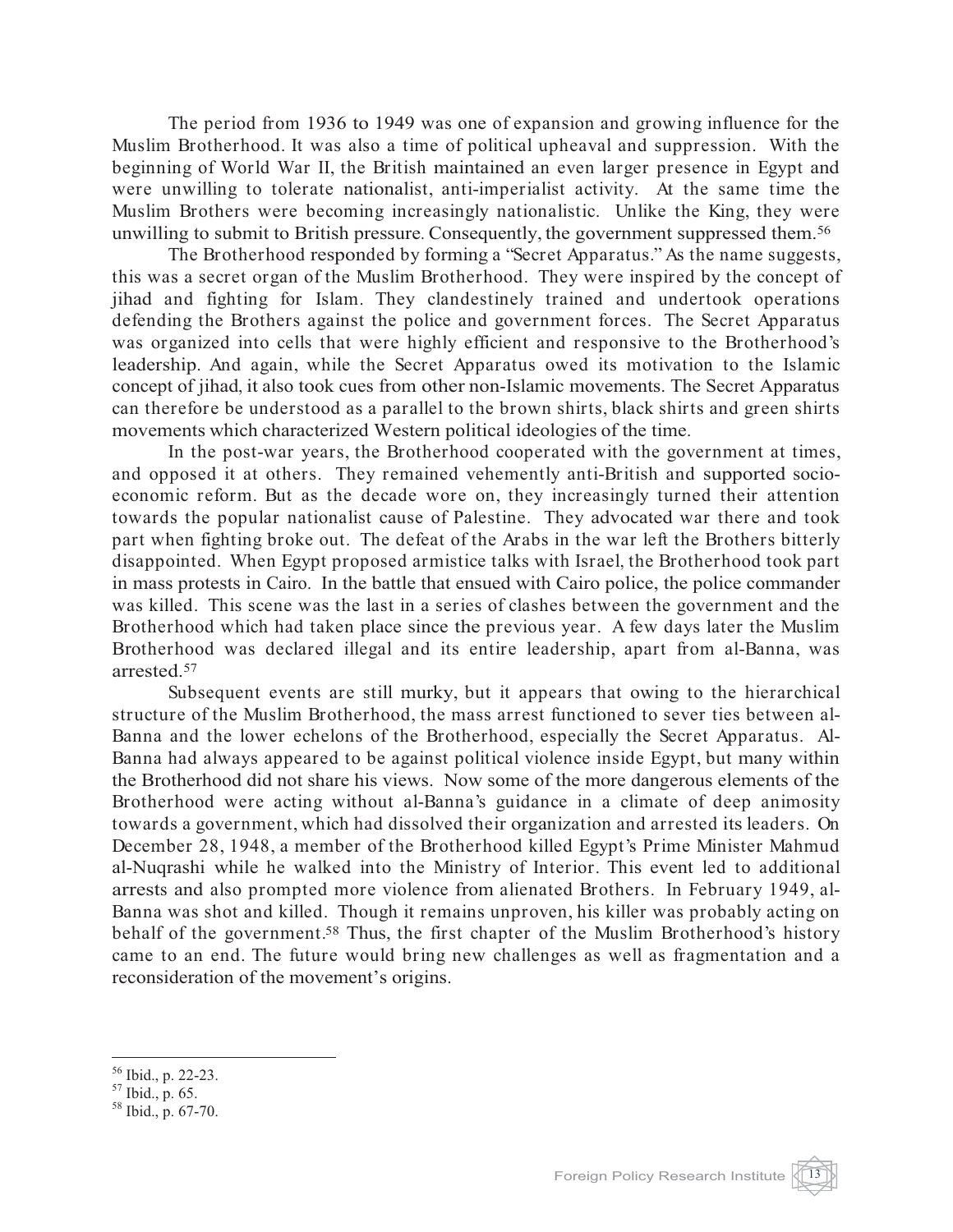At this point, it should be clear that the Muslim Brotherhood did not emerge out of Wahhabism or as a reaction to it. The Brotherhood was, from its beginning, a separate phenomenon with distinct historical roots and goals for the future.

#### *Sayid Qutb*

While Hassan al-Banna's influence and charisma were critically important to the emergence of the Muslim Brotherhood, his death did not end the organization or further developments in the Brotherhood's ideology. While the mainstream Brotherhood remained committed to al-Banna's ideas, others would challenge them, creating a rift within the organization. This is an important development that is often overlooked. Although some members of the Brotherhood eventually went on to form more radical organizations, this does not imply that the bulk of the Brotherhood's members rejected al-Banna's ideology. Today, this rift between al-Banna's ideological successors and radical Islamists remains intact. Therefore, the way these groups interacted with the Wahhabists is vital for a better understanding of modern Islamic politics.

Al-Banna's successor was Hassan al-Hudaybi who had worked as a judge for twentyfive years.59 Like al-Banna, al-Hudaybi was a modernist and he continued al-Banna's policies, arguing for Islam as a political identity that could compete for the hearts and minds of Egyptians. But the Muslim Brotherhood was not the only group with appeal in Egypt. By the late 1940s the economic situation in Egypt was dire. Most political factions, including the Brotherhood supported increasingly nationalistic policies and became more and more skeptical of Egypt's monarchy and parliamentary system. In 1952, a group of military officers, led by Gamal abd al-Nasser, led a successful coup d'état. This group became known as the Free Officers.

The Brotherhood and the Free Officers agreed on several important policies and the Brothers would play an important role in the coup.<sup>60</sup> Soon after the coup, however, it became obvious that Nasser had no intention of implementing Islamic law, as the Brothers insisted, or allowing any dissent from the Free Officers' official policies. The new regime enacted reforms that severely undercut the Brotherhood's position which further increased tensions.61 As the Brotherhood's opposition grew, conflict seemed inevitable. In response, the regime arrested several high-ranking Muslim Brothers and outlawed the Brotherhood.

Eventually, some Brothers decided that the only way forward was to remove abd al-Nasser from power. On October 26, 1954 a member of the Secret Apparatus, Mahmud abd al-Latif, attempted to assassinate abd al-Nasser. Abd al-Nasser survived and decided to put an end to the Brotherhood once and for all. He ordered the arrest of 19,000 Brothers. Almost nine-hundred of them were sentenced to life and hard labor. Six were hanged. For the next decade and a half the Brotherhood would operate mostly from within Egyptian prisons.

<sup>&</sup>lt;sup>59</sup> Ibid., p. 84-86.<br><sup>60</sup> Beattie, p. 57-58.<br><sup>61</sup> See Harris, p. 203-214; and Fouad Ajami, "On Nasser and His Legacy," *Journal of Peace Research*, vol. 11, no. 1 (1974): p. 41.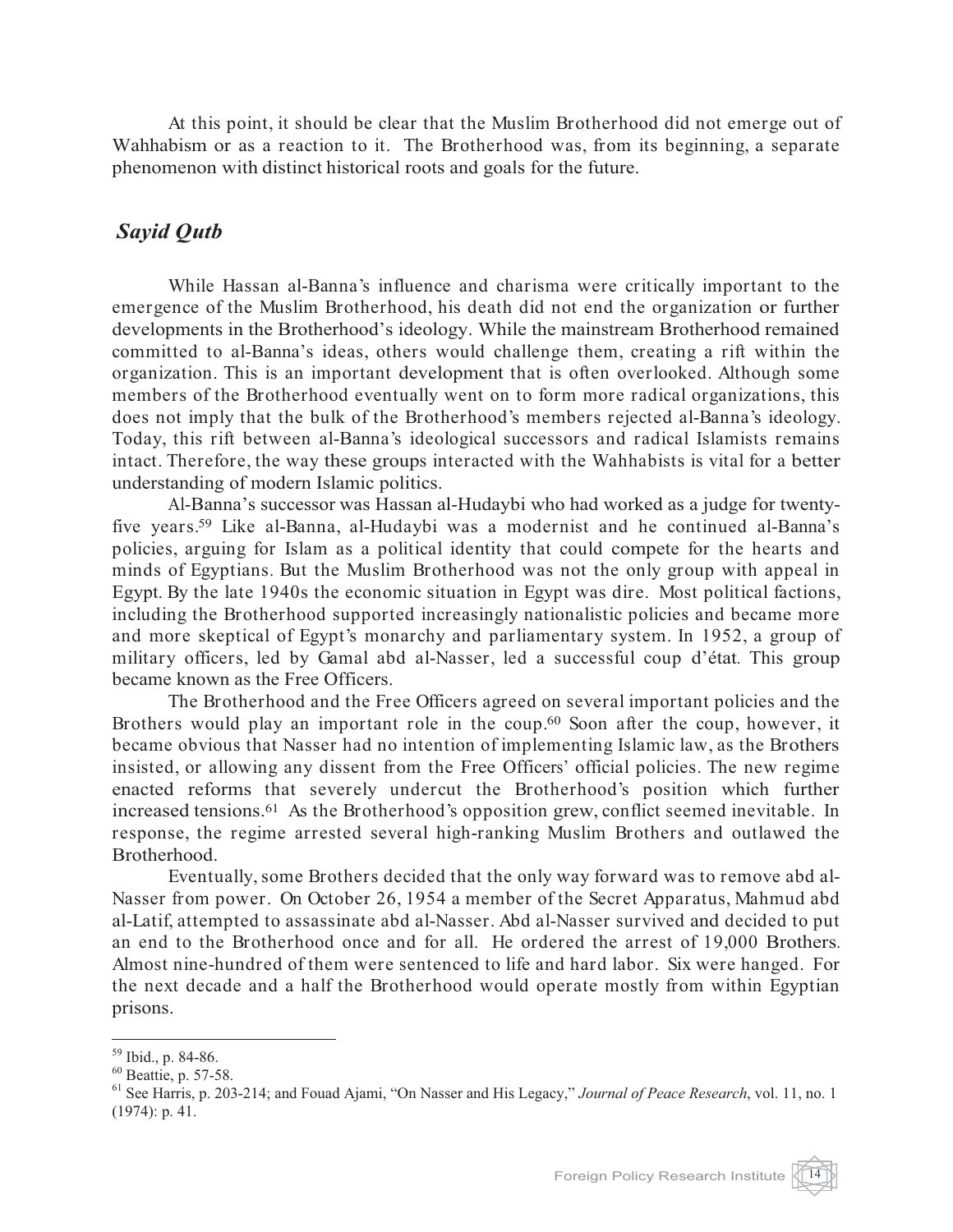Abd al-Nasser's crackdown prompted the Muslim Brotherhood to re-evaluate its ideology. Prior to the Free Officers' coup in 1952, the Brothers saw foreign imperialists as the primary enemies of Islam. Now they had suffered a brutal suppression, not by the British, but by an anti-imperialist Egyptian regime. Sayid Qutb emerged to reformulate the Brotherhood's ideology and offer a different understanding of Islam and politics.<sup>62</sup>

Qutb was born in 1906 in the Asyut Province of Egypt. He came from a modern family and his father was even a member of the nationalist party. In 1920, Qutb left the Asyut Province for Cairo to attend secondary school.63 After graduation, Qutb, like al-Banna, studied at the teachers college, Dar al-Ulum. He finished in 1933 and began teaching. Eventually he, again like al-Banna, went to work for the Ministry of Education.64

Qutb was a prolific writer. Throughout the 1930s and early 1940s he was concerned with literature almost exclusively. Like other Egyptian modernists, he dealt mostly with secular subjects. 65 He had been a member of the liberal-nationalist Wafd party and had sympathies with the West.66 During the 1940s his views began to change. He was deeply affected by British policy toward Egypt during World War II and even more so by the creation of Israel. He felt that when it came to relations with the Arabs, the West did not live up to the liberal values it professed.<sup>67</sup> As a result, Qutb's writings became more ardently nationalistic and he began to write critically about social issues affecting the country.

This adversarial shift in Qutb's writings was not a welcome development for King Faruq. The King sought his arrest but with the help of Wafd members, Qutb was able to avoid arrest through a type of self-imposed exile. He arranged to take a trip on behalf of the Ministry of Education to the United States in order to study the American education system. This experience would have a profound effect on Qutb.

On the ship to America, Qutb rediscovered Islam. He started performing the five daily prayers and began an Islamic study group. Through several personal experiences, he also became concerned about sexual promiscuity in the United States. 68 During his U.S. stay, Qutb also encountered racism because of his dark complexion. He felt the country he had admired so much in his youth had utterly rejected him. When he returned to Egypt in 1951, Qutb joined the Muslim Brotherhood.69

He continued to write about society but now from a Muslim's perspective rather than as a nationalist or a liberal. Nevertheless, at this point, Qutb still considered Islam a modern political identity competing with other political identities. His major work from this period was "Social Justice in Islam," published in 1949. Qutb wrote it as an answer to the leftist ideas that were then popular in Egypt.70 It is a prime example of the work for which the Brotherhood was known. When Qutb argued for social justice, he was making



<sup>&</sup>lt;sup>62</sup> Gilles Kepel, *The Roots of Radical Islam*, trans., Jon Rothschild (London: SAQI, 2005), p. 35.<br><sup>63</sup> Yvonne Y. Haddad, "Ideologue of Islamic Revival," in *Voices of Resurgent Islam*, ed. John Esposito (New York, Oxford: Oxford University Press, 1983), p. 68.

<sup>64</sup> J. J. G. Jansen, "Sayyid Kutb," in *Encyclopedia of Islam*, eds. P.Bearman, C. E. Bosworth, E. van Donzel, W. P. Heinrichs, Th. Bianquis (Leiden: Brill Online, 2006).<br><sup>65</sup> Haddad, p. 69.

<sup>&</sup>lt;sup>66</sup> Kepel, p. 38.<br><sup>67</sup> Haddad, p. 69.<br><sup>68</sup> Kepel, p. 38-39.<br><sup>69</sup> Haddad, p. 69.<br><sup>70</sup> *Encyclopedia of Islam*, 2006 ed., s.v. "Sayyid Kutb."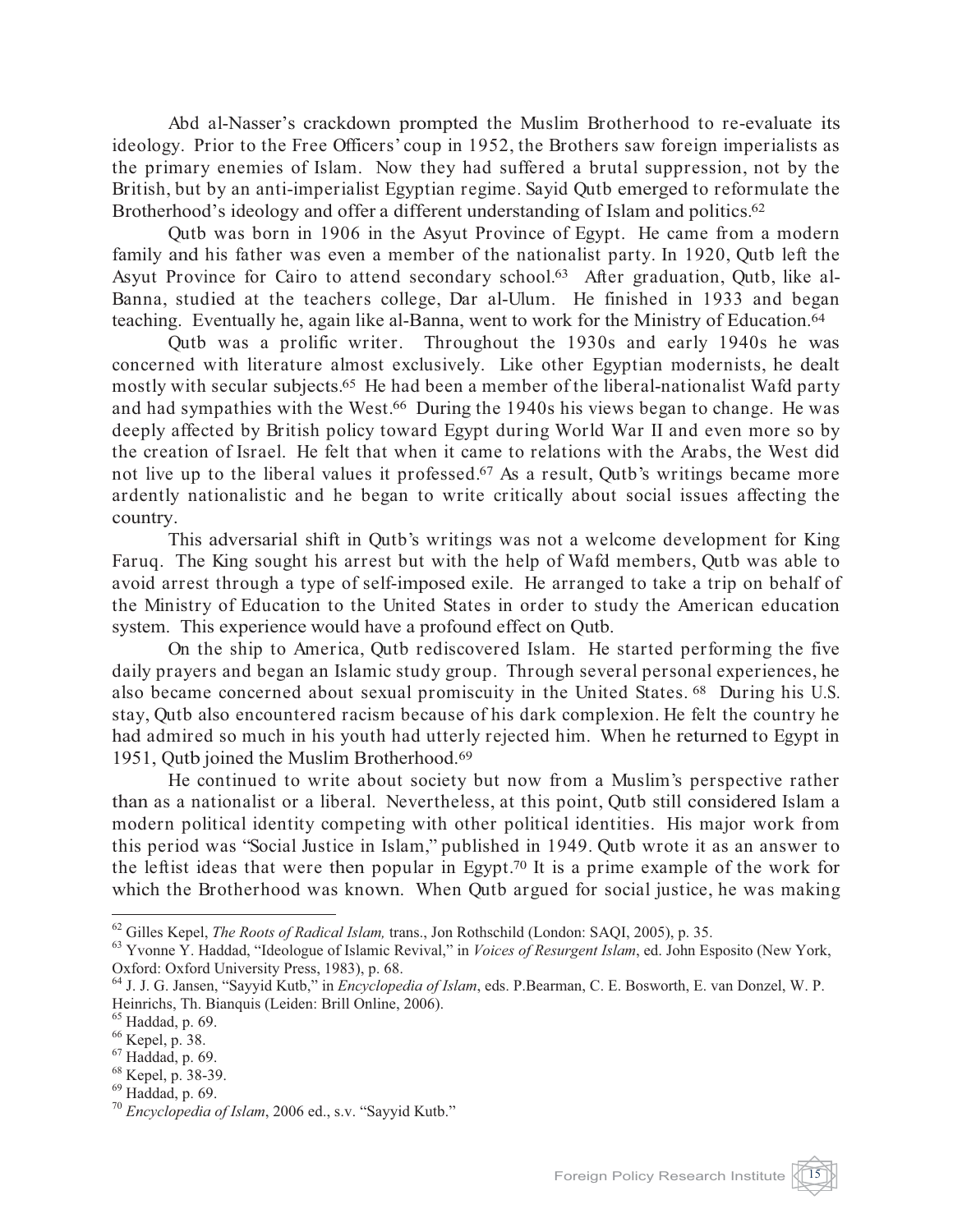the case for Islam in modern terms that appealed to a modern audience. But Qutb's views would soon change.

As an active and influential member of the Brotherhood, he had close contacts with important members of the Free Officers, including abd al-Nasser, before and after the 1952 coup. However, the two men had a falling out over the role that Islam should play in the new regime.71 Following the assassination attempt on abd al-Nasser, Qutb was sentenced to twenty-five years of hard labor, and along with his fellow inmates, endured brutal torture.

Like many Muslim Brothers, Qutb began to reassess the Brotherhood's approach to Islam. Something had gone horribly wrong and Qutb wanted to understand why. While in prison, he produced two very important works, a Quranic commentary titled *In the Shadow of the Quran*, and what is probably his most important work, *Signposts*. In these works, Qutb began to appreciate the extent that modernity had shaped al-Banna and the Muslim Brotherhood. He started making theological arguments about the state of politics and he called for an Islam free from non-Islamic practices. He rejected the idea that Islam had to be reinterpreted to fit modernity. Instead he argued that the traditional Islamic sources were compatible with every age.72

Qutb wanted to understand Islam on Islamic terms, not in the context of other modern ideologies.73 Unlike the Brothers that had preceded him, he purged his outlook of nationalism. He believed that Muslims should be loyal only to Islam and God. Qutb considered the Islamic system to be the "believer's homeland (*watan*), nation (*qawm*), and people (*ahl*)." Any regime that claimed legitimacy through nationalism was inherently working against the ideals of Islam. Qutb further explained that he had arrived at the "absolute and final certainty: that there can be no good for this earth, no repose or satisfaction for humanity, no edification, no blessing, no purity, and no harmony with the laws of the cosmos and the quintessence of life, except through a return to God."74

Qutb also addressed the modern state and political sovereignty in the light of this new conception of Islam. He argued that "any society where someone other than God alone is worshiped" should be considered non-Islamic. Similar to the Pakistani thinker Abul-Ala Mawdudi, Qutb believed that sovereignty in an Islamic state belonged to God. Therefore the act of recognizing sovereignty was an act of worship. Granting sovereignty to secular leaders, such as abd al-Nasser, was a form of idolatry.75 Qutb used this understanding to separate the world's societies into two distinct and mutually exclusive categories: Islam, and its opposite, *jahiliyya*.

The term *jahiliyya* had been traditionally used to describe Arab society prior to the advent of Islam, and is often translated as "the Age of Ignorance."76 Therefore, it typically

<sup>&</sup>lt;sup>71</sup> Ibid.<br><sup>72</sup> Ronald Nettler, "A Modern Islamic Confession of Faith and Conception of Religion: Sayyid Qutb's Introduction<br>to the Tafsir, Fi Zilal al-Quran," *British Journal of Middle Eastern Studies* vol. 21, no. 1 (1

 $^{73}$  It should be noted that he was not entirely successful in this endeavor. He had already internalized several modern ideas, such as the need for a revolutionary vanguard, and he (possibly inadvertently) incorporated them into his arguments.<br> $74$  Nettler, pp. 106-107.

<sup>&</sup>lt;sup>75</sup> Emmanuel Sivan, *Radical Islam Medieval Theology, and Modern Politics* (New Haven: Yale University Press, 1990), p. 25.

<sup>76</sup> William E. Shepard, "Sayyid Qutb's Doctrine of Jahaliyya," *International Journal of Middle East Studies,* vol. 35, no. 4 (November 2003), p. 522.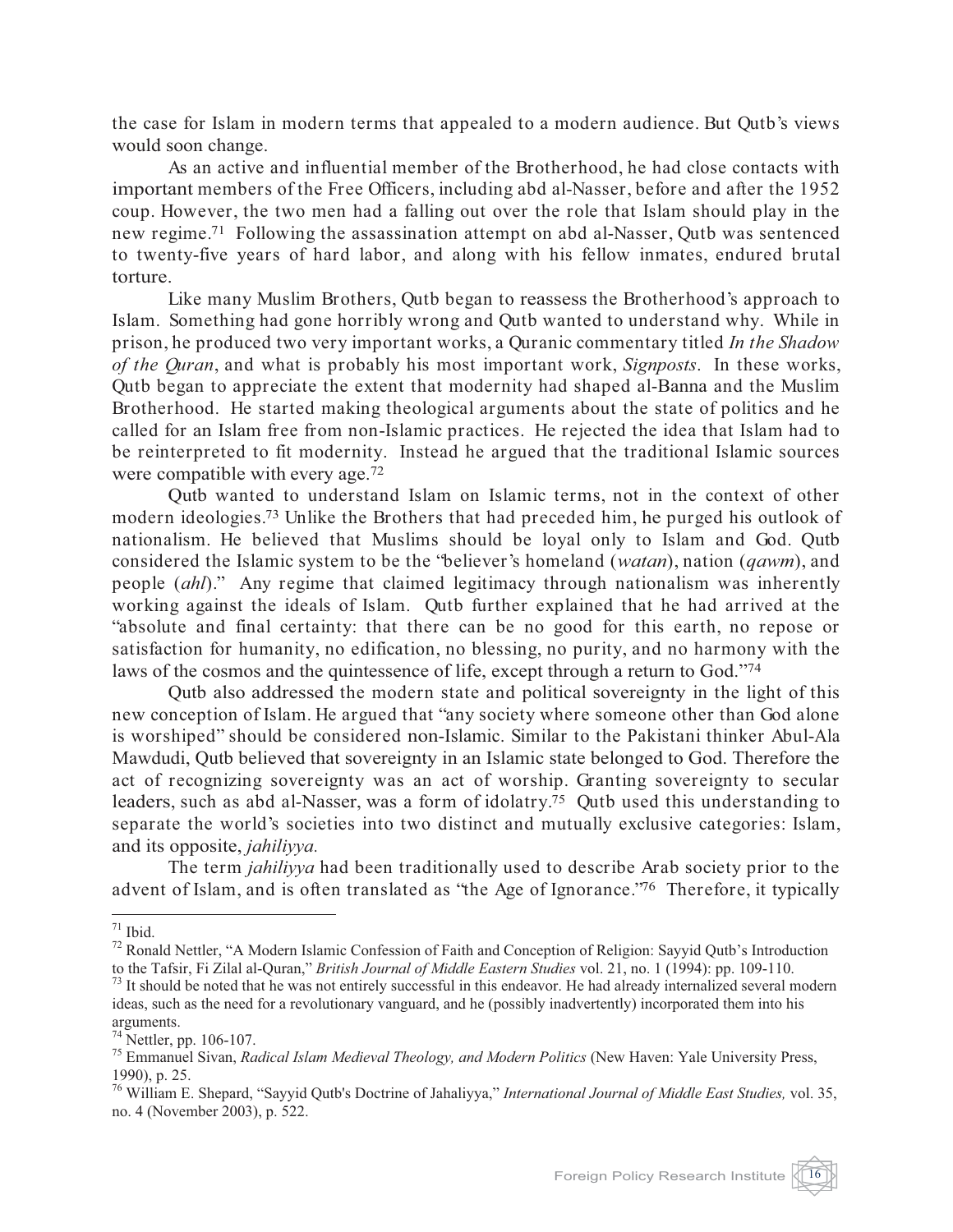describes a particular historic society that existed in a specific time and place. Qutb had a new interpretation. He believed that *jahiliyya* described a spiritual condition, and thus could exist at any time and in any place.

To determine whether or not a society belonged to Islam or to *jahiliyya*, Qutb looked to see if God was sovereign. Neither the communist states of the East nor the liberal states of the West passed Qutb's test. Qutb's real innovation, however, was his analysis of societies claiming to be Muslim. He put them in the category of *jahiliyya* because, while they believed in God, they too worshiped their leaders by granting them sovereignty. <sup>77</sup>

In declaring the Muslim world non-Islamic, Qutb crossed a line that few in Islamic history had dared to traverse.<sup>78</sup> With few exceptions, Islamic scholars had accepted the legitimacy of a ruler as long as he declared there were no God but God and that Muhammad was the last of the Prophets. Qutb's position on this matter resembles that of abd al-Wahhab but differs from al-Banna's position in two very important ways. First, and most obviously, abd al-Wahhab and Qutb are two of only a handful of Islamic scholars to excommunicate other Muslims. In this, they were similar to, and were influenced by the important medieval theologian ibn Taymiyyah. Al-Banna, in contrast, never even approached Qutb's position on this matter. As Gilles Kepel, a prominent historian of Islamic movements, notes, al-Banna "never dreamed of accusing the Egyptian society of his day of being non-Islamic."<sup>79</sup> Second and equally important was that Qutb began to make his arguments on the basis of his interpretation of Islamic sources. In prison, his isolation allowed him to put modern considerations aside. He argued for the restoration of Islam on Islamic terms. Gone were the nationalist and socialist justifications for an Islamic society. Qutb argued that the Quran and *hadith* had all the information a Muslim needed to organize society. Similar to abd al-Wahhab's theory that Islam had become a stranger, Qutb argued that Muslims had allowed non-Islamic ideas and practices to contaminate Islam and that living a truly Islamic life required Muslims not only to believe but to act in accordance with Islamic law.

Not everyone in the Muslim Brotherhood accepted Qutb's new theories. Al-Hudaybi, for example, refuted parts of *Signposts*, and opposed employing the term *jahiliyya* to describe Egypt.<sup>80</sup> However, others supported Qutb's ideas and became more radical. They splintered into several different movements and removed themselves from modern society. In extreme cases they further developed Qutb's ideology, declaring that Muslims who refused to leave *jahiliyya* were infidels and apostates. This stance would eventually allow Muslims to declare jihad on other Muslims perceived as living in *jahiliyya.*

Qutb's ideas caused a major rift within the Muslim Brotherhood. The mainstream majority accepted al-Banna's argument that Islam should be implemented through education and outreach. They continued to preach Islam as a modern political identity and argued for Islam in terms of democracy and human rights. Qutbs followers followed a different path all together.

In 1965 abd al-Nasser declared that he had uncovered a Muslim Brotherhood plot to overthrow his regime. The authorities claimed to have found copies of *Signposts* at the



<sup>&</sup>lt;sup>77</sup> Kepel, p. 46.<br><sup>78</sup> Ibid., p. 56.<br><sup>79</sup> Ibid., p. 45.<br><sup>80</sup> Ibid., pp. 61-64.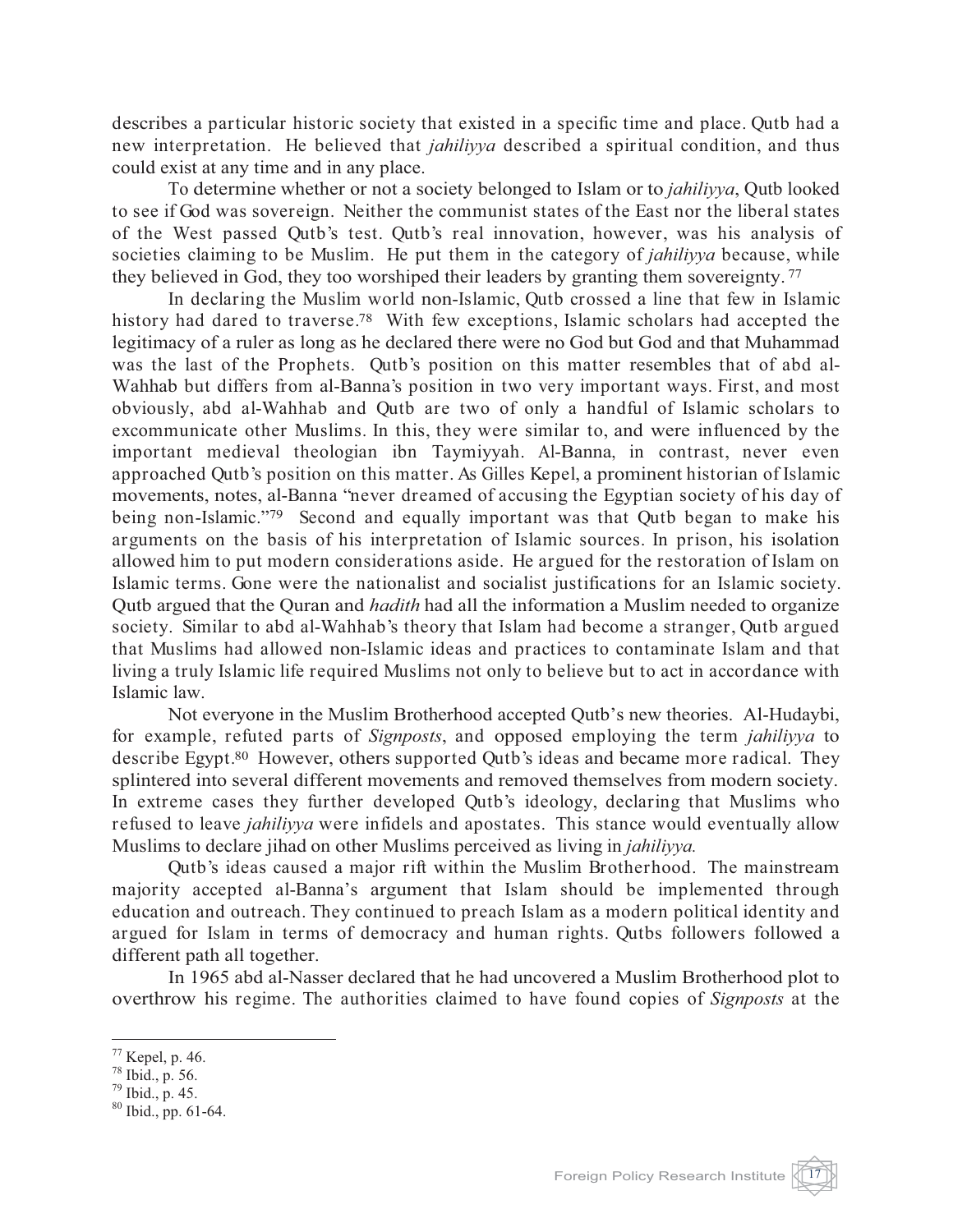scene of every arrest, blamed Sayid Qutb and sentenced him to death. In 1966, he was executed.<sup>81</sup> Despite his death, Qutb's legacy would have an enormous effect on the future of Islam and the Islamic world.

#### *After Qutb*

During abd al-Nasser's crackdowns in the 1950s and 1960s, many important members of the Brotherhood fled Egypt. At the same time, Saudi Arabia began to reap the benefits of its emerging oil industry. The kingdom wanted to build universities and modernize its economy without compromising its Islamic identity. The Egyptian members of the Brotherhood were generally better educated than the Saudis and their strong commitment to Islam was an asset to Saudi leadership. Thus, when the Brothers fled Egypt many of them ended up in Saudi Arabia.<sup>82</sup> The move to Saudi Arabia, however, did not end the debates within the Brotherhood over Sayid Qutb and his theories of *jahiliyya*. In fact this debate, with Qutb on one side, and al-Hudaybi on the other, spread throughout the entire Middle East and the Islamic world.83

In Saudi Arabia, the traditional non-Qutbist Muslim Brotherhood ideology had trouble gaining traction. The Wahhabists were against the rationalist and modernist theories that thinkers like al-Afghani had espoused and they considered the political Islam of Hassan al-Banna to be an offshoot of this ideology. They rejected the combination of Islam with Western ideas such as nationalism, democracy, or constitutionalism. Also, in Saudi Arabia the general population still had tremendous respect for traditional Islamic learning and the Islamic scholars.<sup>84</sup> But because the Muslim Brotherhood was primarily a political organization, its leaders were generally laymen and lacked the appeal of clergy. Al-Hudaybi was a lawyer, and al-Banna and Qutb were both teachers and civil servants.

Qutb's followers, led by Sayid's brother, Muhammad Qutb, were much more successful. As mentioned above, Qutb's teachings were much closer to those of abd al-Wahhab. In addition to his appeal to the teachings of ibn Taymiyyah, Qutb completely rejected modern ideologies.85 Also, although some issues such as *takfir* (the excommunication of Muslims), were not part of mid-20<sup>th</sup> century Wahhabism, they were present in abd al-Wahhab's original ideology.86 For these reasons, Qutb's books found fertile ground in Saudi Arabia. .

In addition, the Wahhabists and the Qutbist faction of the Brotherhood had a mutually transformative relationship. The Saudi regime was in the midst of what became known as an Arab Cold War<sup>87</sup> between the traditional monarchies and the secular

<sup>&</sup>lt;sup>81</sup> Ibid., pp. 40-45.<br><sup>82</sup> Ibid., p. 51.<br><sup>83</sup> Lawrence Wright, *The Looming Tower: Al-Qaeda and the Road to 9/11* (New York: Knopf, 2006) pp. 79-80.<br><sup>84</sup> Wiktotowicz, "Anatomy of a Salafi Movement," pp. 121-123.<br><sup>85</sup> A g

Islam and the Nation: The Relationship between Religion and Nationalism in the Political Thought of Hassan al-Banna and Sayyid Qutb," *History of Intellectual History*, vol. 5, no. 1 (2005).<br><sup>86</sup> Moussalli, p. 6.<br><sup>87</sup> This term was made famous by Malcolm Kerr, see Malcolm Kerr, *The Arab Cold War: Gamal 'Abd Al-Nasir and* 

*His Rivals, 1958-1970* (Oxford: Oxford University Press, 1971).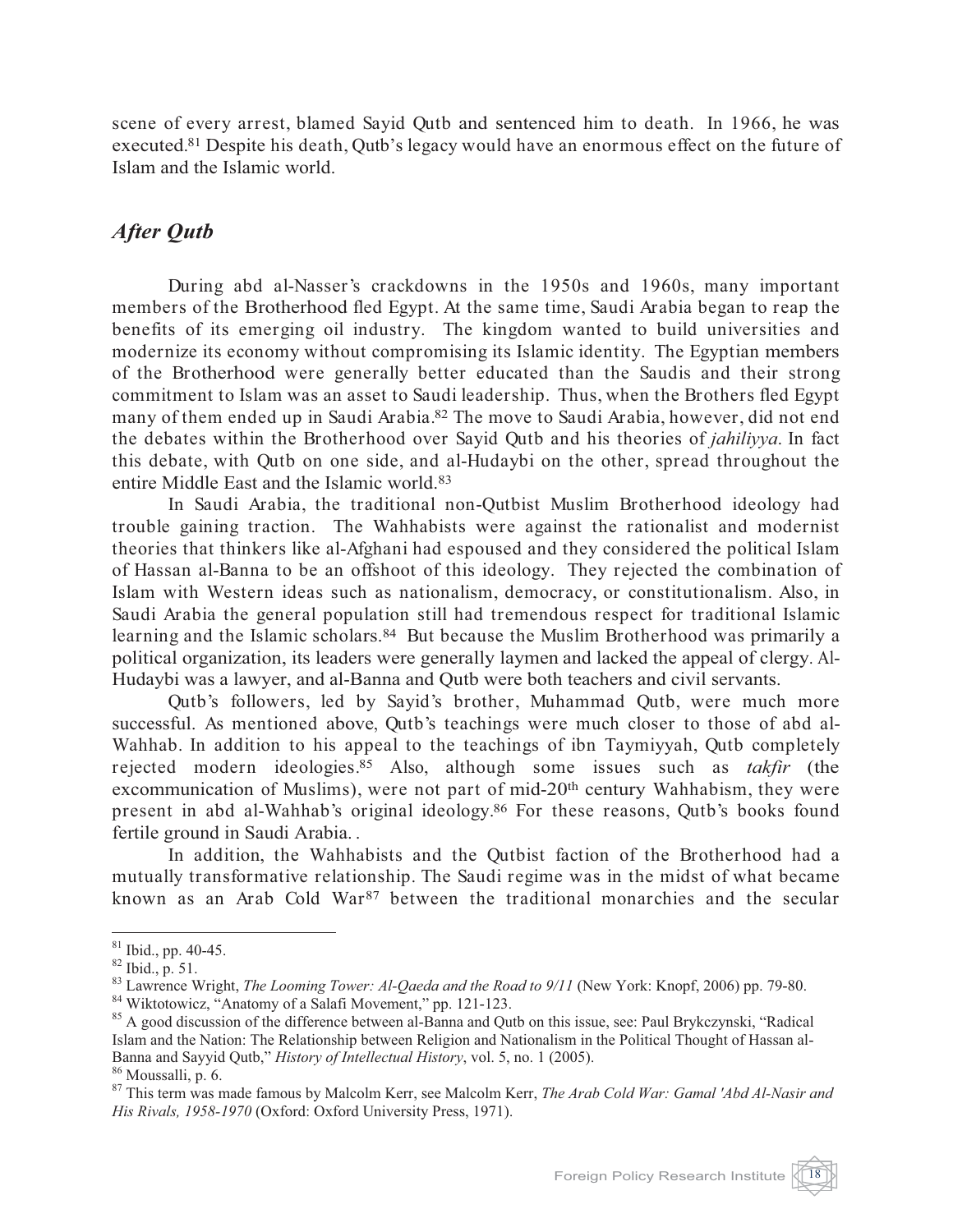nationalists. In this context the Saudis saw the spread of Islamism as strategically beneficial because it undermined the secularists. They therefore supported and tried to push Islamic movements throughout the Middle East in the direction of Wahhabism. This strategy was particularly effective with the Qutbist faction of the Brotherhood in Saudi Arabia.88

Conversely the Brotherhood's long history of political involvement had a significant effect on the Wahhabists. Although abd al-Wahhab's teaching had implications for politics, the overwhelming majority of Wahhabists had been non-political since the 1920s. The arrival of the Muslim Brothers fleeing Egypt created disunity within Wahhabism. Several brothers took influential teaching positions and their books circulated widely. For example, several important Wahhabists such as Safar al-Hawali and Osama bin-Laden attended Muhammad Qutb's lectures. A highly politicized Wahhabism, often referred to the *sahwah* (awakening), emerged from this mix. Non-political Wahhabists, who rejected this transformation, responded by portraying Qutb as a typical Muslim Brotherhood thinker and highlighted his secular and modernist background. They then asserted that the *sahwah* was not true to Wahhabism.89

This account of Wahhabism's politicization has limits, however. Qutb may have influenced the politicized Wahhabists, but their understanding of Islam still followed the main teachings of abd al-Wahhab. They were still primarily interested in theological issues such as the oneness of God and the purification of Islam. They differed with the mainstream non-political Wahhabists by claiming that the proper implementation of Wahhabist theology required an understanding of modern political contexts.

Two thinkers, Salman al-Awda and Safar al-Hawali, were especially important for challenging the non-political Wahhabist establishment. Al-Hawali in particular was well known for his knowledge of international relations. For example, in the run up to the 1991 Gulf War, the non-political Wahhabist scholars backed the Saudi government's decision to allow the American military to defend the kingdom. Al-Hawali, who claimed to be an expert on the United States, argued that these scholars did not fully understand America's imperial intensions.90 Al-Hawali and the political Wahhabists did not reject the methodology or the creed of the non-political Wahhabists. Instead they claimed that the non-political Wahhabists did not know enough about non-Islamic issues to make informed decisions.

A small minority of political-Wahhabists went even further and began to call for jihad against Saudi Arabia and other Muslim regimes. Many of these militant-Wahhabists had fought in Afghanistan against the Soviet Union during the 1970s and 1980s. They developed a more militant attitude and refused to accept both the non-political and the political Wahhabists' arguments. Most Wahhabists called for an evolution of society toward the Wahhabist ideal, but the militant Wahhabists rejected this argument as a justification for inaction. Instead these militant Wahhabists insisted that the only way to accomplish reform was through jihad.

The history and theory of the militant Wahhabists will be discussed in greater detail in the section on terrorism below but a few points need to be made at this stage of the argument. First, all the Wahhabists, from the most a-political to the most militant, shared



<sup>88</sup> Kepel, p. 52. <sup>89</sup> See "Historical Development of the Methodologies of al-Ikhwaan al-Muslimin," *Salafi Publication*. <sup>90</sup> Wiktorowicz, *Anatomy of a Salafi Movement*, pp. 224-225.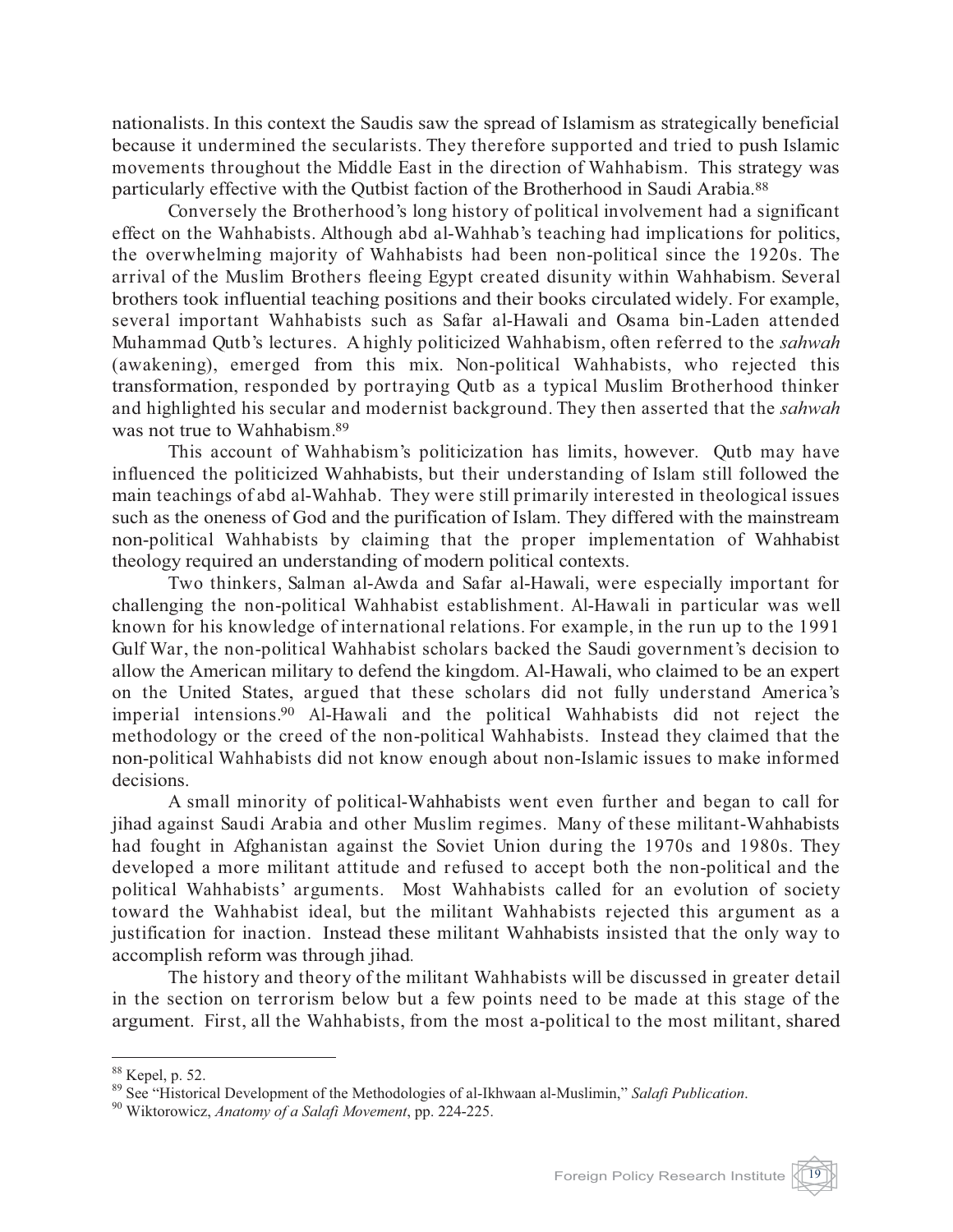the same understanding of Islam and the same goals for the future. They accept the theological arguments of abd al-Wahhab concerning the unity of God and its implication of matching belief with action. Put simply, militant Wahhabists believe in the same ideal for Islamic society. Their only difference is on the strategy to implement it. This ideal is significantly different from Hassan al-Banna's and the Muslim Brotherhood's ideal Islamic state. In fact, virtually all Wahhabists, no matter which stream they fall into, would claim that al-Banna's Islam, which was fused with nationalism, constitutionalism, and other modern elements, was not Islam at all.

Second, the fate of Qutbists in Egypt and elsewhere who did not migrate to Saudi Arabia needs to be mentioned. Many of Sayid Qutb's followers in Egypt went on to form various terrorist groups such as *Takfir wa al-Hijra*, and the Egyptian Islamic Jihad. These groups originated in the 1960s and 1970s with essentially a pure Qutbist ideology. Their aim was to overthrow the domestic regimes of the states in which they lived. In 1981, the Egyptian Islamic Jihad famously assassinated Anwar Sadat. However, as mentioned earlier, from the 1960s onward the Wahhabists and the Qutbists integrated their ideologies. This fusion took place both inside Saudi Arabia and throughout the rest of the Middle East. So, for example, in the 1970s the Egyptian Ayman al-Zawahiri was a follower of Sayid Qutb, but after coming into contact with likeminded Saudi Wahhabists he became an al-Qaeda leader and is now the second in command.91 Al-Qaeda, of course, is headed by a Wahhabist Saudi, Osama bin-Laden. Other Egyptian Qutbists went through a similar transformation. For example, al-Zawahiri's associate, abd al-Qadir bin abd al-Aziz, was the founder of the Egyptian Islamic Jihad, but then came under the influence of Wahhabist thought. Later he even cites abd al-Wahhab in his work. In addition, some influential scholars like Abu Muhammad al-Maqdisi rely heavily of abd al-Wahhab in their work but also praise Qutbists such as al-Zawahiri.92

Not all Wahhabists view the Qutbists as adherents of abd al-Wahhab's teachings, and many non-political Wahhabists blame Qutb for groups such as al-Qaeda.<sup>93</sup> Nevertheless, Wahhabists and Qutbists would eventually unite on many important issues. Theologically they focus on the unity of God, the teachings of ibn Taymiyyah, and the importance of integrating belief and action. They are skeptical of modern ideas such as democracy and nationalism, and they consider divergent groups like the Shias to be outside the bounds of Islam.94 For this reason, differentiating Qutbism from Wahhabism is increasingly difficult, so much so that Qutbists and Wahhabists for all intents and purposes constitute a single movement.

Therefore, for the remainder of this work, I will consider the Qutbists to have left the Muslim Brotherhood and merged with the Wahhabists. In referring to both elements as Wahhabists, some philosophical and theological nuance will be lost. Still, for this study, and

<sup>&</sup>lt;sup>91</sup> The relevant biographical information on al-Zawahiri can be found in Wright's *Looming Tower* cited above.<br><sup>92</sup> For a demonstration of how the Outbists and Wahhabists have integrated their ideology and the extent tha

now cite one another see: William McCants, *Militant Ideology Atlas* (West Point, NY: Combating Terrorism Center U.S. Military Academy, 2006). Specific reference to abd al-Qatir bin abd al-Aziz can be found on pp. 57-58.

Specific references to al-Maqdisi can be found on pp. 161-218.<br><sup>93</sup> Haneef James Oliver, "Al-Ikhwan Al-Muslimun (The Muslim Brotherhood)," *The Wahhabi Myth Website*, www.thewahhabimyth.com/ikhwan.htm

<sup>94</sup> For example, al-Zawahiri argues that Shias are not Muslims in his tract, *Our Stance Towards Iran: Response to the Accusation of Cooperation*. See McCants, p. 269.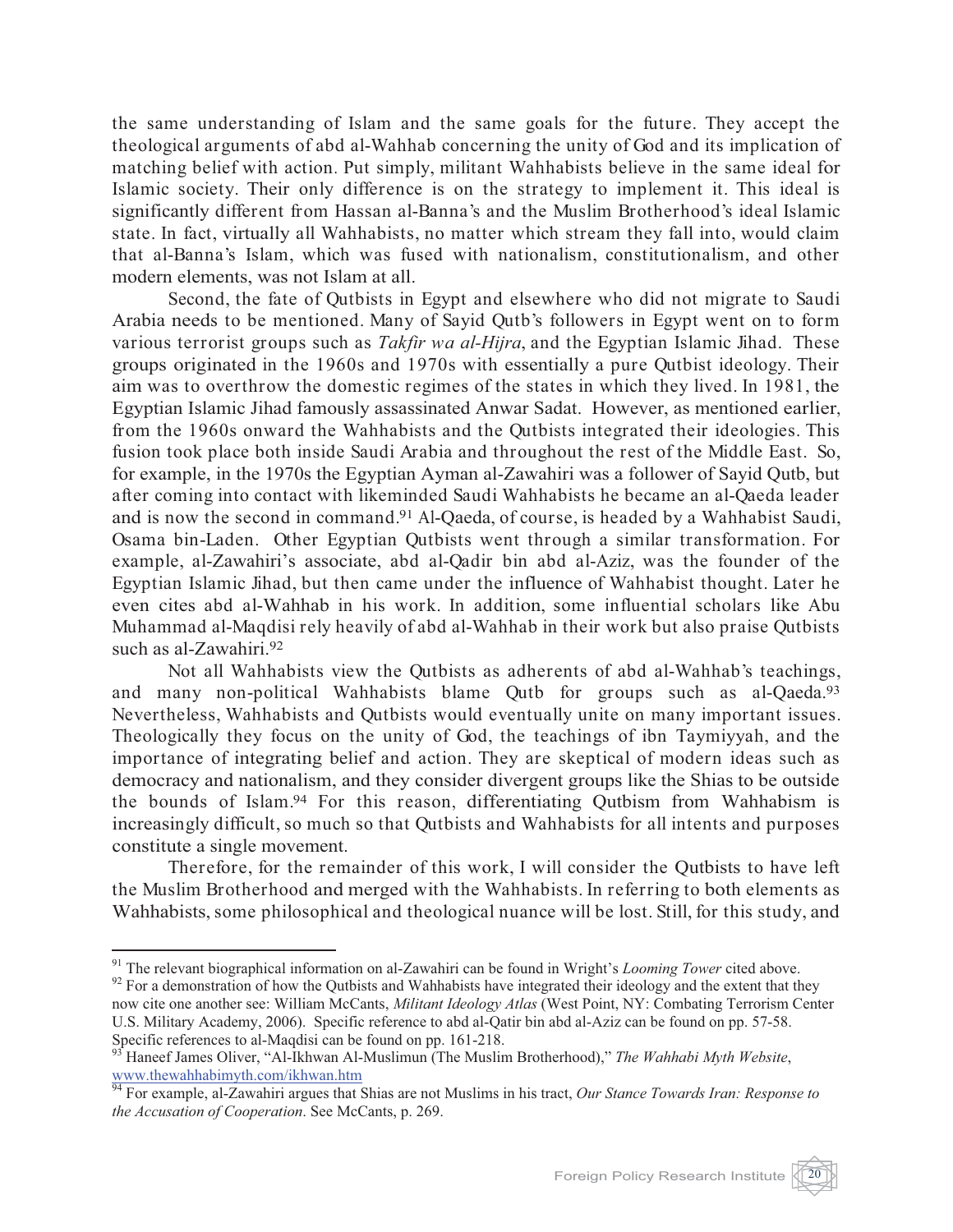from a policy perspective, the remaining differences between Qutbists and the Muslim Brotherhood are largely insignificant. What is especially important to keep in mind are these Islamists' view of modernity, and of other sects within Islam. On both of these fronts, a clear difference exists between Qutbists and Wahhabists on one side, and the Muslim Brotherhood on the other.

It is also important to understand that despite the evolution of Qutb and his followers, the mainstream ideology of the Muslim Brotherhood has largely remained intact. The debate that began between Qutb and al-Hudaybi in the 1960s continues. As mentioned earlier, al-Hudaybi rejected Qutb's arguments about *jahiliyya* and the excommunication of Muslims. Al-Hudaybi's writings were not very influential, and today he is considered insignificant. However, the ideas he expressed were representative of the rank and file Muslim Brother and those ideas continue to define the organization. For example, Umar al-Tilmisani, the leader of the Muslim Brotherhood for much of the 1970s and 1980s, was also very critical of Sayid Qutb and his legacy. He, like al-Hudaybi before him, took the traditional Islamic position that overthrowing a Muslim leader was forbidden.<sup>95</sup> Indeed, despite the influence of Sayid Qutb and his followers, the mainstream Muslim Brotherhood maintained a position similar to that of Hassan al-Banna in the first half of the 20<sup>th</sup> century. The Brotherhood remains an organization committed to political, not theological reform. As opposed to the Wahhabists and the Qutbists, the Brotherhood continued to infuse their call to Islam with aspects of nationalism, socialism, constitutionalism, and democracy.

The best evidence of this today is the popularity of the Centrist (*wasatiya*) movement among the Muslim Brothers. In fact, the Brotherhood's current ideology is probably best articulated through a proper understanding of Centrism. The Centrist movement originated in 1991 when Ahmad abu al-Majd wrote its ideological platform. Abu al-Majd called for an understanding of Islam that was critical both of the secular Arab regimes as well as the Wahhabists and Qutbists. He claimed that the Wahhabists and the Qutbists disregarded human rights and discredited Islam in the West.96 This critique is telling for two reasons. First, in framing the argument in terms of human rights, al-Majd incorporates modern political ideas. Second, it reflects a concern for what non-Muslims think of Islam. Wahhabists refuse to consider modern political ideals or the perceptions of non-Muslims.

The Centrist movement has been very influential among the Muslim Brotherhood's most important intellectuals. Scholars such as Yusuf al-Qaradawi, Muhammad Imara, Tariq al-Bishari, and Muhammad al-Ghazali have continued to develop the Centrist school over the past two decades. With Hassan al-Banna's ideas as their ideological foundation, they argue that staying true to the early Islamic forefathers is completely compatible with modernity.97 They hope to reinterpret modern social science on grounds that they consider Islamically acceptable. For example in the 1990s, when the study of civil society was very popular among democratic theorists, Tariq al-Bishari debated Egyptian liberals about the subject. Unlike the liberals whose arguments drew upon secular understandings, al-Bishari

<sup>&</sup>lt;sup>95</sup> See: Umar al-Tilmisani, *Dhikriyat la Mudhakkirat* (Memories not Memoirs) (Cairo: Dar al-Itisam, 1985).<br><sup>96</sup> Sagi Polka, "The Centrist Stream in Egypt and its Role in the Public Discourse Surrounding the Shaping of th

Country's Cultural Identity," *Middle Eastern Studies,* vol. 39, no. 3 (July 2003): p. 41. <sup>97</sup> Ibid., pp. 42-48.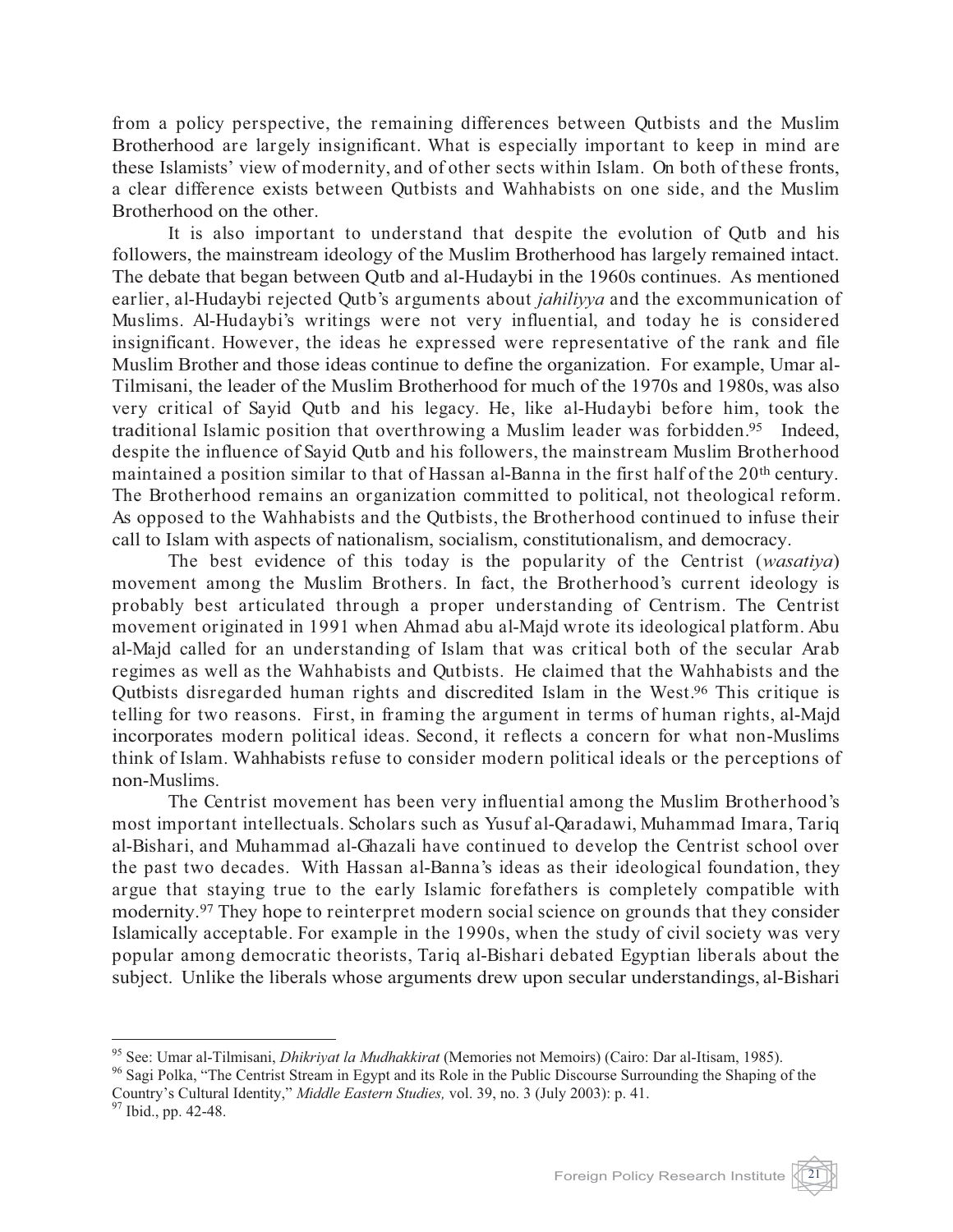argued that civil society needed to be derived from Islam.98 This sort of flexibility has allowed the Brotherhood to uphold many traditional Islamic principles and customs (especially concerning women, the family, and Islam's place in society) while continuing to present its message to a modern audience.

Centrists have created a discourse that is grounded in Islam, but does not rely on one particular theological understanding of Islam. They attempt to incorporate as many Muslims into a broad coalition that shares a single Islamic political identity. Although Centrists are more tolerant of diverse opinions than Wahhabists, unlike liberal Islam, Centrism does not rule out traditional interpretations or Wahhabism. Often Centrist scholars such as al-Qaradawi will present the hard-line Wahhabist or Qutbist interpretations as one among many valid alternatives.99 Furthermore, although Centrists present their arguments in the language of theology, Centrism is not purely theological. It is a collection of religious-based arguments made to justify political ends.

The result is a political identity that in many ways is similar to other modern political identities. For example, similar to nationalism, which relies on a shared ethnic heritage, the Centrist Muslim Brothers emphasize a common Islamic history and identity. Similar to nationalist movements, the Brotherhood also reinterprets history and politics through the lens of its ideology. For example, Hamas, the Palestinian branch of the Brotherhood, has adopted national symbols such as the Palestinian flag and map and then Islamicized them by overlaying text from the Quran or other Islamic symbols. And, just as Arab nationalist movements claimed that Palestine had always been Arab, Hamas asserted that the region had been Islamic since the time of Abraham. In fact Hamas claims that Abraham was Muslim.<sup>100</sup> Clearly, this falls into the category of "invented history" so often associated with nationalist movements. At the same time, the Brotherhood's reinterpretation of history also sets its adherents apart from the Wahhabists. While the Wahhabists viewed the Ottomans as corruptors, the Brotherhood tends to portray the Ottomans as legitimate Islamic rulers who were undermined by the imperialist Western powers. Again, the Brotherhood wants to foster an Islamic identity, and the Ottomans, who identified first and foremost as Muslims, meet that criterion.

The Muslim Brotherhood should, therefore, be understood as a modern political movement. Its call to Islam is what social scientists term "framing." The Brotherhood frames political arguments with the language, history and norms of Islam.101 This does not mean that the Muslim Brothers do not believe in Islam. In fact, the opposite is probably

<sup>98</sup> Sami Zubaida, "Islam, the State, and Democracy: Contrasting Conceptions of Society in Egypt," *Middle East Report* vol. 22, no. 179 (November-December 1992): p. 28.<br><sup>99</sup> For example al-Qaradawi rules that while the veil preferred by the Wahhabists which covers the entire face is

legitimate, it is not required. Also in a controversial ruling, he argued that execution is one of many valid punishments for homosexuality. See Samuel Helfont, *Yusuf al-Qaradawi Islam and Modernity* (Tel Aviv: Moshe Dayan Center, 2009). Further, while al-Qaradawi does not accept the excommunication of Muslim leaders, he refers to Sayid Qutb's teachings on *jahaliyya* as a legitimate. See: Gudran Kramer, "Drawing Boundaries: Yusuf al-Qaradawi on Apostasy," in *Speaking for Islam: Religious Authorities in Muslim Societies,* eds. Gudrun Kramer and

<sup>&</sup>lt;sup>100</sup> Meir Litvak, "The Islamization of Palestinian Identity: The Case of Hamas," *Data and Analysis* (Tel Aviv: The Moshe Dayan Center for Middle East and African Studies, 1996).

<sup>101</sup> For more on framing, see: Dennis Chong and James N. Druckman, "Framing Theory," *Annual Review of Political Science,* vol. 10 (June 2007): pp. 103-126; Robert D. Benford, "Framing Processes and Social Movements: An Overview and Assessment," *Annual Review of Sociology,* vol. 26 (August 2000): pp. 611-639.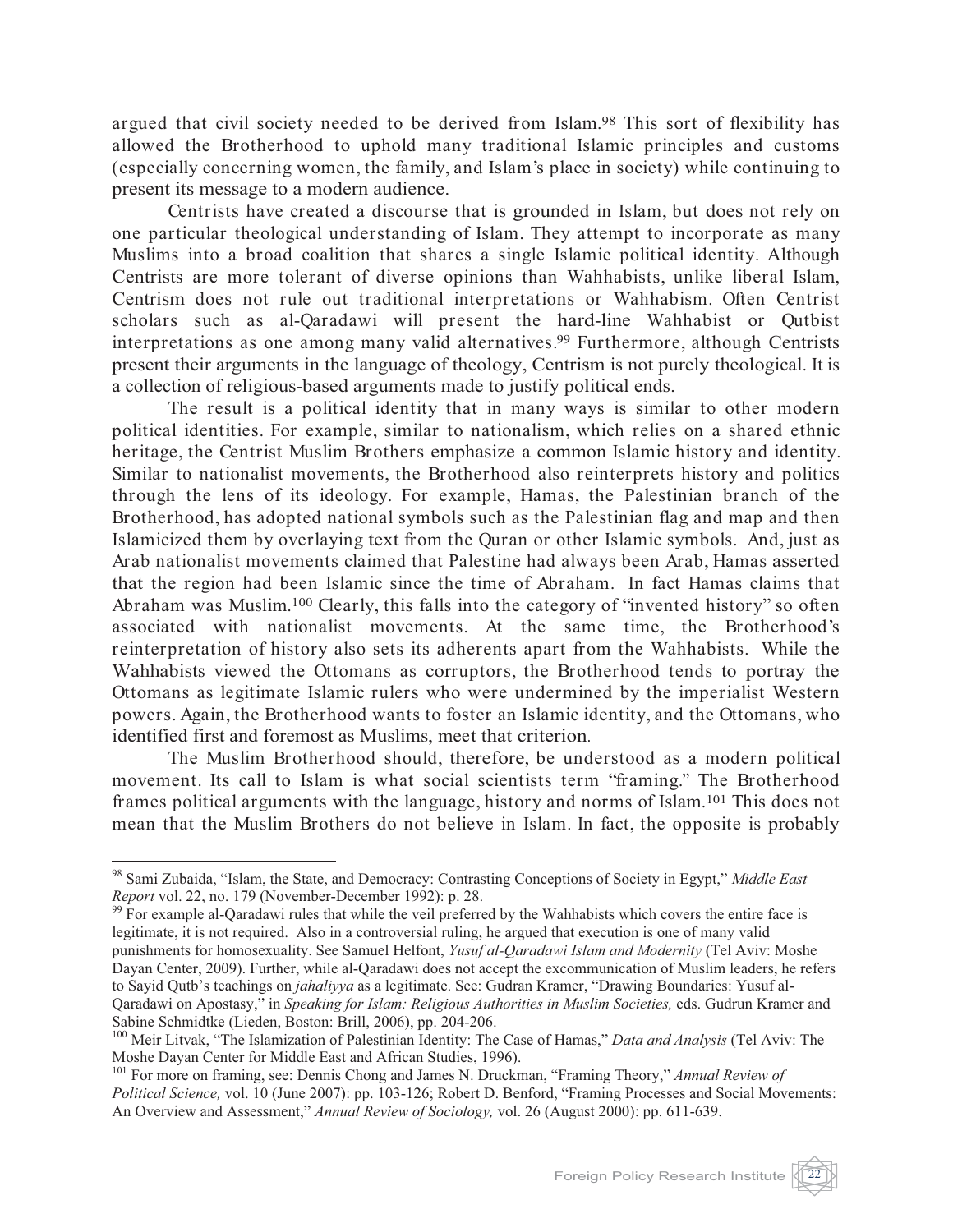true. Their intense belief in Islam leads adherents to understand the world through an Islamic lens. The difference between the Brotherhood and the Wahhabists is that the Brotherhood's belief in Islam is not centered on a particular theological understanding of Islam. The Brotherhood understands Islam as a political-social system that defines a society, similar to the way liberal democracy defines Western society or communism defined the politics, society, and culture of the former Soviet Union.

This difference can cause confusion for policymakers who are unfamiliar with the history of Islam. For example, while both the Brotherhood and the Wahhabists call for the implementation of Islamic law and the formation of an Islamic state, they mean different things. Their definitions of Islam are also significantly different. In fact many Wahhabists would not consider the Brotherhood's Islam to be legitimate. For example, the Muslim Brotherhood's idea of an Islamic state would include many features of modernity such as elections and constitutions. Revolutionary Iran might be an example. The Brotherhood justifies the formation of this type of state on Islamic terms *and* through the modern discourse of anti-imperialism, nationalism, human rights, and democracy. The Wahhabists on the other hand desire a state based completely on "authentic" Islamic principles found in the canonical texts. A representative state might be Afghanistan under the Taliban: no elections, not justified by modern norms, no nationalism.

#### *Relationship Between the Brotherhood and Wahhabism*

As argued above, the division between the Muslim Brotherhood and the Wahhabists needs to be understood as a split between a political and a theological movement. This does not mean that Wahhabism does not have political implications or that the Brotherhood has not created theological justifications, such as Centrism, to justify their politics. Yet, the essence of Wahhabism is theological and that of the Brotherhood's is political. This difference is the reason for considerable antagonism between each movement. The Wahhabists argue that the Brotherhood is perverting Islam. The Brotherhood contends that Wahabism is not politically viable in the modern age.

Each side blames the other for dividing the Islamic community. The Wahhabists blame the Muslim Brotherhood for what it calls *hizbiyyah* (partisanship). They claim that because the Brotherhood supports the formation of political parties, it has helped divide the Muslim world into competing factions.102 In addition, Wahhabists criticize the Brotherhood's theological leniency and its modern political influences. As one Wahhabist recently put it, the Muslim Brothers "have consistently overlooked the principal aspect of calling their followers to *tawhid* and forbidding them from polytheism, because these are matters which require time and effort to change, matters which people do not find easy to accept. [The Muslim Brothers] were more concerned with amassing groups of people together rather than calling the people to the way of the Prophet."103 The Brotherhood believes that the Wahhabists have been so strict in their interpretations of Islam that they



<sup>&</sup>lt;sup>102</sup> For more on *hizbiyyah*, see: Muhammad Naasirud-Deen al-Albaanee, "The Destructiveness of Hizbiyyah (Partisanship) Upon the Ummah," *Torid*, June 14, 2007, www.troid.org/index.php?option=com\_content&task=view&id=366&Itemid=333 <sup>103</sup> Oliver, "Al-Ikhwan Al-Muslimun."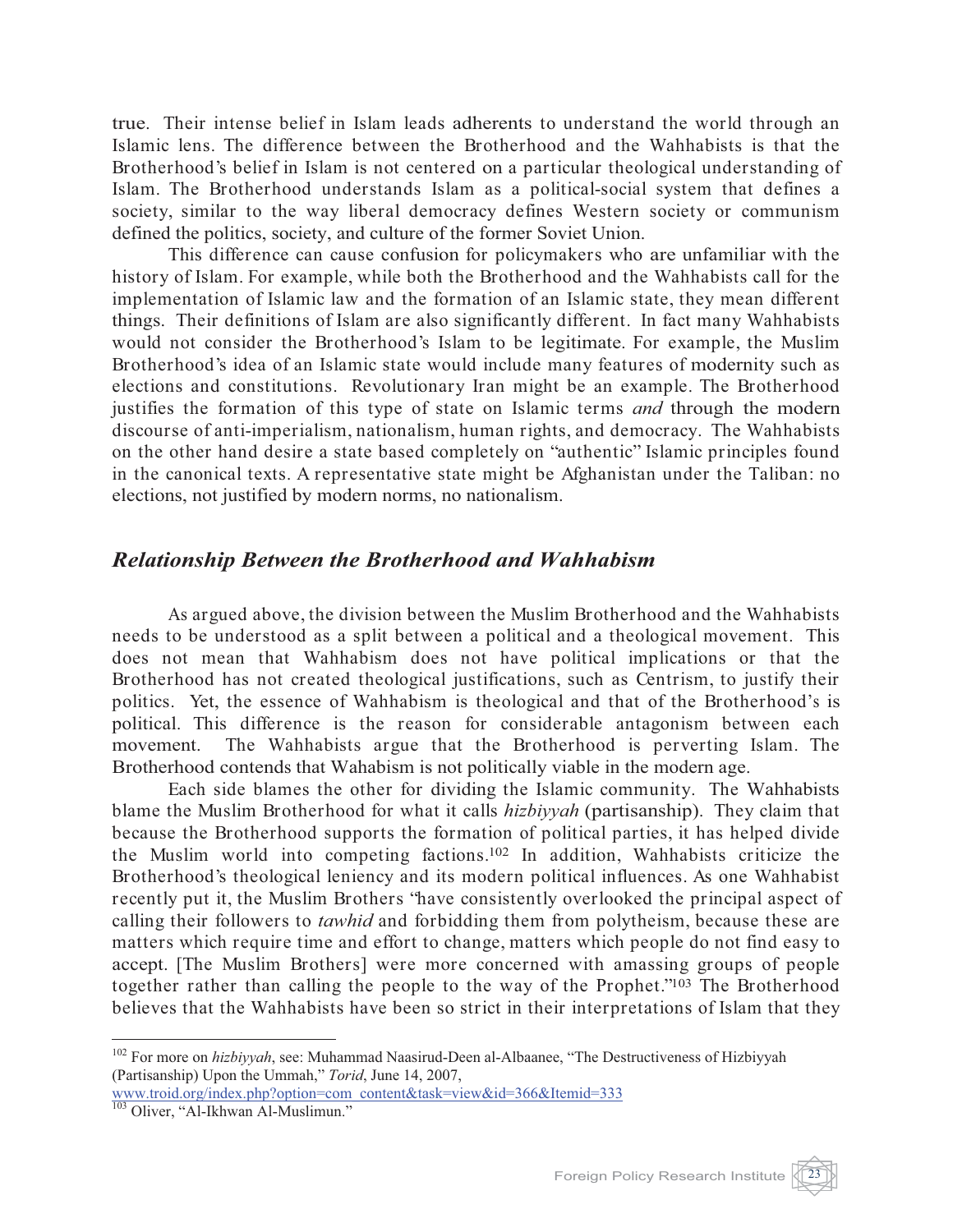have caused a *fitnah* (schism). *Fitnah* pits one group of Muslims, thus creating divisions that Islam strictly forbids.

Over the past few years, Wahhabism has grown in the Middle East, sometimes at the expense of the Muslim Brotherhood. In some cases, secular regimes have supported nonpolitical Wahhabists in an attempt to keep the Muslim Brotherhood in check.104 Specific examples of this will be discussed below, but in general, this phenomenon has increased tensions between the two Islamic movements. For example one Wahhabist website dedicated a series of articles to criticizing Yusuf al-Qaradawi, who is extremely influential and well respected among the Muslim Brothers. The author often refers to al-Qaradawi as a "dog," or "the wicked mufti."<sup>105</sup>

The differences between the Muslim Brotherhood's political Islam and the theological positions of the Wahhabists are clearly evident in the debates between al-Qaeda and the Brotherhood.106 For example, al-Zawahiri has criticized the Brothers for using modern legal establishments and secular judges to push their agenda. The Brotherhood countered that judges are an important part of modern society and reform efforts.107 Brotherhood leaders also condemn al-Qaeda's understanding of Islam for being "utterly unrealistic."108 Even in places such as the Palestinian territories, where the Brotherhood and al-Qaeda share an interest in conducting jihad against Israel, considerable tension exists between the two organizations. For example al-Zawahiri condemned Hamas for taking part in elections "which are based on secular constitutions." Hamas responded by emphasizing the importance of modern politics.<sup>109</sup>

These debates are indicative of wider tensions throughout the Middle East. The Muslim Brotherhood and the Wahhabists are not one unified group aligned against secularists and liberals. Rather the Brotherhood and the Wahhabists are in direct competition. The next section explores how this conflict is playing out in various states and what the broader implications are for the region and U. S. foreign policy.

<sup>104</sup> For example, see: Khalil El-Anani, "Salafists Accent," *Al-Ahram,* no. 901, June 12- 18, 2008, http://weekly.ahram.org.eg/2008/901/op2.htm

<sup>&</sup>lt;sup>105</sup> "Readings in Qaradawism," Salafi Publications, (November - December 2000), www.spubs.com/sps/sp.cfm?secID=NDV&subsecID=NDV16&loadpage=displaysubsection.cfm<br><sup>106</sup> It should be noted that the non-violent Wahhabists would not agree that al-Qaeda is representative of their

ideology. In fact they blame the Muslim Brotherhood for the emergence of jihadists groups such as al-Qaeda. Nevertheless, as discussed above, the differences between the violent and non-violent Wahhabism is a matter of strategy and not a matter of belief or creed.

<sup>107</sup> "Habib Denounces Al Zawahri's Criticism of The Judges," *Ikhwan Web,* June 9, 2006, www.ikhwanweb.org/Article.asp?ID=4130&SectionID=81

<sup>108</sup> "Muslim Brotherhood Rejects Al Zawahri Statements and Stresses on Peaceful Reform," *Ikhwan Web*, January 11 2006, www.ikhwanweb.com/Article.asp?ID=4993&SectionID=147 <sup>109</sup> "Abu Marzouk: Hamas Rejects Al Zawahri Statements," *Ikhwan Web,* December 21 2006,

www.ikhwanweb.com/Article.asp?ID=671&SectionID=98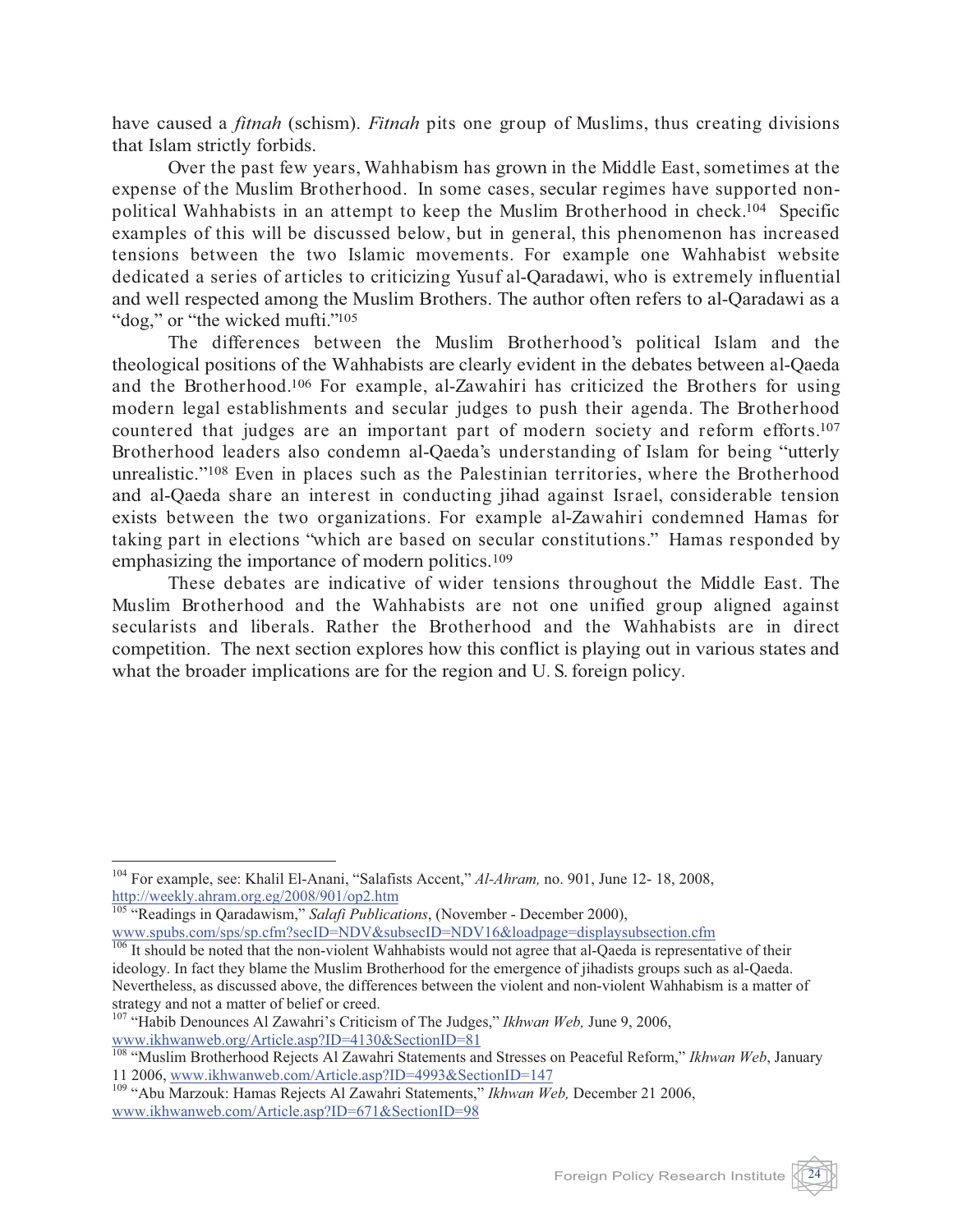#### **Part 2: Regional Implications**

The division between Wahhabists and the Muslim Brotherhood has had considerable repercussions throughout the Middle East. However, to understand this fallout we first need to put it into the proper context. An important factor in the Middle East is Iran's push for regional hegemony. To deal with Iran, diplomatic maneuvers, strong statements, and strategic realignments have dominated various Arab states' foreign policy. <sup>110</sup> Iran's stature is not simply a concern for its neighbors but has effects as far away as Morocco.111

This relationship between Iran and the Sunni Arab regimes affects both the divisions within Sunni Islamism and the consequences of those divisions. It is therefore necessary to discuss Iran, the Shias and the regional context before moving on.

#### *The Shia Crescent*

In the aftermath of September  $11<sup>th</sup> 2001$ , the Bush administration set out to remake the Middle East by breaking the grip of authoritarian regimes. The administration planned to democratize the region by overthrowing Saddam Hussein's totalitarian regime in Iraq and by pushing for elections elsewhere throughout the region. The unintended consequences of these policies have indeed reshaped politics in the region, but not along the lines that the Bush administration had hoped.

The Arab world had long been dominated by a Sunni establishment, even though Shias far outnumbered Sunnis in Iraq, Lebanon, and in Arab regions bordering the Persian Gulf. The Bush administration's push for democratization empowered Arab Shias to a level that they had not seen in centuries. Furthermore, Iran, which had been restrained by bellicose Sunni neighbors, Iraq under Saddam Hussein and Afghanistan under the Taliban, saw the United States overthrow both regimes.

In December 2004, King Abdullah of Jordan described the effects of these developments. He used the term "Crescent" to depict a broad strip running directly through the heart of the Middle East.<sup>112</sup> In effect, he argued that Iran was pushing for regional hegemony by allying with a newly Shia-controlled Iraq, a Syria ruled by Iran's Allawi113 ally Basher al-Assad, and a Hezbollah-controlled Southern Lebanon. The resulting

<sup>110</sup> For example, see: Zuheir Kseibati, "A Test of Reconciliation," *Al-Hayat*, March 12, 2009, http://english.daralhayat.com/opinion/OPED/03-2009/Article-20090312-fb3d6e45-c0a8-10ed-0042- 76fd9880d7ae/story.html ; Walid Choucair, "The Arab Reconciliation: Objective Reasons for Caution," *Al-Hayat*, March 13, 2009, http://english.daralhayat.com/opinion/OPED/03-2009/Article-20090313-005a38a0-c0a8-10ed-

<sup>0042-76</sup>fdf3bfc78c/story.html <sup>111</sup> Mohammad Al-Ashab, "Rabat and Tehran: A Chasm that Could Widen," *Al-Hayat*, March 13, 2009, http://english.daralhayat.com/opinion/OPED/03-2009/Article-20090313-0058e1ab-c0a8-10ed-0042- 76fd2117eb99/story.html

<sup>112</sup> Robin Wright and Peter Baker, "Iraq, Jordan See Threat to Election from Iran," *The Washington Post*, December 8, 2004.

<sup>&</sup>lt;sup>113</sup> The Allawis consider themselves to be a breakaway sect of Shiism.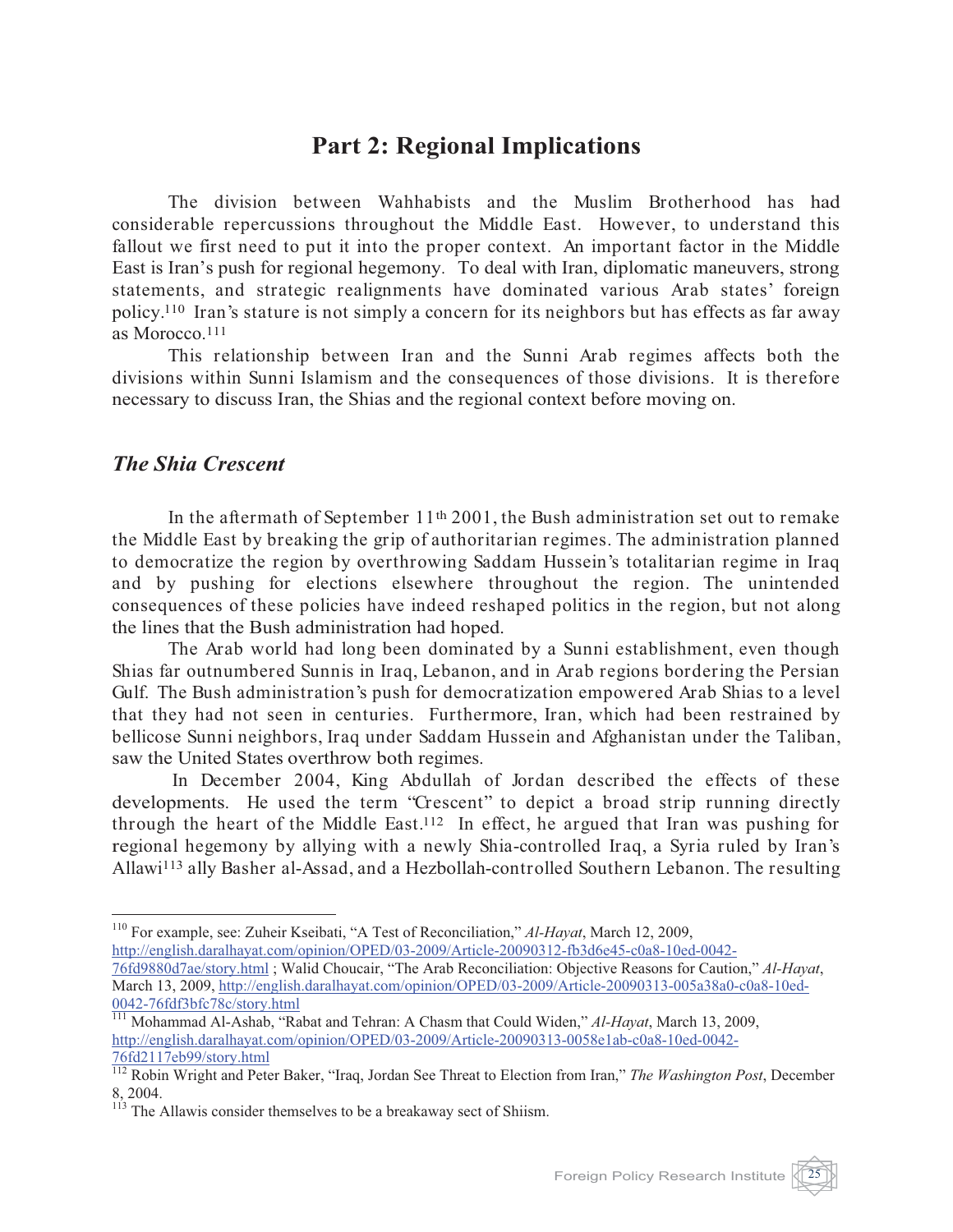"Shia Crescent" is said to be a direct challenge to the ruling Sunni establishment in the Arab world.

The idea of a "Shia Crescent" has attracted a good deal of attention from foreign policy scholars. For example, Vali Nasr, a professor of international politics at Tufts University recently hired by the Obama administration,<sup>114</sup> wrote an influential article, subsequently turned into a book, on how the Sunni-Shia divide will shape the future of the Middle East.115 Additionally, think tanks such as the Council on Foreign Relations and the Middle East Policy Council, among others, have devoted conferences to the implications of a "Shia Crescent" for U.S. foreign policy.116 Recent events in the Middle East have only confirmed for some analysts the importance of the "Shia Crescent" in creating a regional rift. Significant sectarian conflict between Shii and Sunni militants has afflicted Iraq. Meanwhile, the Saudis and other Sunni governments are worried about Iranian ascendance and the development of Iranian nuclear weapons. For many the tension between Sunnis and Shias was a driving factor in the 2006 Israeli war with Lebanon.

Despite the fact that Hezbollah fought fiercely against Israel throughout the war, much of the Sunni Arab establishment condemned Hezbollah. The regimes in Egypt, Jordan, and Saudi Arabia criticized Hezbollah in ways that they would never have criticized a Sunni group fighting the Israelis. Prominent Sunni scholars were also very critical of Hezbollah. For example, the influential Wahhabi Sheik Abdullah bin Jabreen in Saudi Arabia declared it to be "illegal for Muslims to join, support, or pray" for Hezbollah.117 In this fatwa, Jabreen referred to the Shias as *al-rafidun*, a derogatory term that placed Shias outside the bounds of Islam. In fact, Wahhabi scholars had generally been very critical, if not openly hostile toward the Shias.

But on closer inspection, the Sunni-Shia divide was not as clear as often portrayed. Contrary to the Sunni establishment and Wahhabists, the Sunni Muslim Brotherhood supported Hezbollah throughout the conflict. For example, as opposed to the Egyptian regime which was critical of Hezbollah, the Egyptian Muslim Brotherhood held street rallies in support of the Shii organization. The Supreme Guide of the Brotherhood, Muhammad Mahdi Akif, offered unequivocal support for Hezbollah and throughout other Sunni Arab states, various branches of the Brotherhood largely followed the lead of their Egyptian counterparts by stressing unity with Iran and the Shias against the secular Sunni regimes.118 Also important was Hezbollah's official justification for entering the war, namely, to support Hamas, the branch of the Sunni Muslim Brotherhood in Palestine.

The most recent conflict between Israel and Hamas in Gaza during the winter 2008- 2009 raises further questions about the extent of the Sunni-Shia divide in the Middle East.

<sup>114</sup> Jay Solomon and Yochi J. Dreazen, "U.S. to Enlist Iran in Combating Afghan Drug Trade," *The Wall Street* 

*Journal*, February 9, 2009.<br><sup>115</sup> Vali Nasr, *The Shia Revival: How Conflicts within Islam will Shape the Future* (New York: W.W. Norton and<br>Company, 2006); Vali Nasr, "When the Shiites Rise," *Foreign Affairs*, vol. 85, <sup>116</sup> See: For the Council on Foreign Relations conference transcripts see: "The Emerging Shia Crescent Symposium: Understanding the Shia," *The Council on Foreign Relations*, Washington D.C., June 5, 2006,

www.cfr.org/project/1264/emerging\_shia\_crescent.html ; For a synapses of the Middle East Policy Council, see: Juan Cole, Kenneth Katzman, Karim Sadjadpour, Ray Takeyh, "A Shia Crescent: What Fallout for the United States?" Middle East Policy, vol. 12, no. 4 (Winter 2005).<br><sup>117</sup> Quote is a paraphrase taken from: "Saudi Sheik Issues Fatwa against Hezbollah," UPI, July 21, 2006.<br><sup>118</sup> Israel Elad-Altman, "The Sunni-Shia Conversion Cont

<sup>(</sup>April 6, 2007): p. 5.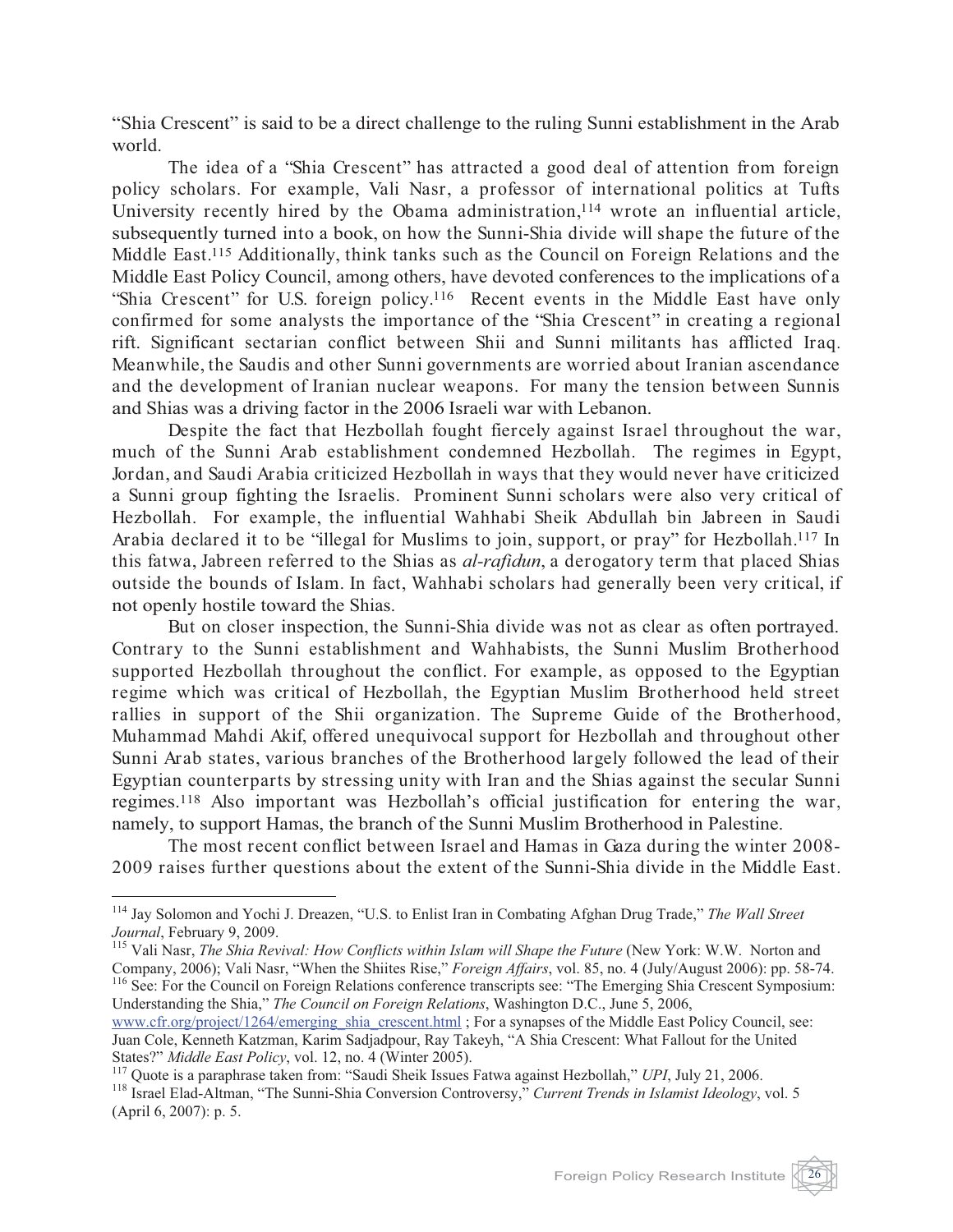In that conflict the most vocal supporters of Hamas were other Muslim Brothers, Iran and Hezbollah. The Sunni Arab establishment was either critical of Hamas or noticeably silent. Indeed this conciliatory relationship between the Muslim Brotherhood and its followers on one side and Iran and the Shias on the other is typical throughout the region. On other issues that supposedly separate Sunnis and Shias, such as Iran's pursuit of nuclear technology, the Brotherhood has generally sided with Iran and the Shias. For example, the Brotherhood linked scholar al-Qaradawi openly stated that a "nuclear Iran is not a threat" to the region, and that "It is obligatory on all Muslims to resist any possible attack the U.S. might launch against Iran."119 Even in states such as Iraq, where sectarian conflict has been extremely intense, Muslim Brotherhood-related militants, such as Hamas in Iraq, have rejected sectarianism. Instead, they have called for "a culture of harmony and tolerance" between Sunnis and Shias.120 This is in sharp contrast to Wahhabist influenced militants such as Abu Musab al-Zarqawi who declared all out war on all Shias.

The Muslim Brotherhood's position toward Iran and the Shias is only possible because Iran has also pushed for political reconciliation and the blurring of theological differences between sects. Ayatollah Ruhollah Khomeni's Islamic Revolution in Iran was not targeted solely at Iranian Shias. After taking power in Iran, he began a policy of *taqrib* (the bringing together of sects). He wanted to be seen not only as the leader of the Shias and Iran but also the entire Islamic world. He implemented policies and issued rulings that helped to narrow the gap between Sunnis and Shias. For example, he eliminated the prohibition on Shias praying behind a Sunni prayer leader and vice versa. And he had flyers promoting reconciliation distributed at the annual pilgrimage in Mecca. 121

To some extent, Iranian outreach to the Sunni Arab world continues today. As Ray Takeyh of the Council on Foreign Relations has argued, "Iran has always tried to overcome the sectarian divide in the Middle East and become a larger Middle Eastern power […] because otherwise, if it is cast exclusively as a Shii power, then by implication, its regional influence is limited."122 Today Iranian leaders attempt to project influence in the Sunni Arab world by supporting popular causes at the expense of the Sunni Arab establishment. For example, Iranian leaders aggressively attack Israel or deny the Holocaust in speeches because this rhetoric gains favor with the Sunni Arab "street." Iran has no national interest in Palestine, but if it wants to project power it needs to court local Arab populations. Recently Tariq Alhomayed, the editor of the influential pan-Arab daily al-Sharq al-Awsat , stated: "When Iranian President Mahmoud Ahmadinejad gave the speech in which he attacked Israel and described it as a racist state during the Durban II UN anti-racism conference, he was not addressing the international community so much as he was addressing us [the Arabs]."123



<sup>119</sup> "Qardawi: Nuclear Iran Not a Threat to Regional Nations," *Islamic Republic News Agency*, December 22, 2007, http://www2.irna.ir/en/news/view/menu-236/0712224020172538.htm ; "Qaradawi Call to Defend Iran if US Attacks it," *Gulf Times* (Qatar), October 13, 2007, www.gulf-

times.com/site/topics/article.asp?cu\_no=2&item\_no=178201&version=1&template\_id=36&parent\_id=16

<sup>120</sup> See Hamas in Iraq's platform (in Arabic). A copy is available at: "*Hamas Al-Iraq Talan An Al-Khutut Al-Aridah Libarnamajha Al-Siyasi* (Hamas of Iran Announces its Political Platform)," *Mutimar Ahl al-Iraq* (Committee of the People of Iraq), March 23, 2007, www.ahliraq.com/news.php?action=view&id=277<br><sup>121</sup> Sivan, pp. 181-205. Quote taken from p. 186.<br><sup>122</sup> CFR, "Conference Transcripts."<br><sup>122</sup> Tariq Alhomayed, "Ahmadinejad was Addressing the Ar

http://aawsat.com/english/news.asp?section=2&id=16477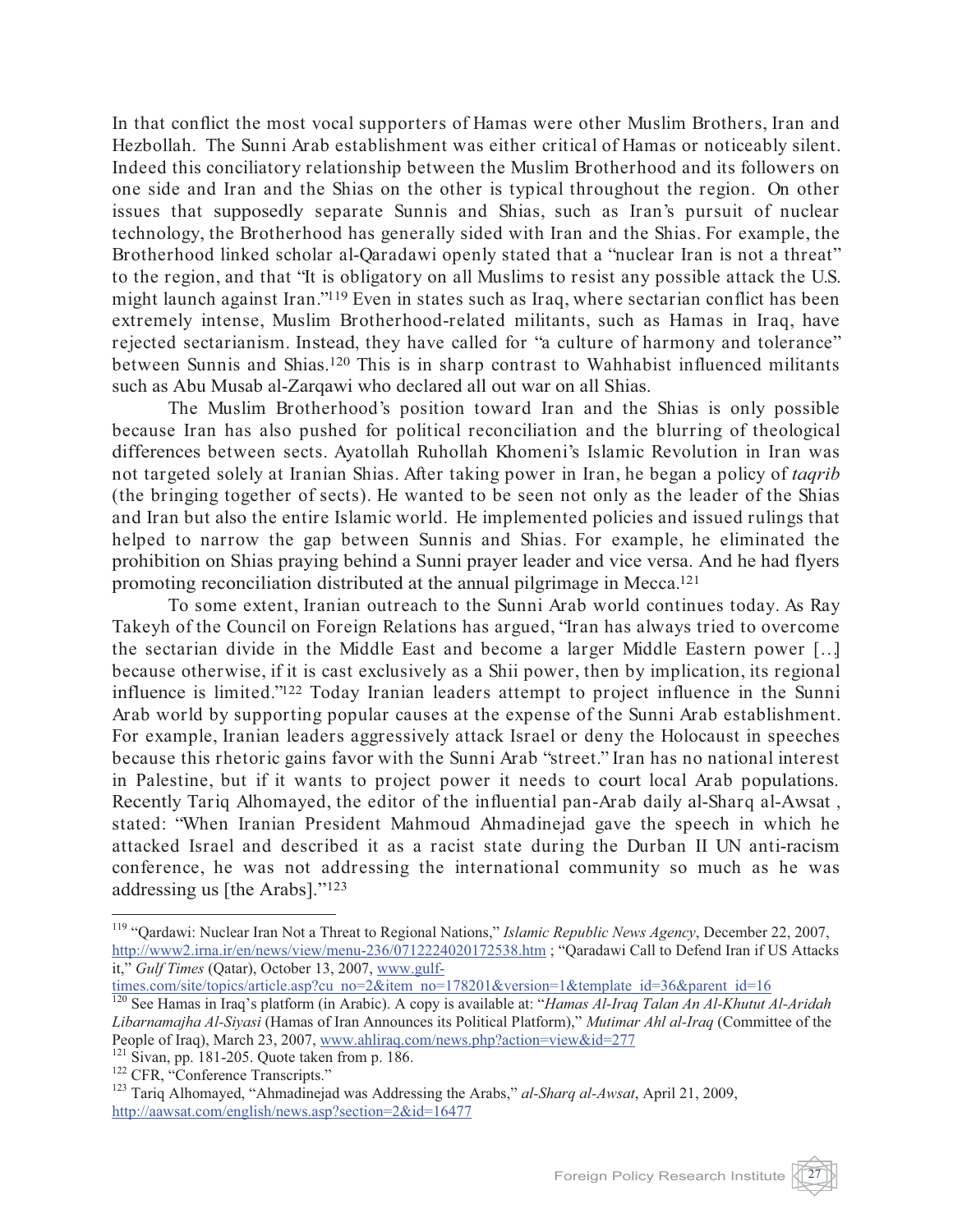This outreach has been particularly influential with the Muslim Brotherhood, because despite sectarian differences, the Brotherhood and the Khomeini-inspired Shias share a similar political ideology. Like the Muslim Brotherhood, Khomeini's brand of radical Shiism conceives of Islam as a modern political identity. In Khomeini's most important work, *Velayat-e Faqih* (Islamic Government)<sup>124</sup> he declared that the world was essentially political as was the Prophet Muhammad, and therefore "Islam was political or nothing else."125

Although many analysts accept that Khomenei has had a significant influence on radical Shii political thought, less well known is the extent to which these changes have lessened the gap between Sunnis and Shias. Prior to Khomeni, Shii political thought primarily revolved around the idea of a hidden Imam (who disappeared over 1,000 years ago) and his eventual return.126 Because the Shias believed that Imams were infallible and that the return of the last Imam was imminent, they never developed a comprehensive theory of a state. They had no need for one. Once the "hidden" Imam returned he would have all the answers.<sup>127</sup> This belief stood in stark contrast to traditional Sunni beliefs which do not recognize the charismatic leadership of the Shii Imams. Sunnis therefore developed a system of government based on juristic interpretations of canonical texts. Khomeini as opposed to traditional Shii scholars argued that the Imams had passed the authority to rule onto the scholars. It was therefore possible for Shias to establish a legitimate Islamic government on the basis of adherence to Islamic law as determined by the scholars. Therefore Shii political theory, as in Sunni Islam, was transformed into a juristic interpretation of sacred law.

Khomeini, similar to the Muslim Brotherhood thinkers, incorporated several modern and not necessarily Islamic, features into his theory of an Islamic state. As one historian put it, Iran's constitution has a "central structure [...] taken straight from the French Fifth Republic, with Montesquieu's separation of powers."<sup>128</sup> Iran also holds elections, and despite its pan-Islamic rhetoric, has never shied away from nationalist causes. Thus, the current Iranian political structure is not a uniquely Shii model. It could theoretically be adopted in Sunni states, as well. In fact, it seems that some Sunnis are doing just that. Traditionally, Sunni scholars were wary of political power. Even when the Muslim Brotherhood turned against their secular rulers in the 1950s and 1960s, they didn't argue for scholars to assume political power. Since the Iranian Revolution, however, increasing clerical power has become more attractive. In 2007, for example, the Egyptian Muslim Brotherhood issued a political platform that called for the formation of a *majlis ulama*, (a Council of Scholars) that would prevent the legislative and executive branches from implementing laws contrary to their understanding of the *sharia*.<sup>129</sup> While the details

 $124$  A better translation of this work would be "Government of the Jurists," but most authors use the title "Islamic Government" when discussing it in English. To avoid confusion I will also refer to it as "Islamic Gover

<sup>&</sup>lt;sup>125</sup> David Menashri, *Iran: A Decade of War and Revolution* (New York: Holmes & Meier, 1990), p. 4.<br><sup>126</sup> See: Shahrough Akhavi, "The Ideology and Praxis of Shi'ism in the Iranian Revolution," *Comparative Studies in Soc* 

<sup>&</sup>lt;sup>127</sup> Ervand Abrahamian, *Khomeinism: Essays on the Islamic Republic* (Berkeley: University of California Press, 1993), pp. 17-19.

<sup>&</sup>lt;sup>128</sup> Ibid., p. 38.<br><sup>129</sup> "*Barnamaj Hizb al-Ihwan al-Muslimin* (Platform of the Party of Muslim Brothers)," *Islam Online*, August 25. 2007, www.islamonline.net/arabic/daawa/2007/08/ikhwan.pdf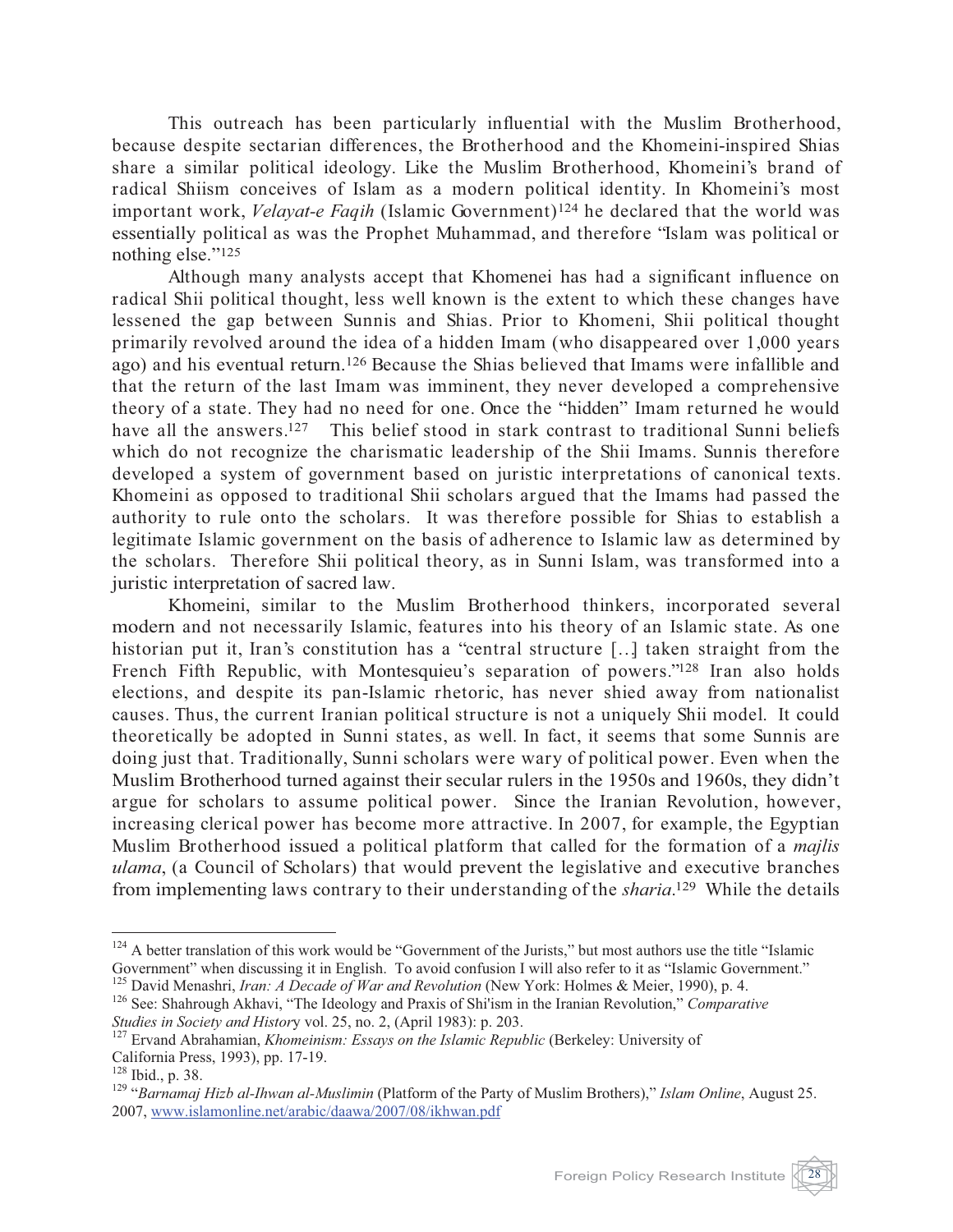have not been completely fleshed out, this *majles ulema* closely resembles the Council of Guardians in Iran.130

Issues such as the return of the Shii Imam and the clergy's place in government have yet to be completely resolved. Nevertheless, in the wake of transforming their religious beliefs into modern political ideologies, Shias inspired by Khomeni, along with Sunni Muslim Brothers have developed a model for an Islamic state that downplays theological differences and transcends sectarian divides. This stands in contrast to the Wahhabism, which unlike the Brotherhood's political Islam or Khomeini-style Shiism, is a theological movement. Wahhabists will not put aside theological issues for the sake of politics.

The similarities between Khomeini's Shiism and the Muslim Brotherhood have had serious political repercussions. Although animosity between the Muslim Brotherhood and Iran remains over sectarian and nationalist issues, a practical alliance has developed that places each group on the same side in Middle Eastern politics. <sup>131</sup> Wahhabists, conversely, are clearly on the other side of that strategic divide. Therefore, as the Wahhabists and the Muslim Brotherhood compete for influence throughout the Middle East, they will affect the region's balance of power. The more the Muslim Brotherhood is successful, the more the balance will shift in favor or Iran. The more the militantly anti-Shia Wahhabists are successful, the more Iran's influence will subside.

#### *Regional Fallout*

Most scholars recognize that Sunni Islamist movements are extremely popular throughout the Arab world. And yet, Sunni Islamism is not a monolithic movement. In fact, despite common terms, two distinct movements exist within Sunni Islamism, the Muslim Brotherhood and Wahhabism: the former functioning as a political movement that adapts to modern political realities in the Arab world, the latter exhibiting a form of theological purity that refuses adaptation to non-Islamic realities. Throughout the Middle East these two movements often compete and this rivalry has had far reaching consequences for regional politics.

In general, Wahhabism has recently experienced gains throughout the region, in many cases at the expense of the Muslim Brotherhood.<sup>132</sup> Even so, the conflict between Wahhabists and the Brotherhood takes different forms depending on the geo-political locations, histories, and circumstances of various Arab states. This section examines trends in a number of important Arab states and elaborates on the implications of these developments for the region as a whole.<sup>133</sup>



<sup>130</sup> Mohamed Elmenshawy, "The Muslim Brotherhood Shows its True Colors," *Christian Science Monitor*, October 12, 2007.

<sup>&</sup>lt;sup>131</sup> See: Samuel Helfont, "The Muslim Brotherhood and the Shia Crescent," *Orbis*, vol. 53, no. 2 (Spring 2009); L. Azuri, "Muslim Brotherhood Debates Its Position on the Shi'a," *Memri Inquiry and Analysis,* no. 511 (April 24,

<sup>2009)</sup> www.memricity.org/bin/latesticsticsticstics.cgi.inc. The IASE<br>
132 For an articulate overview of recent regional developments see: "Salafism Rising in Mideast," *Kuwait Times*,<br>
2006 October 20, 2008, www.kuwaittimes

<sup>&</sup>lt;sup>133</sup> For reliable information on the Wahhabist-Muslim Brotherhood split and its effects on regional politics see Marc Lynch's two blogs: The now defunct "abuaardvark.com" and his newer "lynch.foreignpolicy.com." Links to several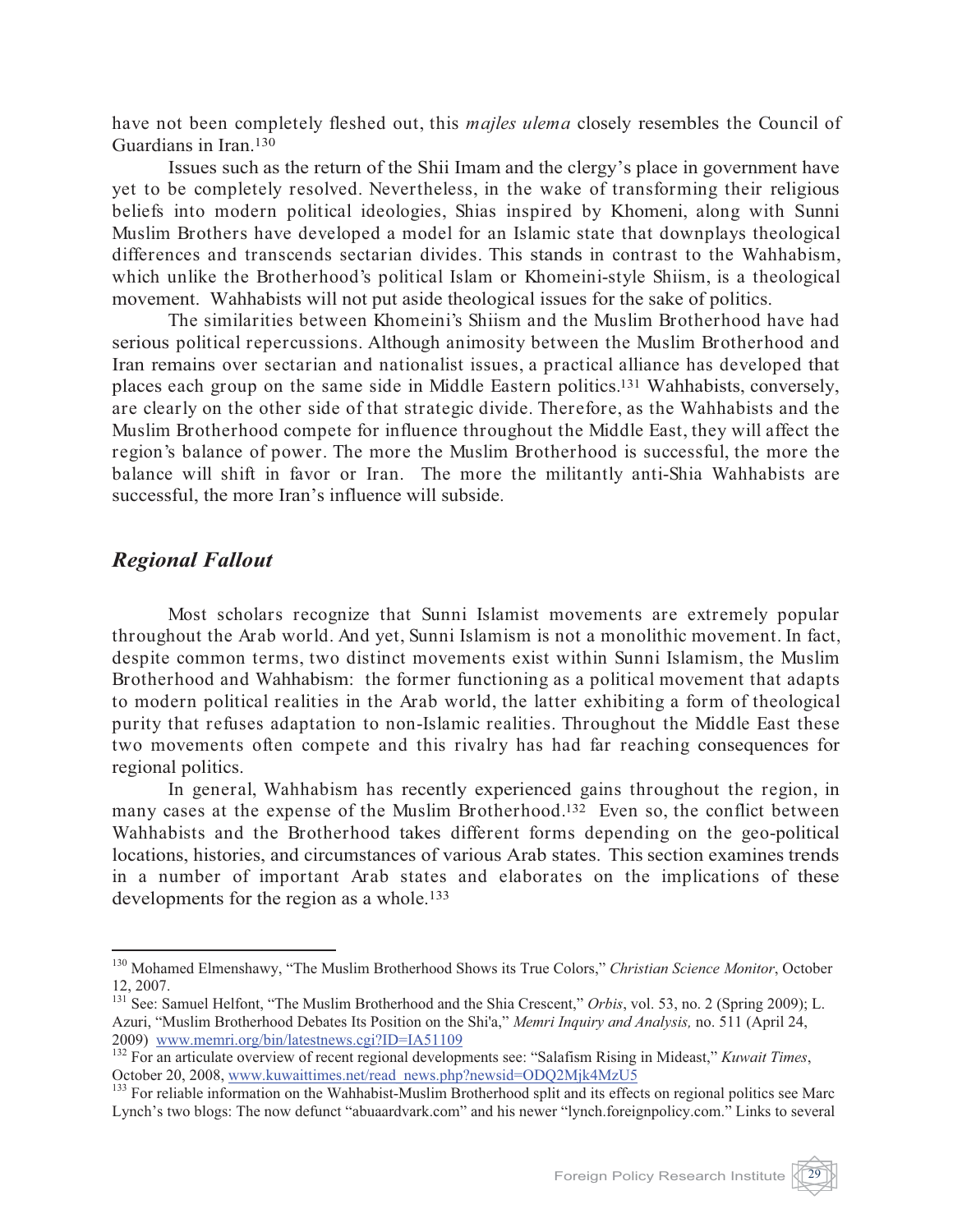#### *Egypt*

The Muslim Brotherhood has a long a history of both peaceful and violent opposition in Egypt. In the 1940s, a member of the Brotherhood assassinated a Prime Minister and in the 1950s, another attempted to assassinate abd al-Nasser. In the 1960s and 1970s, several Muslim Brotherhood offshoot groups, heavily influenced by Sayid Qutb and identifying more with the Wahhabists, spawned some extremely violent terrorists. In response, the regime has routinely cracked down on the Brotherhood. The Muslim Brotherhood in its current form claims that domestic terrorism and domestic political violence are illegitimate. It does support terrorism against non-Muslims abroad such as in Israel and it is extremely critical of the Hosni Mubarak regime's relations with the Jewish state. Domestically, the Brotherhood is very critical of Egypt's corruption and violations of human rights. The regime in turn, attempts to portray the Brotherhood as illegitimate by pointing to its violent past, as well as its current positions which deny rights for women and religious minorities.

Egypt has a small, politically insignificant Shii population and so does not need to address the sectarian strife that has gripped other states such as Lebanon and Iraq. However, in regional politics, Iran and Egypt are bitter rivals,<sup>134</sup> and the Muslim Brotherhood has sometimes acted as a proxy for the regime's Shii competitors. This was evident in the 2006 Israeli war with Hezbollah. A more telling example occurred in April 2009, when Egyptian authorities discovered a Hezbollah cell operating in Egypt. The regime worried that the cell was preparing either to launch attacks against the state or against Israel from inside Egypt.135 An attack on Israel could have drawn Egypt into a war with Israel similar to the 2006 conflict between Lebanon and Israel. The discovery of a Hezbollah cell operating in Egypt prompted Egyptian nationalists to accuse Hezbollah and Iran of a dangerous provocation. In contrast, the Brotherhood publicly defended Hezbollah.136

Historically, non-political Wahhabism was not influential in Egypt. Recently it has started to gain ground. Wahhabism has been especially attractive to lower income Egyptians and former Muslim Brothers who have lost faith in politics. Beginning in the 1990s, the regime began to look at non-political Wahhabists as allies against the Brotherhood because of the non-political Wahhabist teaching that Muslims should always obey their rulers. So with the help of Saudi Arabia, Egypt began to rehabilitate imprisoned Islamic militants in part by providing them with Wahhabist books and literature. When the Brotherhood had success in the 2005 parliamentary elections, the regime became even more repressive toward the organization, downgrading it from an illegal party to a



of the sources used in the following analysis can be found on these two blogs, so while his name may not appear in footnotes, please know that he has contributed significantly to the following research. <sup>134</sup> For a recent example see: Abdul Rahman Al-Rashed, "Iran's Threats Towards Egypt," *Al-Sharq Al-Awsat*, March

<sup>4, 2009,</sup> http://aawsat.com/english/news.asp?section=2&id=15941 <sup>135</sup> Yoav Stern, "Egypt to Hezbollah: We'll Strike Back If You Attack Us," *Haartetz*, April 13, 2009,

www.haaretz.com/hasen/spages/1078205.html

<sup>136</sup> "Muslim Brotherhood Chief Defends Nasrallah," *Al-Sharq Al-Awsat*, April 13, 2009, http://aawsat.com/english/news.asp?section=1&id=16390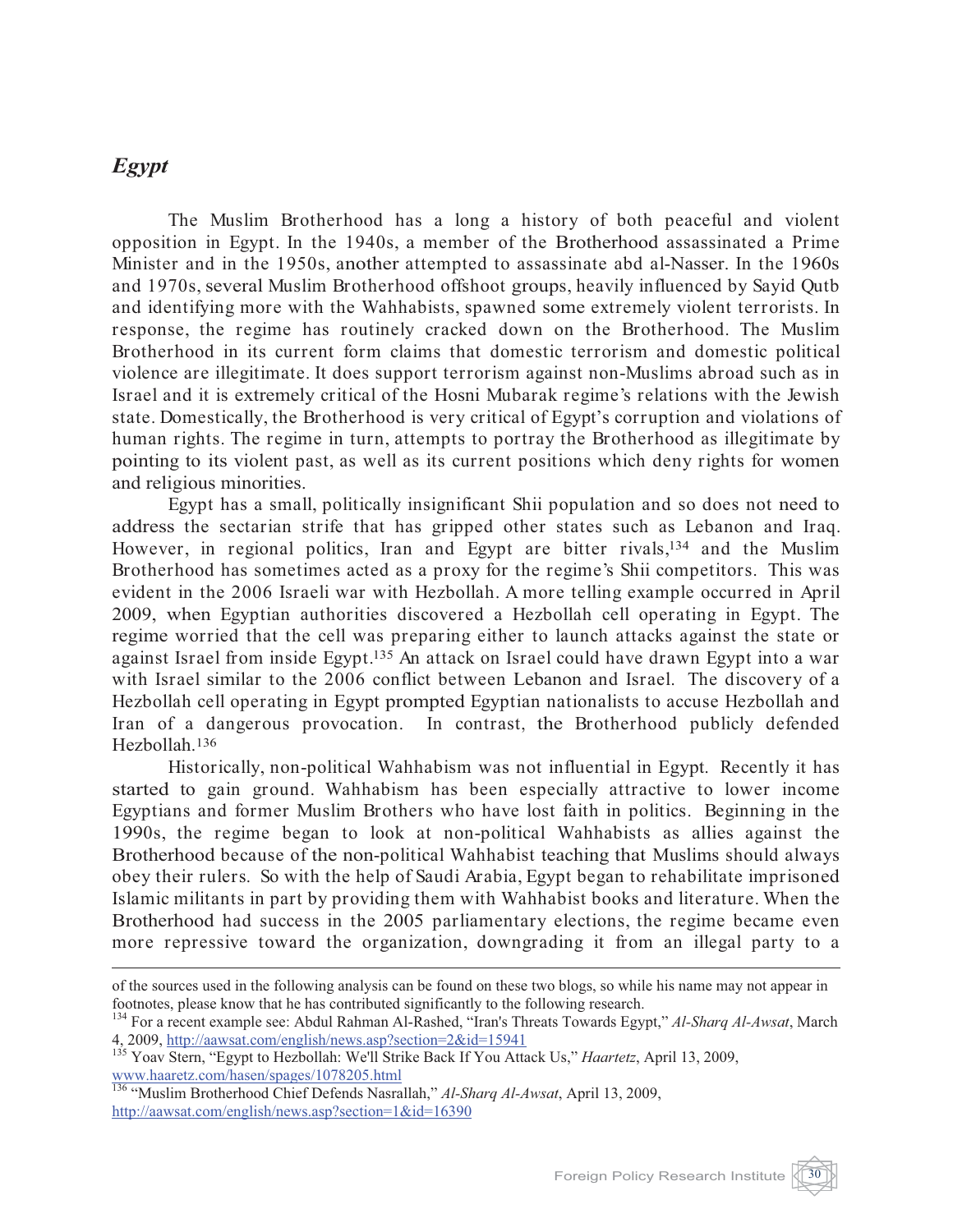constitutionally prohibited organization. This in turn helped to foster more support for the Wahhabists, both among the general Egyptian population and to some extent within the Brotherhood itself.137

For policymakers and analysts, then, the presence of Sunni Islamists in Egypt is not as important as the specific Sunni Islamist organization itself. The Muslim Brotherhood remains the most powerful Islamist organization in Egypt. As long as this is the case, Egypt will have an important foil to the regime's anti-Iranian policies. If the Brotherhood were to gain more power and influence, it would put the regime in an even more difficult situation. If however, the Wahhabists build on recent gains and begin to make serious inroads into Egyptian society, or even push the Brotherhood toward Wahhabists positions, the regime's anti-Iranian stance could begin to see less resistance.

#### *Kuwait*

As far as Arab states are concerned, Kuwait and Egypt could not be more different. Kuwait is located on the other side of the Arab world, bordering the Northern Persian Gulf. While Egypt has a long and rich cultural history with deep roots in the Mediterranean basin, until the 20th century Kuwait was an under-populated city-state considered by many a cultural backwater. Kuwait experienced neither a harsh colonial occupation nor the waves of modernist political and cultural movements that had influenced many of the Arab states. Also unlike Egypt, Kuwait is demographically diverse, with Shias making up nearly one third of the population. Politically, Kuwait is a constitutional monarchy and the ruling family still holds near absolute authority. Even so, the regime is far less oppressive than most of its neighbors and its parliament has been far more influential than its Egyptian counterpart.

The Kuwaiti branch of the Muslim Brotherhood was founded in 1952 and refers to itself as the "Islamic Guidance Society." It has maintained close ties with other Brotherhood branches throughout the Middle East. However, its formal relationship with the Egyptian branch was broken in 1991 when the Kuwaiti Brothersfaulted their Egyptian associates for failing to criticize Saddam Hussein's invasion of Kuwait. Nevertheless, the Kuwaiti Brotherhood's domestic and foreign policy positions have remained closely aligned with those of other Muslim Brotherhood branches. One notable difference is that the Kuwaiti Brotherhood has been free to participate in Kuwaiti politics. If the various levels of Brotherhood political participation were put on a spectrum, the Egyptian Brotherhood, which is completely illegal, would be on one end, and the Kuwaiti branch, enjoying the same rights and freedoms as the other political actors, would be at the opposite end. The Kuwaiti Muslim Brotherhood, also unlike many of its regional counterparts, has been known to cooperate with the existing regime.<sup>138</sup>

<sup>137</sup> See: Joshua Stacher, "The Brothers and the Wars," *Middle East Report*, no. 250 (Spring 2009); Paul Schemm, "Ultraconservative Islam on the Rise in Mideast," *The Washington Post*, October 19, 2008; Nathan Field and Ahmed Hamem, "Egyptian Salafism: A Chronicle of Violence Foretold?" *The Daily Star* (Lebanon), March 13, 2009, www.dailystar.com.lb/article.asp?edition id=1&categ id=5&article id=100035

<sup>&</sup>lt;sup>2009</sup>, www.dailystar.com.com.com.com.<br><sup>138</sup> Nathan Brown, "Pushing Toward Party Politics: Kuwait's Islamic Constitutional Movement," *The Carnegie Endowment for International Peace: Carnegie Papers,* no. 79 (Jan. 2007).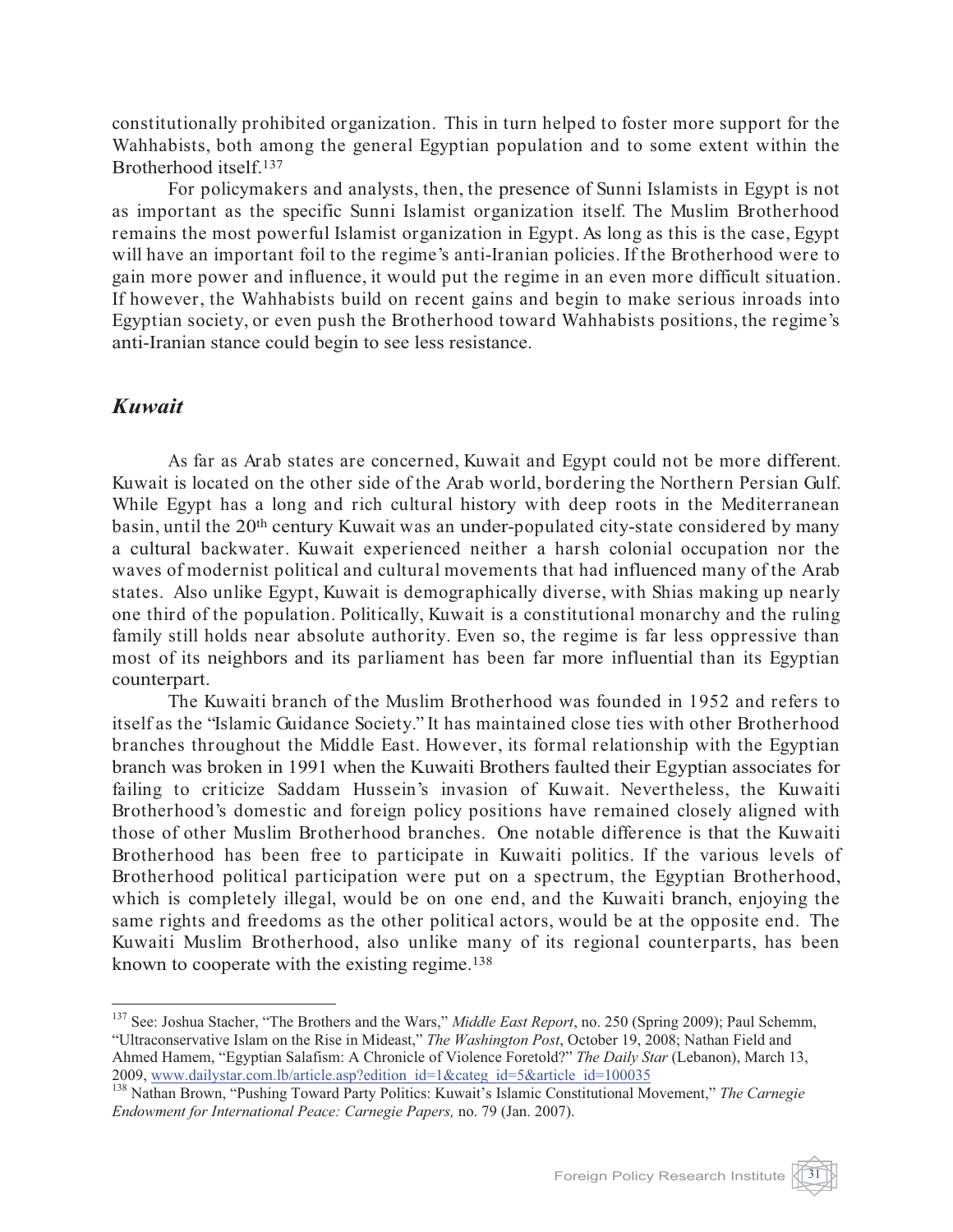The Wahhabists in Kuwait are also an important movement. Wahhabism has had a long history in Kuwait, mostly because of geographical proximity to the Wahhabist heartland of central Arabia. Unlike in Saudi Arabia, however, Wahhabism has never been the dominant stream of Islam. The Kuwaiti Wahhabists are unique in that they participate in democratic politics. However, this does not mean that they have accepted democracy as legitimate. The Kuwaiti Wahhabists participate on purely practical grounds. While they do not accept the foundations of the democratic system they view electoral victory as a means to gain power and achieve goals.

Wahhabist political participation makes Kuwait a particularly telling example of the interaction between differing groups of Islamists. In parliamentary politics, the Muslim Brotherhood is generally caught between reaching out to the Shii members of parliament, many of whom have ties to Hezbollah and Iran, and accommodating the Wahhabists, who consider Shiism an abomination.139 The level of support for each party therefore is very important in determining where Kuwait will stand in regional politics.

For example in Kuwait's May 2008 election,<sup>140</sup> the Brotherhood, the Wahhabists, and two Shii parties all ran candidates.141 Combined, the Wahhabists and the Muslim Brotherhood increased their number of seats significantly, while the Shii parties only gained one additional seat.142 Much of the international press coverage depicted this as a victory for the Sunni Islamists, but on closer examination, that sort of superficial analysis tells us very little.143 While the Wahhabists doubled their representation, winning ten seats, the Muslim Brotherhood suffered one of its worst setbacks by winning only three. The results point toward increasing divisions inside Kuwait, and more importantly the Wahhabists functioning as a check on the Shias. Had the situation been reversed, with the Wahhabists performing poorly in the elections and the Muslim Brotherhood doubling its representation, the Shias may have been able to woo the Brothers into joining their push for pro-Iran, pro-Hezbollah policies. In fact, considering that, despite its losses in 2008, the Brotherhood remains one of the most well organized political parties in Kuwait, this scenario is still very much a possibility. By Arab standards, the Kuwaiti regime is staunchly pro-American, but as the memories of Saddam Hussein fade, if the Brotherhood and the Shias form a parliamentary block, Kuwait could begin to shift its stance. It is doubtful that Kuwait would turn against the United States, but the regime could remain silent or absent itself from issues concerning Iran that are important to U.S. interests.

It should be evident then, that in Kuwait, as in Egypt, the success of Sunni Islamists is of little concern to policy makers dealing with regional issues. What matters is which Islamists are successful.

<sup>&</sup>lt;sup>139</sup> Ibid., 17.<br><sup>140</sup> It should be noted that Kuwait held another election in May 2009, but as this took place after the first draft of this work was completed, it will not be dealt with here.

<sup>141</sup> Hussain Al-Qatari, "Elections 2008 Guide," *Kuwait Times*, May 17, 2008, www.kuwaittimes.net/read\_news.php?newsid=OTE4MzA3MDE4

<sup>142</sup> "*Ma Ilan Al-Nataij Al-Nihayah, Al-Salafiyun Abraz Fi Al-Intakhabat Al-Kuwaytiyah* (With the Announcement of the Final Results, the Salafis are the Winners in the Kuwaiti Elections)," *Al-Arabiya,* May 18, 2008

www.alarabiya.net/articles/2008/2008 Parliamentary Elections: A setback for Democratic Islamism?" *The Carnegie The Carnegie Endowment for International Peace: Web Commentary* (May 2008): p. 2.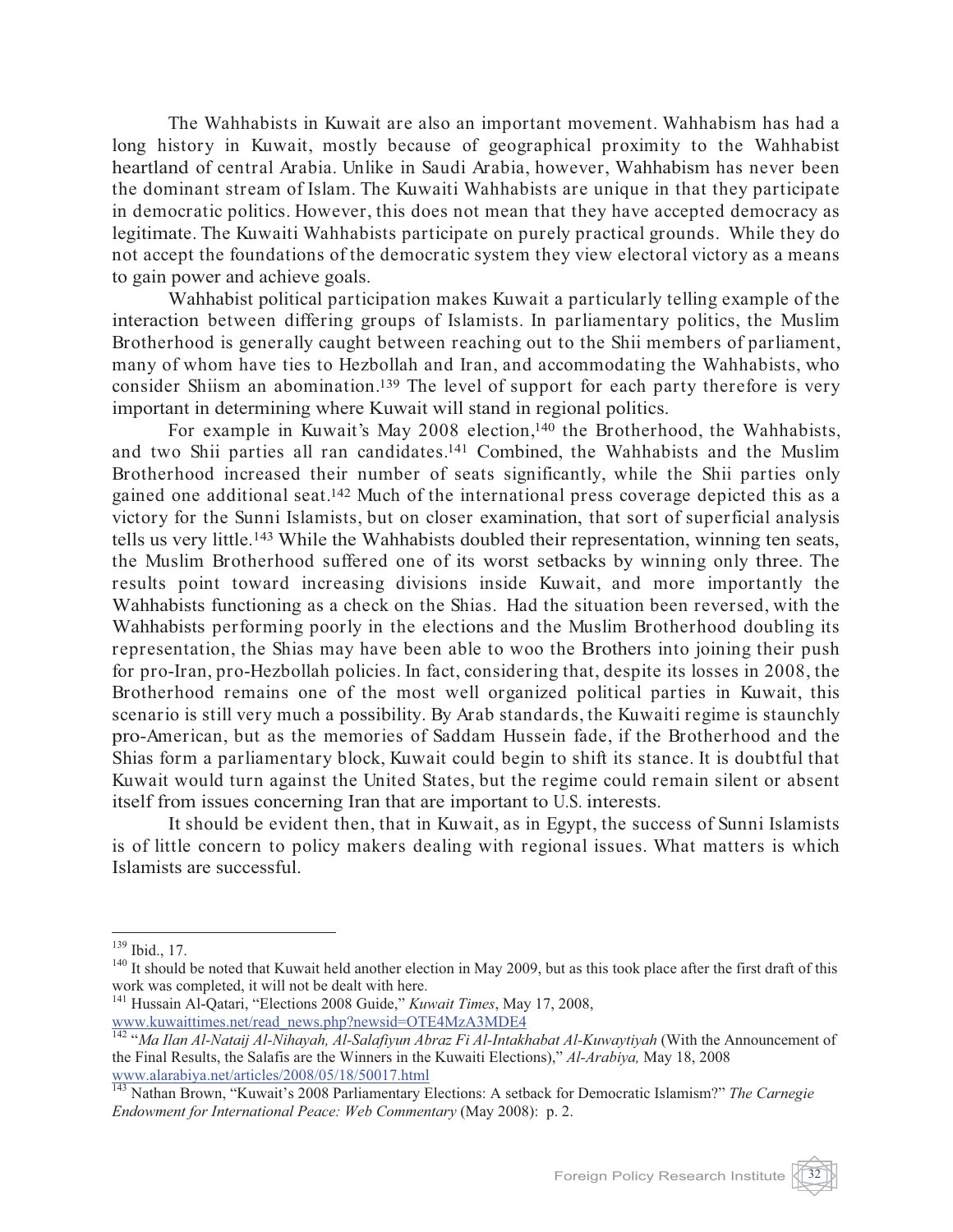#### *Other Gulf Arab States*

The Wahhabists victories in Kuwait sparked a debate in the Arab press about the status of the Muslim Brotherhood versus that of the Wahhabists throughout the Arab Gulf States. Some have argued that the Brotherhood's losses in Kuwait should not be seen as a trend toward Wahhabism. They argue that electoral success is not necessarily indicative of popularity. Often, districting or the dynamics of party politics can lead certain parties to have more success than others. In Kuwait's case, tribal politics instead of ideology may have played a role.<sup>144</sup> Others have suggested that the decline of the Kuwaiti Muslim Brotherhood is indicative of its waning influence throughout the Arab Gulf States.

In Saudi Arabia, the Brotherhood has largely been absorbed into the Wahhabist movement. This is to be expected considering Wahhabism's long history in Saudi society. The remnants of the Brotherhood in Saudi Arabia today are visible in political Wahhabists such as Salman Awda, and Safar al-Hawali discussed earlier. Yet while these thinkers were certainly influenced by Muslim Brothers, they also clearly identify with the teachings of abd al-Wahhab. In Qatar, Brotherhood thinkers and intellectuals remain active in the media, especially on the satellite channel Al-Jazeera, but do not have a formal organization. In other Gulf States, the Brotherhood is faring better but not necessarily well. In the United Arab Emirates, the Brotherhood has shown signs of innovative thinking, but the Emirati security services have prevented the Brothers from developing into a political force. The Brotherhood in Oman, true to its nature, has attempted to stay clear of sectarian politics, but the dominance of Oman's unique brand of Ibadi Islam, which is distinct from both Sunnism and Shiism, has limited the Brotherhood's influence there.<sup>145</sup>

In each of these states, even those where Sunni Islamism plays an important role, such as in Saudi Arabia, the weakness of the Muslim Brotherhood has meant very little popular opposition to anti-Iranian policies by the ruling regimes. The single possible exception is Qatar, which has often attempted to play a mediating role between pro- and anti-Iranian factions. Qatar's policies however, have more to do with its complicated relationship with Saudi Arabia, as well as its security concerns vis-à-vis Iran, than it does with domestic politics.

### *Bahrain*

<sup>144</sup> For an example of this type of argument see: Wasam Kamal "*Al-Saud Al-Salafi Wal-Taraju Al-Ikhwani Fi Intakhanat Al-Kuwaytiyah* (The Rise of the Salafi and the Retreat of the Brotherhood in the Kuwaiti Elections)," *Islam Online,* May 21, 2008,

www.islamonline.net/servlet/Satellite?c=ArticleA\_C&cid=1209357766616&pagename=Zone-Arabic-Daawa%2FDWALayou

<sup>145</sup> See: Mihanna al-Habayl, "*Al-Halha Al-Ikhwaniyyah Fi Al-Khalij… Ruya Naqdiyah* (The Status of the Brotherhood in the Gulf… A Critical Look)," *Islam Online*, June 3, 2008,

www.islamonline.net/servlet/Satellite?c=ArticleA\_C&cid=1209358102635&pagename=Zone-Arabic-Daawa%2FDWALayout . For a summary and analysis of this article in English see: Marc Lynch, "MB in the Gulf," *Abu Aardvark*, June 10, 2008, http://abuaardvark.typepad.com/abuaardvark/2008/06/mb-in-the-gulf.html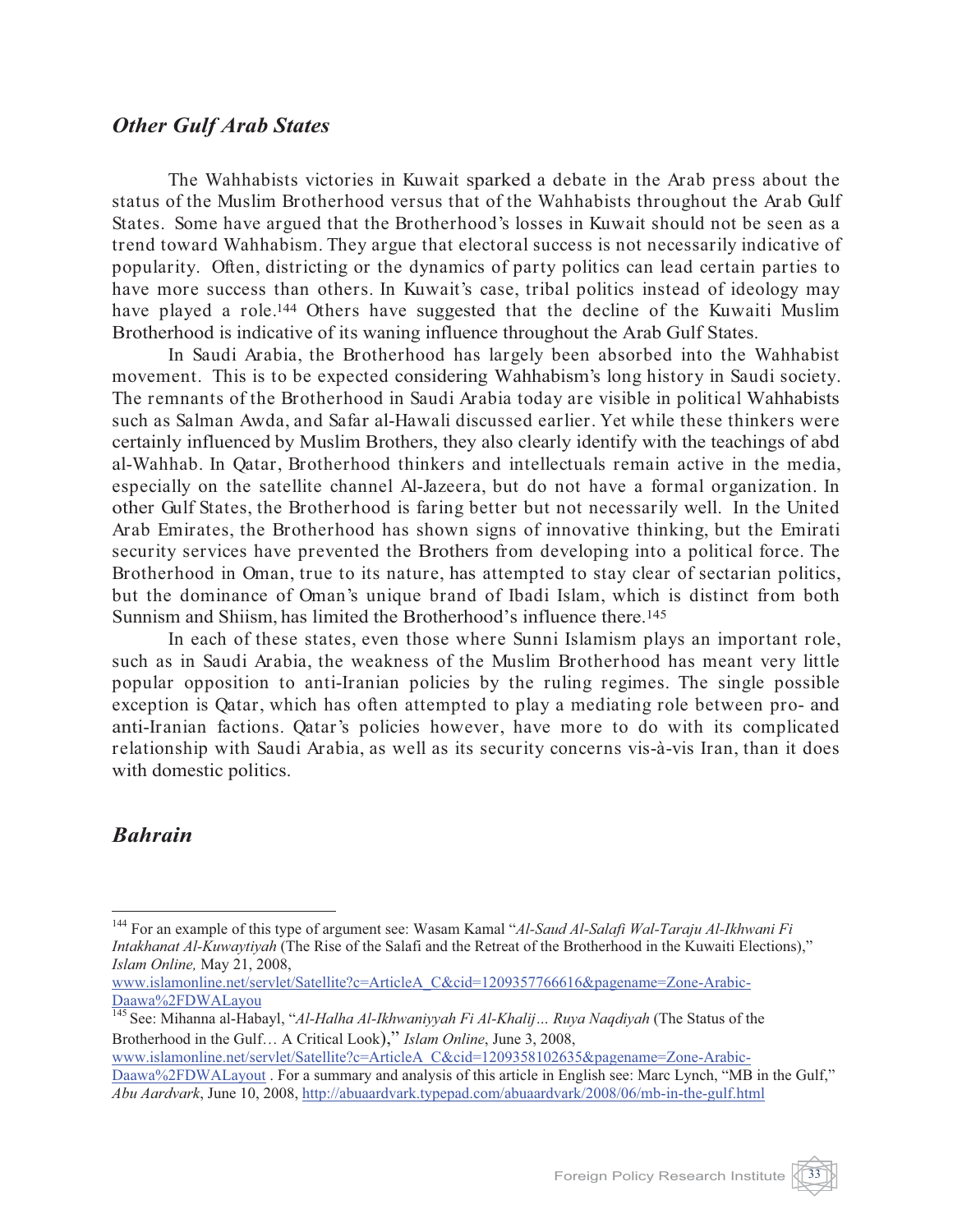The remaining two states on the Arabian Peninsula, Bahrain and Yemen, as well as Lebanon in the Levant, offer interesting examples in that they have mixed Sunni and Shii populations, and have been at the center of regional power struggles.

The island kingdom of Bahrain, in particular, has experienced regional political struggles amid domestic sectarian tensions. Despite the fact that Shias make up an estimated seventy percent of the population, Sunnis control the government and Shias have no presence within certain national institutions such as the security forces. After the Islamic revolution in Iran, Shias began a process of politicization. Eventually this led to what has been called the "Bahraini *Intifada*." The two Shii parties active in Bahrain developed out of this *intifada* and remain politicized along sectarian lines.146 Iran has often added fuel to the sectarian fire by attempting to solidify support among the Bahraini Shias and thereby strengthen its regional position. For example, recently the speaker of the Iranian parliament declared that Bahrain was in fact Iran's fourteenth province. He blamed Iran's pre-revolutionary Shah for capitulating to Britain Iran's claim to Bahrain.147 Further complicating sectarian strife are tensions between Persians and Arabs. Owing to its long history with Iran, some Bahraini Shias are Persian while certain Sunnis are descendents of Arabs from the Iranian side of the gulf.148

To insure its rule under these conditions, the Sunni regime has imposed a number of restrictions on Shii political participation. As a result, Shii Islamist parties have boycotted parliamentary elections, leaving the parliament largely in the hands of Sunni Islamists. Just as in other Arab states, the Sunni Islamists are divided between the Muslim Brotherhood and Wahhabists. As such, Wahhabists are critical of the regime on theological grounds, condemning, for instance, the widespread availability of alcohol. At the same time, however, they are reliably anti-Shia, which is very helpful for a Sunni minority ruling a divided society. Yet to complicate matters, Al-Minbar, the Bahraini branch of the Muslim Brotherhood, has often supported the regime even though its politics are not based on theology. In fact, the Bahraini Brotherhood tries to follow the example of the Christian Democratic parties of Europe by advocating religious values that complement democratic politics. The Brotherhood's pro-regime stance, therefore, has more to do with local politics than with Sunni theology.149 The Brotherhood could support the Shias if it had an interest in doing so.

In the last Bahraini election (2006), the Wahhabists won eight seats and the Muslim Brotherhood won seven. Yet, some analysts claim the Brotherhood has lost considerable support in the past few years.<sup>150</sup> If so, the regime can expect a strong anti-Shia faction to side with it in opposition to easing anti-Shii policies. On the other hand, if the Wahhabists are too successful and the Brotherhood begins to feel threatened, the regime will have to work hard to insure that the Brothers do not find common cause with the Shii Islamists against the Wahhabists. This will be especially true if the Shii Islamists decide to participate in the next election.



<sup>&</sup>lt;sup>146</sup> Katja Niethammer, "Stubborn Salafis and Moderate Shiites: Islamic Political Parties in Bahrain," *International* Studies Association 48th Annual Convention, Hilton Chicago, IL, February 28, 2007.

<sup>&</sup>lt;sup>147</sup> Ali Younes, "Iran, Bahrain, and the Arabs," *Al-Arabiya*, March 3, 2009, http://www.alarabiya.net/views/2009/03/03/67617.html<br><sup>148</sup> Niethammer.

 $\rm ^{149}$  Ibid. 150 al-Habayl.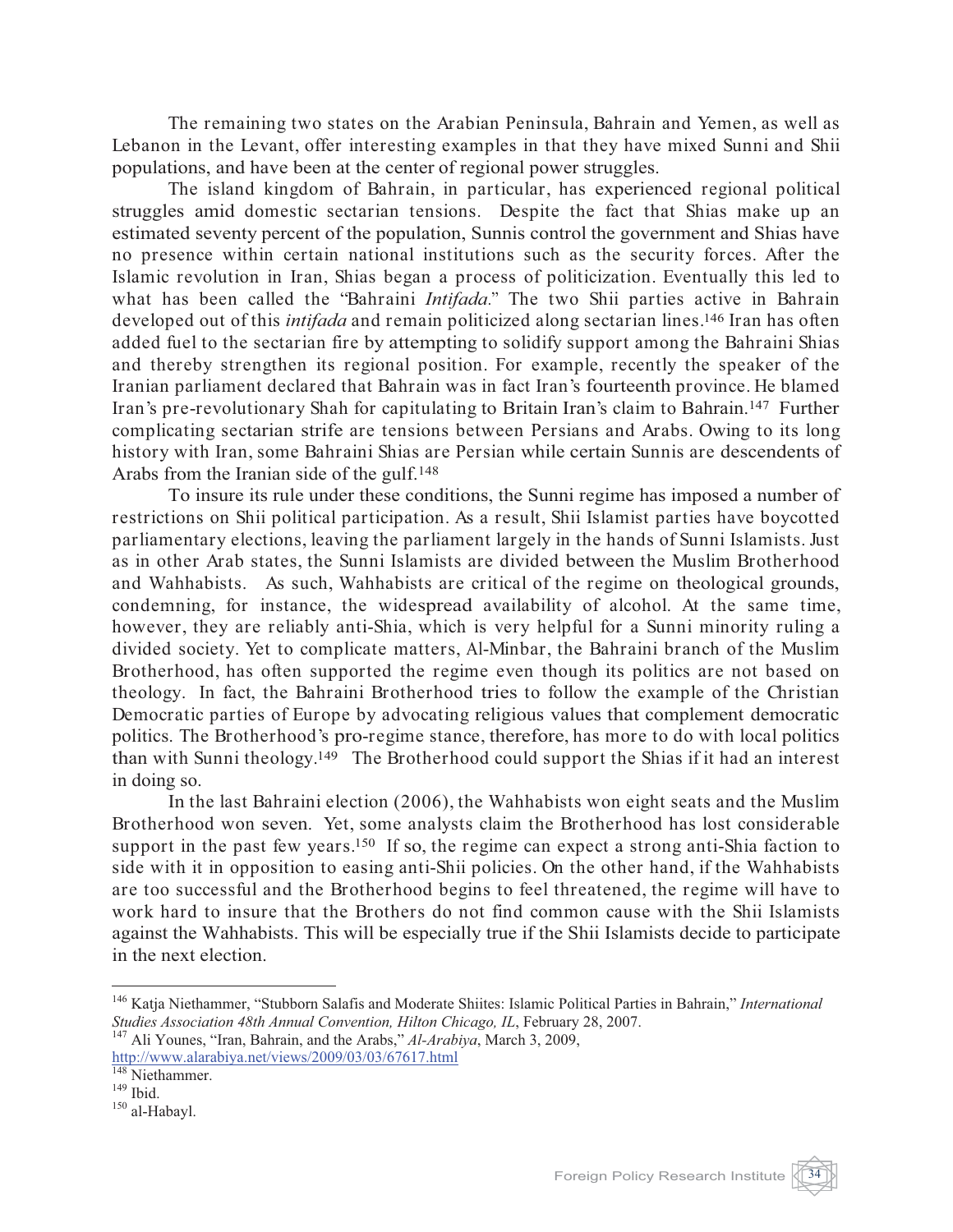Here, again as in other Arab states, the important division for policy makers to watch is not between Sunnis and Shias, but the internal divisions in Sunni Islamism.

#### *Yemen*

Yemen is also unusual in that Zaydi Shias<sup>151</sup> make up thirty percent of the population152 and also functions as a base for militant Wahhabists and al-Qaeda. As in Bahrain, Iran has been accused of meddling in internal Yemeni politics on behalf of the Shias. For example, a political scientist at Sanaa University recently penned a scathing article in the influential pan-Arab daily *al-Sharq al-Awsat* in which he accused Iran of using the Shias of Yemen to divide the country and undermine its security. He asserts that Iran has ambitions throughout the Arab Middle East and that Yemen's lack of centralized power, along with its Shii minority, makes it a perfect site to further Iran's aims.153

Sectarian tensions in Yemen have been especially high since 2004, when a group of radical Shias led by Hussein al-Houthi rebelled against the government.154 Al-Houthi was later killed but the uprising continued and the rebels are still often referred to as Houthists. For the past five years the conflict has been simmering with occasional violent outbursts. The government has responded with military crackdowns.

This conflict has obviously affected sectarian relations in Yemen. The Wahhabists, true to form, have strongly opposed the uprising and some militant Wahhabists have even joined the army in fighting the Shias.<sup>155</sup> The Muslim Brotherhood in Yemen, known as Islah (Reform), has a much more tolerant view of the Shias. As the largest opposition party in Yemen, Islah has often attempted to accommodate as many segments of Yemeni society as possible. Until recently, Islah appeared to support the regime,156 but it has also formed opposition coalitions with al-Haq, the party aligned with the Shii uprising.157 It contains several factions, some of which have strong Wahhabists tendencies and others which have Shias in their ranks.158 Because Islah is a political and not a theological movement, it has been able to incorporate differing and even mutually exclusive understandings of Islam. Because Yemeni Wahhabists have not yet been able to assert themselves politically as an



<sup>&</sup>lt;sup>151</sup> This is a different stream of Shiism than the twelve stream prevalent in Iran.<br><sup>152</sup> "Country Profile: Yemen," *U.S. Library of Congress of Congress - Research Division*, (August 2008).<br><sup>153</sup> Najib Galaab, "Who Will http://www.aawsat.com/english/news.asp?section=2&id=16626

<sup>&</sup>lt;sup>154154</sup> For an overview of how the conflict began, see: Andrew McGregor, "Shi'ite Insurgency in Yemen: Iranian Intervention or Mountain Revolt?" Jamestown Foundation: Terrorism Monitor, vol. 2, no. 16 (May 10, 2005).<br><sup>155</sup> For an example of Wahhabists fighting with the military against the Shii rebels see: Mohammed bin Sallam, "Air

strikes continue in Sa'ada with hundreds of victims," *Yemen Times,* vol. 14, February 22-25, 2007. http://yementimes.com/article.shtml?i=1027&p=front&a=3

<sup>156</sup> For example in 1999, Islah supported President Saleh's reelection. See: "Presidential Election, 1999," *Yemen Gateway*, January 1, 2001, www.al-bab.com/yemen/pol/pres99/election99.htm<br><sup>157</sup> See for example, "Parliamentarian Elections," *SABA – Yemen News Agency*, January 10, 2004,

www.sabanews.net/en/print46592.htm

<sup>158</sup> Jillian Schwedler, *Faith in Moderation: Islamist Parties in Jordan and Yemen*, (Cambridge: Cambridge University Press, 2007), p. 72.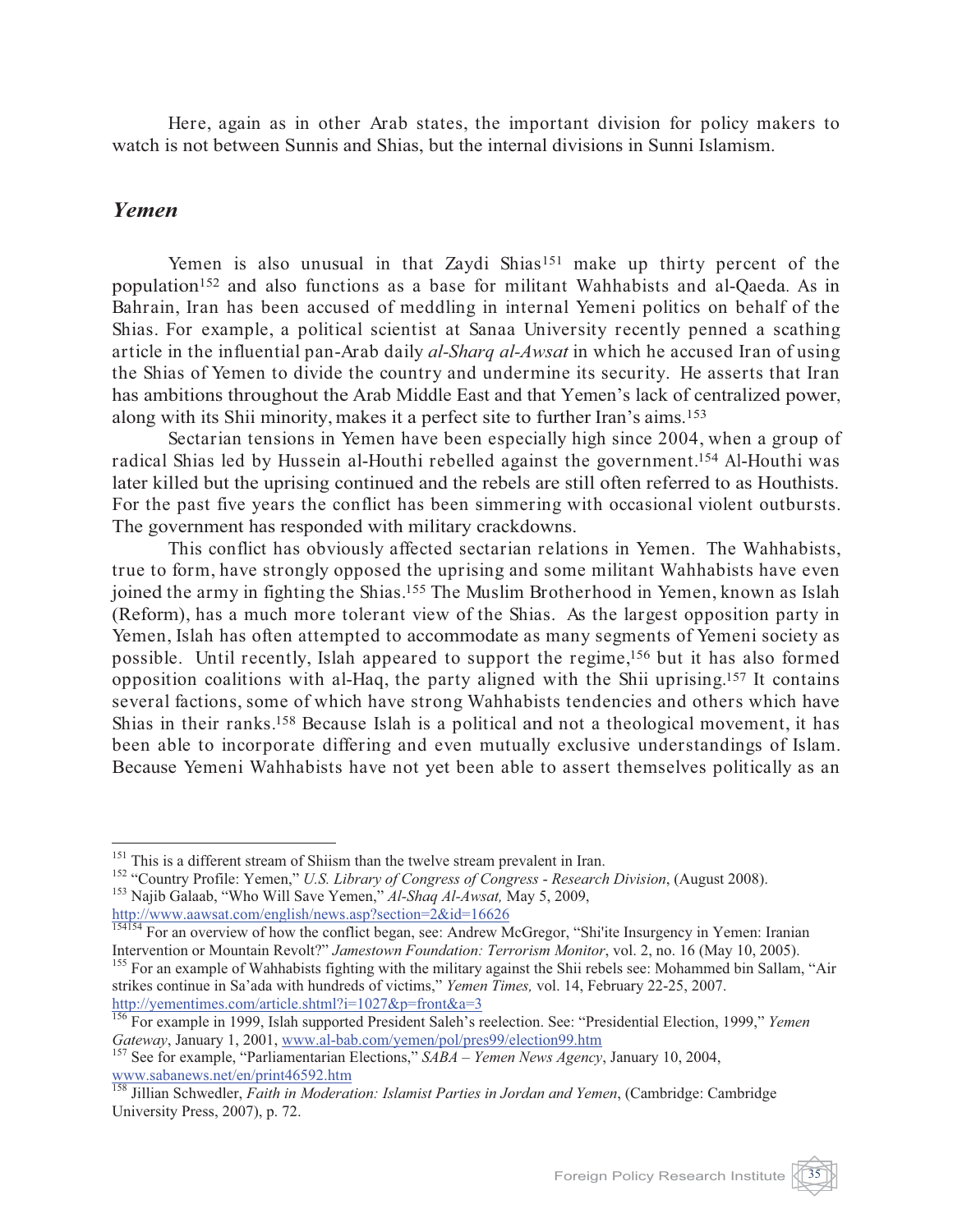independent entity, some have remained uneasily in Islah. However, recent developments suggest they may soon form their own parties.<sup>159</sup>

For now the government has declared victory over the Shii rebels and ceased its operations against them. In fact, the government was unable to defeat the rebels. The result, some analysts note, is that the Shias have prevailed, and that Iran has successfully asserted itself in Yemeni politics. If Islah tends towards the traditional Muslim Brotherhood position it could prove to be a valuable ally for the Shias and Iran in Yemen. If, however, the Wahhabists assert themselves within the party, or form their own political entity, they will be an important foil to the Shias. Again, the prominence of Sunni Islamism is of little use to analysts concerned with Yemen's strategic role in the region. Yemen's future leanings depend not on the influence of Sunni Islamism in general but on which groups of Sunni Islamists will prevail.

#### *Lebanon*

Lebanon, perhaps more than any other Arab state, has a long history of sectarian conflict. Its future will undoubtedly be determined by the outcomes of such conflicts. Christian-Sunni Muslim tensions in Lebanon are well documented and in the last ten years Hezbollah has made an effective push for Shii domination of Lebanese politics. But of all the scholarship dedicated to factionalism in Lebanon, very little exists on the division between Wahhabists and the Muslim Brothers. Nevertheless, the dynamics of this division among Sunni Islamists may be the most important factor within Lebanese politics.

Demographics in Lebanon are extremely contested. The three major groups are Maronite Christians, Sunni Muslims, and Shii Muslims. Although there has not been a census since the 1930s, estimates indicate that Shias are the largest of the three sects but not a majority of the population. Christians, Sunnis, Shias, Druze and a number of others also have smaller sub-sects.

Because of these demographic realities, any group needs to align with another faction if they wish to rule. The Muslim Brotherhood, known in Lebanon as al-Jamaa, has been an important wild-card in these alliances. Until the mid 1980s, the Brotherhood acted independently, pushing its own agenda. In 1985 however, the Brothers clashed with the invading Syrians. The conflict came to a head in Tripoli where the Syrians crushed Brotherhood resistance and began to exert considerable control over the organization.<sup>160</sup> After succumbing to Syria's military domination, the Brotherhood often aligned with the Syrian backed Shii factions such as Hezbollah. For example, Faysal Mawlawi, the Secretary General of al-Jamaa, has consistently promoted unity between Sunnis and Shias.161 Also, during Hezbollah's war with Israel in 2006, when sectarian tensions were extremely high and many Sunnis were blaming the Shias for the destruction of the country, the deputy



<sup>159</sup> Ahmed Muhammad al-Daghshi, "*Al-Salafiyun Fi Al-Yemen…Hal Yashkalun Hizban Siyasan* (The Salafis in Yemen…Will They Join a Political Party?)" *Islam Online,* June 18, 2008, www.islamonline.net/servlet/Satellite?c=ArticleA\_C&cid=1212925413069&pagename=Zone-Arabic-Daawa%2FDWALayout

<sup>&</sup>lt;sup>160</sup> Gary C. Gambill, "Salafi-Jihadism in Lebanon," *Middle East Monitor*, vol. 3, no. 1 (Jan-Mar 2008).<br><sup>161</sup> Elad-Altman, pp. 6-7.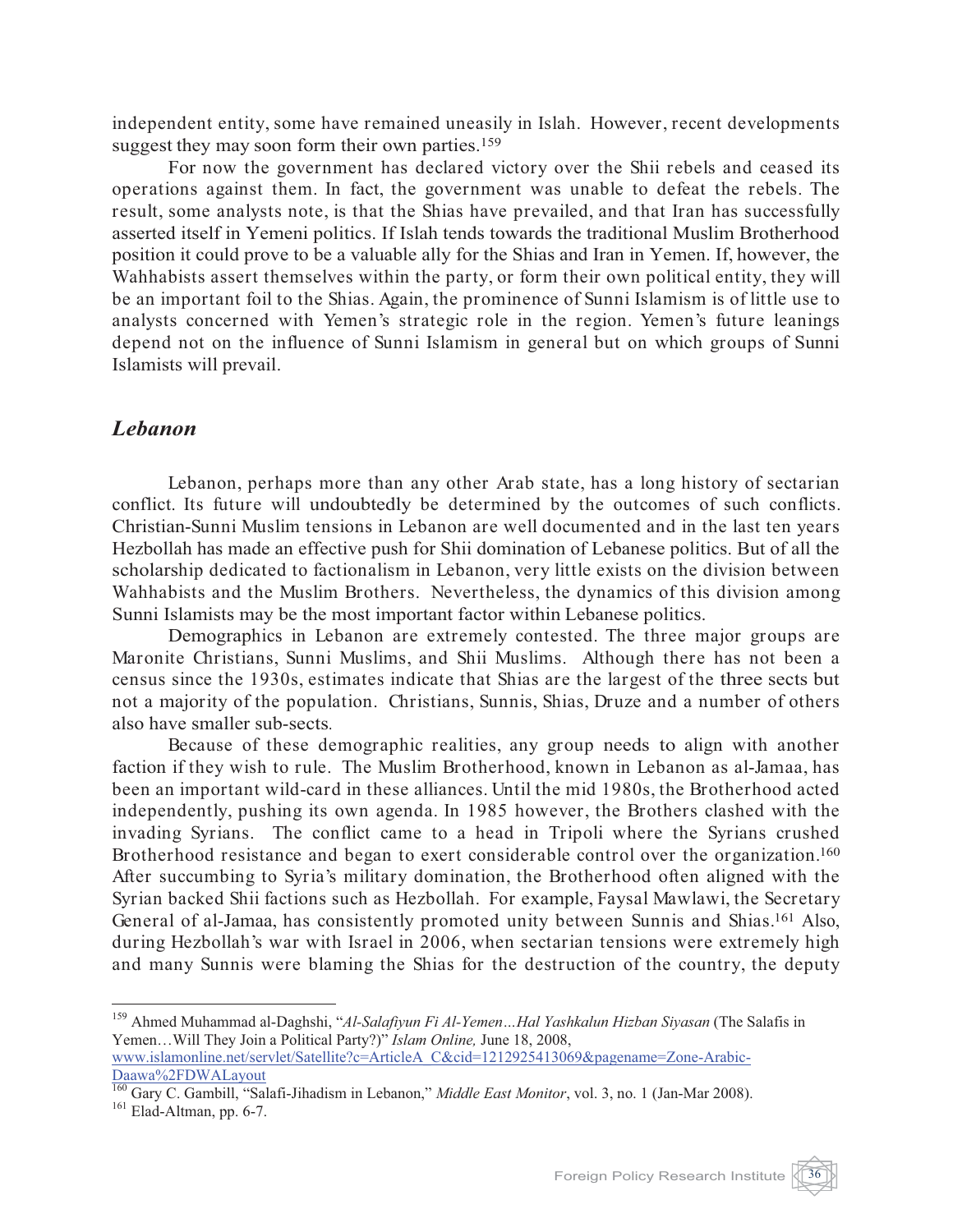secretary of al-Jamaa stated that his organization was fighting alongside Hezbollah in Southern Lebanon. He went on to underscore that the Lebanese Brotherhood supported Hezbollah and that his organization's support went "back to the 80s."162

Since the 2006 war, the Brotherhood's relationship with Hezbollah has been strained. Officially, the Muslim Brotherhood remains neutral in the conflict between the ruling regime and Hezbollah. Some members of al-Jamaa have sided with the regime and some have continued to support Hezbollah.<sup>163</sup>

Even this ambiguous stance, however, is a stark contrast to the vehemently anti-Shia Wahhabists. During the Lebanese Civil War in the 1970s and 1980s, the Wahhabis were generally non-political. They maintained a small military wing but were reluctant to use it. They refused to intervene when the Syrians clashed with the Brotherhood in Tripoli, and the Wahhabists openly criticized the Brotherhood's participation in Lebanese politics. Because of these apolitical tendencies, the Syrians generally left the Wahhabists alone.

Beginning in the early 1990s, however, the Wahhabists gained more support than the Muslim Brotherhood and became more political. A telling example of this transformation occurred in the Palestinian refugee camp, Ain al-Hilweh. Until the early 1990s, radical Iranian and Syrian backed Sunni groups, such as the Muslim Brotherhood, had dominated the camp. Wahhabism gained a greater following when many of the Palestinians became increasingly frustrated with the failure of the "anti-Zionist struggle" to produce results. They felt that the Allawi Syrians and the Shii Iranians were hampering the Sunnis and that the Iranians and Syrians viewed the "resistance" as a means to their national ends, not as a means of liberating Palestine. Wahhabism's anti-Shii teachings became more attractive and while Iranian patronage became less so. A similar process of Wahhabisation took place throughout several Sunni areas in Lebanon. The growth of Wahhabism, therefore, was directly related to a rejection of Iranian influence.

Since the popular anti-Syria uprising in 2005 which became known as the Cedar Revolution, Syrian and Iranian influence in Lebanon has been limited. The western leaning anti-Syrian government, known as the March 14th Coalition that emerged out of the Cedar Revolution, has worked to decrease Iranian and Syrian influence even further. An important part of its strategy has been to offset Hezbollah's growing influence by supporting the spread of Wahhabism among Sunni Islamists. This strategy backfired however, when in 2007 a Wahhabist faction from the Palestinian refugee camp, Ain al-Hilweh, began robbing banks. The government responded by sending the Lebanese Army to take control of the organization and a bloody battle ensued. Since then, the March 14th Coalition has been less inclined to support Wahhabism.164

In Lebanon the dynamics of the Wahhabist-Muslim Brotherhood split are very clear. Sunnis who have embraced Wahhabism have disavowed alliances with Iran and the Shias. The Wahhabists have, therefore, acted as a powerful buffer against Hezbollah-led Shii dominance in Lebanese sectarian struggles. In contrast, the Brotherhood has often been an important ally for Hezbollah and the Shias. Even when not completely supportive of

<sup>162</sup> Hayan Nayuf, "*Biltizamina Maa Ilan Majmuat Suniyah 'Jabhat Aljihad' 'Ihwan Lubnan' Yakashufun An Qitalihim Ila Janib Hizb Allah Fi Janub* (In Conjunction with the Announcement of the Sunni Groups "The Jihad Front" and "The Brotherhood of Lebanon" Revealed their Fighting on the Side of Hezbollah in the South)," *al-Arabia.net*, August 1, 2006, www.alarabiya.net/articles/2006/08/01/26248.html <sup>163</sup> Elad-Altman, p. 7. <sup>164</sup> Gambill.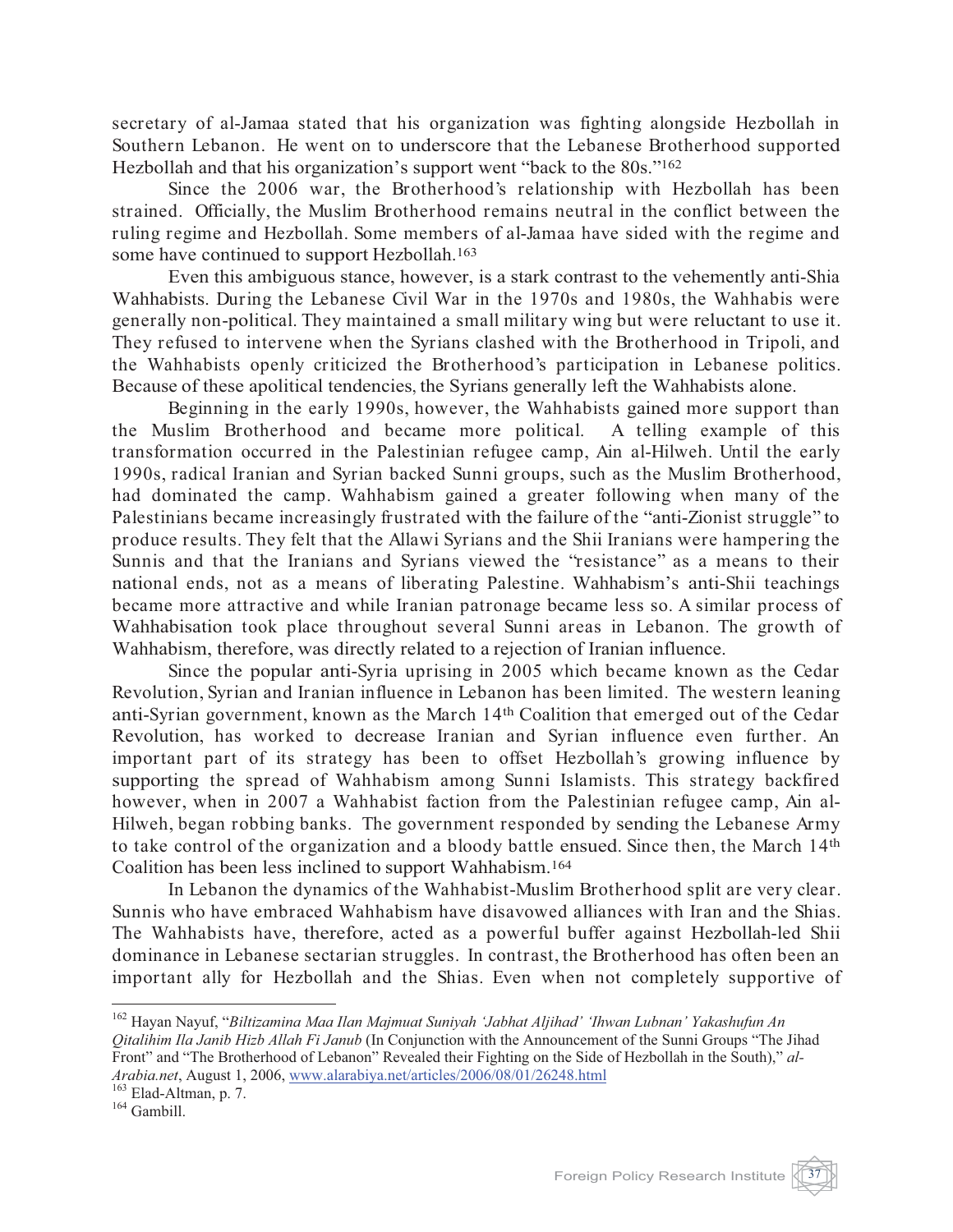Hezbollah, the Brotherhood has refrained from outright support of Hezbollah's rivals. In Lebanon, as in other Arab states, a dramatic shift in power and influence from the Brotherhood toward the Wahhabists, or vice versa, could radically alter sectarian politics. This shift would also have considerable influence on regional politics, either pushing Lebanon closer to Iran and the Shias, or conversely moving it toward other pro-western Sunni Arab states such as Egypt and Saudi Arabia.

#### *Syria*

As in other Arab states, sectarian tensions in Syria are important not only for domestic politics but also for the region. However, the reverse is also true. In some cases regional politics can heavily influence domestic sectarian rivalry. Syria is a good example of the latter.

Syria is unique in the Arab world because of its Allawi regime. The Allawis consider themselves to be an off-shoot of Shii Islam although some Shias dispute this and some Sunnis, who consider Shiism to be legitimate, do not recognize the Allawis as Muslims at all. Nevertheless, in the modern era, the Allawis have attempted to align themselves with the Twelver Shiism prevalent in Iran and Southern Lebanon. They have been using Twelver Shii courts since the 1920s. After the Iranian revolution, the relationship became even stronger. In 1980, then Syrian President Hafez al-Assad sent 200 Allawi scholars to Qom to study with Shii scholars.165

For this reason, with the rise of the Shias in the region thanks to the 2003 Iraq War and the Bush administration's push for democratization, the Syrian regime under Bashar al-Assad aligned itself with the Iranians and the Shias. For Syrian Wahhabists, this development was not a problem. They were already opposed to the secular Allawi regime. The fact that the Allawis were now more closely aligned with the Shias did not change anything. The Wahhabists are anti-secularism, anti-Allawi, and anti-Shia. For the Syrian Muslim Brotherhood, though, this new regional order posed a problem.

The Muslim Brotherhood has a long history in Syria and has enjoyed various levels of support among Syria's Sunni majority. In the 1960s, the Syrian Muslim Brotherhood emerged as a significant opposition movement to the repressive Baathist regime. By the late 1970s, the Brotherhood had begun to launch attacks against the regime and its security forces. These confrontations climaxed in 1982 when the Brothers ambushed a group of government forces in the city of Hama. President Hafez al-Assad responded by razing the quarter that contained the Brotherhood's stronghold. Tens of thousands lost their lives and neighborhoods were destroyed.166 After the massacre at Hama, the Syrian Brotherhood went into exile and remains so until today. It has also proven to be one of the most antiregime and anti-status quo branches of the Muslim Brotherhood.

The realignment of the Middle Eastern regional order posed a dilemma for the Syrian Brotherhood. The Syrian regime had aligned itself with Iran, Hezbollah, Hamas, and

<sup>&</sup>lt;sup>165</sup> For more on Allawi-Shia relations see: Martin Kramer, "Syria's Alawis and Shi'ism," in *Shiism, Resistance, and Revolution*, ed. Martin Kramer (Boulder, CO: Westview Press, 1987), pp. 237-252.

<sup>&</sup>lt;sup>166</sup> For a brief account of this confrontation, see: Thomas L. Friedman. *From Beirut to Jerusalem* (New York: Anchor Books, 1990), pp. 76-105.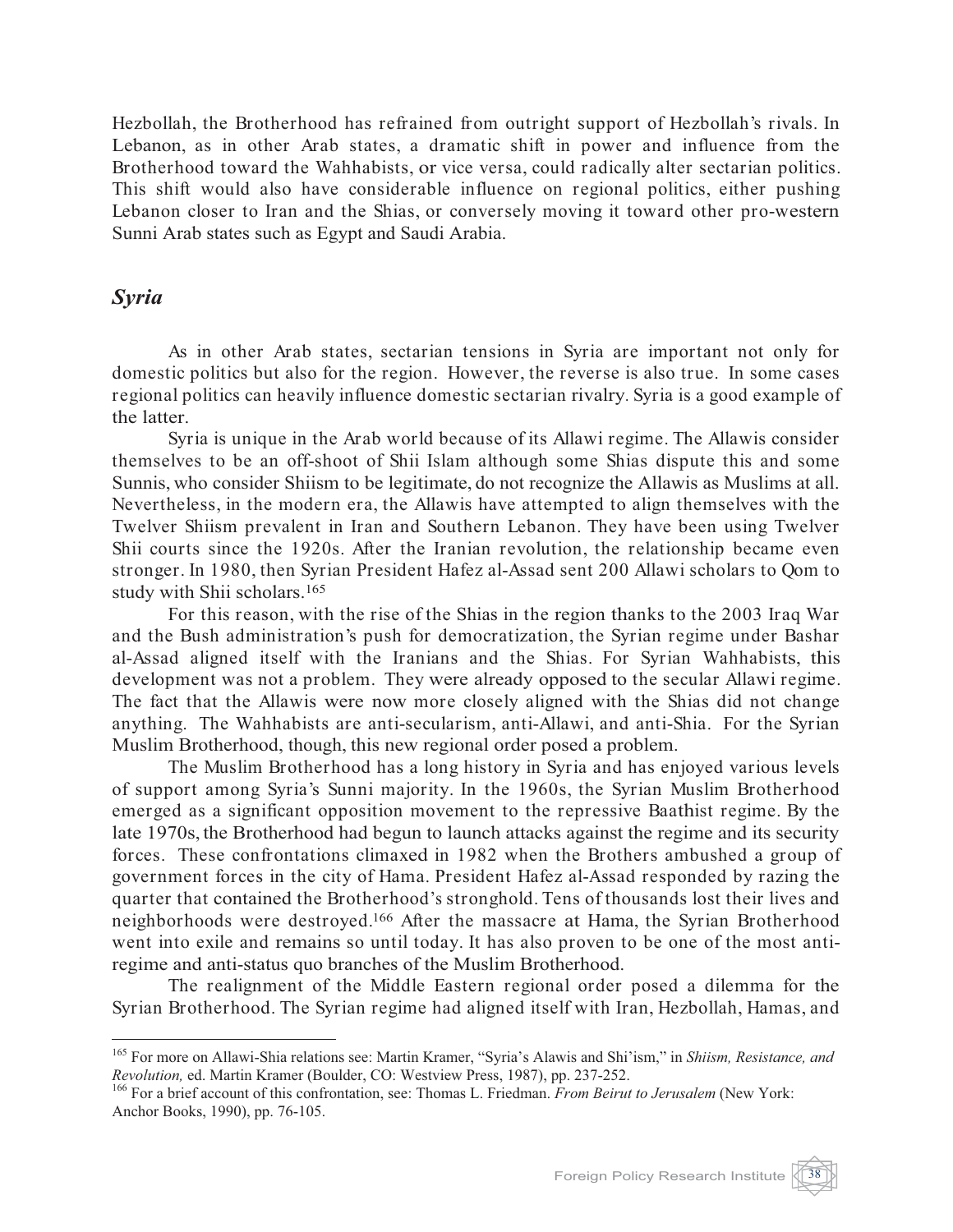tacitly with other Muslim Brotherhood branches. In conflicts such as the 2006 war with Hezbollah, the Syrian Brothers found themselves in opposition not only to the Syrian regime and the Palestinians, but also to its fellow Muslim Brothers in Jordan, Egypt, and elsewhere throughout the Arab world. At first, the Syrian Brothers attempted to maintain their anti-regime stance, criticizing Iranian President Mahmud Ahmadinejad and Syrian President Bashar al-Assad for "seeking, out of wickedness and malice, to destroy the region [the Sunni Arab controlled Levant] that they have no affiliation to or association with."<sup>167</sup> The Syrian Brothers also chastised compatriots in other countries for not understanding the nature of the Syrian and Iranian regimes.168

Recently, however, the Syrian Brotherhood appears to have succumbed to regional pressures. At the beginning of 2009, the Syrian Muslim Brotherhood decided "to suspend its activities against the Syrian regime," and in April of 2009 it formally withdrew from the National Salvation Front, the main opposition movement.<sup>169</sup> The Brotherhood remains banned in Syria but these developments show that even under extreme circumstances, the Brotherhood's ideology is inherently open to alliances with non-Sunnis and that its alliances are dependent on political rather than theological considerations.

So far Wahhabism exists in Syria only as a largely non-political network of scholars. Reports indicate that violent Wahhabists receive passage through Syria to Iraq. Also, Syria has certainly produced its own jihadist fighters,<sup>170</sup> but Wahhabism has yet to emerge politically as a challenge to the Brotherhood or the regime as it has in other Arab states. With the recent transformation of the Syrian Brotherhood's policies away from opposition to the regime, anti-regime Sunni Islamists could move toward Wahhabism. Similar to the trends within Sunni Islamism in Lebanon discussed above, Wahhabism's anti-Shia, anti-Iran positions may prove increasingly attractive to Sunnis frustrated with the Allawi-Syrian regime. A familiar dynamic would then materialize in Syrian Sunni Islamism with Wahhabists on one side, acting as a foil to the regimes support for Iran and Hezbollah, and the Brothers on the other, helping the regime to pursue its policies. Analysts and policymakers should be alert to this split in Syria, not the growing or waning influence of Sunni Islamism as a whole.

#### *Jordan*

www.ikhwansyria.com/index.php?option=com\_content&task=view&id=3147&Itemid=29 . Translated excerpts of this article are also available at: "Syrian Muslim Brotherhood Website: Syria, Iran Working to Ignite Region for Own Interests," *MEMRI Special Dispatch*, no. 1707 (September 7, 2007) http://memri.org/bin/articles.cgi?Page=archives&Area=sd&ID=SP170707

<sup>167</sup> Faisal Shaikh Muhammad, "*Najad Wa Bashar Yutawa'dan alMuntaqa Biltafjir* (Ahmadinejad and Bashar Threaten to Ignite the Region)" *Ikhwan Syria*, June 21, 2008,

<sup>168</sup> See: "Senior Leader of Muslim Brotherhood in Syria," *MEMRI Special Dispatch,* no. 1796, (December 30, 2007) http://memri.org/bin/articles.cgi?Page=archives&Area=sd&ID=SP179607#\_ednref1

<sup>&</sup>lt;sup>169</sup> Mohammed Al Shafey, Fatima el Issawi, and Saad Jarous, "Syrian Muslim Brotherhood Withdraws from

Opposition Group," *Al-Sharq Al-Awsat*, April 6, 2009, http://aawsat.com/english/print.asp?artid=id16306 170 For example see: Murad Batal al-Shishani, "Abu Mus'ab al-Suri and the Third Generation of Salafi-Jihadists," *Jamestown Foundation Terrorism Monitor*, vol. 3, no. 16 (August 15, 2005).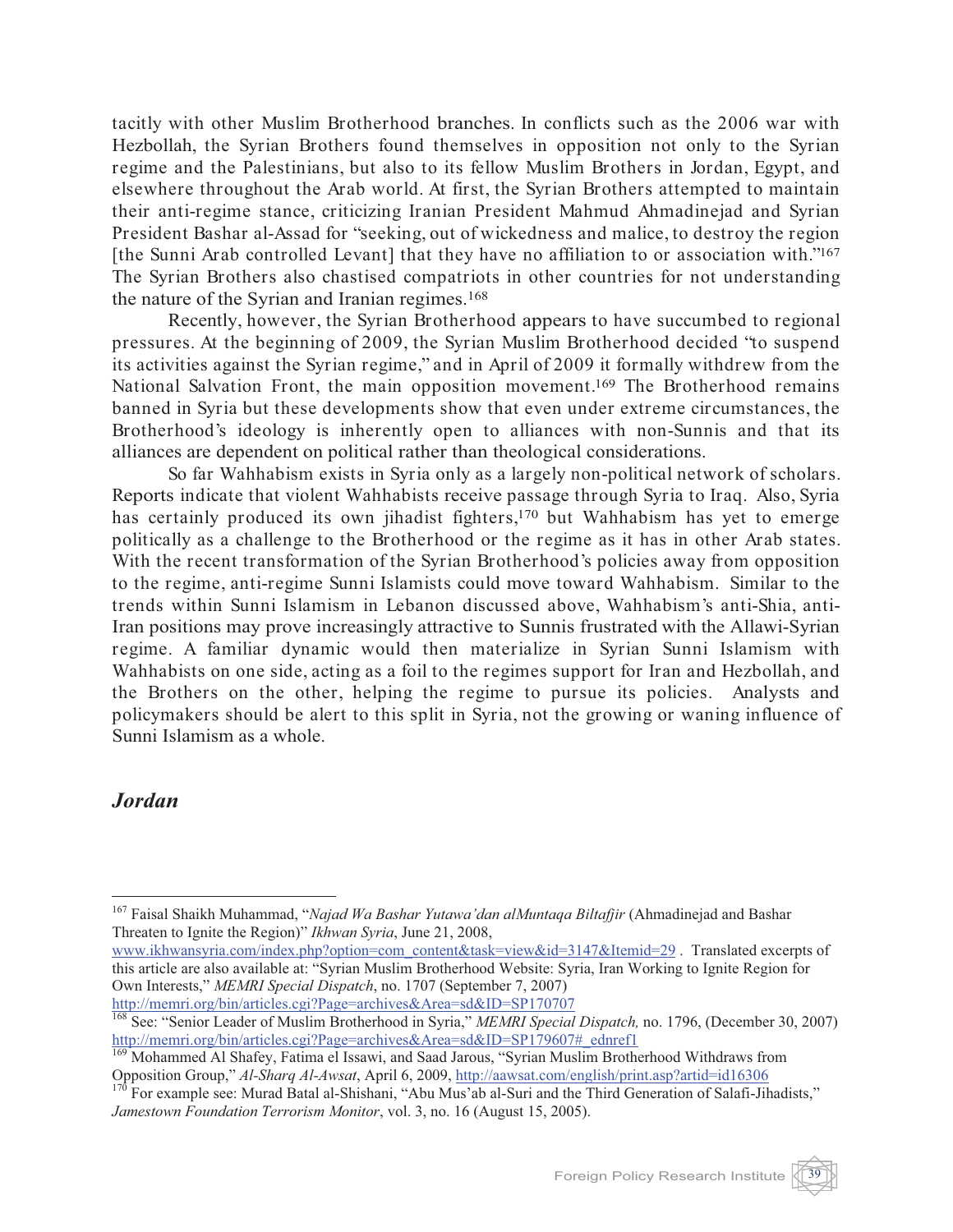Unlike its northern neighbors, Jordan is a fairly homogeneous society. The main divisions are between Sunni Arabs native to the East Bank of the Jordan River, and Palestinian Sunni Arabs native to the West Bank. A Christian minority exists but is politically insignificant. There is no substantial Shii population.

One unique aspect of Islamic politics in Jordan is that the Jordanian royal family, the Hashemites, claims descent from the Prophet Muhammad's family. This gives it a sense of Islamic legitimacy that other secular and nationalist regimes do not have.171 In some ways this has helped the regime to cultivate a relationship with the Jordanian Muslim Brotherhood. The Brotherhood in Jordan traditionally acted as a loyal opposition to the Hashemite Regime. Until the late 1970s, and especially during Jordan's wars with Israel in 1948 and 1967, the Brotherhood was mostly supportive of the monarchy's policies. In the aftermath of the Islamic Revolution in Iran, however, the Brotherhood and Jordan's King Hussein began to clash. The Jordanian regime was appalled that a sitting monarch could be overthrown by an Islamist opposition. It strongly supported the Iranian Shah during the revolution and backed Baathist Iraq in its war with Iran in the 1980s. The Brotherhood supported Khomeini and the Islamists. Therefore the Brotherhood, unlike the regime, supported Iran in the Iran-Iraq war. These tensions peaked in 1994 when King Hussein signed a peace treaty with Israel. Since then, the Jordanian Brotherhood has displayed the most important opposition to that treaty and has worked to prevent further normalization between Jordan and the Jewish State.

Despite these tensions, however, the Muslim Brotherhood has not been outlawed. In many ways it remained a loyal opposition party and has participated in electoral politics since the early 1990s with varying levels of success.<sup>172</sup> Recently, this relationship has been tested. Over the past five years, a wave of terror attacks in Jordan (despite the fact that these attacks were not carried out by the Jordanian Brotherhood), as well as the electoral successes of Hamas in the neighboring Palestinian territories and the ensuing chaos there, have caused the Jordanian regime to crack down on the Brotherhood. As a result, the internal struggle within the Jordanian Muslim Brotherhood has left some Brothers frustrated and others have pushed the organization in a hard-line direction. Many Brothers have left the organization, preferring Wahhabism instead or forgoing Islamic politics all together.173

Wahhabism in Jordan has developed in exactly the opposite manner. Rather than establishing a close connection with the monarchy, it has completely avoided it. Wahhabism in Jordan dates back to the 1970s. As in Syria, Jordanian Wahhabists are largely connected through an informal network of scholars. Most Wahhabists in Jordan reject formal organizations all together. They insist that in a state where the regime exerts significant control over all formal associations, the only way to remain true to their beliefs

Foreign Policy Research Institute 40

<sup>&</sup>lt;sup>171</sup> The only other exception is Morocco where the king also claims descent from Muhammad.<br><sup>172</sup> Curtis R. Ryan, "Islamist Political Activism in Jordan: Moderation, Militancy, and Democracy," *Middle East Review of International Affairs*, vol. 12, no. 1 (June 2008). For more on the history of the Jordanian Brotherhood, see: Shmuel Bar, "The Muslim Brotherhood in Jordan", *Data and Analysis* (Tel Aviv: The Moshe Dayan Center for Middle Eastern and African Studies, 1998).<br><sup>173</sup> See: Marc Lynch. "Jordan's Muslim Brotherhood in Tough Times," *Abu Aardvark*, June 6, 2008.

http://abuaardvark.typepad.com/abuaardvark/2008/06/jordans-muslim.html ; Yaron Eisenberg. "Hardliners Assume Leadership of Jordan's Muslim Brotherhood," *Jamestown Foundation Terrorism Focus,* vol. 5, issue 22 (June 10, 2008).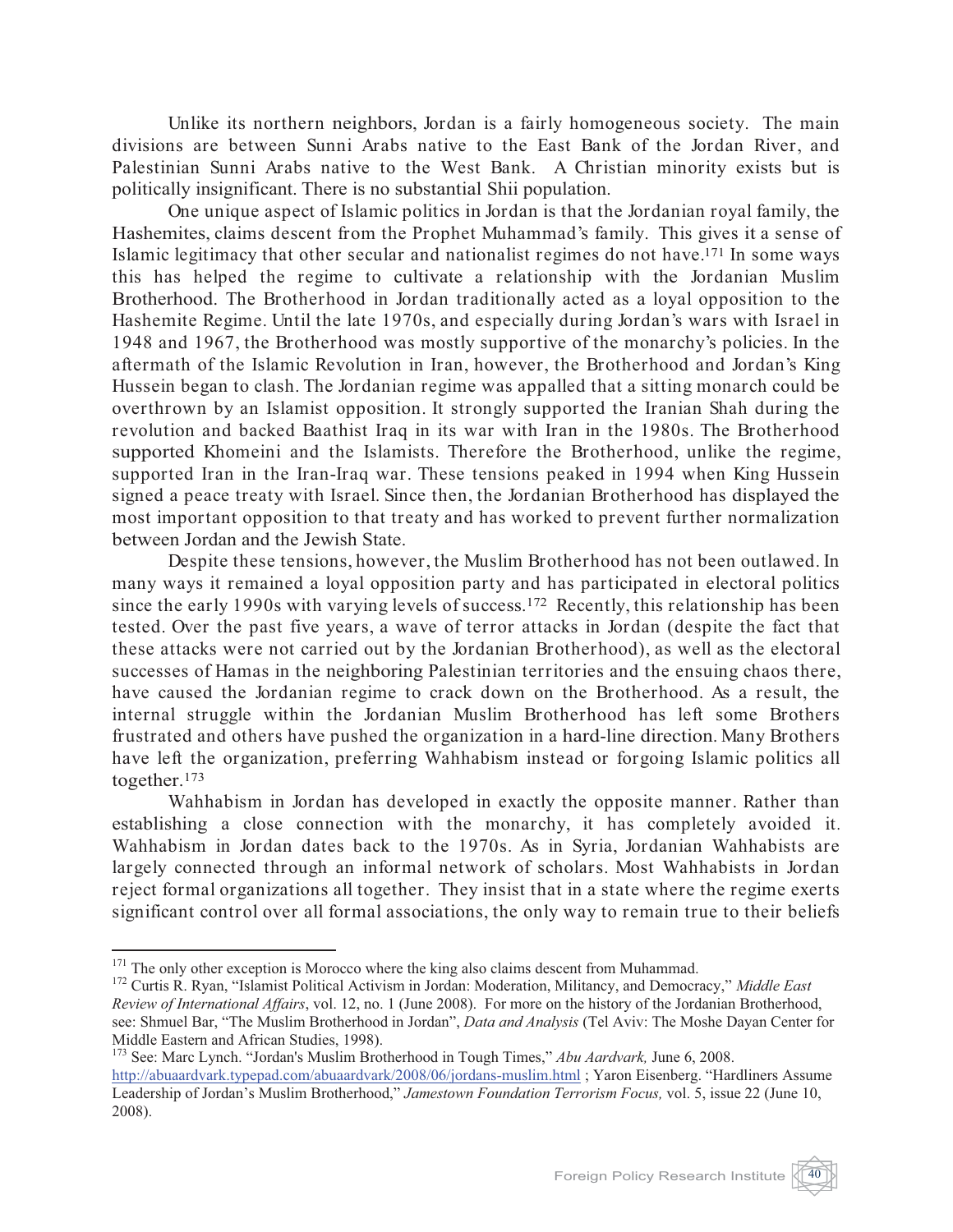is to stay completely independent and unorganized. This is in contrast to the Muslim Brotherhood's official position. As one prominent Jordanian Wahhabist put it: "The senators and members of Parliament of the Muslim Brotherhood, when they entered Parliament or the Ministries, they became part of the system. And they think they are going to be able to force change and affect [the system], but in reality it is they who are affected, changed, and weakened."174 These anti-organizational tendencies have been even further exacerbated by the fact that when some Wahhabists did try to form formal groups such as the Quran and Sunna Society in 1989, the regime rebuffed their efforts and intelligence officers harassed the organizers.

Unlike the situation in some other Arab states, many Jordanian Wahhabists see membership in the Jordanian Muslim Brotherhood and adherence to Wahhabism as mutually exclusive. For example, Mashur Hasan Salman, who is now an influential Wahhabist scholar in Jordan, was once a member of the Brotherhood. After being indoctrinated into Wahhabism, however, he began to see his new beliefs as incompatible with membership in the Muslim Brotherhood and left the organization.<sup>175</sup> To some extent a trend has emerged recently within Jordanian Islamism away from the Muslim Brotherhood toward non-involvement and Wahhabism.

If this development continues, the regime will have an easier time remaining in the pro-western camp with Egypt and Saudi Arabia. If the new hardliner positions of the Brotherhood gain traction, the monarchy will find it much more difficult to maintain a prowestern stance. For example, the Jordanian Brotherhood was able to mobilize significant support for Hamas during Israel's war in Gaza in the winter of 2008-2009. As a result King Abdullah was more vocal in his condemnation of Israel than his peers in Egypt and Saudi Arabia and more critical than he had been in a similar war in 2006. The King's position in the next war will depend, to a large extent, on the influence of the Muslim Brotherhood, which is aligned with Hamas and Iran, or on that of the anti-Shia, non-political Wahhabists.

A clear pattern has developed in the Middle Eastern Arab states. As Sunni Islamists compete for power and influence, they affect and are affected by regional politics. Understanding the divisions within Sunni Islamism is crucial for analysts and policymakers concerned with the Middle East. The only Arab state in the Middle East not discussed thus far is Iraq. The conflict between Sunni Islamists in Iraq most clearly manifests itself through their understanding of jihad. Iraq, therefore, will be dealt with in the next section.



<sup>&</sup>lt;sup>174</sup> Quintan Wiktorowicz, "The Salafi Movement in Jordan," p. 226.<br><sup>175</sup> Ibid., pp. 225-233.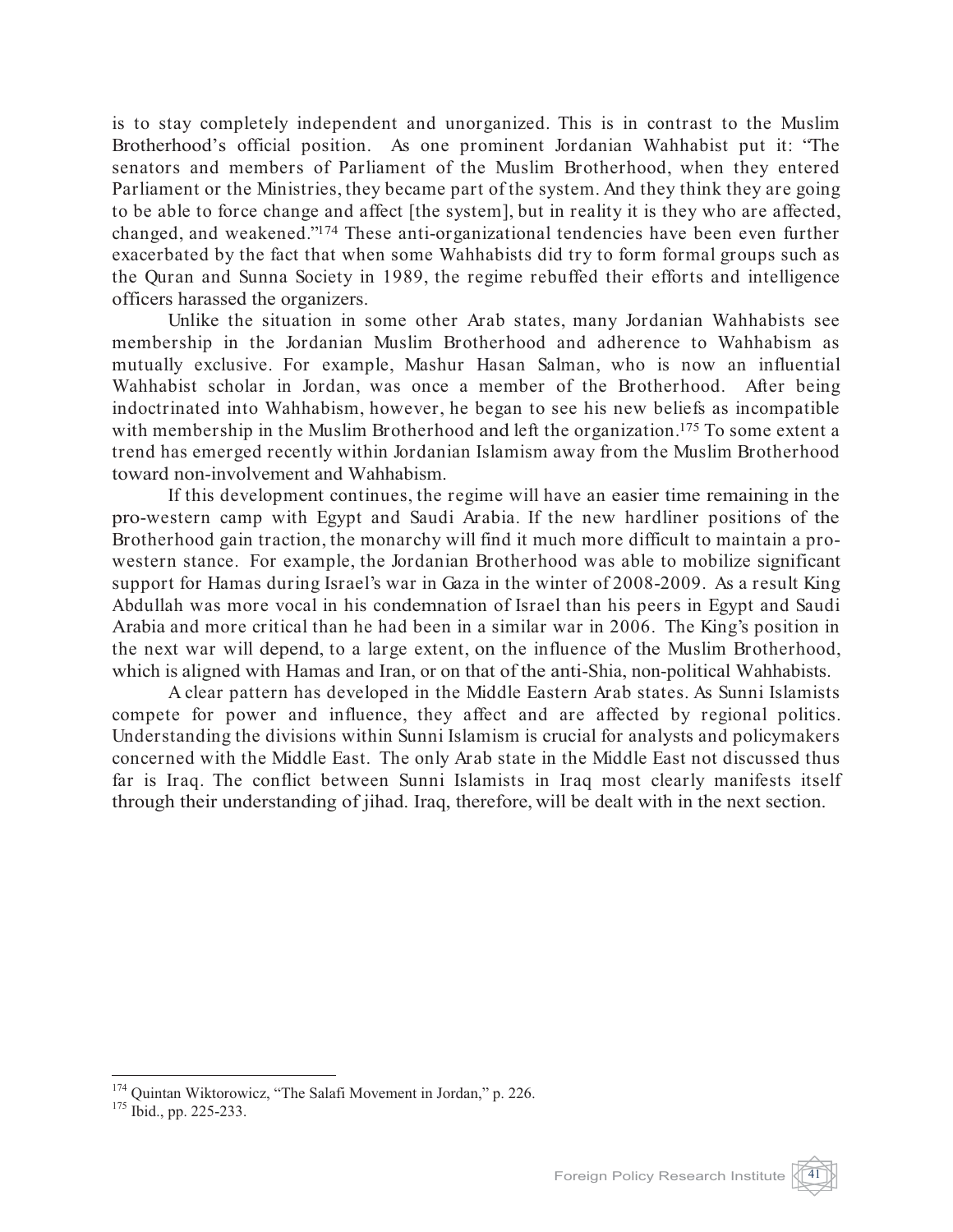## **Part 3: Terrorism and Jihad**

For policymakers, one of the most pressing issues surrounding Islamist movements is terrorism. Islamist terrorism is, of course, closely connected to jihad. However, the term jihad in and of itself is not very useful. It has a number of meanings ranging from a completely non-violent internal struggle to a violent holy war. Jihad as an internal or personal religious struggle is unimportant to the argument here. All subsequent references to jihad will imply jihad as holy war. Nevertheless, even when used to describe holy war, the definition of jihad can vary dramatically. The Muslim Brotherhood and Wahhabists both employ jihad as a means of fighting their enemies but often mean different things.

Understanding these differences goes to the heart of each movement's philosophy and has important implications for policymakers. But before turning to modern definitions, some familiarity with classical Islamic interpretations of jihad is necessary. 176

Traditionally, jihad takes two forms, offensive and defensive. Offensive jihad is missionary warfare. It is considered a collective duty and was practiced when Muslims were in a position of strength vis-à-vis their adversaries. The mindset of medieval Muslims was similar to that of medieval Christians. Muslims believed they possessed the truth about God and salvation. They considered unbelievers to be engaged in wickedness, not just against God, but against themselves. After all, they would be made to pay for their errors in the afterlife. Therefore, although jihad as missionary warfare was a duty God imposed on Muslims, it had certain altruistic features as well. Two points must be made clear. First, this type of reasoning was typical of pre-modern times when religions expanded sometimes by force. Charlemagne, for example, was famous for combining military conquest with forced conversion to Christianity. Further, the Greeks, the Romans, and the Mongols created Middle Eastern empires through aggressive warfare before, during and after the Islamic conquests.

Second, the issue of Islam being spread by the sword deserves comment. Islam as a civilization and political order was for a large part spread by the sword in the Middle East. Only rarely, however, were the conquered peoples forced to convert. On the Arabian Peninsula and in the aftermath of certain battles, some non-Muslims were indeed forced to convert. But this was not the norm. Still, the spread of Islam as a political system did make conversion to Islam attractive since being a Muslim was the only way non-Muslims could obtain a place of privilege. Under these circumstances, Middle Eastern peoples gradually and voluntarily converted to Islam.

<sup>&</sup>lt;sup>176</sup> The controversy over Islam and jihad today has made this definition quite contentious. A good overview of the concept was recently published by Patricia Crone, who is one of the foremost authorities on classical Islam. I will largely rely on her depiction. See: Patricia Crone, "Jihad: Idea and History," *Open Democracy*, May 5, 2007, www.opendemocracy.net/faith-europe\_islam/jihad\_4579.jsp ; For examples of the debate surrounding the definition of jihad, see: E. Tyan, "Djihad," *Encyclopedia of Islam*, eds. P. Bearman, Th. Bianquis, C.E. Bosworth, E. van Donzel and W.P. Heinrichs (Leiden: Brill, 2007); and a rebuttal: Roy Parvis Mottahedeh and Ridwan al-Sayyid, "The Idea of Islam Before the Crusades," in *The Crusades from the Perspective of the Byzantine and Muslim World*, eds. Angeliki E. Laiou and Roy Parvis Mottahedeh (Washington DC: Dumbarton Oaks, 2001), pp. 23-29; Also see Ella Landau-Tasseron, "Jihad," *Encyclopedia of the Qur'an*, ed. Jane Dammen McAuliffe (Washington DC: Brill, 2007); And finally see: "Jihad" *Oxford Dictionary of Islam*, ed. John L. Esposito (Oxford: Oxford University Press Inc., 2003).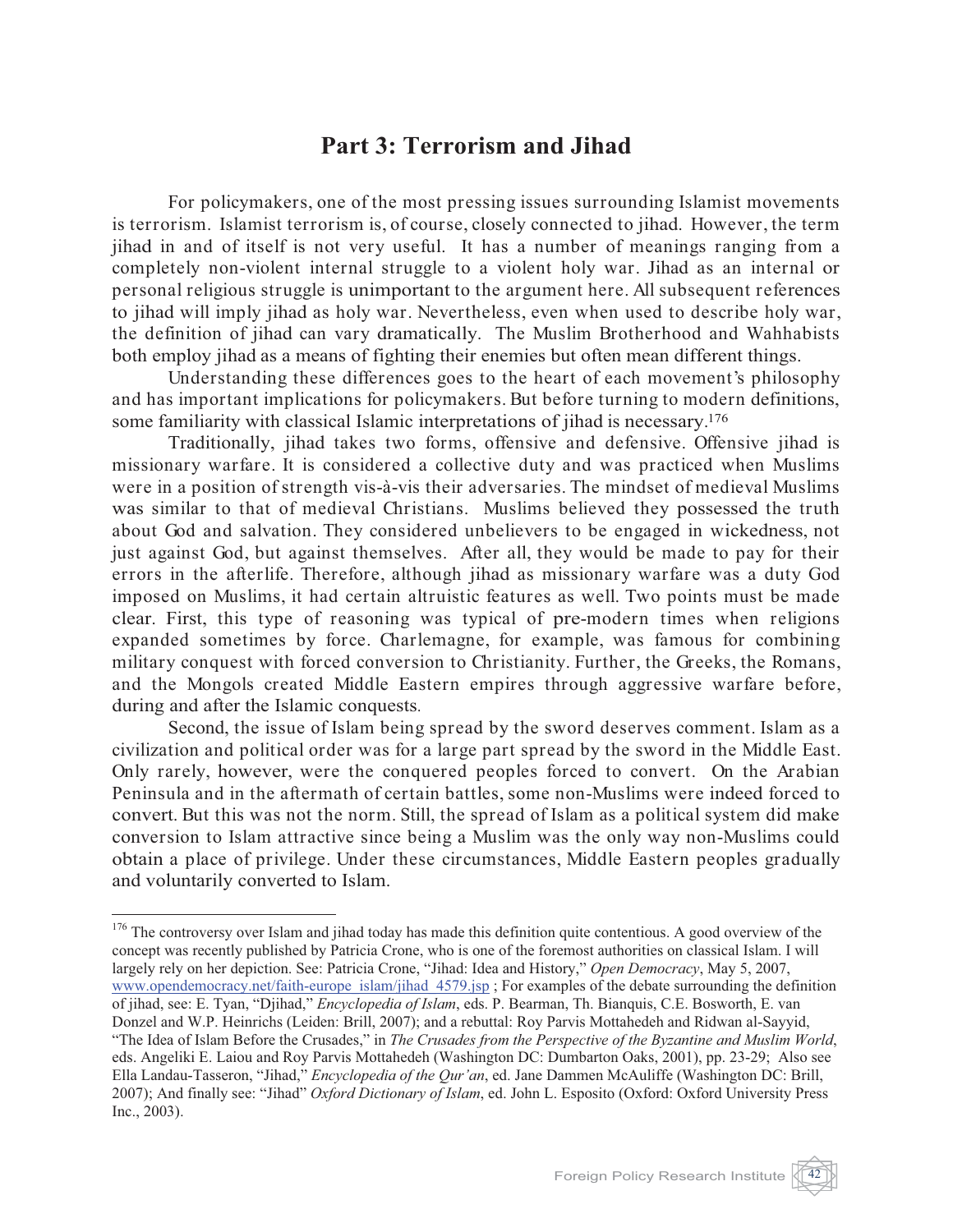This type of offensive jihad can only occur when Muslims are in a position of strength. It is a collective rather than an individual duty and is usually carried out by an Islamic ruler and his armies on behalf of the entire Muslim community. As long as this kind of jihad is waged, individual Muslims, who are not part of the offensive, are not sinning, even if they do take part in it.

The second type of jihad is defensive. It takes place when Muslims are under attack from non-Muslims. Unlike offensive jihad, a defensive jihad is an individual duty. Each individual Muslim is required to join the fight. Typically this meant that when non-Muslims attack a Muslim land, the residents of that land are required to resist. If they are unsuccessful their immediate neighbors are required to join the jihad. If that is still not enough to repel the non-Muslim force, the next closest Muslim community is obliged to fight, and so forth and so forth until the entire Muslim world, if need be, has come to their fellow Muslims' defense.

In the modern world, the concept of jihad has become complicated. As a call for supporting war, it is useful in that it offers a powerful and religiously-sanctioned call to arms. Many modern Muslims, from both secular and religious movements, have called for jihad as a means of rallying support for war. For modern Muslims engaged in the battle of ideas, however, the legacy of jihad can be problematic. There exists today, a widely accepted stigma against offensive and expansionist warfare. This is particularly true in the Muslim world which was conquered and ruled by expansionist European empires during the 19th and 20th centuries. Therefore, many Muslims who attempt to fuse Islam and modernity have trouble coming to terms with the historical practice of expansionist jihad. An example of this tension can be seen in the sermons of the prominent Muslim Brotherhood related scholar Yusuf al-Qaradawi. In one sermon, al-Qaradawi insists that the "Prophet Muhammad did not carry a sword, but used the good word to preach his message."177 Nevertheless, in a sermon less than a year earlier, he had claimed that the Prophet Muhammad's life "was one of continuous jihad. The ten years he spent in Medina were bloody jihad and fighting against non-belief, infidelity, Judaism, and others."<sup>178</sup>

Because of this friction between pre-modern and modern norms, the Muslim Brotherhood has infused the meaning of jihad with modern concepts and norms. Wahhabists, in contrast, give less attention to modern stigmas. This is not to say that they will not employ modern norms in their rhetoric, but they refuse to let modern ideals constrain their discourse. Consequently the Brotherhood and the Wahhabists have two different understandings of what constitutes legitimate jihad. These two understandings share several important similarities, but also have significant differences. Understanding how each group thinks about jihad is paramount for policy makers concerned with terrorism. Failing to distinguish between these two groups could result in wasting valuable resources on preparing for an attack that will never come, or worse, being unprepared in the face of imminent danger.

<sup>&</sup>lt;sup>177</sup> "Near/Middle East: Round-Up of Friday Sermons 22 Sep 06," *BBC Monitoring*, September 26, 2006.<br><sup>178</sup> Qatar TV, "Live Sermon from Umar Bin-al-Khattab Mosque in Doha," November 25, 2005, *BBC Monitoring: Near/Middle East: Round-Up of Friday Sermons 25 Nov 05*, (November 29, 2005).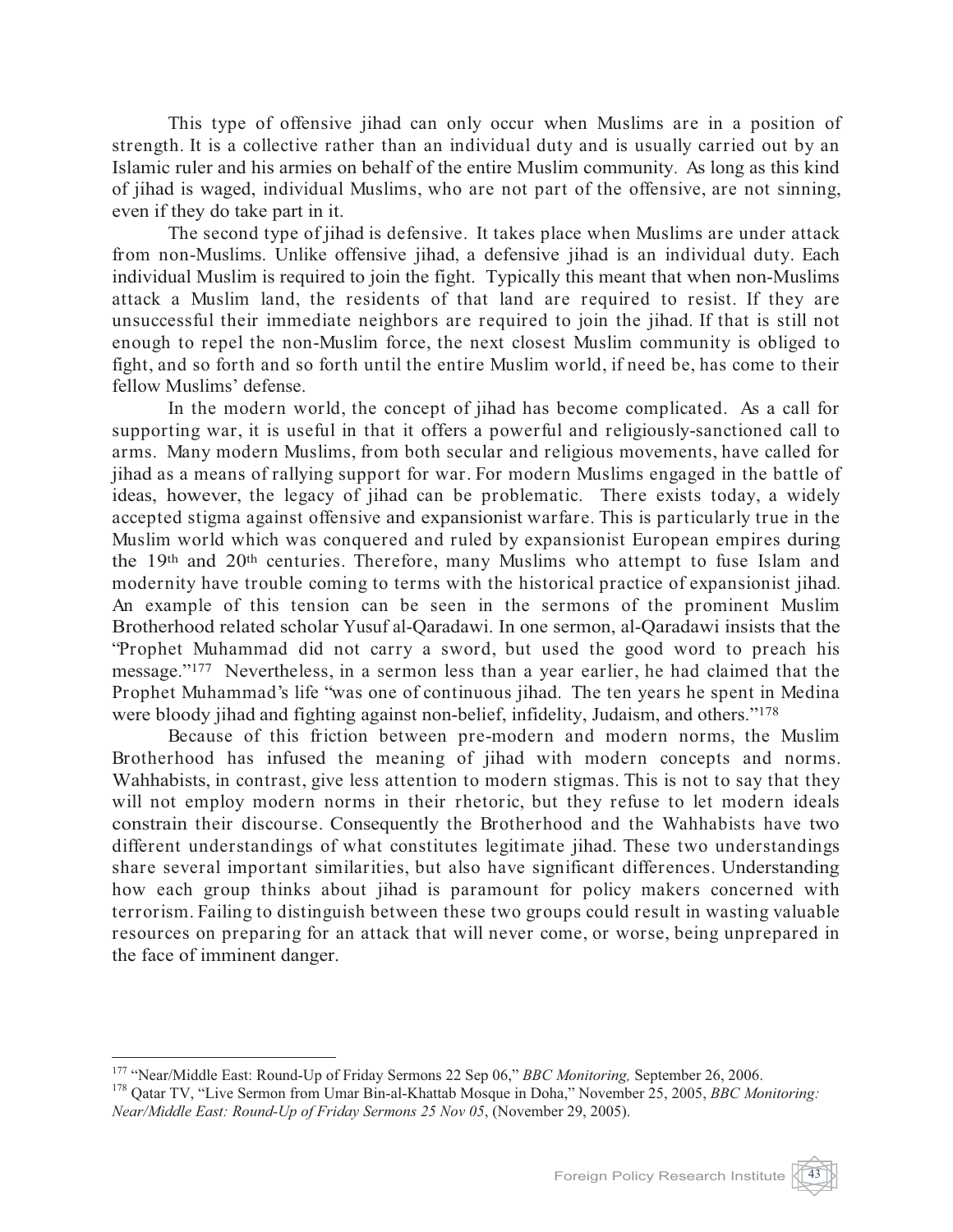#### *The Muslim Brotherhood and Jihad*

As already noted, the Muslim Brotherhood evolved out of an Islamic reform movement that attempted to fuse Islam and modernity. At the turn of the 20<sup>th</sup> century in Egypt, reformers such as Rashid Rida and Muhammad Abdu began to emphasize aspects of jihad that were more in line with modern values. They down played the importance of offensive jihad, asserting that it had no place in modern Islam. Instead they focused on jihad as a means of resisting aggression and imperialism.179 In this interpretation non-Muslims are the aggressors and modern *mujahidin* (those who fight jihad) are freedom fighters. The imagery and values surrounding these depictions are completely modern and did not exist in classical Islam. Nevertheless, they have been useful for modern Islamists. The Muslim Brotherhood in particular has adopted this understanding of jihad. More so than his reformist predecessors, Hassan al-Banna was much more militant in his antiimperialist rhetoric. He emphasized the disgrace that had befallen the Islamic world, constantly reminding his peers of Islam's erstwhile golden age. Injecting a sense of urgency and ferocity in his message, he described the Brotherhood as "the army of liberation" and "the battalion of salvation for this nation afflicted by calamity."180 As one historian suggests, "A consequence of this view was that the Muslim Brothers attached far greater importance to the Islamic duty of struggle (*jihad)* than was the tradition in Islamic circles at that time..."<sup>181</sup> Al-Banna even wrote a treatise on jihad,<sup>182</sup> and made it required reading in the Brotherhood's educational programs.<sup>183</sup> The idea of jihad as resistance to Western imperialism and aggression remains at the center of the Muslim Brotherhood's ideology today.

Sometimes this understanding of *jihad* appears to be at odds with the Brotherhood's actions. In the first half of the 20th century the Egyptian Muslim Brotherhood had a Secret Apparatus that used force against other Egyptian Muslims. Similarly, recent events in Gaza show that Hamas is willing to use force against rival Palestinian factions. These are exceptions to the Brotherhood's general understanding of jihad, however. The Brotherhood justified these events by claiming that its rivals were agents of Western imperialists. Nevertheless, the Brotherhood as a whole has strong tendencies against domestic political violence. Unlike Wahhabists, and Qutbists, the Muslim Brothers do not declare other Muslims to be outside the bounds of Islam and therefore legitimate targets of jihad. In fact, they are very critical of groups such as al-Qaeda on precisely these grounds. For example, after al-Qaeda attacks in Jordan in 2005, the Muslim Brotherhood took to the streets in anti-al-Qaeda protests.184 Similar events have taken place throughout the Middle East anytime al-Qaeda attacks Muslim targets. The one exception to this is in Iraq, but Iraq is an all together different situation. Therefore it will be discussed below.

<sup>183</sup> Lia, pp. 90, 165.<br><sup>184</sup> See: Ryan.

<sup>&</sup>lt;sup>179</sup> Moussalli, p. 18.<br><sup>180</sup> Mitchell, p. 206.<br><sup>181</sup> Lia, p. 82.<br><sup>182</sup> Hassan al-Banna, *Rasalat al-Jihad*. Available in Arabic on the Brotherhood's website: www.ikhwanonline.com/Article.asp?ArtID=180&SecID=371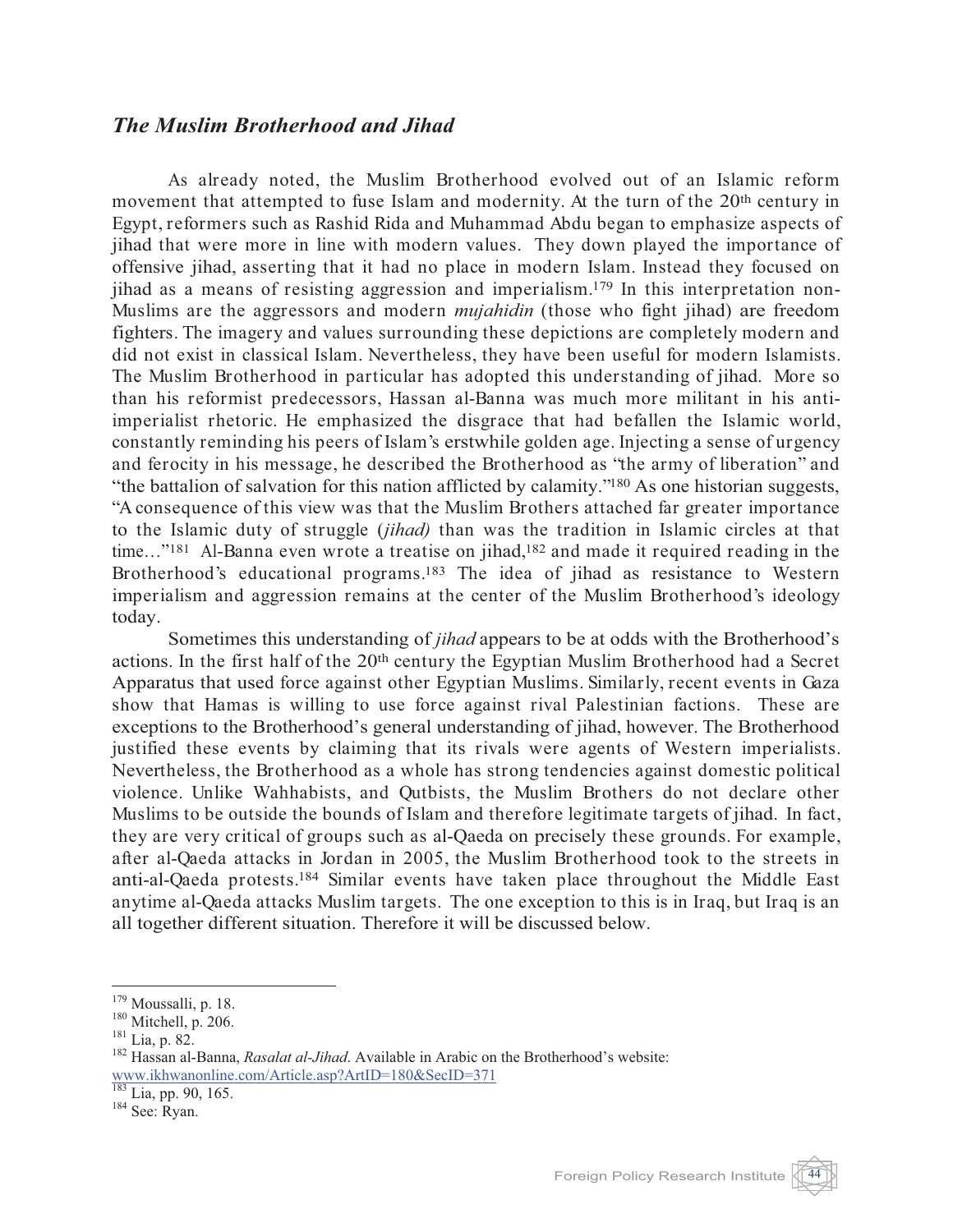The Brotherhood has sometimes used its differences with al-Qaeda to portray itself as being against all forms of violence and terrorism.185 Such claims should be considered propaganda and are demonstrably untrue. Unfortunately the Brotherhood's insistence that it is against terrorism has been so persistent that many Western experts have begun to believe them. For example, Western academics often claim that various branches of the Brotherhood support Hamas, but then later claim that they are against terrorism, as if targeting civilians is not terrorism as long as the targets are Israelis.186

The Brotherhood *does* support terrorism but not in the same way as al-Qaeda. The difference stems from the Brotherhood's understanding of jihad as an expression of antiimperialism. In this sense it is similar to other "resistance" movements found throughout the third world. As such, the Brotherhood only considers jihad to be legitimate when it is defensive and can be justified as resisting occupation. Therefore, despite the claim by a member of the Brotherhood's Executive Bureau that "Muslim Brotherhood rejects all forms of violence,"187 the head of the Muslim Brothers, Muhammad Akif, has clarified that,

The Muslim Brotherhood movement condemns all bombings in the independent Arab and Muslim countries. But the bombings in Palestine and Iraq are a [religious] obligation. This is because these two countries are occupied countries, and the occupier must be expelled in every way possible. Thus, the [Muslim Brotherhood] movement supports martyrdom operations in Palestine and Iraq in order to expel the Zionists and the Americans.188

Outside the Arab world, the Muslim Brotherhood uses similar logic to justify jihad in Chechnya and Kashmir, as most Brothers perceive these to be occupied territories. It should be noted that in the above quote, Akif's claim that "the occupier must be expelled in every way possible" can be taken literally. The Brotherhood is known to resort to all means necessary while fighting jihad, including suicide bombings, the use of human shields, and employing children. As al-Qaradawi declared, "The Israelis might have nuclear bombs but we have the children bomb and these human bombs must continue until liberation."<sup>189</sup>

Yet, even when the Brotherhood deems jihad legitimate, the influence of modern norms is still apparent. It is essential for the Brotherhood to be perceived as resisting aggression. It is therefore hesitant to attack those it perceives as occupiers outside the occupied territories. While the Brotherhood considers attacks on Americans in Iraq to be legitimate, attacks on the United States are not. For the Brotherhood, the same principle holds true throughout the Muslim world. In an online religious edict, al-Qaradawi declared, "As long as the people of Chechnya fight in defense of their lands, honor, and religion

<sup>186</sup> See for example: Brown, "Pushing Toward Party Politics." I should note here that I am not accusing Nathan Brown, or anyone else of an anti-Israel bias. I am only pointing out that they are repeating the Muslim Brotherhood's propaganda without fully thinking it through.<br><sup>187</sup> For example, see: "Dr. Morsi: MB Has a Peaceful Agenda." Ikhwan Web.

<sup>185</sup> For example, see: "Dr. Morsi: MB Has a Peaceful Agenda," *Ikhwan Web,* July 23, 2007, www.ikhwanweb.com/Article.asp?ID=1024&LevelID=1&SectionID=147

<sup>&</sup>lt;sup>188</sup> "New Muslim Brotherhood Leader: Resistance in Iraq and Palestine is Legitimate; America is Satan; Islam Will Invade America and Europe," *MEMRI Special Dispatch,* no. 655, (February 4, 2004)

<sup>&</sup>lt;sup>189</sup> Al-Jazeera Television, "Life and Religion: Al Jazeera Program Debates Arab Stand on Intifadah, Suicide Bombers," April 28, 2002, *BBC Monitoring*, (April 30, 2002).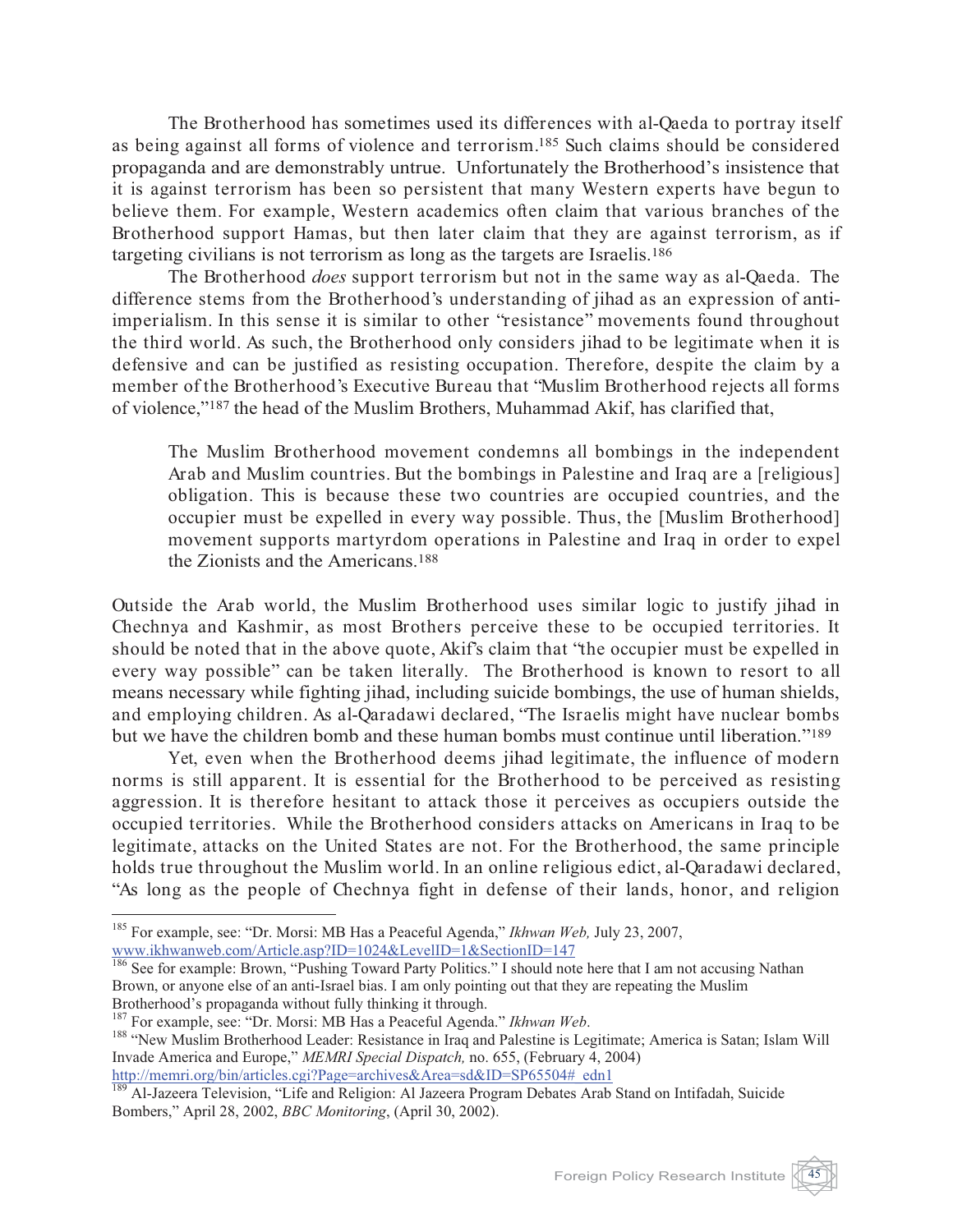against a tyrannical oppressive force, which does not fear Allah or have mercy on any creature, their fighting is Jihad."190 However, in an addendum that was most likely added after the Belsan school hostage crisis in 2004, an incident where several Chechens took over a school outside of Chechnya,<sup>191</sup> al-Qaradawi exclaims, "it's very disgusting to see some people – who are Muslims by name– launching aggression against innocent people and taking them as scapegoats for any disagreement they have with the state's authority!!"192 Al-Qaradawi has no problem targeting Israeli children or using Muslim children as suicide bombers. The difference was that the school was not in occupied Muslim territory.

The Muslim Brotherhood's reinterpretation of jihad as a strictly defensive measure has implications for the traditional Islamic worldview. Islam like Christianity is a universal religion meant to encompass the entirety of humanity. Traditionally, this was to be accomplished by missionary jihad. Because the Brotherhood has disavowed offensive jihad it has also had to readjust other aspects of its ideology. One major step in this process was the development of *fiq al-aqalliyat*, or jurisprudence of minorities. The minorities in question are Muslims living in non-Muslim states, typically in Europe and North America. The purpose of this jurisprudence was to deal with issues that Muslim minorities face in non-Muslim lands, but it also includes an important reinterpretation of relations between the Muslim and non-Muslim world.

In classical Islam, scholars divided the world into two categories, the Lands of Islam, and the Lands of War, which the Muslims should conquer through missionary jihad. Taha Jabir al-Alwani, a Muslim Brotherhood linked scholar, has led the way in developing an influential theory of dividing the word into the Land of Islam, and the Land of the Call to Islam (*Dar al-Dawa*).193 Instead of understanding the non-Muslim world as lands that will need to be conquered by jihad, this theory argues that non-Muslim lands will one day fall under the category of the Land of Islam through peaceful proselytism. Muslim minorities living in non-Muslim lands, al-Alwani argues, will play an essential role in converting the un-believers. In a sense, this changes the focus of division between Muslim and non-Muslim lands from geographic, to chronologic. Instead of strictly dividing the world into Muslim and non-Muslim lands, thereby forbidding Muslim to live in non-Muslim lands, it separates it into Muslim lands and the lands that are in the process of Islamicization. This allows modern Muslims to live and to some extent integrate into non-Muslims states.

What this shows is that the Muslim Brotherhood has worked hard to develop a comprehensive philosophy for reinterpreting Islam and its place in the modern world. Its rhetoric on jihad as strictly defensive is not simply posturing or apologetics. It is part of the Brotherhood's broader *weltanschauung* and it is not something it will discard easily.

<sup>190</sup> Yusuf al-Qaradawi, "Jihad in Chechnya," *Islam Online,* April 19, 2004, www.islamonline.net/servlet/Satellite?pagename=IslamOnline-English-Ask\_Scholar/FatwaE/FatwaE&cid=1119503543542<br><sup>191</sup> Yana Voitova, "Beslan Children Testify," *St. Petersburg Times Online*, August 26, 2005.

<sup>&</sup>lt;sup>192</sup> al-Qaradawi, "Jihad in Chechnya."<br><sup>192</sup> Shammai Fishman, "Figh al-Aqalliyyat: A Legal Theory for Muslim Minorities," Research Monographs on the *Muslim World*, series no. 1, paper no. 2 (Washington DC: Hudson Institute, 2006).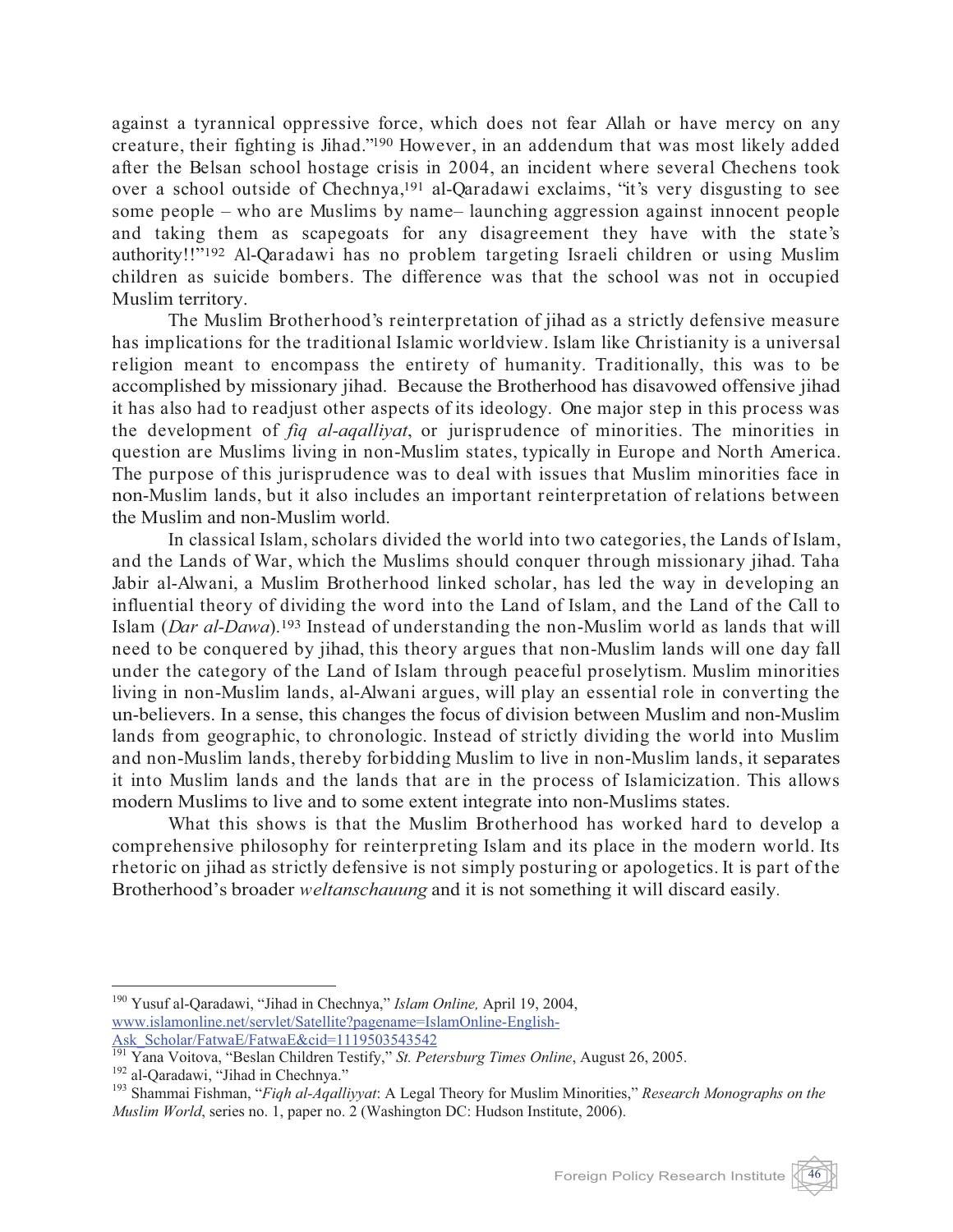#### *Wahhabism and Jihad*

Wahhabists generally see the Brotherhood's reinterpretation of jihad as an abomination. Muhammad ibn abd al-Wahhab's interpretation of jihad makes no apology for aggression. In fact, offensive jihad was essential to the spread of Wahhabism in the 18th and 19th centuries. The famous union between abd al-Wahhab and Muhammad ibn Saud was based on the idea that Saud would have much to gain from religiously sanctioned expansive warfare.194

Modern Wahhabists attempt to stay true to the pre-modern teachings of abd al-Wahhab. They disregard modern norms and stigmas. Indeed, they view the very accommodation of these norms by Islam as a grave threat to the religion. Therefore, even completely non-political and non-violent Wahhabist recognize that the principle of offensive jihad is valid even if they do not currently practice it. They are extremely critical of Muslim Brotherhood related scholars who have argued that offensive jihad is invalid in the modern period. As one non-violent Wahhabist argues, Brotherhood scholars have "belittled" the Islamic tradition "in the name of 'understanding of priorities'" and they have "declared their loyalty for the Infidels in the name of 'creating a good picture of Islam.'"195 He adds that recent attempts to reinterpret jihad are unsurprising since, historically, the "figureheads of the Bankrupt Brotherhood" have been known to "distort, twist and water down the objectives of Jihad."196

Another important aspect of Wahhabists' interpretations of jihad is a very limited definition of who is a Muslim. As discussed above, abd al-Wahhab declared the overwhelming majority of 18th century Muslims to be unbelievers and authorized jihad against them. Abd al-Wahhab and his followers were especially confrontational toward non-Sunni Muslims such as the Shias. This type of thinking was reinforced in the modern period by offshoots of the Muslim Brotherhood inspired by Sayid Qutb. Unlike abd al-Wahhab, there is no evidence that Qutb himself was anti-Shia. His theory of *jahaliyya*, however, opened the door for the excommunication of Muslims who did not conform to his understanding of Islam. When Qutbism and Wahhabism merged in the 1970s and 1980s, the result was a small but extremely violent strain of Islamism.

Wahhabist fighters and violent Qutbist off-shoots of the Muslim Brotherhood further integrated their thought through the shared historical experience of fighting the Soviet Union in Afghanistan. In a well known story, Osama bin Laden offered to continue the momentum begun in Afghanistan by defending Saudi Arabia against Saddam Hussein's armies following Iraq's invasion of Kuwait. The Saudis' preference for American troops was the last straw for some Wahhabists who had been increasingly politicized since the late 1960s. Out of these circumstances groups like al-Qaeda emerged. Bin Laden later joined with the Qutbist al-Zawahiri in declaring war not only on "imperialist crusaders" such as the United States and Israel, but also on the Arab regimes and the Muslims who lived peaceably within them. Radical jihadists justify the killing of Muslim civilians either by declaring them collateral damage in a legitimate jihad or by blaming these civilians for

<sup>194</sup> Wynbrandt, pp. 116-117. <sup>195</sup> "Readings in Qaradawism: Part 4 : Discontinuation of Jihaad," *Salafi Publications*, www.spubs.com/sps/sp.cfm?subsecID=NDV16&articleID=NDV160004&articlePages=1<br><sup>196</sup> Ibid.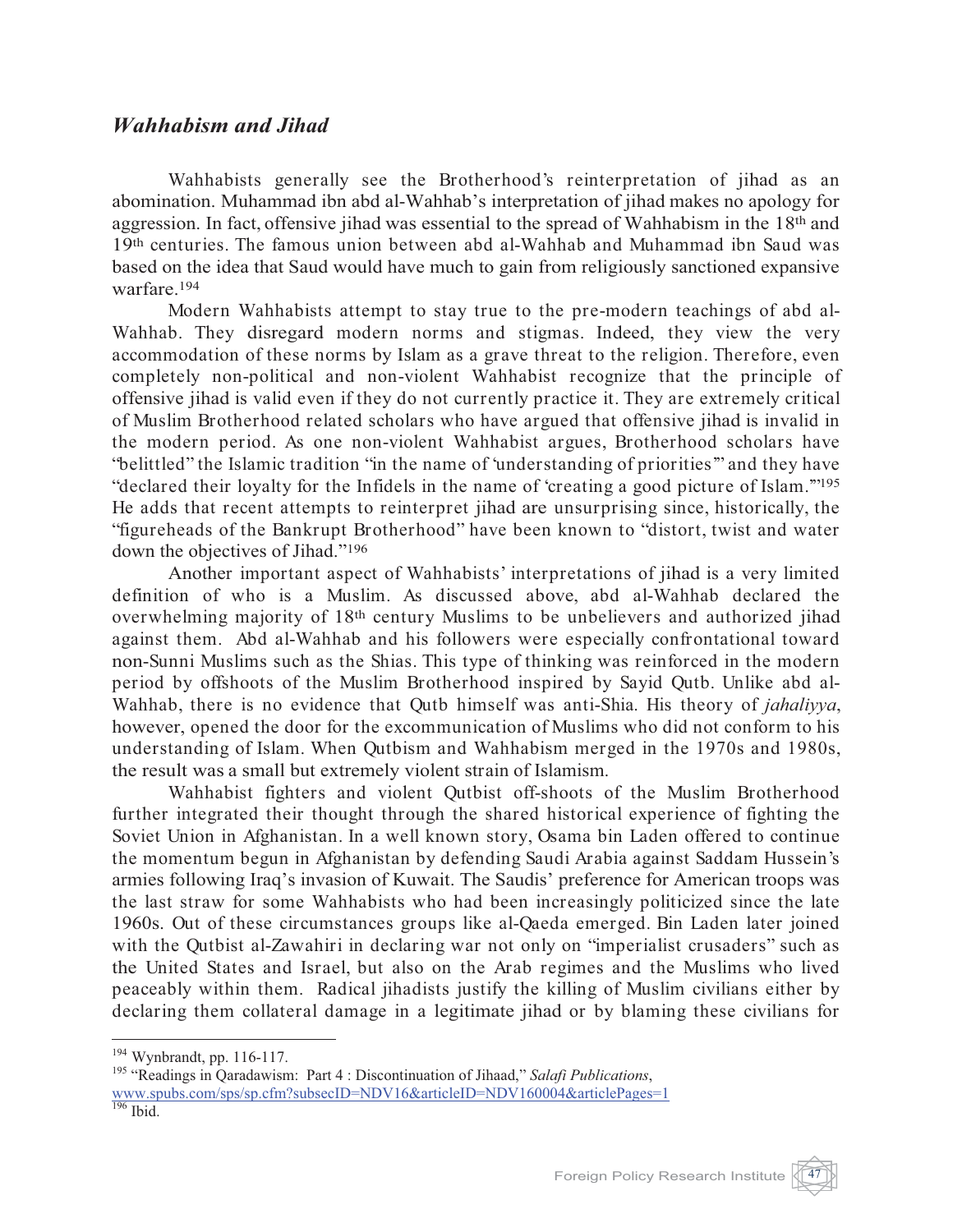acquiescing to apostate regimes. Either as unbelievers or outright apostates, average citizens became legitimate targets for jihad.

Throughout the 1990s, debates within Islamic movements focused on the legitimacy of rebellion against Muslim rulers.197 Toward the end of this period, however, the debate began to shift toward taking the fight to the United States and other Western powers. Some radical Wahhabists considered the Arab regimes to be controlled by the West. Some even considered the presence of American troops in Saudi Arabia to be the equivalent of an American occupation of the Arabian Peninsula. An Islamic edict signed by Osama bin Laden in 1998 argues that "for over seven years the United States has been occupying the lands of Islam in the holiest of places, the Arabian Peninsula, plundering its riches, dictating to its rulers, humiliating its people, terrorizing its neighbors, and turning its bases in the Peninsula into a spearhead through which to fight the neighboring Muslim peoples." It continues, Islamic scholars "have throughout Islamic history unanimously agreed that the jihad is an individual duty if the enemy destroys the Muslim countries." Consequently, killing "Americans and their allies — civilians and military — is an individual duty for every Muslim who can do it in any country in which it is possible."198

One point that should be clear from this document – and this is a point that is often misunderstood in the West – is that while groups such as the Muslim Brotherhood and al-Qaeda disagree over the permissibility of offensive jihad, the debates between the groups about events such as 9/ 11 were not over the offensive or defensive jihad; al-Qaeda considered 9/ 11 to be defensive jihad. The debate was therefore over what constitutes defensive jihad. As already noted, for the Muslim Brotherhood defensive jihad is tied to other third world resistance ideologies. Therefore, it was essential for the Brotherhood that jihad not be portrayed as offensive. Consequently, after 9/ 11 the Brotherhood's leadership from around the Middle East released a statement declaring, "The undersigned, leaders of Islam movements, are horrified by the events of Tuesday 11 September 2001 in the United States, which resulted in massive killings, destruction and attack on innocent lives. We express our deepest sympathies and sorrow. We condemn, in the strongest terms, the incidents, which are against all human and Islamic norms…"199

This type of rhetoric, which includes appeals to both specifically Islamic *and* universal human norms, is typical of the Brotherhood. Members of al-Qaeda made clear that they rejected this combination of Islam and modernity. In 2002 they released a statement arguing that the perpetrators of 9/ 11 acted in accordance with Islam and Islam alone. They made clear that al-Qaeda was not concerned with other non-Islamic ideologies. For example al-Qaeda asserted that, "the only motive these young men [those that carried out the 9/ 11 attacks] had was to defend the religion of Allah, their dignity, and their honor. It was not done as a service to humanity or as an attempt to side with Eastern ideologies opposed to the West." Al-Qaeda further criticized the worldview of the Muslim Brothers, arguing that they "speak in their masters' languages and in the concepts of the enemy…"200



<sup>&</sup>lt;sup>197</sup> Quintan Wiktorowicz and John Kaltner, "Killing in the Name of Islam: Al-Qaeda's Justification for September 11," *Middle East Policy*, vol. 10, no. 2 (Summer 2003): p. 77.

<sup>&</sup>lt;sup>198</sup>See *fatwa* released by bin-Laden in 1998: "Al-Qaeda's Fatwa," *PBS Website*, February 23, 1998, www.pbs.org/newshour/terrorism/international/fatwa\_1998.html <sup>199</sup> Quintan Wiktorowicz and John Kaltner.

<sup>&</sup>lt;sup>200</sup> "Translation of April 24, 2002 al-Qaeda document," *Middle East Policy Council*, www.mepc.org/journal\_vol10/0306\_alqaeda.asp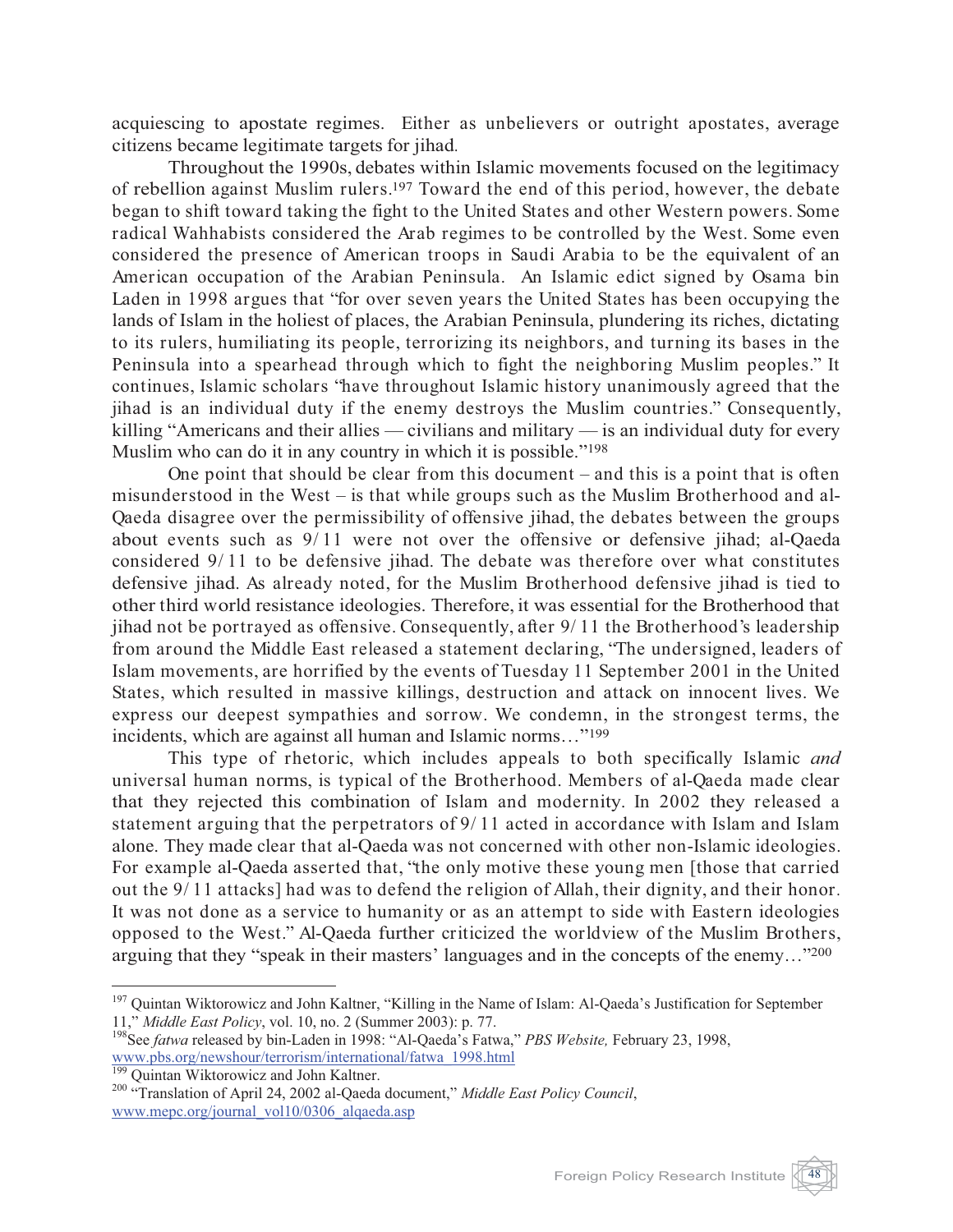These differences between the Brotherhood and al-Qaeda (and other Wahhabists) are part of a conflict over integrating modern norms into contemporary interpretations of Islam and more specifically about the nature of jihad. On many of the broader issues the Brotherhood and al-Qaeda actually agree. Al-Qaeda has declared that its jihad is defensive, and the Brotherhood, through its support for Hamas, has shown that in some cases targeting civilians is legitimate. Al-Qaeda often points out these similarities and uses them in its rhetoric, attempting to point out inconsistencies in the Brotherhood's position:

America's status among Muslims is the same as that of the Jews -- they are both people of war. What is permissible regarding the right of the occupying enemy to the land of Palestine permits the right of anything like it, which is then backed and supported. If you are surprised by this, you will truly be surprised by those who rule that the martyrdom operations in Palestine in which civilians fall victim are among the highest forms of jihad, and then rule that the martyrdom operations in America are wrong because of civilian deaths. This inconsistency is very strange! How can one permit the killing of the branch and not permit the killing of the supporting trunk? All who permit martyrdom operations against the Jews in Palestine must allow them in America. If not, the inconsistency leads to nothing but a type of game playing with the legal ruling.201

With America now occupying Iraq and Afghanistan, this argument is even more poignant. Still, the Brotherhood has remained steadfast in its opposition to 9/11-style attacks. Often the Brotherhood attempts to portray its opposition to al-Qaeda as an opposition to violence in general, but as this debate makes clear, the disagreement between these groups is not over the use of violence, or the implementation of certain controversial tactics such as suicide bombings that target civilians. The debate is over who is a legitimate target and that debate can only be understood as a disagreement between a group that embraces modernity and one that rejects it.

Another defining feature of violent Wahhabist groups is the centrality that jihad plays in their ideology. Because Wahhabism is essentially a theological movement, actions need to be justified not on the basis of political expediency but a proper understanding of Islam. As discussed earlier, in the 1970s and 1980s, political Wahhabists justified their break from the more established non-political Wahhabists by arguing that they had a better understanding of modern contexts in which Islamic rulings must be implemented. For example, they claimed to have a better understanding of the United States. and its role in international affairs. Violent jihadists often make a similar claim. They argue that because they actively participate in jihad, they have a much better understanding of battle and its consequences.

The influential Jordanian scholar Abu Muhammad al-Maqdisi, for example, argues that those who carry out jihad are not only a valuable source of information about battlefield tactics, but also possess insight on matters of jurisprudence that separates them from other Muslims who shirk their obligation to carry out jihad. Al-Maqdisi justifies this point by citing the Quran 29:69: "Those who fight for Our cause, We will surely guide them



<sup>201</sup> Ibid.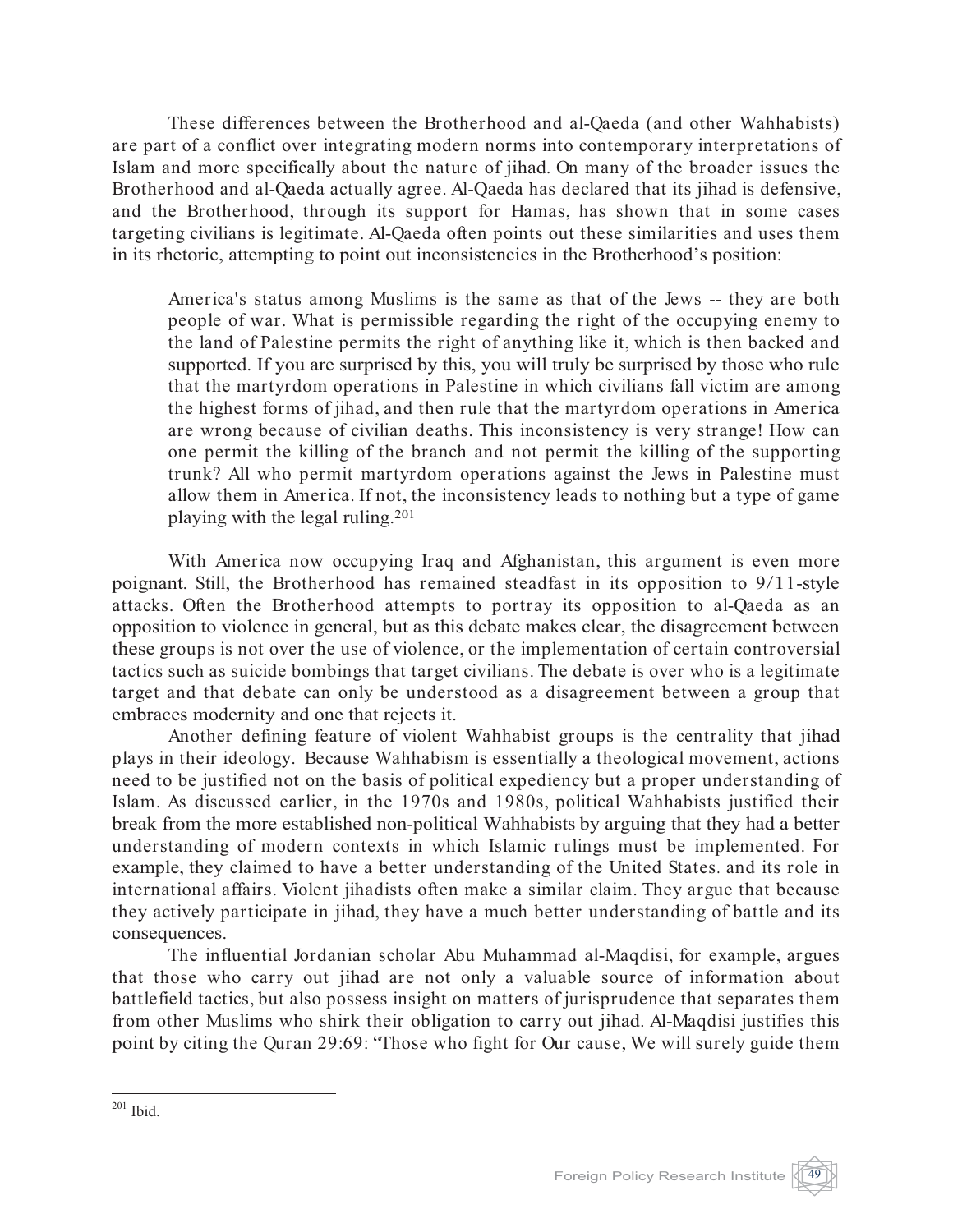to Our path." He explains that God gives special guidance to those who fight jihad. <sup>202</sup> With arguments such as this, radical Wahhabists are able to justify their positions even though they are much less qualified than other Wahhabists in terms of traditional Islamic education. Some jihadists have even gone as far as to claim that jihadist fighters are infallible and that God always guides them to act properly. 203

### *A Case Study in Iraq*

The difference between Wahhabists' and the Muslim Brotherhood's ideas about jihad, then, is not simply theoretical. It is evident in their actions and reactions to events throughout the Middle East. Understanding this difference is crucial for interpreting current events and establishing informed policies. There are a few places where these dynamics play out, but they are most vivid in contemporary Iraq. In the wake of the U. S. invasion of Iraq in 2003, several "resistance" groups emerged. Most analysts separate these groups into Sunnis and Shias. Some divide the Sunnis into Baathists and Islamists, but few go a step further to divide the Islamists into Muslim Brotherhood-inspired groups and Wahhabists. Nevertheless, this final differentiation is critical.

To take one telling example, in 2007 a group of Islamist insurgents calling themselves the "1920 Revolution Brigade" produced a splinter group named "Hamas of Iraq." While these groups are not directly affiliated with the Muslim Brotherhood, they share a similar ideologically and outlook. The name Hamas is an obvious nod to the Muslim Brotherhood branch in the Palestinian territories. In 2007, both the 1920 Revolution Brigade and Hamas of Iraq produced political platforms similar to other Muslim Brotherhood branches throughout the Middle East. An analysis of a few positions of these platforms highlights the ideology of these groups. The 1920 Revolution Brigade's platform states:

-Our goal at this stage is to fight the invader who occupied our land. Our jihad in this phase is defensive and not offensive jihad. The liberation of the country by freeing it from the domination of the foreign, non-Muslim Sultan, militarily or politically, is our purpose. What applies to us from Islamic jurisprudence on defensive jihad is the basis of our efforts, but we do not claim infallibility.

-The basis of our jihad is not to cause harm to the civilians. We do not accept the statement made by the people of this world that says, "The end justifies the means." If the mujahidin target the occupier, and are sure that by targeting him they will surely kill him, but there is a possibility that an innocent civilian might be hurt, we will not do it, and we will not consider such action a kind of jihad.

Foreign Policy Research Institute

 $202$  E. Alshech, "The Emergence of the 'Infallible Jihad Fighter' – The Salafi Jihadists' Quest for Religious Legitimacy," *MEMRI Inquiry and Analysis*, no. 446 (June 2008), www.memri.org/bin/latestnews.cgi?ID=IA44608 <sup>203</sup> Ibid.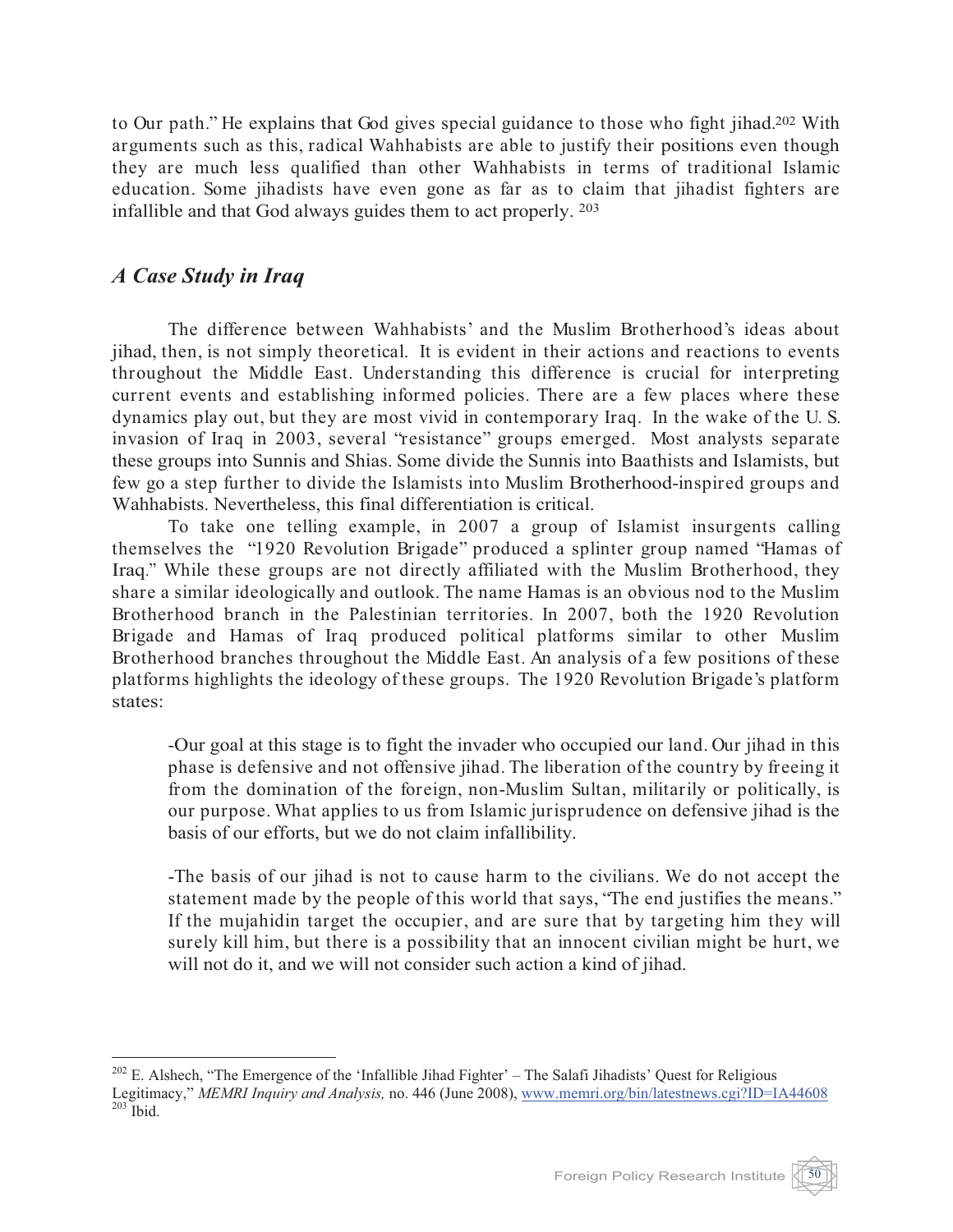-Diversity is one of God's ways, and we do not deny others the right to their own Ijtihad [the use of reason in interpreting Islamic Law], and we have our own [Ijtihad].204

These principles clearly indicate that the 1920 Revolution Brigade is following the Muslim Brotherhood and is opposed to al-Qaeda. The platform is written in the language of resistance to occupation and its authors attempt to differentiate themselves from fighters who kill civilians or consider themselves infallible. In contrast to Wahhabism as well, this platform embraces diversity of thought and rational interpretation of Islamic law.

Hamas of Iraq's platform, released later in 2007, is similar. It also calls for "armed jihad as a means of expelling the occupiers" but its use of modern norms in its rhetoric is even more prevalent. The platform "calls upon public opinion, international bodies, and institutions to respect this right [of resistance] as legitimate for all people who are subjected to occupation, and to distinguish between them and the armed criminals targeting innocent civilians." This virtually eliminates the Islamic justifications for jihad altogether. Jihad, according to this document is a universal principle that is not unique to Islam. Hamas of Iraq's platform also resembles the 1920 Revolution Brigade in its defense of religious diversity, but Hamas of Iraq goes even further than its parent group. The platform explicitly rejects violence "in the resolution of political disputes between the components of the Iraqi people which are working to solve their religious, sectarian, or ethnic differences. Rather, [these groups should] rely on dialogue and consensus, and take into account the public interest in promoting a culture of harmony and tolerance among all Iraqis."205

Also notable is that this call for tolerance stems from an Iraqi rather than an Islamic identity. Appeals to nationalist sentiments are common among the Muslim Brothers. Even the names Hamas of Iraq and the 1920 Revolution Brigade have nationalistic significance. The 1920 revolution was an Iraqi revolt against British occupation, and the name Hamas of Iraq makes clear that it is a particularly Iraqi organization. This stands in marked contrast to al-Qadea's affiliates in Iraq. The group that westerners commonly refer to as al-Qaeda in Iraq calls itself al-Qaeda in "*Bilad al-Rafidayn*," which literally translates as al-Qaeda in "the land of the two rivers." This is an overt rejection of the modern nation-state and nationalism.

Despite these differences, one should not confuse the 1920 Revolution Brigade or Hamas in Iraq with other Baathists or nationalists. Both groups make clear that their goal is an Islamic state under Islamic law. As with other Muslim Brothers, however, their idea of an Islamic state and Islamic law is intertwined with several other modern political ideologies.

It should now be clear that two distinct forms of Sunni Islamic resistance exist in Iraq. The Wahhabist affiliated groups such as al-Qaeda support an armed jihad to expel American forces and are unconcerned about civilian casualties. They are also extremely anti-Shia. In fact, many Wahhabist fighters consider the Shias to be legitimate targets of



<sup>&</sup>lt;sup>204</sup> "The 1920 Revolution Brigades: The Koran and the Sunnah are the Two Main Sources of our Jihad," al-Aseef, January 18, 2007, www.alaseef.com/vb/showthread.php?t=4900

January 18, 2007, <u>Www.alaseemee ee frag, "Hamas Al-Iraq Talan An Al-Khutut Al-Aridah Libarnamajha Al-</u> *Siyasi* (Hamas of Iran Announces its Political Platform)."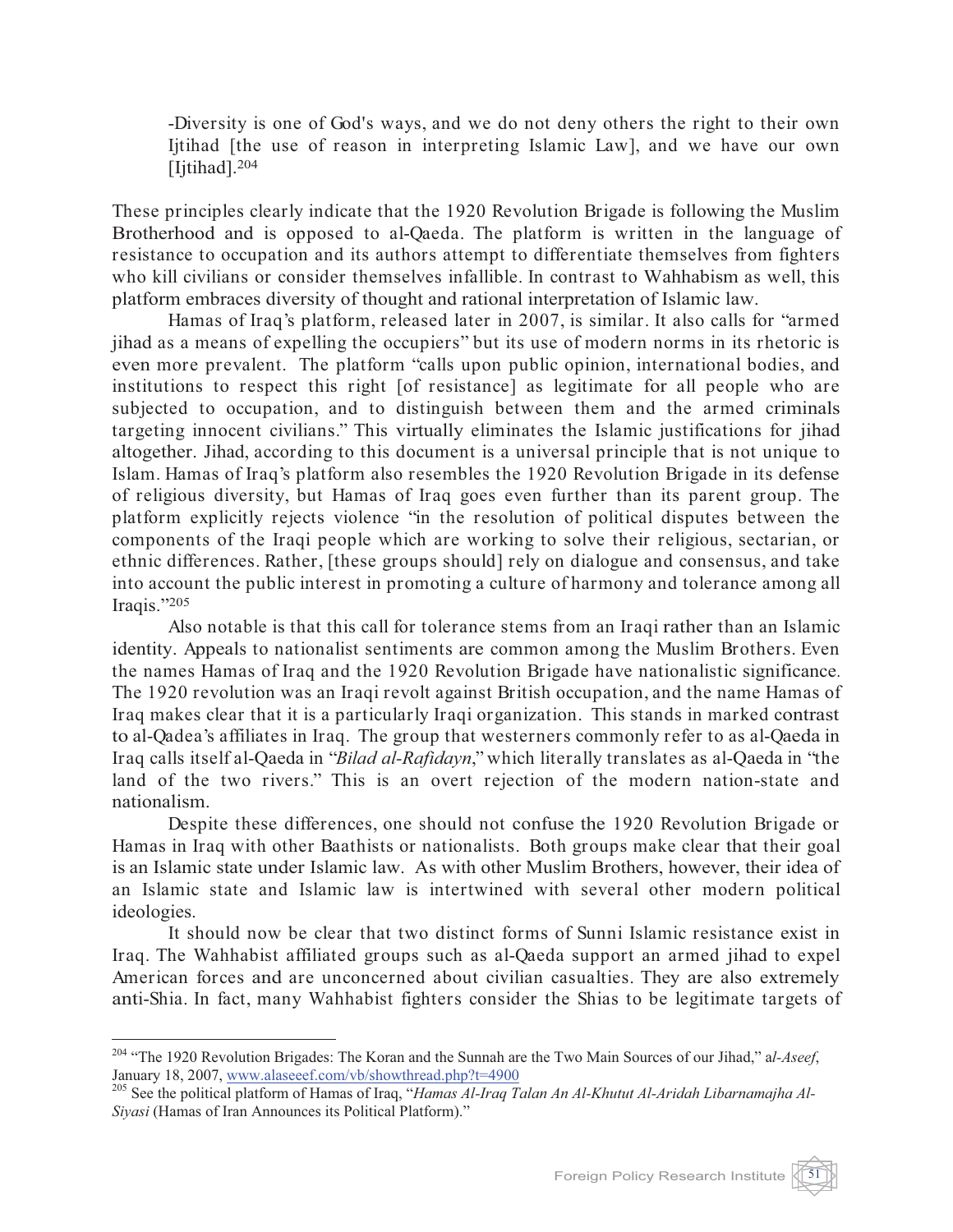jihad and some, such as the late Abu Musab al-Zarqawi, have openly called for their extermination. Conversely, while Muslim Brotherhood related groups remain violently anti-American and support armed jihad against the U.S. presence in Iraq, they are equally adamant in their opposition to violence against other Iraqis, irrespective of their sect.

A failure to appreciate this division within Sunni Islamists could lead policymakers and analysts to dangerous misunderstandings about the situation on the ground in Iraq. Around the time that the US military began to implement the surge, there was also a gain in popularity among Muslim Brotherhood related groups, sometimes at the expense of Wahhabist groups. Of course, the surge provided a much needed increase in security. But, just as important was that more and more Iraqi Sunnis saw participation in Iraqi politics as beneficial. This may have further contributed to the Brotherhood's gains. This shift also contributed significantly to a reduction of attacks in Iraq and a decline in the number of casualties among Iraqis. One should not be fooled, however, into thinking that the Muslim Brotherhood is any less anti-American, or that the reduction in Iraqi-on-Iraqi violence has anything to do with support for resisting the American occupation. While Brotherhood related groups oppose fighting other Iraqis, their position toward American occupation is similar to that of al-Qaeda. To put it simply, opposition to al-Qaeda should not be misconstrued to mean support for the United States. 206

This is not to say that there has not been an overall decline in attacks against Americans or that there is not increased willingness to cooperate with U.S. forces among Iraqis as a whole. The surge and General David Petraeus's counterinsurgency strategy have made real and important gains in convincing Sunnis to cooperate with the US military and Iraqi security forces. However, it would be a dangerous not to take into account the shift toward Brotherhood related groups and therefore overestimate American gains.

<sup>&</sup>lt;sup>206</sup> Marc Lynch made a similar argument though he downplayed the significance of the surge more than I think is prudent. See: Marc Lynch, "Our Enemy's Enemy," *The American Prospect*, April 18, 2007, www.prospect.org/cs/articles?articleId=12656

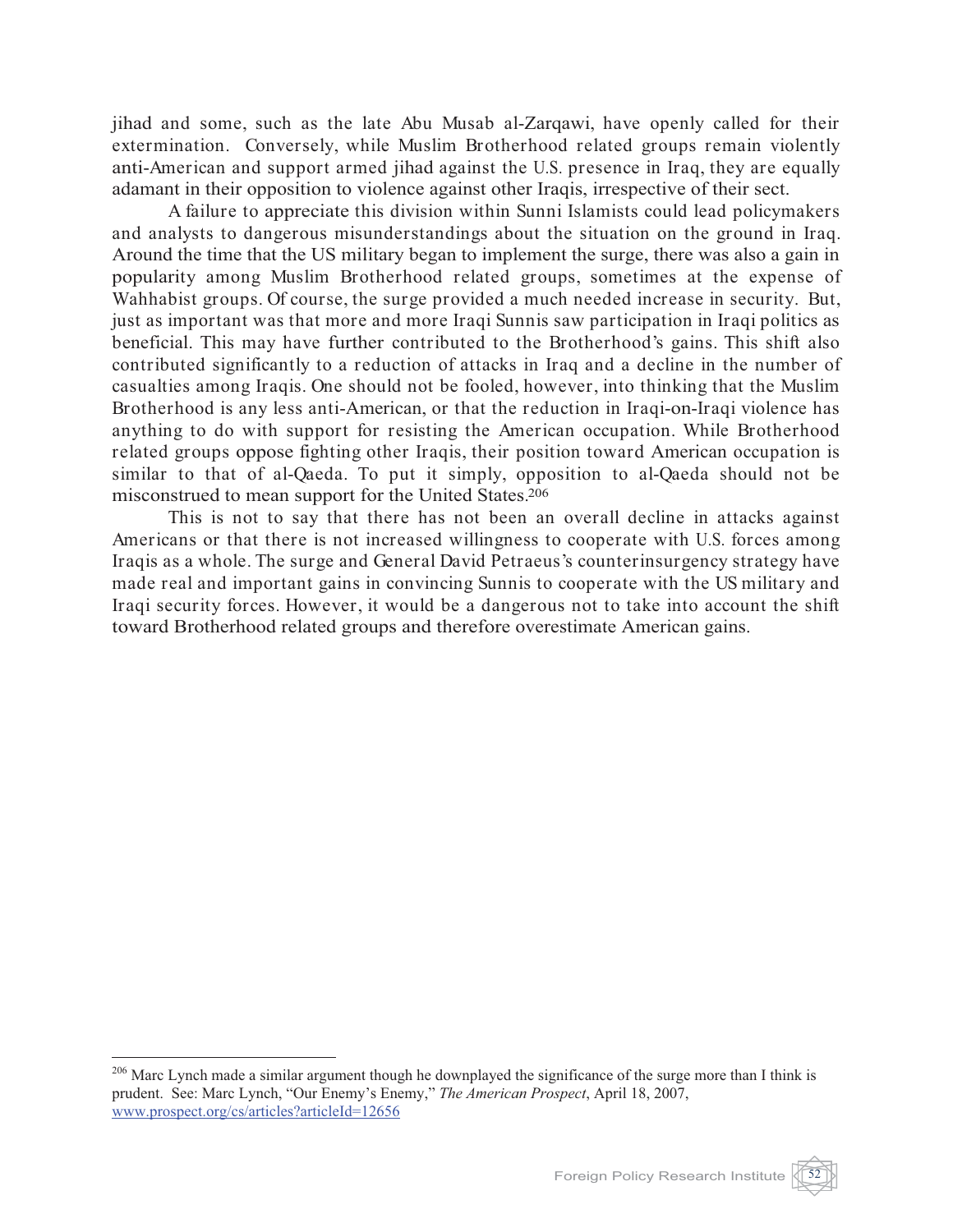## **Conclusion and Policy Recommendations**

Understanding the divisions within Sunni Islamism will help analysts to avoid serious mistakes and to put events into their proper contexts. For example, one should not expect the Muslim Brotherhood to be anti-Hezbollah or anti-Iran. Conversely, one should also not expect Wahhabists and the Muslim Brotherhood to work together simply because they are both Sunni Islamist. When trying to understand terrorist threats, analysts need to see that the Muslim Brotherhood and the Wahhabists have different ideas about jihad. Furthermore, recognizing each group's history and ideology can assist in evaluating the Brotherhood and Wahhabist propaganda. For example, Muslim Brotherhood critiques of terrorist groups that target other Muslims or the United States homeland should not be taken to indicate that the Muslim Brotherhood has renounced violent jihad. To misunderstand this would be extremely dangerous because in several cases, such as in Iraq and Afghanistan, the Muslim Brotherhood's understanding of jihad represents a direct military threat to the U.S. and its allies.

#### *Policy Implications*

The division within Sunni Islamism presents a unique policy challenge. Since the Brotherhood and the Wahhabists often compete with one another and because this competition has important regional and strategic consequences, one would expect policy debates in the United States to be centered on which group to support. Indeed, to the extent such a debate has taken place, it does normally revolve around this question. Some have argued that support of the Brotherhood can help draw Muslims away from violent Wahhabists such as al-Qaeda.<sup>207</sup> Others counter that the Brotherhood often acts a gateway to more violent ideologies. Several prominent members of al-Qaeda, for example, were once members of the Muslim Brotherhood.208 And as we have seen, some Arab regimes have promoted non-political Wahhabists as an alternative to the heavily politicized Muslim Brotherhood. This approach has some backing within the current U.S. administration. For example, the United States Secretary of Defense, Robert Gates has praised a Saudi program that rehabilitates violent Islamists through non-political Wahhabist teachings. When discussing this program earlier this year, Gates stated, that the Saudi have done "as good, if not a better, job of [rehabilitation] than almost anybody."209

Focusing policy on which movement to support is wrong on two counts, however. First, increased power in the hands of either the Muslim Brotherhood or the Wahhabists

<sup>207</sup> See: Robert S. Leiken and Steven Brooke, "The Moderate Muslim Brotherhood," *Foreign Affairs*, vol. 86, no. 2 (March/April 2007); Marc Lynch, "Assessing the Muslim Brotherhood 'Firewall,'" *Abu Ardvark*, May 13, 2008, http://abuaardvark.typepad.com/abuaardvark/2008/05/assessing-the-m.html <sup>208</sup> For an example of this argument, see: Demetri Sevastopulo, "The Face of 9-11," *The Financial Times*, August

<sup>15, 2008.</sup> <sup>209</sup> Kamran Bokhari, "Limits to Exporting the Saudis' Counter-jihadist Successes," *Strafor Global Security and Intelligence Report*, May 14, 2009.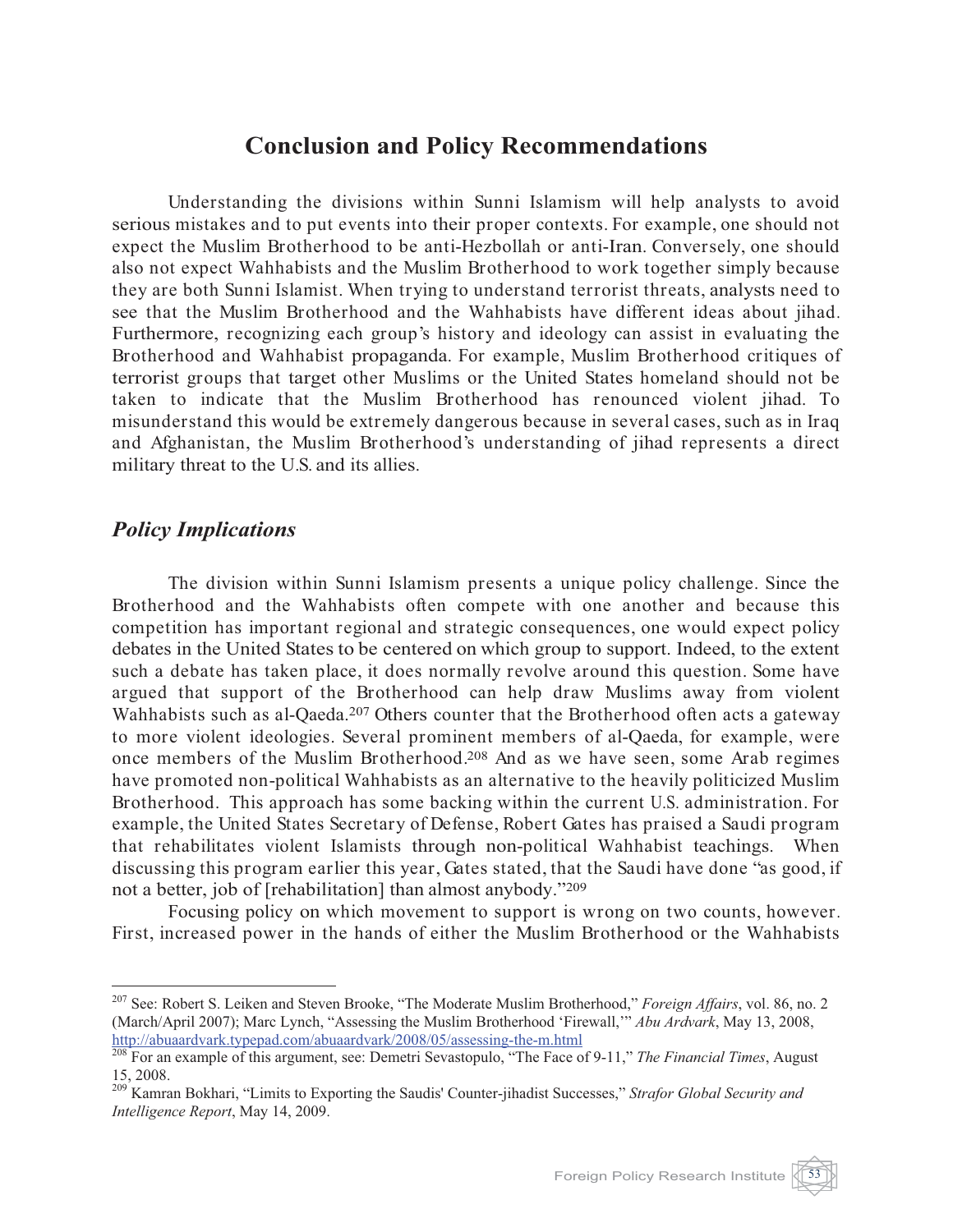would be detrimental to U.S. interests. And second, policymakers do not have to make such a choice.

U.S. interests in the Middle East would be best served by the existence of stable open societies throughout the region. Liberal democratic regimes that are at peace with their neighbors are obviously the ideal. Nevertheless, a push for democratization that empowers one of these two groups would be a disaster not only for the United States, but for the people who would have to live under the new regimes. The resulting polities would be neither stable nor democratic.

Supporting the Muslim Brotherhood and other likeminded organizations may seem convenient when faced with the prospect of violent Wahhabism. But this would be an illadvised and short-sighted policy. While the Muslim Brotherhood may be open to modernity and seem more moderate when compared to Wahhabism, empowering the Brotherhood would be harmful both to U.S. interests in the region and to the populations which would fall under its control. In contradiction to America's interest in regional peace and stability, the Brotherhood has consistently aligned itself with Iran's bellicose posture toward Israel, the secular Sunni Arab Nationalists, and the Sunni Arab monarchies. Empowering the Brotherhood, would therefore draw the region further away from an Arab-Israeli accord and closer to a regional war. Furthermore, the Brotherhood's policies would be detrimental to women and religious minorities living under its rule. In instances where the Brotherhood has gained power, such as Hamas in Gaza, the results have been extremely harmful to the population under its control. Even if the Brotherhood were not to gain control of a state, an increase of its influence and power could still be detrimental. In states such as Kuwait, where the parliament has considerable influence on the regime's policies, a more powerful Brotherhood could push Kuwait's policies in a dangerous direction. In other states where the parliament is less influential, such as Jordan, popular politics can still have considerable influence on the regime. As discussed above, the King of Jordan's rhetoric during Israel's 2006 war with Hezbollah was much more subdued than it was two years later during Israel's war with Hamas in Gaza. To a large extent, this change was due to domestic pressures from groups such as the Muslim Brotherhood.

Considering the problems that the Muslim Brotherhood presents, some have suggested that supporting non-political Wahhabists may neutralize the Brotherhood.<sup>210</sup> Since non-political Wahhabists urge their followers to shun political involvement, leaving policy decisions solely in the hands of the ruling regimes, some have argued that Wahhabism can act as a stabilizing force. As one Egyptian liberal puts it, the quietism of non-political Wahhabists is "a kind of Christmas present to the dictators because now they can rule with both the army and the religion."211 This, too, is an extremely risky and shortsighted policy. Wahhabists, from the most violent to the most non-political, all share the same core beliefs. Therefore, non-violent Wahhabists can become violent, and violent Wahhabists can become non-violent without changing their creed. The propagation of nonviolent Wahhabism, then, does not guarantee that those on the receiving end will not eventually support al-Qaeda. In fact, non-violent types may function as a gateway to more violent forms of Wahhabism. For example, the prominent non-violent Wahhabist Muhammad Nasir al-Din al-Albani mentored a number of students throughout the 1980s.



 $^{210}$  See: Paul Schemm, "Ultraconservative Islam on the Rise in Mideast."  $^{211}$  Ibid.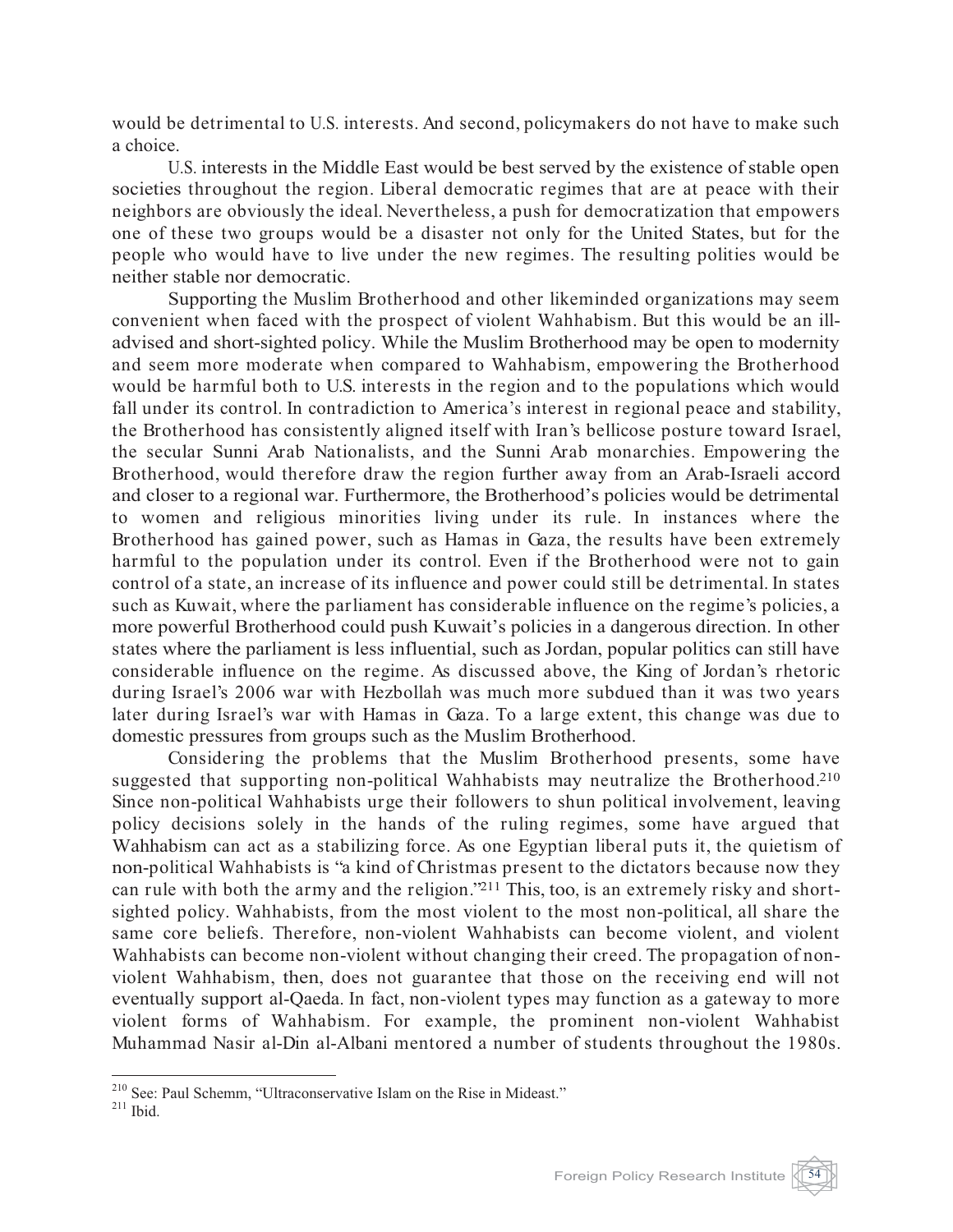As Quintan Wiktorowicz, a noted expert on Islamism, shows "Among [al-Albani's] elite students were Ali Hasan al-Halabi, Salim al-Hilali, Hasan Abu Haniya, and Umar Abu Qatadah. The first two went on to become prominent nonviolent scholars in their own right with substantial international influence. Hasan Abu Haniya emerged as a local jihadi sheikh. And Abu Qatadah became the mufti for the Armed Islamic Group in Algeria, a member of al-Qaeda's fatwa committee, and one of the most influential members of the Salafi jihadi network. All four learned about Islam directly from Albani, yet they eventually moved in radically different directions."212 At the heart of the problem is that Wahhabism, no matter how non-violent or non-political, is inherently destabilizing. As Richard Gauvain, a lecturer in comparative religion at the American University of Cairo, argues, even the non-violent Wahhabist position "is not that jihad is not a good thing, it is just that it is not a good thing right now."213 As the example of Ain al-Hilweh camp in Lebanon demonstrates, discussed in Part Two, support for non-political Wahhabists at the expense of the Muslim Brotherhood is playing with fire. Nonviolent Wahhabists can quickly transform into extremely violent terrorists.

Yet, policy options are not limited to choosing between the Muslim Brotherhood and Wahhabists. This monograph has attempted to show that these two movements are in fact dissimilar. The most prudent policy would, therefore, treat them separately, developing a distinctive approach for each.

Wahhabism presents a unique challenge for U.S. policymakers in that Wahhabists consider any epistemology not beginning and ending with traditional Islamic sources to be invalid. Engaging Wahhabists in direct public diplomacy or a battle of ideas would be next to impossible. After all, they do not accept the modern secular premises – whether they be liberal, realist, Marxist, etc. – that our arguments rest upon. However, the US does have a direct interest in limiting, as much as possible, the influence of the more violent Wahhabists, and empowering the most non-political scholars. As mentioned above, Secretary Gates has already acknowledged the utility of such a policy. However, there has been very little discussion thus far on how policy makers should go about doing this. The first step is for U.S. diplomats and policymakers214 concerned with the Middle East to familiarize themselves with the internal arguments and language of Wahhabist debates. What separates al-Qaeda from Wahhabists who oppose attacks on the United States, such as the Saudi religious establishment, is that some Wahhabists consider America to have entered into a treaty or an alliance with an Islamic ruler. America is, therefore, protected under Islamic law and an illegitimate target for jihad. These are technicalities of Islamic law but they are very important to Wahhabists and can make the difference in convincing a Muslim to support or refrain from supporting terrorism against the United States. Groups such as al-Qaeda understand this and use it in their propaganda. For example when addressing its critics in the wake of 9/ 11, al-Qaeda made sure to assert that "Truly, America is not, nor has it ever been, a land of treaty or alliance."215 U.S. policymakers should understand these debates and, in this case, make sure the United States is portrayed as



<sup>&</sup>lt;sup>212</sup> Wiktorowicz, "Anatomy of a Salafi Movement," p. 213.<br><sup>213</sup> Gauvain is quoted in the Schemm Washington Post article cited above.<br><sup>214</sup> This would include senior diplomats stationed in the Middle East as well as polic such as the Assistant Secretary of State for Near Eastern Affairs.

<sup>215</sup> "Translation of April 24, 2002 al-Qaeda document," *Middle East Policy Council*.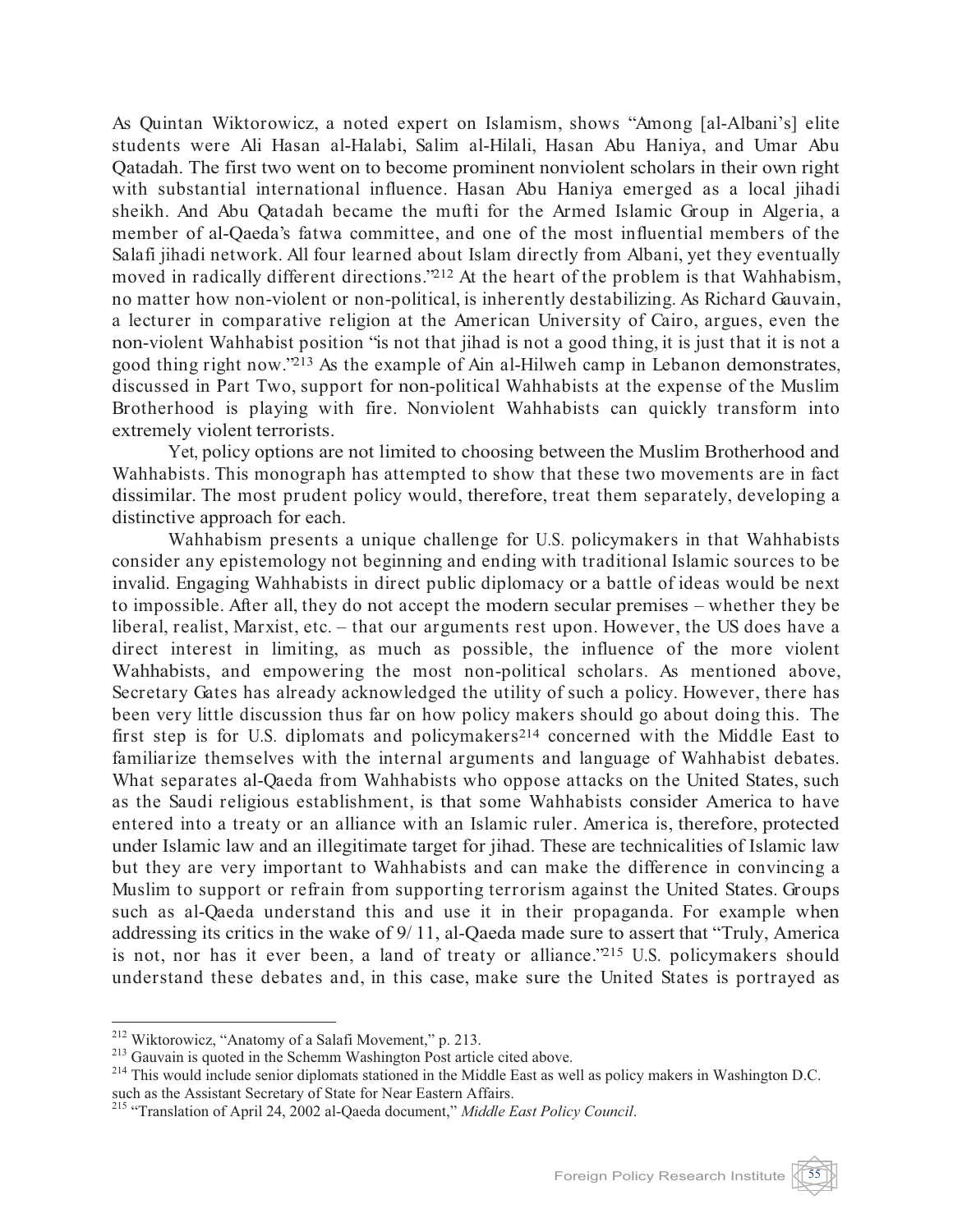having entered into a treaty with a legitimate Islamic ruler. The United States needs to pressure Middle Eastern governments to depict their relationship with America in this manner, and through public diplomacy which does the same. Of course, this type of public diplomacy will not, on its own, end the threat of al-Qaeda and other violent Wahhabists. But when combined with efforts such as the Saudi initiative Secretary Gates praised, it can help non-violent Wahhabists to discourage others from attacking American targets.

Another step is to see that the Muslim Brotherhood, while not an organization U.S. policymakers should support in its current form, is at its core open to modernity and modernist arguments. In other words the Muslim Brothers, as opposed to Wahhabists, speak our language. The Brotherhood has made clear that, at least in theory, it accepts the validity of modern norms such as nonviolence, non-aggression, human rights, democracy, and constitutionalism. Policy makers concerned with public diplomacy should therefore make clear where they feel the Brotherhood is not living up to these norms. For example, when the Brotherhood claims to be nonviolent, it should be challenged over its support for violence in Israel, Iraq, Chechnya, and Kashmir. When the Brotherhood claims to accept human rights, it should be made clear where it falls short concerning religious minorities and women's rights. When the Brotherhood claims to be democratic, it should be made clear where its proposed policies fail to meet democratic standards. Thus far the US has failed to articulate these types of arguments clearly. It has therefore let the Brotherhood's propaganda stand unchallenged, causing many in the Islamic world to conclude that the United States opposes the Brotherhood not because it is an undemocratic and often militant organization, but because it is Islamic.

As a secular state, the United States should not recognize any religion as superior or inferior. Policymakers should underscore that they intend to treat the Muslim Brotherhood as they would any other political party, regardless of religion. The more the debate focuses on the Muslim Brotherhood's politics rather than religion, the more successful U.S. policy will be. Care should be taken not to lend legitimacy to the Brotherhood in its current form. But by engaging the Brotherhood indirectly in the battle of ideas, the United States can challenge the Brotherhood to embody the principles it already claims to accept.

This type of engagement could be extremely timely. The current U.S. administration enjoys unprecedented levels of popularity in the Arab and Islamic world and over the past decade, the Brotherhood, unlike the Wahhabists, has shown itself to be open to reform in accordance with modern and even liberal norms.216 The United States cannot on its own force the Brotherhood to reform, but it can engage in debates that challenge the Brotherhood's inconsistencies. There is no reason to believe that in the future the Brotherhood cannot transform into a liberal-Islamic political party. In fact, it has already internalized several modern and liberal norms needed for such a transformation. Whether it will one day act in accordance with those norms is yet to be seen, but the United States should do everything in its power to push the Brotherhood in that direction.

Because the Brotherhood often resorts to propaganda which sounds disingenuous, some conclude the group should not be trusted.217 However, this line of reasoning fails to



<sup>&</sup>lt;sup>216</sup> See for example: Mona El-Ghobashy, "The Metamorphosis of the Egyptian Muslim Brotherhood," *The International Journal of Middle East Studies*, vol. 37, no. 3 (August 2005): pp. 373-395.

*IIT* For example, Hassab al-Turabi, who headed the Muslim Brotherhood in Sudan, claimed to put forth a liberal Islamic platform, but when he gained power, the result was anything but liberal.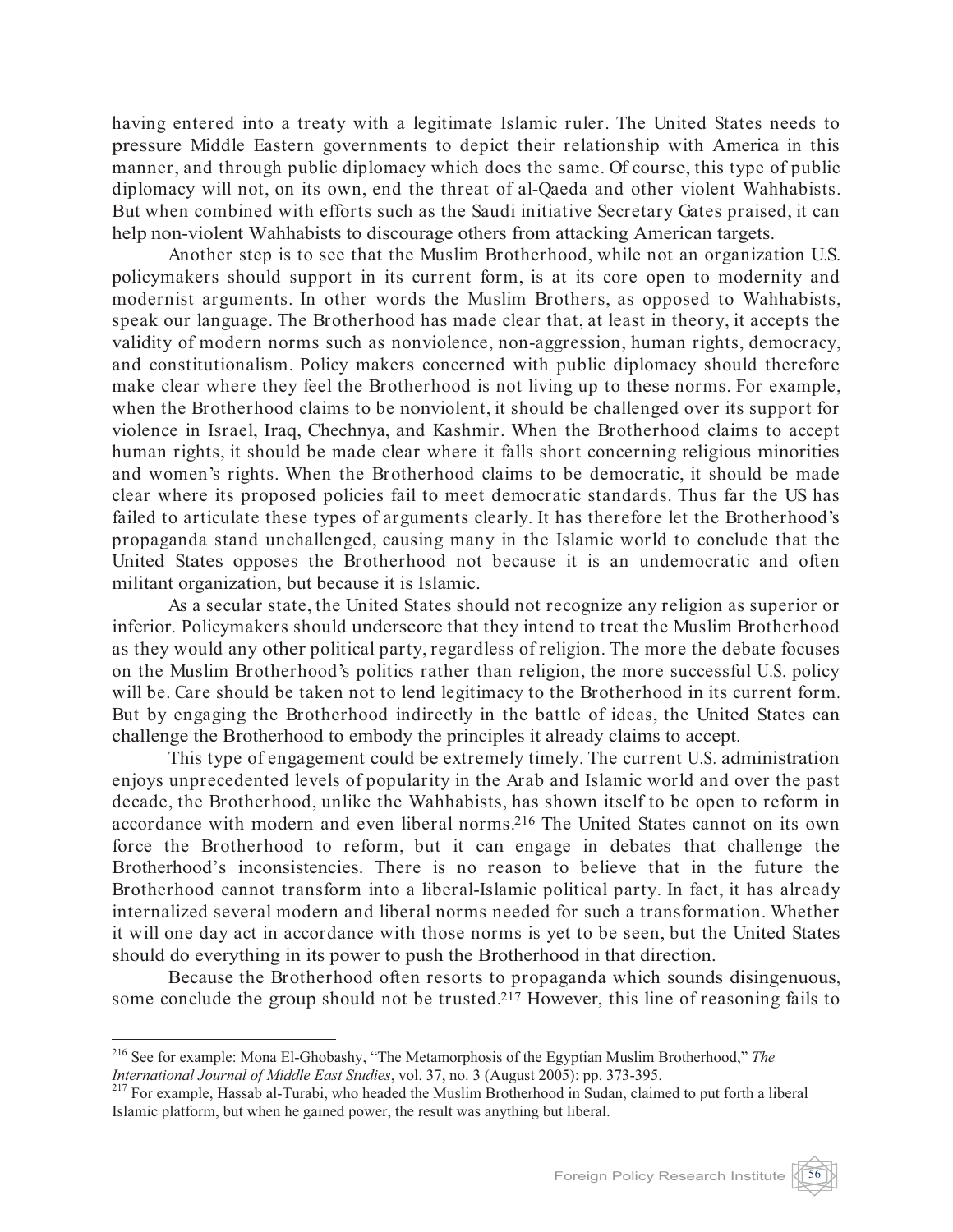take into account the fact that the Brotherhood's propaganda is not only directed at western audiences. It often uses non-violent and anti-authoritarian arguments to gain support domestically and many Brotherhood supporters were attracted to the organization precisely because of these arguments. Challenging the Brotherhood to live up to its propaganda will force it either to reform or risk alienating a substantial segment of its supporters. Both outcomes would be beneficial for U.S. interests and Middle Eastern politics.

By understanding the Muslim Brotherhood and Wahhabism not as two similar manifestations of a single movement but as two separate movements, US policy makers can address each group separately, forming distinct policies for each. This will help to neutralize the most nefarious elements of each movement while not empowering an equally problematic element of the other or dangerously destabilizing the regional balance of power. Thus, the United States could form policies that pull the Muslim Brotherhood away from militancy without pushing it toward Wahhabism while also limiting the most nefarious elements of Wahhabism without pushing them toward the Iranian led antiwestern camp. This would promote long term liberalization/ democratization while continuing to support short term stability.

The United States' interest in creating an environment which would allow for liberalization and democratization is not shared by the often authoritarian Arab regimes. Indeed, the United States has had difficulty pressuring Arab regimes to implement more liberal and democratic policies. Nevertheless, the interests of the Arab regimes and the interests of the US do intersect in some fundamental ways, especially in limiting extremism. Therefore if the US frames its policies in terms of limiting extremism, it should receive more support from the Arab regimes, even if in the long term, these same policies may also lead to liberalization.

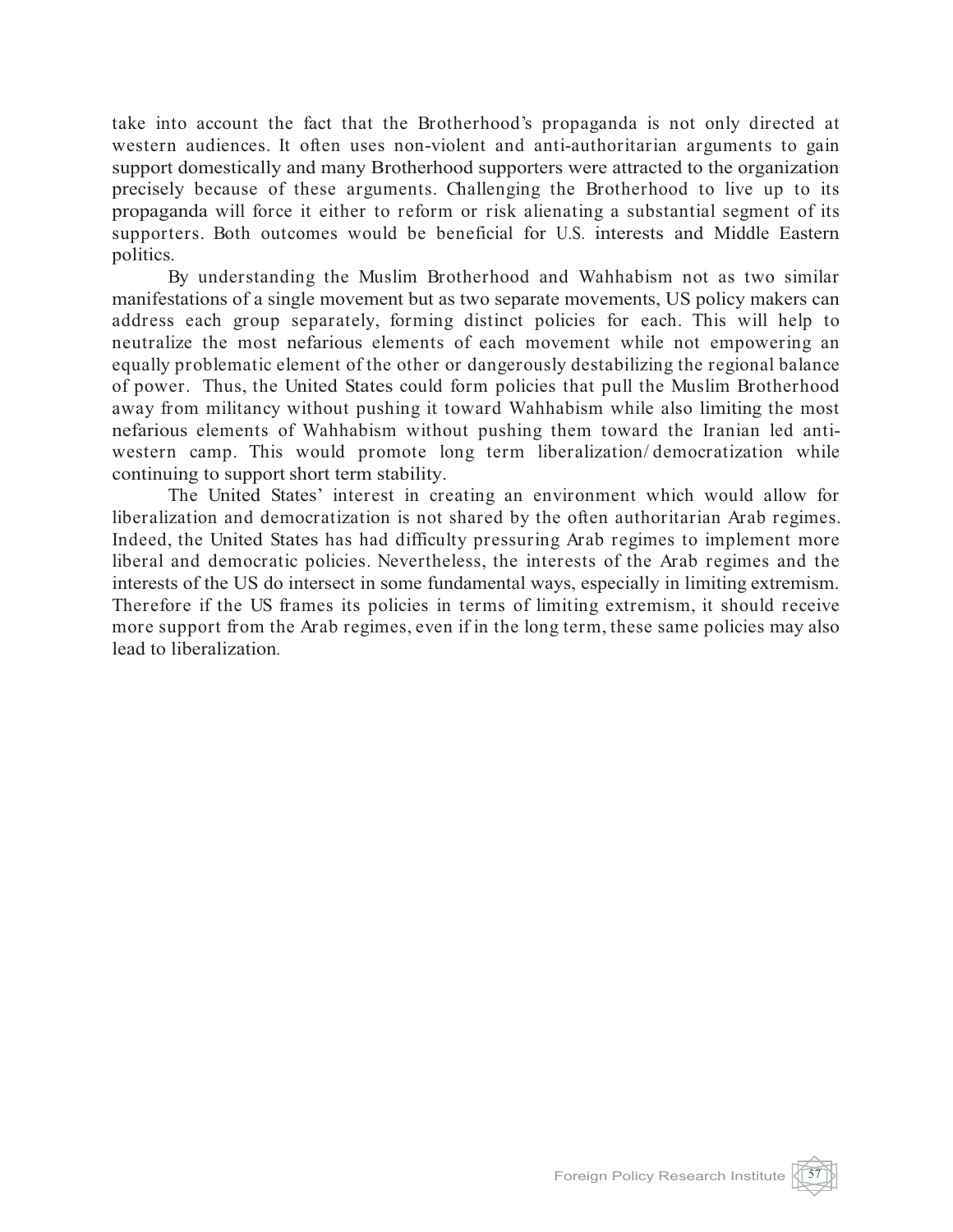# **Work Cited**

Abrahamian, Ervand. *Khomeinism: Essays on the Islamic Republic.* Berkeley: University of California Press, 1993.

\_\_\_\_\_\_\_\_\_\_ "Abu Marzouk: Hamas Rejects Al Zawahri Statements." *Ikhwan Web*. December 21, 2006. www.ikhwanweb.com/Article.asp?ID=671&SectionID=98

Ajami, Fouad. "On Nasser and His Legacy." *Journal of Peace Research* 11. No. 1 (1974).

Akhavi, Shahrough. "The Ideology and Praxis of Shi'ism in the Iranian Revolution." *Comparative Studies in Society and History* 25, no. 2 (April 1983).

\_\_\_\_\_\_\_\_\_\_ Al-Jazeera Television. "Life and Religion: Al Jazeera Program Debates Arab Stand on Intifadah. Suicide Bombers." April 28, 2002. *BBC Monitoring*. (April 30, 2002).

\_\_\_\_\_\_\_\_\_\_ "Al-Qaeda's Fatwa." *PBS Website*. February 23, 1998. www.pbs.org/newshour/terrorism/international/fatwa\_1998.html

- Al Shafey, Mohammed, Fatima el Issawi, and Saad Jarous. "Syrian Muslim Brotherhood Withdraws from Opposition Group." *al-Sharq al-Awsat* . April 6, 2009. http://aawsat.com/english/print.asp?artid=id16306
- al-Albaanee, Muhammad Naasirud-Deen, "The Destructiveness of Hizbiyyah (Partisanship) Upon the Ummah." *Torid*. June 14, 2007. www.troid.org/index.php?option=com\_content&task=view&id=366&Itemid=333
- Al-Ashab, Mohammad. "Rabat and Tehran: A Chasm that Could Widen." *Al-Hayat*. March 13, 2009. http://english.daralhayat.com/opinion/OPED/03-2009/Article-20090313- 0058e1ab-c0a8-10ed-0042-76fd2117eb99/story.html
- al-Daghshi, Ahmed Muhammad. "*Al-Salafiyun Fi Al-Yemen…Hal Yashkalun Hizban Siyasan* (The Salafis in Yemen…Will They Join a Political Party?)" *Islam Online*. June 18, 2008. www.islamonline.net/servlet/Satellite?c=ArticleA\_C&cid=1212925413069&pagenam e=Zone-Arabic-Daawa%2FDWALayout
- al-Habayl, Mihanna. "*Al-Halha Al-Ikhwaniyyah Fi Al-Khalij… Ruya Naqdiyah* (The Status of the Brotherhood in the Gulf… A Critical Look)." *Islam Online*. June 3, 2008. www.islamonline.net/servlet/Satellite?c=ArticleA\_C&cid=1209358102635&pagenam e=Zone-Arabic-Daawa%2FDWALayout

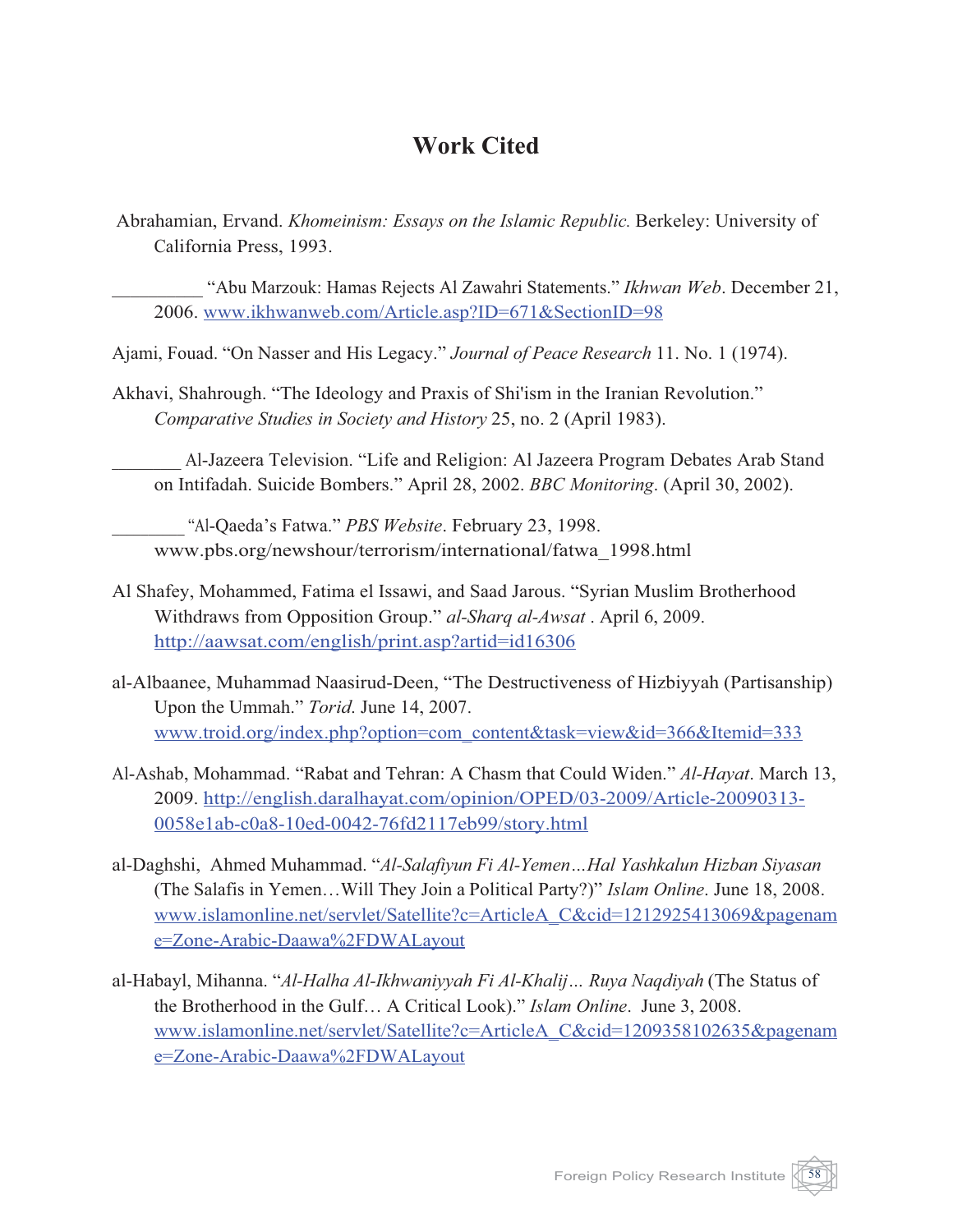- Alhomayed, Tariq. "Ahmadinejad was Addressing the Arabs." *al-Sharq al-Awsat* . April 21. 2009. http://aawsat.com/english/news.asp?section=2&id=16477
- al-Qaradawi, Yusuf. "Jihad in Chechnya." *Islam Online*. April 19, 2004. www.islamonline.net/servlet/Satellite?pagename=IslamOnlinè-English-Ask\_Scholar/FatwaE/FatwaE&cid=1119503543542
- Al-Qatari, Hussain. "Elections 2008 Guide." *Kuwait Times*. May 17, 2008. www.kuwaittimes.net/read\_news.php?newsid=OTE4MzA3MDE4
- Al-Rashed, Abdul Rahman. "Iran's Threats Towards Egypt." *al-Sharq al-Awsat* . March 4, 2009. http://aawsat.com/english/news.asp?section=2&id=15941
- Alshech, E. "The Emergence of the 'Infallible Jihad Fighter' The Salafi Jihasists' Quest for Religious Legitimacy." *MEMRI Inquiry and Analysis*. No. 446 (June 2008) www.memri.org/bin/latestnews.cgi?ID=IA44608
- al-Shishani, Murad Batal. "Abu Mus'ab al-Suri and the Third Generation of Salafi-Jihadists." *Jamestown Foundation Terrorism Monitor* 3. No. 16 (August 15, 2005).
- al-Tilmisani, Umar. *Dhikriyat la Mudhakkirat* (Memories not Memoirs). Cairo: Dar al-Itisam, 1985).
- Azuri, L. "Muslim Brotherhood Debates Its Position on the Shi'a." *Memri Inquiry and Analysis*, No. 511 (April 24, 2009) www.memri.org/bin/latestnews.cgi?ID=IA51109
- Bar, Shmuel. "The Muslim Brotherhood in Jordan." *Data and Analysis*. Tel Aviv: The Moshe Dayan Center for Middle Eastern and African Studies, 1998.
	- \_\_\_\_\_\_\_\_\_\_ "*Barnamaj Hizb al-Ihwan al-Muslimin* (Platform of the Party of Muslim Brothers)," *Islam Online*. August 25, 2007, www.islamonline.net/arabic/daawa/2007/08/ikhwan.pdf
- Benford, Robert D. "Framing Processes and Social Movements: An Overview and Assessment." *Annual Review of Sociology* 26 (August 2000).
- bin Sallam, Mohammed. "Air strikes continue in Sa'ada with hundreds of victims." *Yemen Times* February 22-25, 2007. http://yementimes.com/article.shtml?i=1027&p=front&a=3
- Bokhari, Kamran. "Limits to Exporting the Saudis' Counter-jihadist Successes." *Strafor Global Security and Intelligence Report*. May 14, 2009.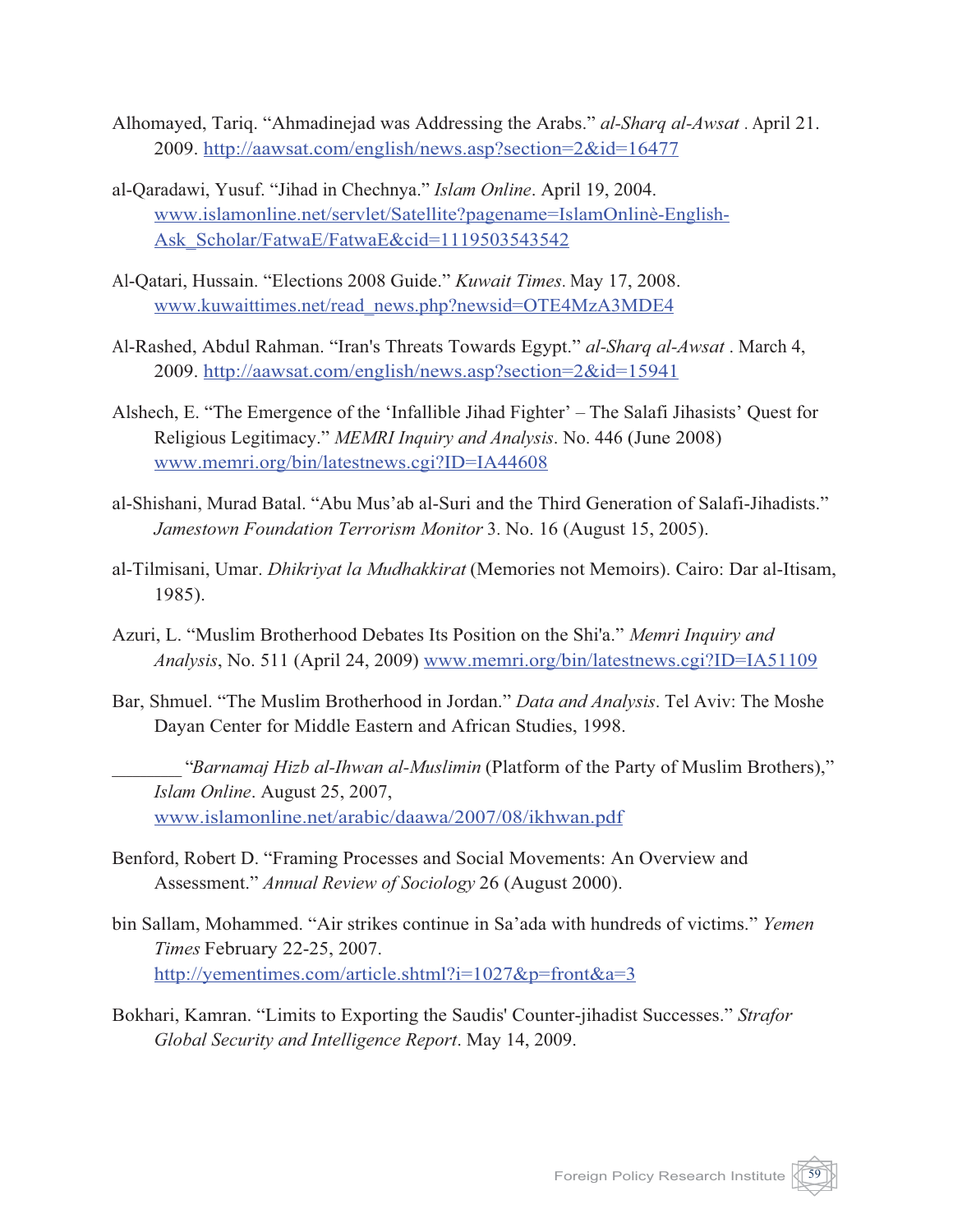- Brown, Nathan. "Kuwait's 2008 Parliamentary Elections: A setback for Democratic Islamism?" *The Carnegie Endowment for International Peace: Web Commentary* (May 2008).
- Brown, Nathan. "Pushing Toward Party Politics: Kuwait's Islamic Constitutional Movement." *The Carnegie Endowment for International Peace: Carnegie Papers*. No. 79 (Jan. 2007).
- Brykczynski, Paul. "Radical Islam and the Nation: The Relationship between Religion and Nationalism in the Political Thought of Hassan al-Banna and Sayyid Qutb." History of Intellectual History 5. No. 1 (2005).
- Chong, Dennis and James N. Druckman. "Framing Theory." *Annual Review of Political Science* 10 (June 2007).
- Choucair, Walid. "The Arab Reconciliation: Objective Reasons for Caution." *Al-Hayat*. March 13, 2009 http://english.daralhayat.com/opinion/OPED/03-2009/Article-20090313- 005a38a0-c0a8-10ed-0042-76fdf3bfc78c/story.html
- Cole, Juan, Kenneth Katzman, Karim Sadjadpour, and Ray Takeyh. "A Shia Crescent: What Fallout for the United States?" *Middle East Policy* 12, No. 4 (Winter 2005).
- Commins, David. *The Wahhabi Mission and Saudi Arabia*. London, New York: I. B. Tauris, 2006.
- Cook, Michael. "The Expansion of the First Saudi State: The Case of Washm." In *The Islamic World from Classical to Modern Times: Essays in Honor of Bernard Lewis*. Edited by C.E. Bosworth. Princeton, NJ: Darwin Press, 1989.
	- \_\_\_\_\_\_\_\_\_\_ "Country Profile: Yemen." *U.S. Library of Congress of Congress - Research Division*. (August 2008).
- Crone, Patricia. "Jihad: Idea and History." *Open Democracy*. May 5, 2007. www.opendemocracy.net/faith-europe\_islam/jihad\_4579.jsp
- Delong-Bas, Natana. *Wahhabi Islam: From Revival and Reform to Global* Jihad. Oxford, New York: Oxford University Press, 2004.
	- \_\_\_\_\_\_\_\_\_\_ "Dr. Morsi: MB Has a Peaceful Agenda." *Ikhwan Web*. July 23, 2007. www.ikhwanweb.com/Article.asp?ID=1024&LevelID=1&SectionID=147
- Eisenberg, Yaron. "Hardliners Assume Leadership of Jordan's Muslim Brotherhood." *Jamestown Foundation Terrorism Focus* 5. No. 22 (June 10, 2008).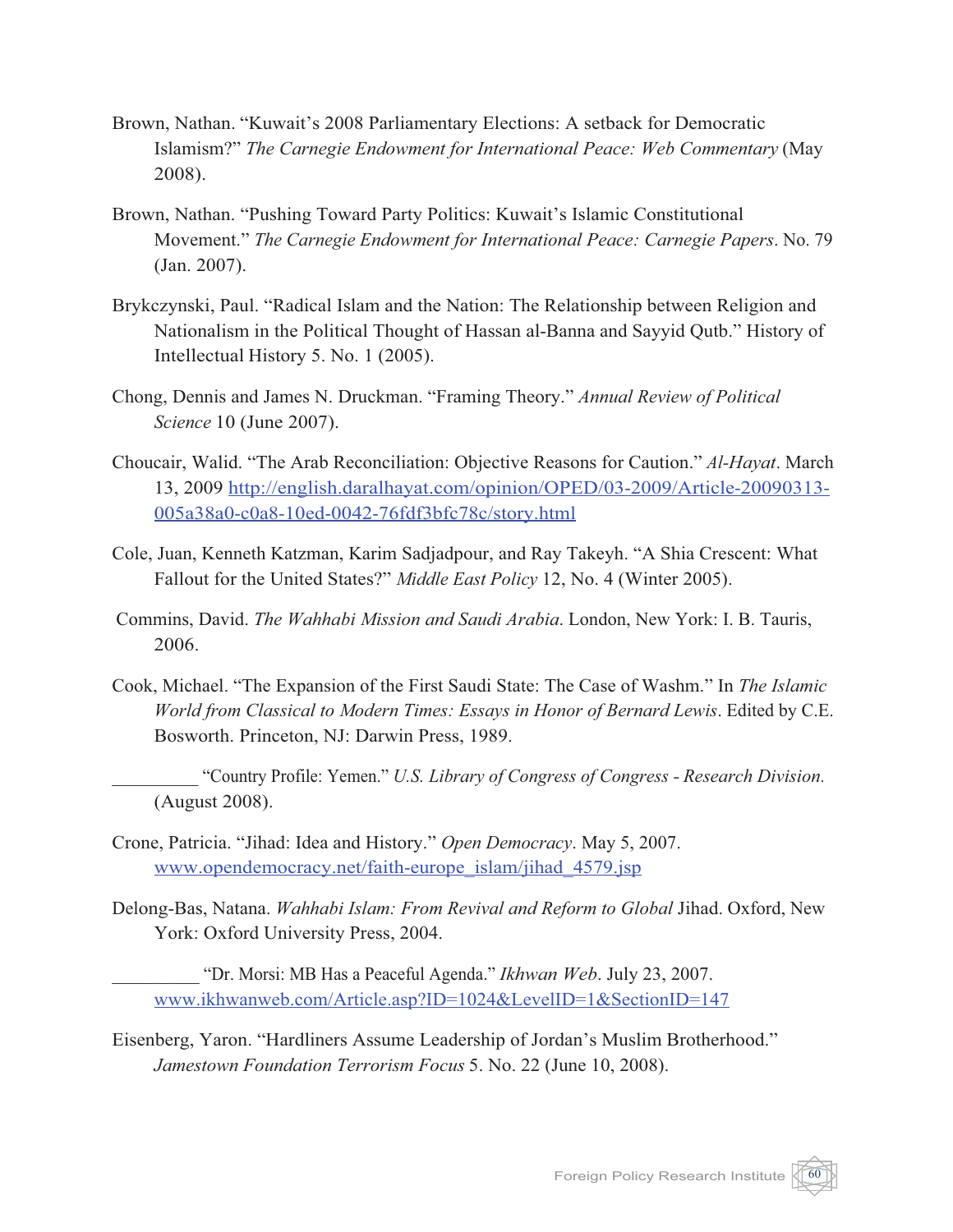- Elad-Altman, Israel. "The Sunni-Shia Conversion Controversy." *Current Trends in Islamist Ideology* 5 (April 6, 2007).
- El-Anani, Khalil. "Salafists Accent." *Al-Ahram*. No. 901. June 12- 18, 2008. http://weekly.ahram.org.eg/2008/901/op2.htm
- El-Ghobashy, Mona. "The Metamorphosis of the Egyptian Muslim Brotherhood." *The International Journal of Middle East Studies* 37. No. 3 (August 2005).
- Elmenshawy, Mohamed. "The Muslim Brotherhood Shows its true Colors*." Christian Science Monitor*. October. 12, 2007.
- Field, Nathan and Ahmed Hamem. "Egyptian Salafism: A Chronicle of Violence Foretold?" *The Daily Star* (Lebanon). March 13, 2009. www.dailystar.com.lb/article.asp?edition\_id=1&categ\_id=5&article\_id=100035
- Fishman, Shammai. "Fiqh al-Aqalliyyat: A Legal Theory for Muslim Minorities." Research Monographs on the Muslim World. Series No. 1. Paper No. 2. Washington DC: Hudson Institute, 2006.
- Friedman, Thomas L. *From Beirut to Jerusalem*. New York: Anchor Books, 1990.
- Galaab, Najib. "Who Will Save Yemen." *Al-Shaq Al-Awsat*. May 5, 2009. www.aawsat.com/english/news.asp?section=2&id=16626
- Gambill, Gary C. "Salafi-Jihadism in Lebanon." *Middle East Monitor* 3. No. 1 (Jan-Mar 2008).
- Gershoni, Israel and James Jankowski. *Redefining the Egyptian Nation, 1930-1945*. Cambridge: Cambridge University Press, 1995.

\_\_\_\_\_\_\_\_\_\_ "Habib Denounces Al Zawahri's Criticism of The Judges." *Ikhwan Web*. June 9, 2006. www.ikhwanweb.org/Article.asp?ID=4130&SectionID=81

Haddad, Yvonne Y. "Ideologue of Islamic Revival." In Voices of Resurgent Islam. Edited by John Esposito (New York, Oxford: Oxford University Press, 1983).

\_\_\_\_\_\_\_\_\_\_ "*Hamas Al-Iraq Talan An Al-Khutut Al-Aridah Libarnamajha Al-Siyasi* (Hamas of Iran Announces its Political Platform)." *Mutimar Ahl al-Iraq* (Committee of the People of Iraq). March 23. 2007. www.ahliraq.com/news.php?action=view&id=277

- Helfont, Samuel. "The Muslim Brotherhood and the Shia Crescent." *Orbis* 53. No. 2 (Spring 2009)
- Helfont, Samuel. *Yusuf al-Qaradawi: Islam and Modernity*. Tel Aviv: Moshe Dayan Center. 2009.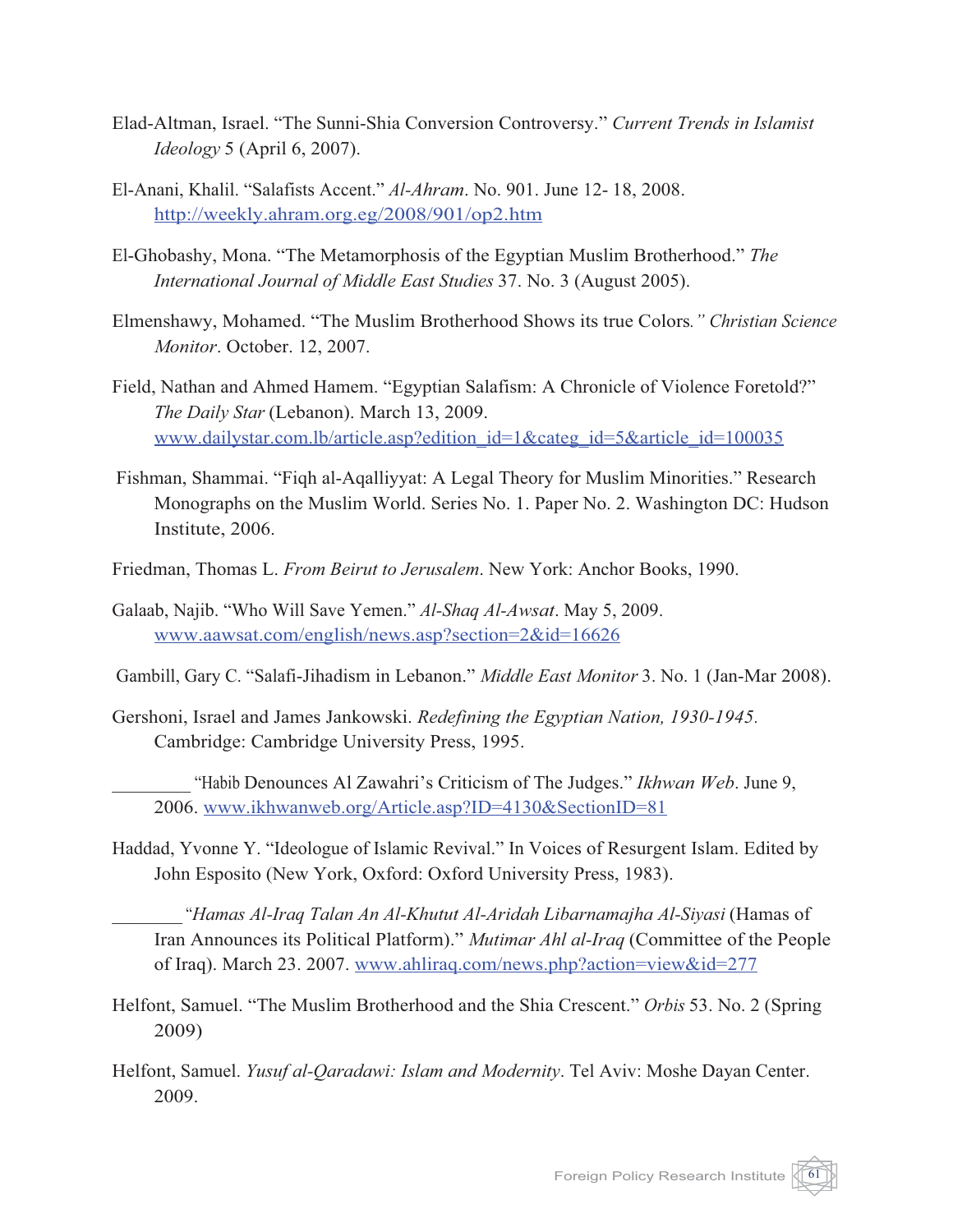\_\_\_\_\_\_\_\_\_\_ "Historical Development of Methodologies al-Ikhwan al-Muslimin and Their Effect and Influence upon Contemporary Salafi Dawah: Part 1." *Salafi Publications* (March 2003) www.salafipulications.com

- Hourani, Albert. Arab Thought in a Liberal Age (London Oxford. New York: Oxford University Press, 1970).
- Jansen, J. J. G. "Sayyid Kutb." In Encyclopedia of Islam. Edited by P.Bearman, C. E. Bosworth, E. van Donzel, W. P. Heinrichs, Th. Bianquis (Leiden: Brill Online. 2006).

\_\_\_\_\_\_\_\_\_\_ "Jihad" *Oxford Dictionary of Islam*. Edited by John L. Esposito. Oxford: Oxford University Press Inc., 2003.

- Karpat, Kemal H. *The Politicization of Islam: Reconstruction Identity, State, Faith and Community in the Late Ottoman State.* New York: Oxford University Press, 2001.
- Keddie, Nikki. "Pan-Islam as Proto-Nationalism." *The Journal of Modern History* 41, No.1 (Mar. 1969).
- Keddie, Nikki. *An Islamic Response to Imperialism: Political and Religious Writings of Sayyid Jamal al-Din 'al-Afghani.'* Berkeley, Los Angles, London: University of California Press, 1968.
- Keddie, Nikki. *Sayyid Jamal Ad-Din 'Al-Afghani': A Political Biography*. Berkeley, Los Angles, London: University of California Press, 1972.
- Kedourie, Elie. *Afghani and Abduh: An Essay on Religious Unbelief and Political Activism in Modern Islam*. London: Frank Cass and Co. LTD, 1966.
- Kepel, Gilles. The Roots of Radical Islam. Translated by Jon Rothschild (London: SAQI. 2005).
- Kerr, Malcolm. *The Arab Cold War: Gamal 'Abd Al-Nasir and His Rivals, 1958-1970.* Oxford: Oxford University Press, 1971.
- Kramer, Gudran. "Drawing Boundaries: Yusuf al-Qaradawi on Apostasy." In *Speaking for Islam: Religious Authorities in Muslim Societies*. Edited by Gudrun Kramer and Sabine Schmidtke. Lieden, Boston: Brill, 2006).
- Kramer, Martin. "Syria's Alawis and Shi'ism." In *Shiism. Resistance and Revolution*. Edited by Martin Kramer (Boulder, CO: Westview Press, 1987).
- Kseibati, Zuheir. "A Test of Reconciliation." *Al-Hayat*. March 12, 2009. http://english.daralhayat.com/opinion/OPED/03-2009/Article-20090312-fb3d6e45 c0a8-10ed-0042-76fd9880d7ae/story.html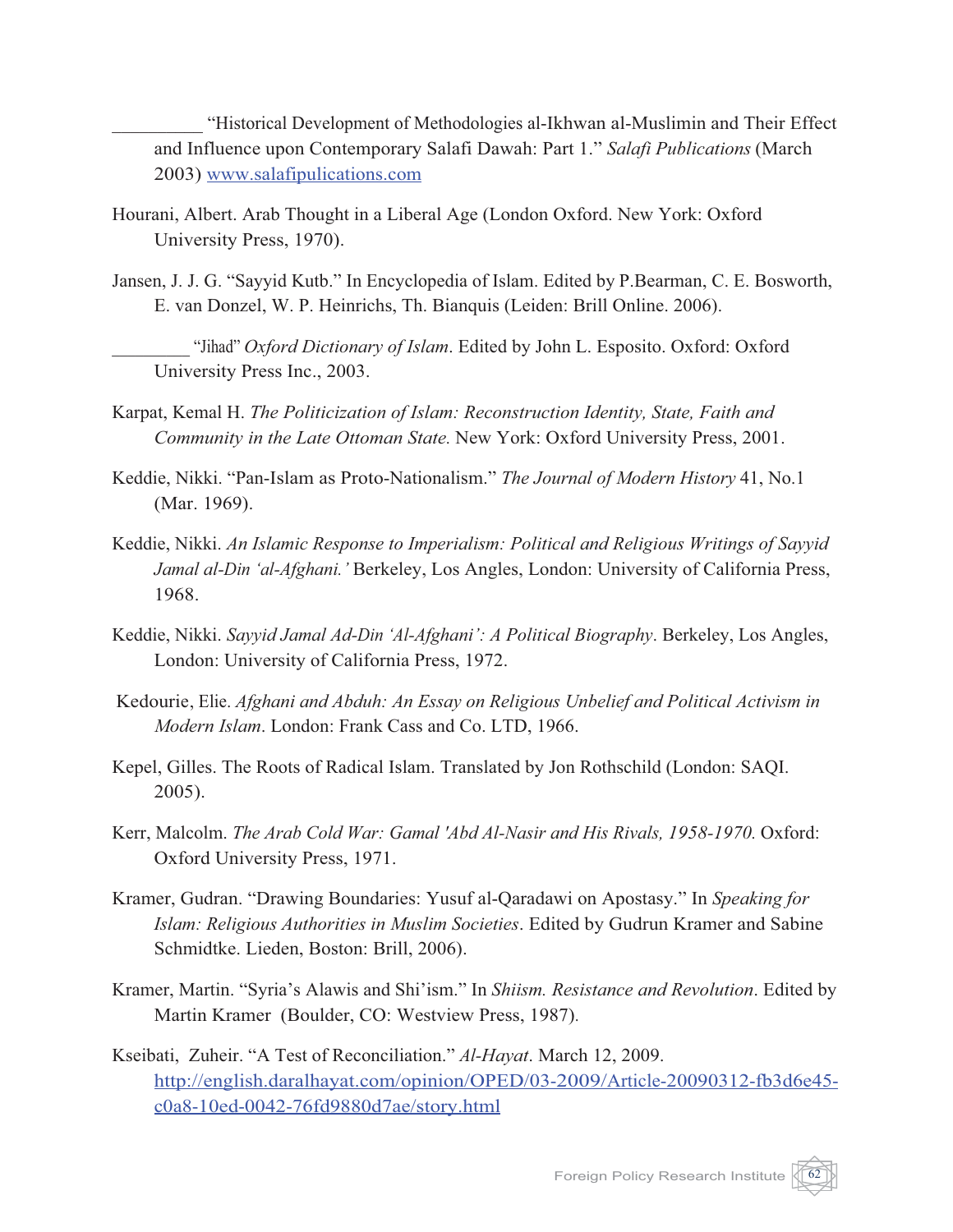- Landau-Tasseron, Ella, "Jihad." *Encyclopedia of the Qur'an*. Edited by Jane Dammen McAuliffe. Washington DC: Brill, 2007.
- Lia, Brinyar. *The Society of the Muslim Brothers in Egypt*. Reading: Ithaca Press, 1998
- Litvak, Meir. "The Islamization of Palestinian Identity: The Case of Hamas." *Data and Analysis.* Tel Aviv: The Moshe Dayan Center for Middle East and African Studies, 1996.
- Lynch, Marc. "Assessing the Muslim Brotherhood 'Firewall.'" *Abu Ardvark*. May 13, 2008. http://abuaardvark.typepad.com/abuaardvark/2008/05/assessing-the-m.html
- Lynch, Marc. "Jordan's Muslim Brotherhood in Tough Times." *Abu Aardvark*. June 6, 2008. http://abuaardvark.typepad.com/abuaardvark/2008/06/jordans-muslim.html
- Lynch, Marc. "MB in the Gulf." *Abu Aardvark*. June 10, 2008. http://abuaardvark.typepad.com/abuaardvark/2008/06/mb-in-the-gulf.html
- Lynch, Marc. "Our Enemy's Enemy." *The American Prospect*. April 18, 2007 www.prospect.org/cs/articles?articleId=12656

\_\_\_\_\_\_\_\_\_\_ "*Ma Ilan Al-Nataij Al-Nihayah. Al-Salafiyun Abraz Fi Al-Intakhabat Al-Kuwaytiyah* (With the Announcement of the Final Results. the Salafis are the Winners in the Kuwaiti Elections)." *Al-Arabiya*. May 18, 2008 www.alarabiya.net/articles/2008/05/18/50017.html

- McCants, William. *Militant Ideology Atlas*. West Point, NY: Combating Terrorism Center U.S. Military Academy, 2006.
- McGregor, Andrew. "Shi'ite Insurgency in Yemen: Iranian Intervention or Mountain Revolt?" *Jamestown Foundation Terrorism Monitor* 2. No. 16 (May 10, 2005).
- Menashri, David. *Iran: A Decade of War and Revolution.* New York: Holmes & Meier. 1990.
- Mitchell, Richard. *The Society of Muslim Brothers*. Oxford: Oxford University Press, 1993.
- Mottahedeh, Roy Parvis and Ridwan al-Sayyid. "The Idea of Islam Before the Crusades." In *The Crusades from the Perspective of the Byzantine and Muslim World*. Edited by Angeliki E. Laiou and Roy Parvis Mottahedeh. Washington DC: Dumbarton Oaks, 2001.
- Moussalli, Ahmad. *Wahhabism, Salafism and Islamism: Who Is The Enemy?* Beirut, London, Washington: Conflict Forum, 2009.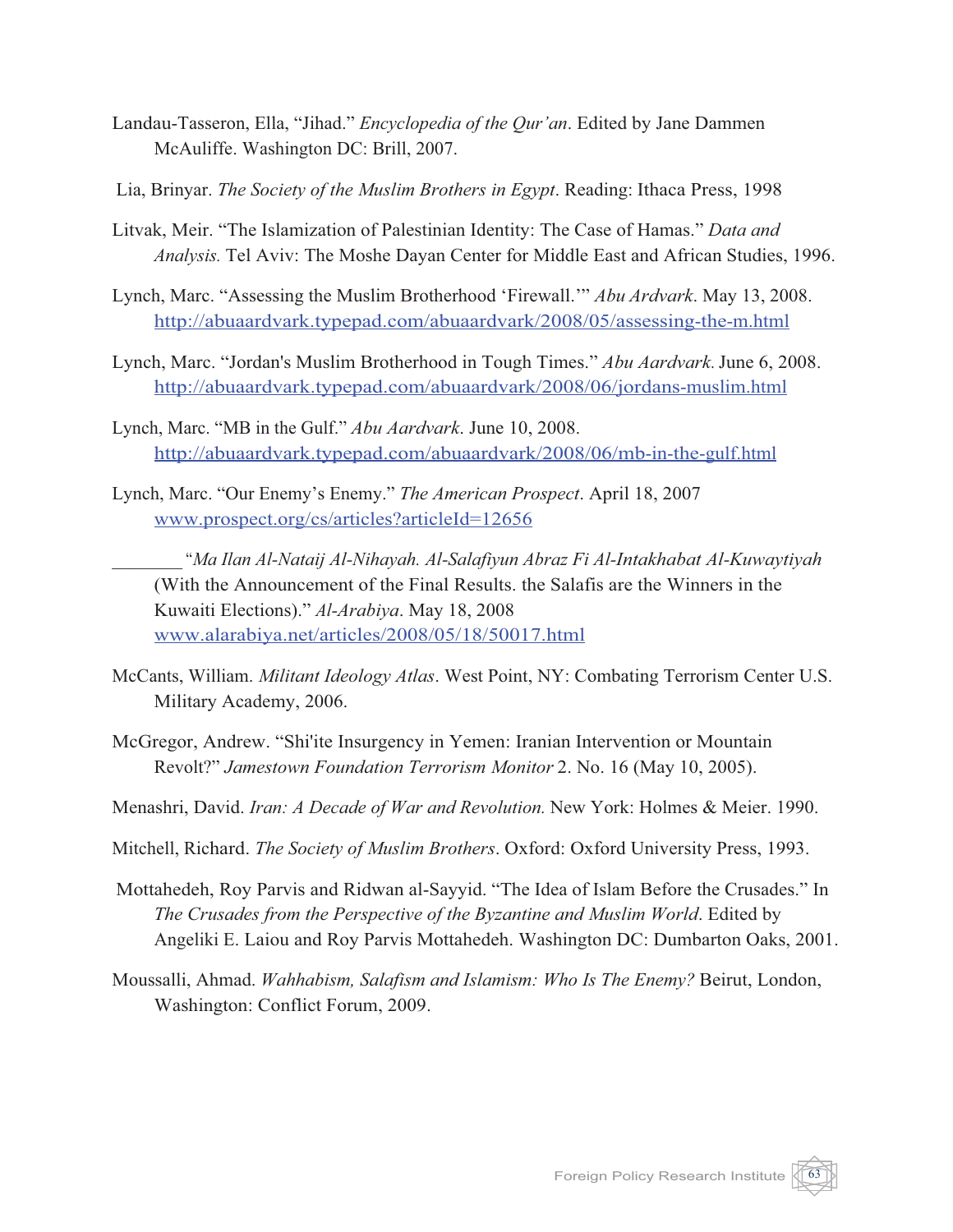Muhammad, Faisal Shaikh. "*Najad Wa Bashar Yutawa'dan alMuntaqa Biltafjir* (Ahmadinejad and Bashar Threaten to Ignite the Region)." *Ikhwan Syria*. June 21, 2008.

www.ikhwansyria.com/index.php?option=com\_content&task=view&id=3147&Itemid  $=29$ 

\_\_\_\_\_\_\_\_\_\_ "Muslim Brotherhood Chief Defends Nasrallah." *al-Sharq al-Awsat* . April 13, 2009. http://aawsat.com/english/news.asp?section=1&id=16390

\_\_\_\_\_\_\_\_\_\_ "Muslim Brotherhood Rejects Al Zawahri Statements and Stresses on Peaceful Reform." *Ikhwan Web*. January 11, 2006. www.ikhwanweb.com/Article.asp?ID=4993&SectionID=147

Nasr, Vali. "When the Shiites Rise." *Foreign Affairs* 85, No. 4 (July/August 2006).

- Nasr, Vali. *The Shia Revival: How Conflicts within Islam will Shape the Future.* New York: W.W. Norton and Company, 2006
- Nayuf, Hayan. "*Biltizamina Maa Ilan Majmuat Suniyah 'Jabhat Al*jihad*' 'Ihwan Lubnan' Yakashufun An Qitalihim Ila Janib Hizb Allah Fi Janub* (In Conjunction with the Announcement of the SunniG "The Jihad Front" and "The Brotherhood of Lebanon" Revealed Their Fighting on the Side of Hezbollah in the south)." *Al-Arabiya*. August 1, 2006 www.alarabiya.net/articles/2006/08/01/26248.html
- Nettler, Ronald. "A Modern Islamic Confession of Faith and Conception of Religion: Sayyid Qutb's Introduction to the *Tafsir*, *Fi Zilal al-Quran*." *British Journal of Middle Eastern Studies* 21, No. 1 (1994).

\_\_\_\_\_\_\_\_\_\_ "Near/Middle East: Round-Up of Friday Sermons 22 Sep 06." *BBC Monitoring*. September 26. 2006.

"New Muslim Brotherhood Leader: Resistance in Iraq and Palestine is Legitimate; America is Satan; Islam Will Invade America and Europe." *MEMRI Special Dispatch*. No. 655. (February 4, 2004) http://memri.org/bin/articles.cgi?Page=archives&Area=sd&ID=SP65504#\_edn1

- Niethammer, Katja. "Stubborn Salafis and Moderate Shiites: Islamic Political Parties in Bahrain." *International Studies Association 48th Annual Convention. Hilton Chicago. IL*. February 28, 2007.
- Oliver, Haneef James. "*Al-Ikhwan Al-Muslimun* (The Muslim Brotherhood)." *The Wahhabi Myth Website,* www.thewahhabimyth.com/ikhwan.htm

Foreign Policy Research Institute <sup>64</sup>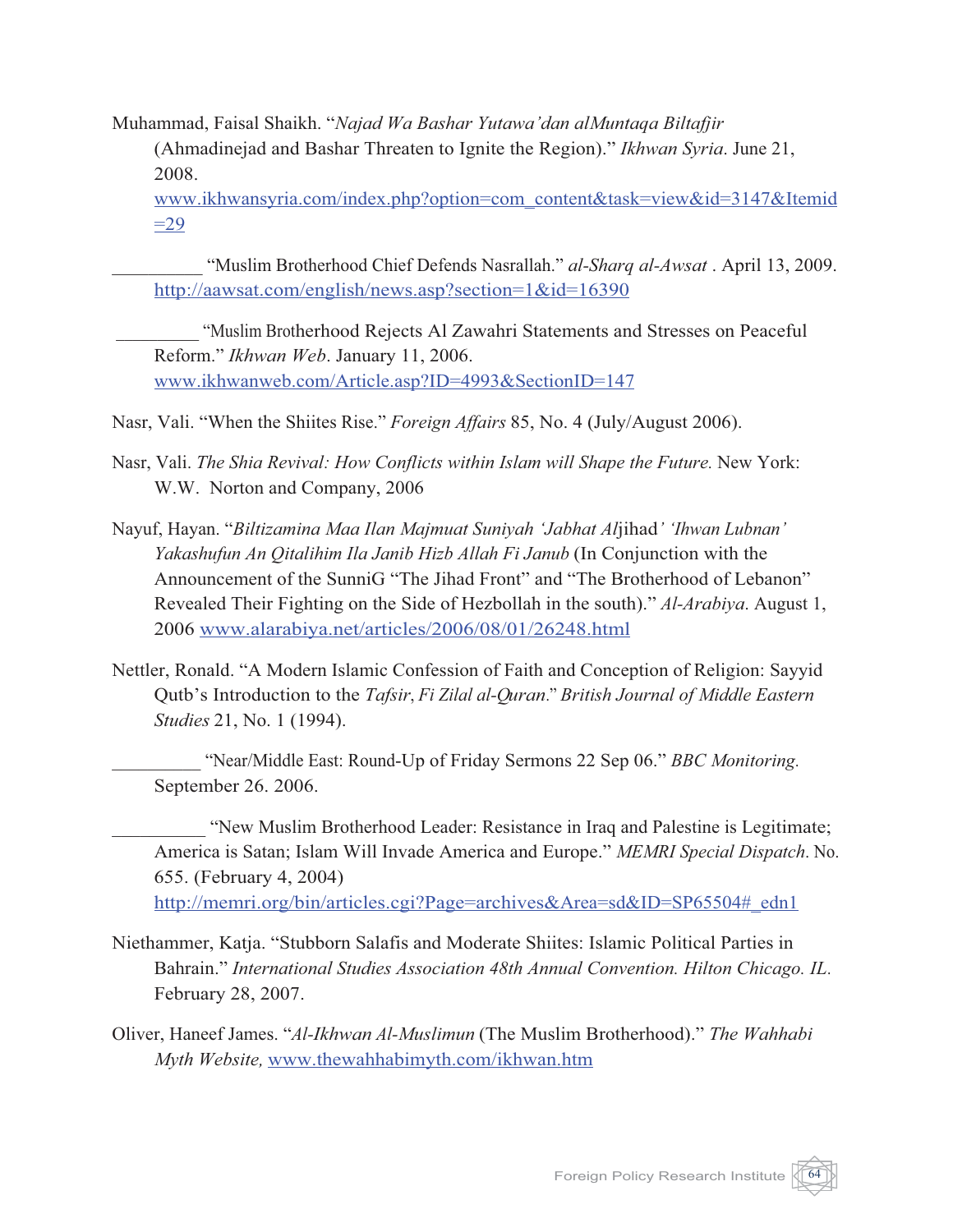\_\_\_\_\_\_\_\_\_\_ "Parliamentarian Elections." *SABA – Yemen News Agency*. January 10, 2004. www.sabanews.net/en/print46592.htm

- Peskes, Esther and W. Ende. "Wahhabiyya." In *Encyclopedia of Islam*. Edited by P.Bearman. C. E. Bosworth. E. van Donzel. W. P. Heinrichs. Th. Bianquis. Leiden: Brill Online, 2006.
- Phelps Harris, Christina. *Nationalism and Revolution in Egypt: The Role of the Muslim Brotherhood.* The Hague, London, Paris: Mouton and Co., 1964.
- Polka, Sagi. "The Centrist Stream in Egypt and its Role in the Public Discourse Surrounding the Shaping of the Country's Cultural Identity." *Middle Eastern Studies* 39. No. 3 (July 2003).

\_\_\_\_\_\_\_\_\_\_ "Presidential Election, 1999." *Yemen Gateway*. January 1, 2001. www.albab.com/yemen/pol/pres99/election99.htm

Quataert, Donald. *The Ottoman Empire. 1700-1922.* Cambridge: Cambridge University Press, 2000.

\_\_\_\_\_\_\_\_\_\_ "Qaradawi Call to Defend Iran if US Attacks It." *Gulf Times* (Qatar). October 13, 2007. www.gulf-

times.com/site/topics/article.asp?cu\_no=2&item\_no=178201&version=1&template\_i  $d=36$ &parent  $id=16$ 

\_\_\_\_\_\_\_\_\_\_"Qardawi: Nuclear Iran Not a Threat to Regional Nations." *Islamic Republic News Agency*. December 22, 2007. http://www2.irna.ir/en/news/view/menu-236/0712224020172538.htm

\_\_\_\_\_\_\_\_\_\_ Qatar TV. "Live Sermon from Umar Bin-al-Khattab Mosque in Doha." November 25, 2005. *BBC Monitoring*: Near/Middle East: Round-Up of Friday Sermons 25 Nov 05. (November 29, 2005).

\_\_\_\_\_\_\_\_\_\_"Readings in Qaradawism." *Salafi Publications*. (Nov-Dec 2000). www.spubs.com/sps/sp.cfm?secID=NDV&subsecID=NDV16&loadpage=displaysubsec tion.cfm Robert S. Leiken and Steven Brooke. "The Moderate Muslim Brotherhood." *Foreign Affairs* 86. No. 2 (March/April 2007).

Ryan, Curtis R. "Islamist Political Activism in Jordan: Moderation, Militancy and Democracy." *Middle East Review of International Affairs* 12. No. 1 (June 2008).

\_\_\_\_\_\_\_\_\_\_ "Salafism Rising in Mideast." *Kuwait Times*. October 20, 2008. www.kuwaittimes.net/read\_news.php?newsid=ODQ2Mjk4MzU5

\_\_\_\_\_\_\_\_\_\_ "Saudi Sheik Issues Fatwa Against Hezbollah." *UPI*. July 21, 2006.

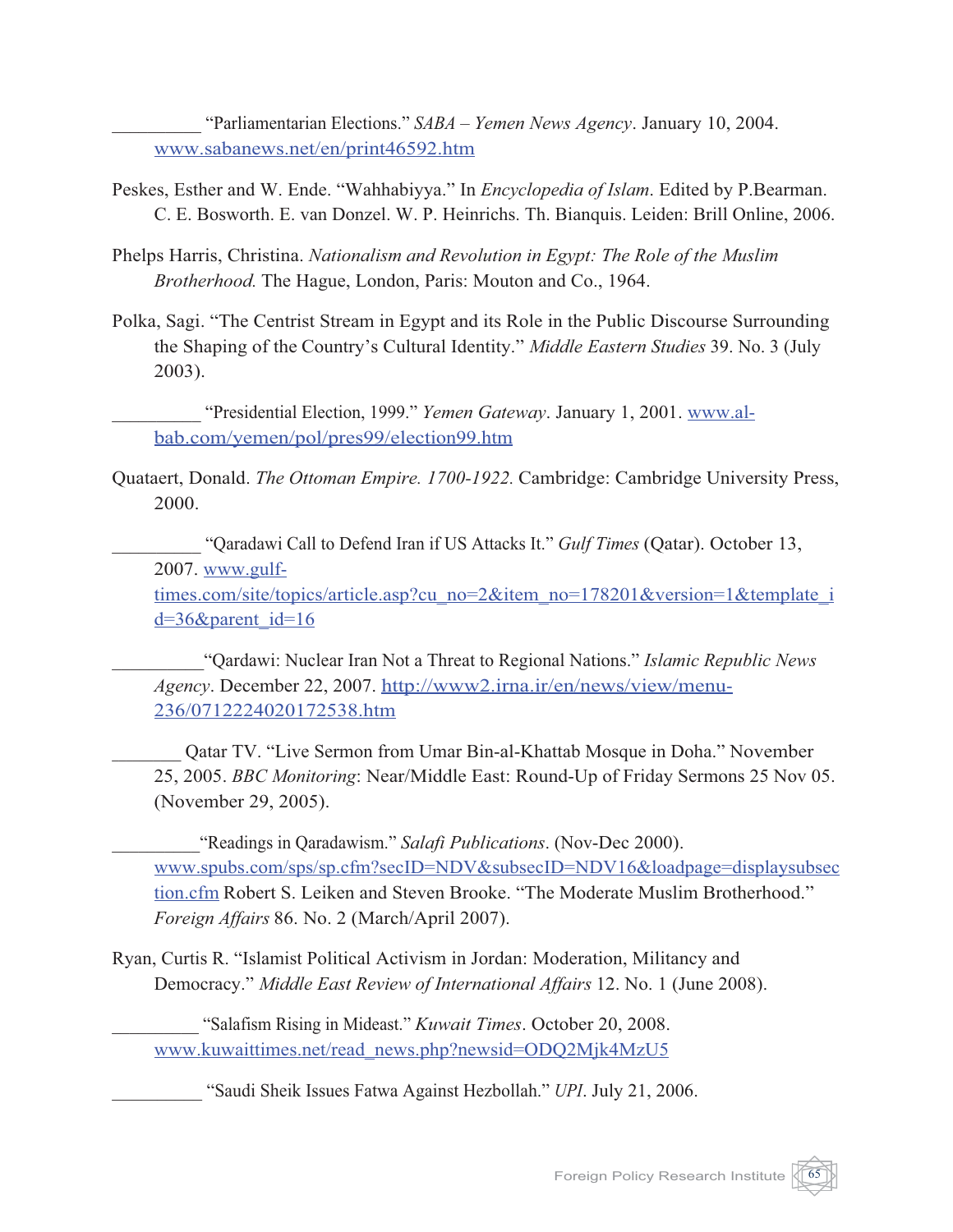- Schemm, Paul. "Ultraconservative Islam on the Rise in Mideast." *The Washington Post*. October 19, 2008.
- Schwedler, Jillian. Faith in Moderation: Islamist Parties in Jordan and Yemen. Cambridge: Cambridge University Press, 2007.
- Seleny, Anna. "Tradition, Modernity and Democracy: The Many Promises of Islam." *Perspectives on Politics* 4. No. 3 (September 2006).
	- \_\_\_\_\_\_\_\_\_\_ "Senior Leader of Muslim Brotherhood in Syria." *MEMRI Special Dispatch*. No. 1796. (December 30. 2007) http://memri.org/bin/articles.cgi?Page=archives&Area=sd&ID=SP179607#\_ednref1
- Sevastopulo, Demetri. "The Face of 9-11." *The Financial Times*. August 15, 2008.
- Shepard, William E. "Sayyid Qutb's Doctrine of Jahaliyya." *International Journal of Middle East Studies* 35. No. 4 (November 2003).
- Sirriyeh, Elizabeth. "Wahhabis, Unbelievers and the Problems of Exlusivism." *British Society for Middle Eastern Studies* 16. No. 2 (1989).
- Sivan, Emmanuel. Radical Islam Medieval Theology and Modern Politics (New Haven: Yale University Press, 1990).
- Solomon, Jay and Yochi J. Dreazen. "U.S. to Enlist Iran in Combating Afghan Drug Trade" *The Wall Street Journal*. February 9, 2009.

Stacher, Joshua. "The Brothers and the Wars." *Middle East Report*, No. 250 (Spring 2009).

Stern, Yoav. "Egypt to Hezbollah: We'll Strike Back If You Attack Us." *Haartetz*. April 13, 2009. www.haaretz.com/hasen/spages/1078205.html

\_\_\_\_\_\_\_\_\_\_ "Syrian Muslim Brotherhood Website: Syria, Iran Working to Ignite Region for Own Interests."*MEMRI Special Dispatch*. No. 1707 (September 7, 2007) http://memri.org/bin/articles.cgi?Page=archives&Area=sd&ID=SP170707

"The 1920 Revolution Brigades: The Koran and the Sunnah are the Two Main Sources of our Jihad." *Al-Aseef*. January 18, 2007. www.alaseeef.com/vb/showthread.php?t=4900

\_\_\_\_\_\_\_\_\_\_ "The Emerging Shia Crescent Symposium: Understanding the Shia," *The Council on Foreign Relations*, Washington D.C., June 5, 2006. www.cfr.org/project/1264/emerging\_shia\_crescent.html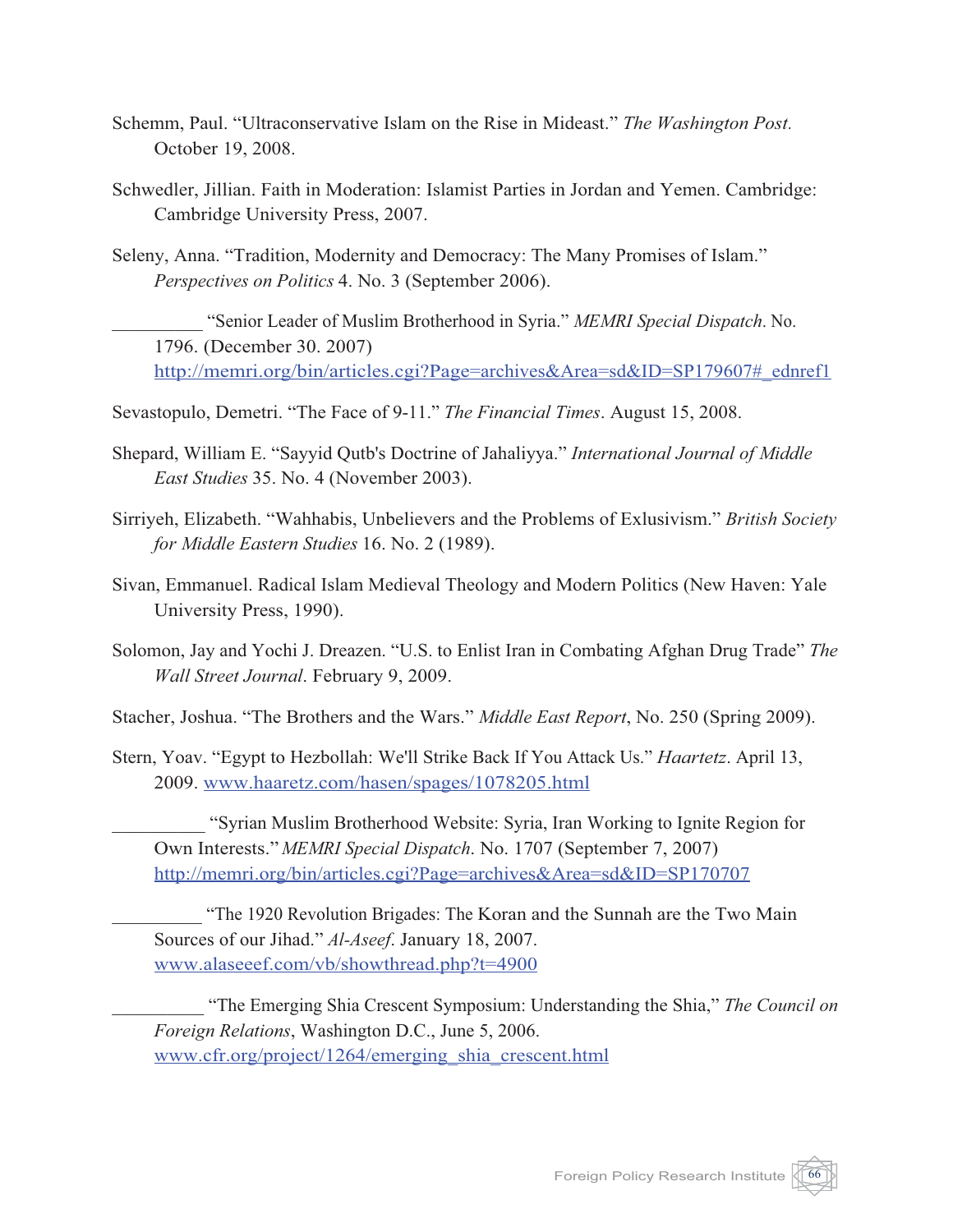\_\_\_\_\_\_\_\_\_\_ "Translation of April 24. 2002 al-Qaeda document." *Middle East Policy Council*. www.mepc.org/journal\_vol10/0306\_alqaeda.asp

- Tyan, E. "Djihad." *Encyclopedia of Islam*. Edited by P. Bearman, Th. Bianquis, C.E. Bosworth, E. van Donzel, and W.P. Heinrichs. Leiden: Brill, 2007.
- Voitova, Yana. "Beslan Children Testify." *St. Petersburg Times Online*. August 26, 2005.
- Voll, John. "Muhammad Hayya al-Sindi and Muhammad ibn 'Abd al-Wahhab: An Analysis of and Intellectual Group in Eighteenth-Century Madina." *Bulletin of the School of Oriental and African Studies* 38. No. 1 (1975).
- Wasam Kamal "*Al-Saud Al-Salafi Wal-Taraju Al-Ikhwani Fi Intakhanat Al-Kuwaytiyah* (The Rise of the Salafi and the Retreat of the Brotherhood in the Kuwaiti Elections)." *Islam Online.* May 21, 2008. www.islamonline.net/servlet/Satellite?c=ArticleA\_C&cid=1209357766616&pagenam e=Zone-Arabic-Daawa%2FDWALayou
- Weismann, Itzchak. "The Politics of Popular Religion: Sufis, Salafis and the Muslim Brothers in 20th-Century Hamah." *International Journal of Middle East Studies* 37. No.1 (February 2005).
- Wiktorowicz, Quintan and John Kaltner. "Killing in the Name of Islam: Al-Qaeda's Justification for September 11." *Middle East Policy* 10. No. 2 (Summer 2003).
- Wiktorowicz, Quintan. "Anatomy of a Salafi Movement." *Studies in Conflict and Terrorism* 29. No. 3 (May 2006)
- Wiktorowicz. Quintan. "The Salafi Movement in Jordan." *International Journal of Middle East Studies* 32, No. 2 (May 2000).
- Wright, Lawrence. *The Looming Tower: Al-Qaeda and the Road to 9/11* (New York: Alfred A Knopf. 2006).
- Wright, Robin and Peter Baker. "Iraq, Jordan See Threat to Election from Iran." *The Washington Post*. December 8, 2004.
- Wynbrandt, James. *A Brief History of Saudi Arabia.* New York: Checkmark Books, 2004.
- Younes, Ali. "Iran, Bahrain and the Arabs." *Al-Arabiya*. March 3, 2009. http://www.alarabiya.net/views/2009/03/03/67617.html
- Zubaida, Sami. "Islam, the State and Democracy: Contrasting Conceptions of Society in Egypt." *Middle East Report* 22, no. 179 (November-December 1992).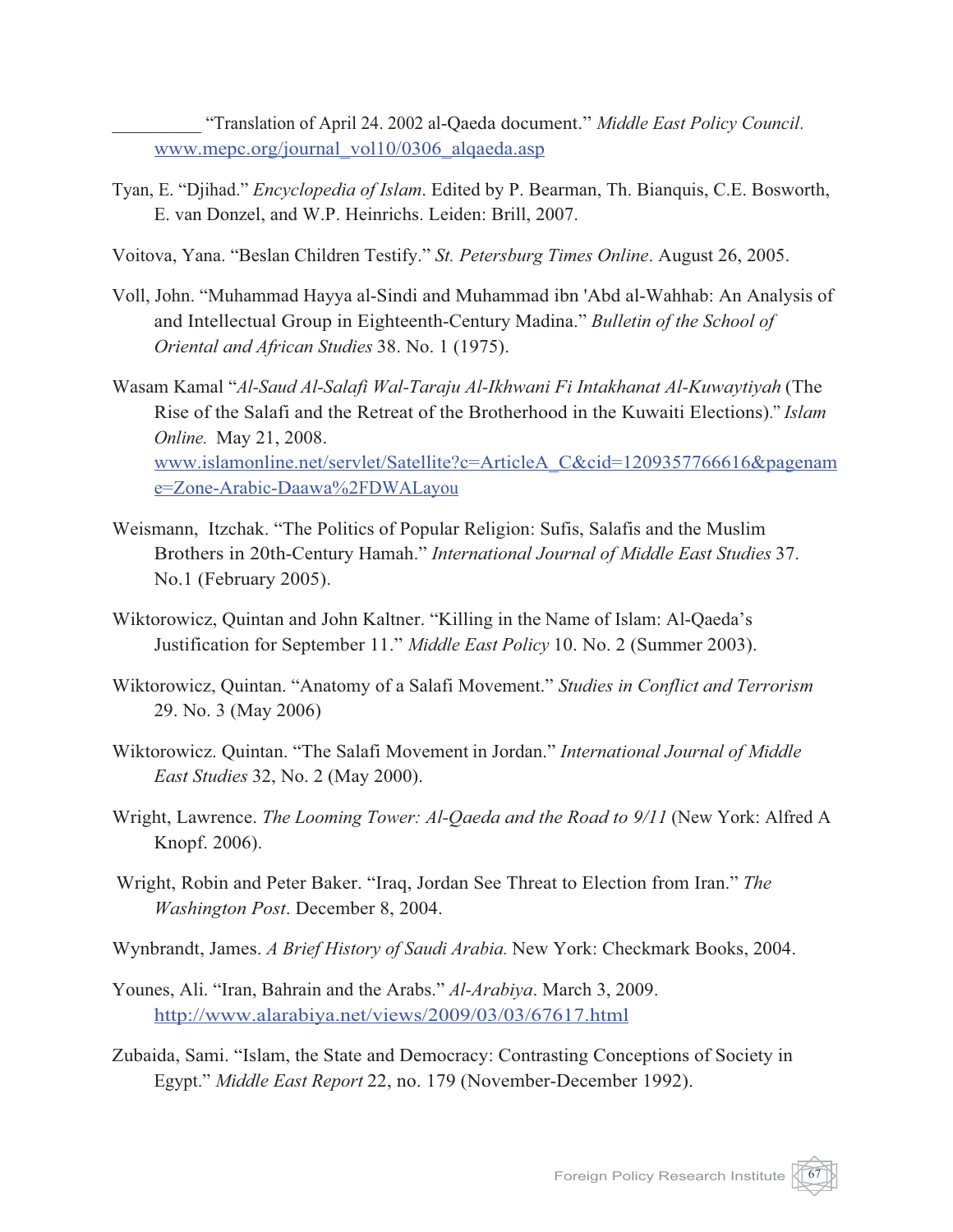## **About the Author**

**Samuel Helfont,** a new FPRI Adjunct Scholar, is the author of *Yusuf al-Qaradawi: Islam and Modernity*. He is a Foreign Language and Area Studies Fellow in Princeton University´s Department of Near Eastern Studies, where he is pursuing a Ph.D. He is also an Iraq war veteran and continues to serve as an intelligence officer in the U.S. Navy Reserve.

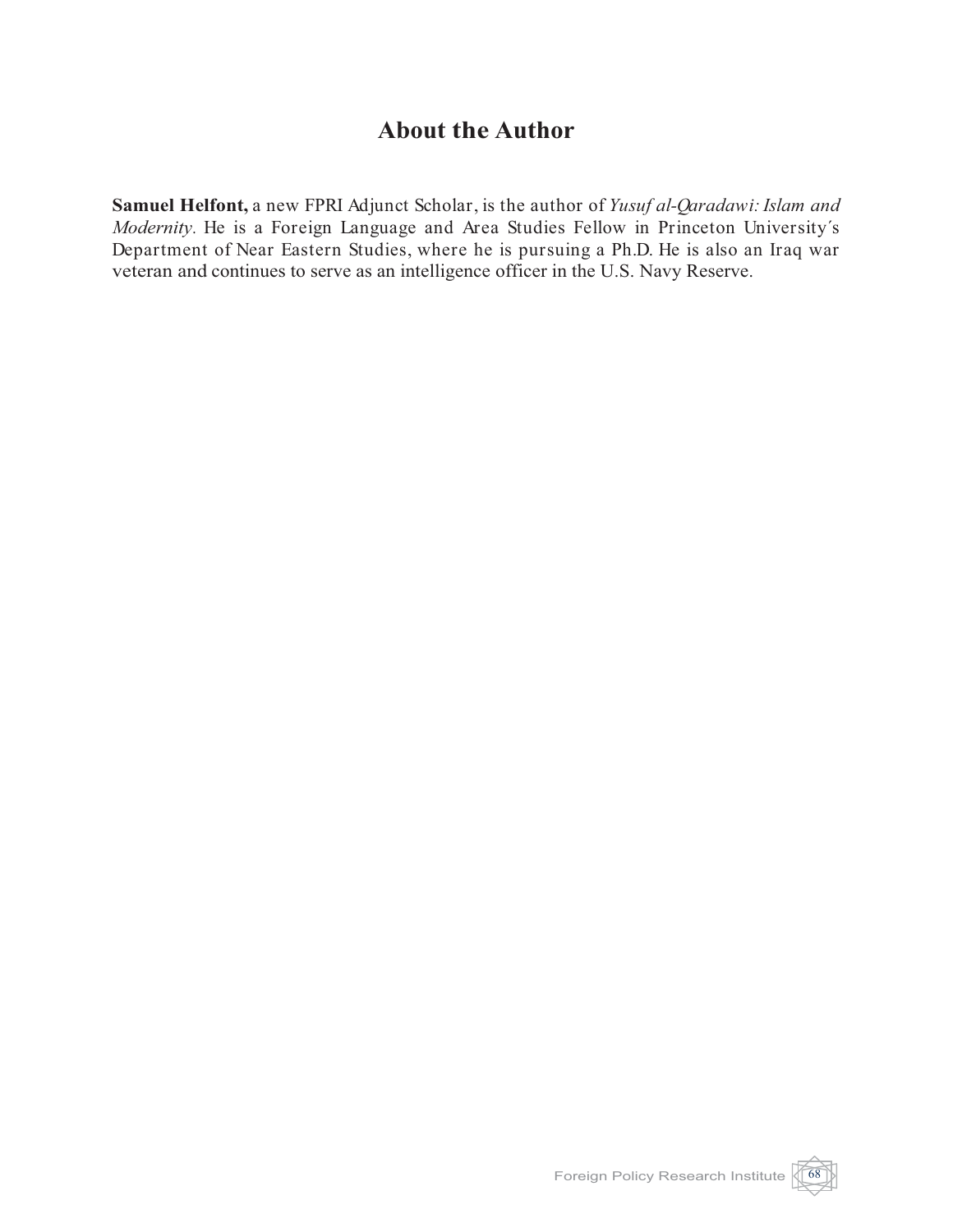## **FPRI Officers and Board of Trustees**

CHAIRMAN Robert L. Freedman

VICE CHAIRMEN Bruce H. Hooper Samuel J. Savitz Dr. John M. Templeton, Jr.

PRESIDENT Harvey Sicherman, Ph.D.

VICE PRESIDENT Alan H. Luxenberg

TREASURER Charles B. Grace

Richard P. Brown, Jr. W. W. Keen Butcher Elise W. Carr Robert E. Carr Ahmed Charai John G. Christy Gerard Cuddy Edward L. Dunham, Jr. Robert A. Fox James H. Gately Frank Giordano Charles Grace Susan H. Goldberg Jack O. Greenberg, M.D. Hon. Alexander M. Haig, Jr. John R. Haines Hon. John Hillen Graham Humes Hon. John F. Lehman, Jr. Richard B. Lieb David Lucterhand David G. Marshall Ronald J. Naples Shaun F. O'Malley Marshall W. Pagon

David C. Palm James M. Papada III John W. Piasecki Alan L. Reed Eileen Rosenau J. G. Rubenstein Lionel Savadove Adele K. Schaeffer Edward L. Snitzer Bruce D. Wietlisbach Hon. Dov S. Zakheim